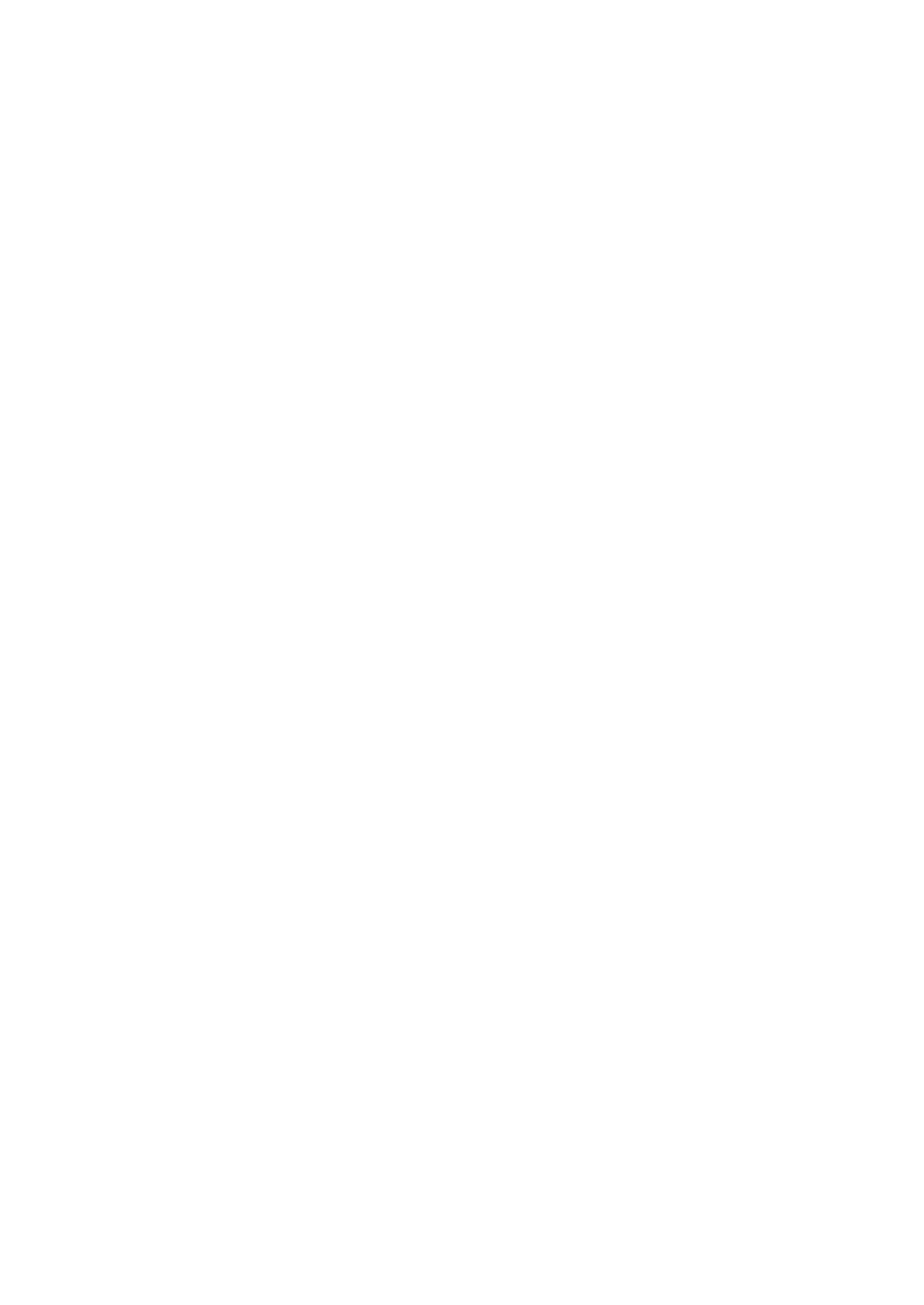

# **THE CONSTITUTION OF TUVALU**

# **Arrange[ment of Sections](#page-9-0)**

| <b>Section</b>                                    |                                                                                 |    |
|---------------------------------------------------|---------------------------------------------------------------------------------|----|
|                                                   | <b>PREAMBLE</b>                                                                 | 9  |
|                                                   | PRINCIPLES OF THE CONSTITUTION                                                  | 10 |
| <b>PART I</b>                                     |                                                                                 | 11 |
|                                                   | THE STATE AND THE CONSTITUTION                                                  | 11 |
| 1<br>$\overline{2}$<br>3<br>4<br>5<br>6<br>7<br>8 | Alteration of the Constitution to give effect to U.K. constitutional change  13 |    |
| <b>PART II</b>                                    |                                                                                 | 14 |
|                                                   | <b>BILL OF RIGHTS</b>                                                           | 14 |
| 9                                                 |                                                                                 |    |
| 10                                                |                                                                                 |    |
| 11<br>12                                          |                                                                                 |    |
| 13                                                |                                                                                 |    |
| 14                                                |                                                                                 |    |
| 15                                                |                                                                                 |    |
| 16                                                |                                                                                 |    |
| 17                                                |                                                                                 |    |
| 18                                                |                                                                                 |    |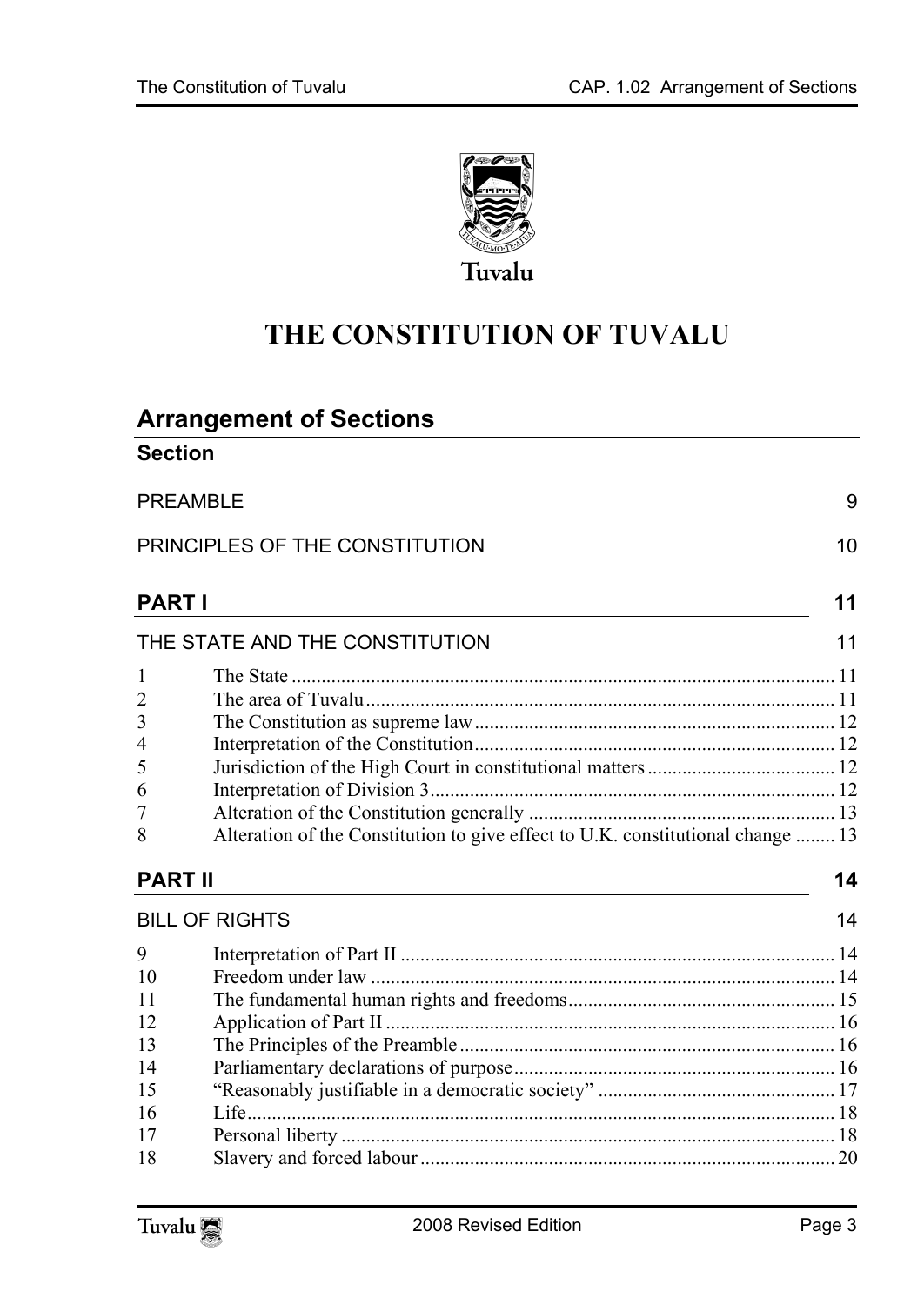| 19                 |                                                                         |    |
|--------------------|-------------------------------------------------------------------------|----|
| 20                 |                                                                         |    |
| 21                 |                                                                         |    |
| 22                 |                                                                         |    |
| 23                 |                                                                         |    |
| 24                 |                                                                         |    |
| 25                 |                                                                         |    |
| 26                 |                                                                         |    |
| 27                 |                                                                         |    |
| 28                 |                                                                         |    |
| 29                 |                                                                         |    |
| 30                 |                                                                         |    |
| 31                 |                                                                         |    |
| 32                 |                                                                         |    |
| 33                 |                                                                         |    |
| 34                 |                                                                         |    |
| 35                 |                                                                         |    |
| 36                 | Restrictions on certain rights and freedoms during public emergencies38 |    |
| 37                 |                                                                         |    |
| 38                 |                                                                         |    |
| 39                 | Questions as to the Bill of Rights arising in subordinate courts40      |    |
| 40                 |                                                                         |    |
| 41                 |                                                                         |    |
| 42                 |                                                                         |    |
|                    |                                                                         |    |
| <b>PART III</b>    |                                                                         | 41 |
| <b>CITIZENSHIP</b> |                                                                         | 41 |
| 43                 |                                                                         |    |
| 44                 |                                                                         |    |
| 45                 |                                                                         |    |
| 46                 |                                                                         |    |
| 47                 |                                                                         |    |
|                    |                                                                         |    |
| <b>PART IV</b>     |                                                                         | 43 |
|                    | THE SOVEREIGN AND THE GOVERNOR-GENERAL                                  | 43 |
| 48                 |                                                                         |    |
| 49                 |                                                                         |    |
| 50                 |                                                                         |    |
| 51                 |                                                                         |    |
| 52                 |                                                                         |    |
|                    |                                                                         |    |
| 53                 |                                                                         |    |
| 54                 |                                                                         |    |
| 55                 |                                                                         |    |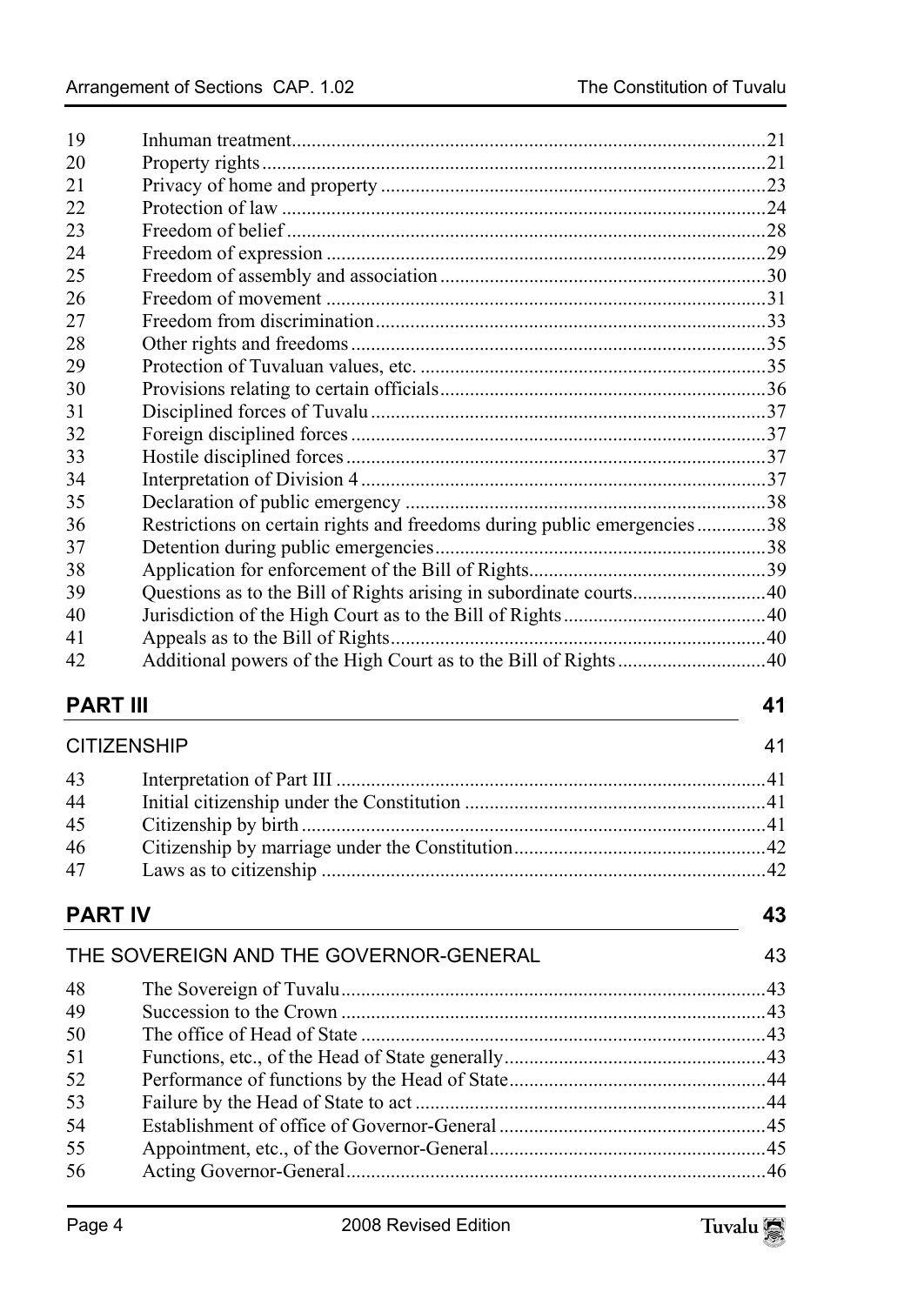| 57             |                                                                       |    |
|----------------|-----------------------------------------------------------------------|----|
| 58             |                                                                       |    |
| 59             | Provision to the Governor-General of information as to the conduct of |    |
|                |                                                                       |    |
| 60             |                                                                       |    |
| <b>PART V</b>  |                                                                       | 48 |
|                | THE EXECUTIVE                                                         | 48 |
| 61             |                                                                       |    |
| 62             |                                                                       |    |
| 63             |                                                                       |    |
| 64             |                                                                       |    |
| 65             |                                                                       |    |
| 66             |                                                                       |    |
| 67             |                                                                       |    |
| 68             |                                                                       |    |
| 69             |                                                                       |    |
| 70             |                                                                       |    |
| 71             |                                                                       |    |
| 72             |                                                                       |    |
| 73             |                                                                       |    |
| 74             |                                                                       |    |
| 75             |                                                                       |    |
| 76             |                                                                       |    |
| 77             |                                                                       |    |
| 78             |                                                                       |    |
| 79             |                                                                       |    |
| 80             |                                                                       |    |
| <b>PART VI</b> |                                                                       | 57 |
|                | PARLIAMENT AND LAW-MAKING                                             | 57 |
| 81             |                                                                       |    |
| 82             |                                                                       |    |
| 83             |                                                                       |    |
| 84             |                                                                       |    |
| 85             |                                                                       |    |
| 86             |                                                                       |    |
| 87             |                                                                       |    |
| 88             |                                                                       |    |
| 89             |                                                                       |    |
| 90             |                                                                       |    |
| 91             |                                                                       |    |
| 92             |                                                                       |    |
| 93             |                                                                       |    |
|                |                                                                       |    |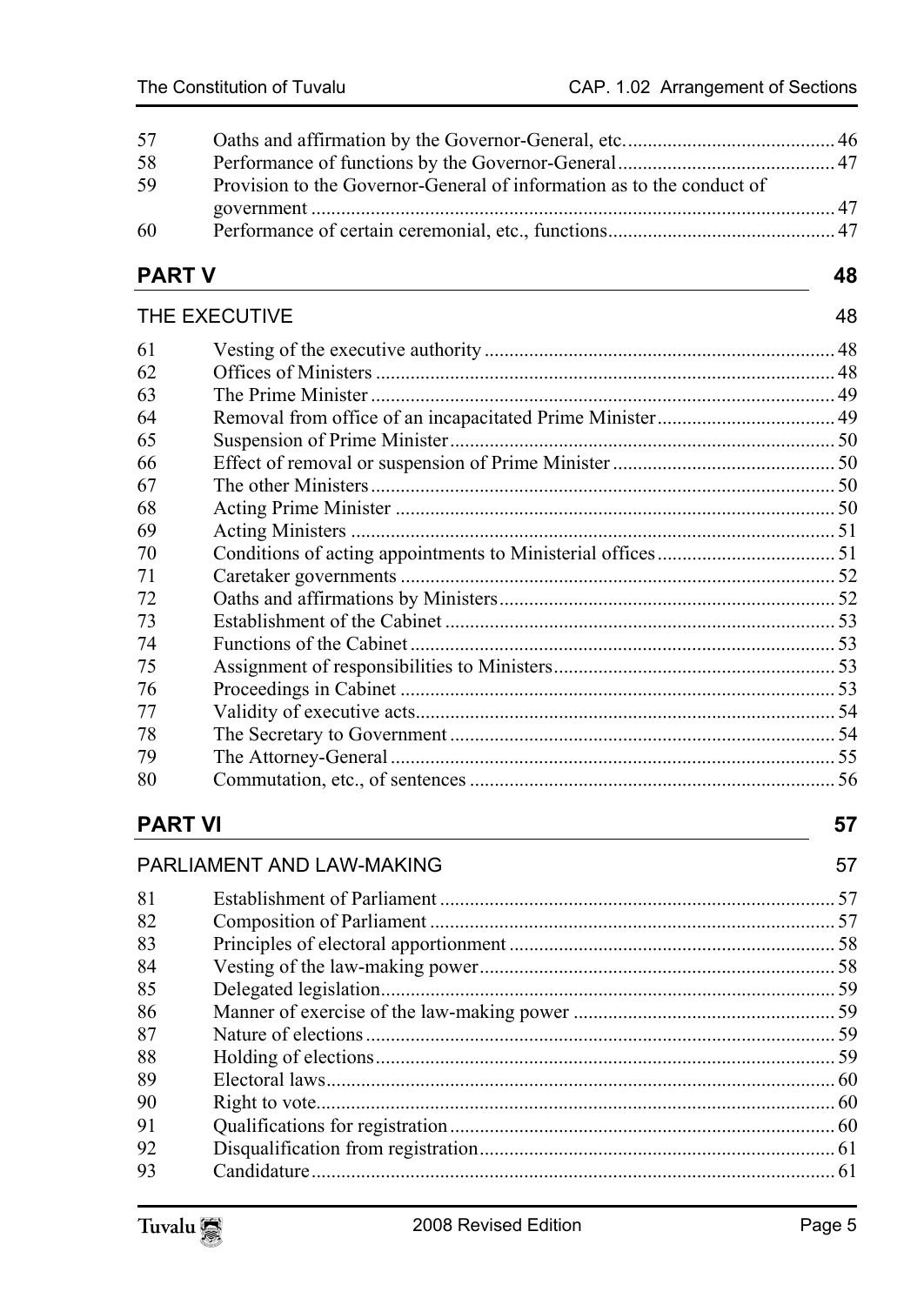| 94  |  |
|-----|--|
| 95  |  |
| 96  |  |
| 97  |  |
| 98  |  |
| 99  |  |
| 100 |  |
| 101 |  |
| 102 |  |
| 103 |  |
| 104 |  |
| 105 |  |
| 106 |  |
| 107 |  |
| 108 |  |
| 109 |  |
| 110 |  |
| 111 |  |
| 112 |  |
| 113 |  |
| 114 |  |
| 115 |  |
| 116 |  |
| 117 |  |
| 118 |  |

## **PART VII**

# 73

| THE COURTS | 73 |
|------------|----|
| 119        |    |
| 120        |    |
| 121        |    |
| 122        |    |
| 123        |    |
| 124        |    |
| 125        |    |
| 126        |    |
| 127        |    |
| 128        |    |
| 129        |    |
| 130        |    |
| 131        |    |
| 132        |    |
| 133        |    |
| 134        |    |
| 135        |    |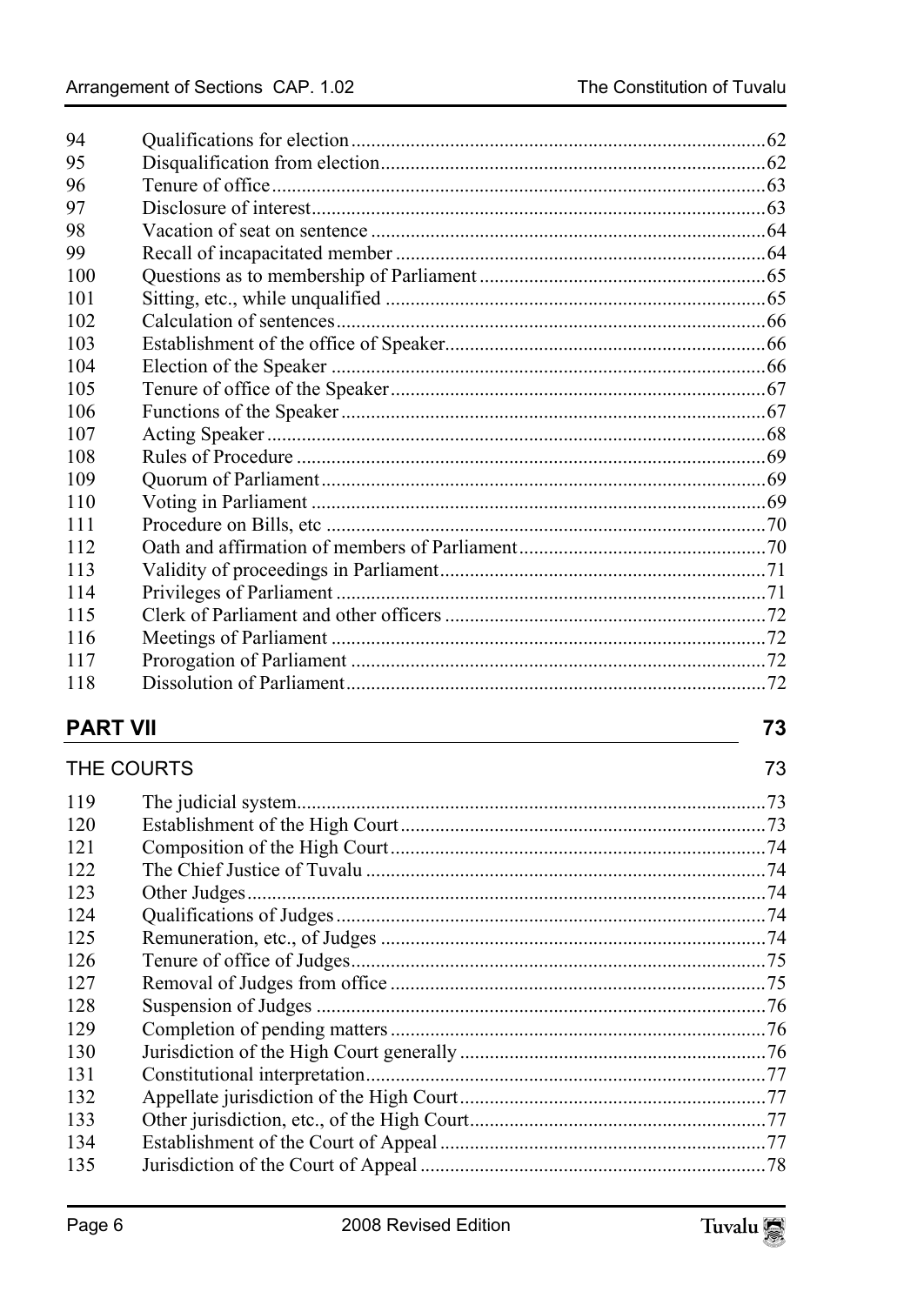| 136              |                          |    |
|------------------|--------------------------|----|
| <b>PART VIII</b> |                          | 79 |
|                  | <b>PUBLIC EMPLOYMENT</b> | 79 |
| 137              |                          |    |
| 138              |                          |    |
| 139              |                          |    |
| 140              |                          |    |
| 141              |                          |    |
| 142              |                          |    |
| 143              |                          |    |
| 144              |                          |    |
| 145              |                          |    |
| 146              |                          |    |
| 147              |                          |    |
| 148              |                          |    |
| 149              |                          |    |
| 150              |                          |    |
| 151              |                          |    |
| 152              |                          |    |
| 153              |                          |    |
| 154              |                          |    |
| 155              |                          |    |
| 156              |                          |    |
| 157              |                          |    |
| 158              |                          |    |
| 159              |                          |    |
| 160              |                          |    |
| 161              |                          |    |
| 162              |                          |    |
| 163              |                          |    |
| 164              |                          |    |
| <b>PART IX</b>   |                          | 89 |
| <b>FINANCE</b>   |                          | 89 |
| 165              |                          |    |
| 166              |                          |    |
| 167              |                          |    |
| 168              |                          |    |
| 169              |                          |    |
| 170              |                          |    |
| 171              |                          |    |
| 172              |                          |    |
|                  |                          |    |

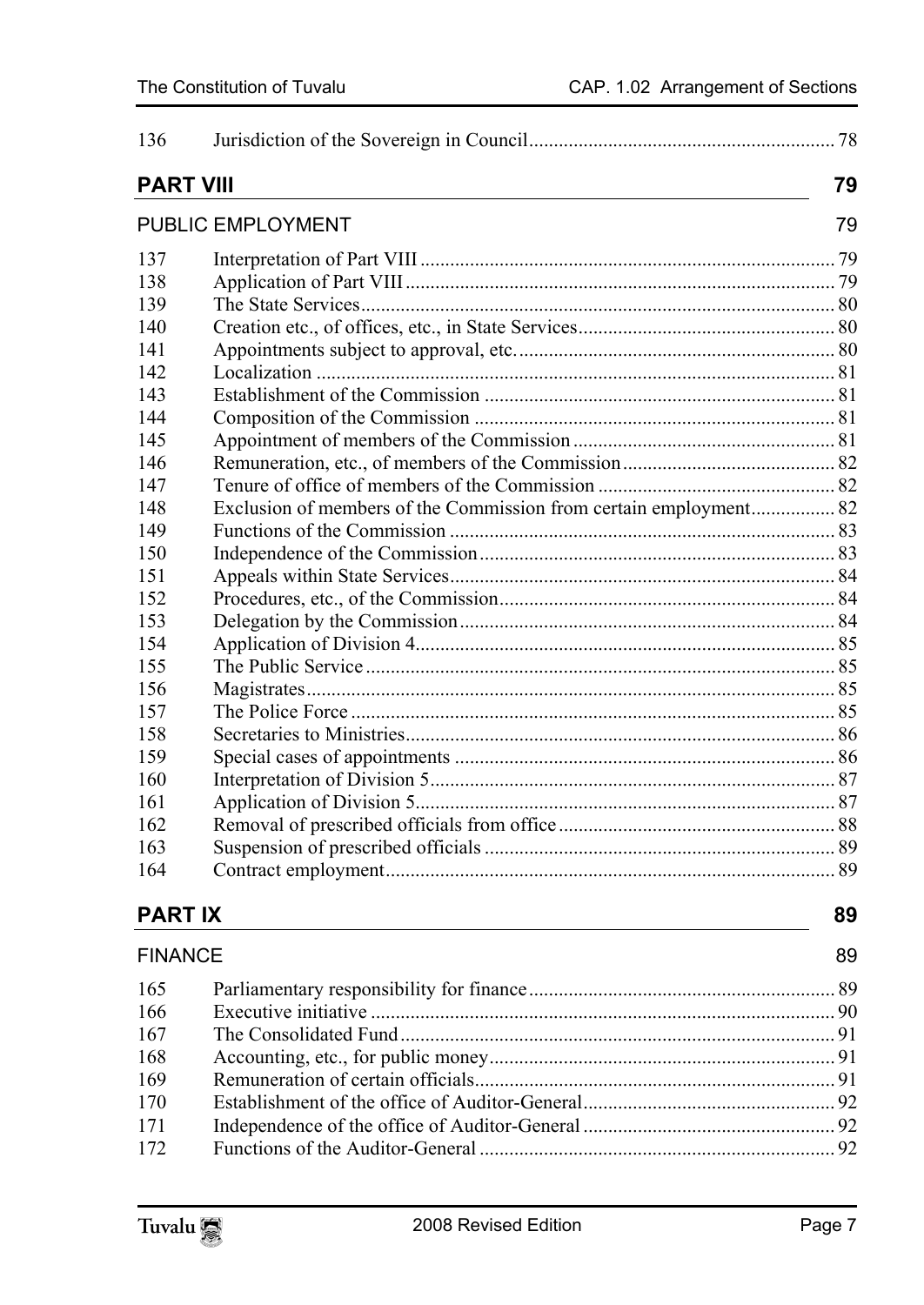| <b>PART X</b>                                                                     |     |
|-----------------------------------------------------------------------------------|-----|
| <b>TRANSITIONAL</b>                                                               |     |
| 173                                                                               |     |
| <b>SCHEDULE 1</b>                                                                 |     |
| RULES FOR THE INTERPRETATION OF THE CONSTITUTION                                  |     |
| <b>SCHEDULE 2</b>                                                                 | 107 |
| ELECTION AND APPOINTMENT OF THE PRIME MINISTER                                    | 107 |
| <b>SCHEDULE 3</b>                                                                 | 111 |
| PROCEDURE, ETC., OF THE PUBLIC SERVICE COMMISSION AND<br><b>CERTAIN TRIBUNALS</b> | 111 |
| <b>SCHEDULE 4</b>                                                                 | 113 |
| OATHS AND AFFIRMATIONS                                                            | 113 |
| <b>SCHEDULE 5</b>                                                                 | 114 |
|                                                                                   | 114 |

# **Supporting Documents**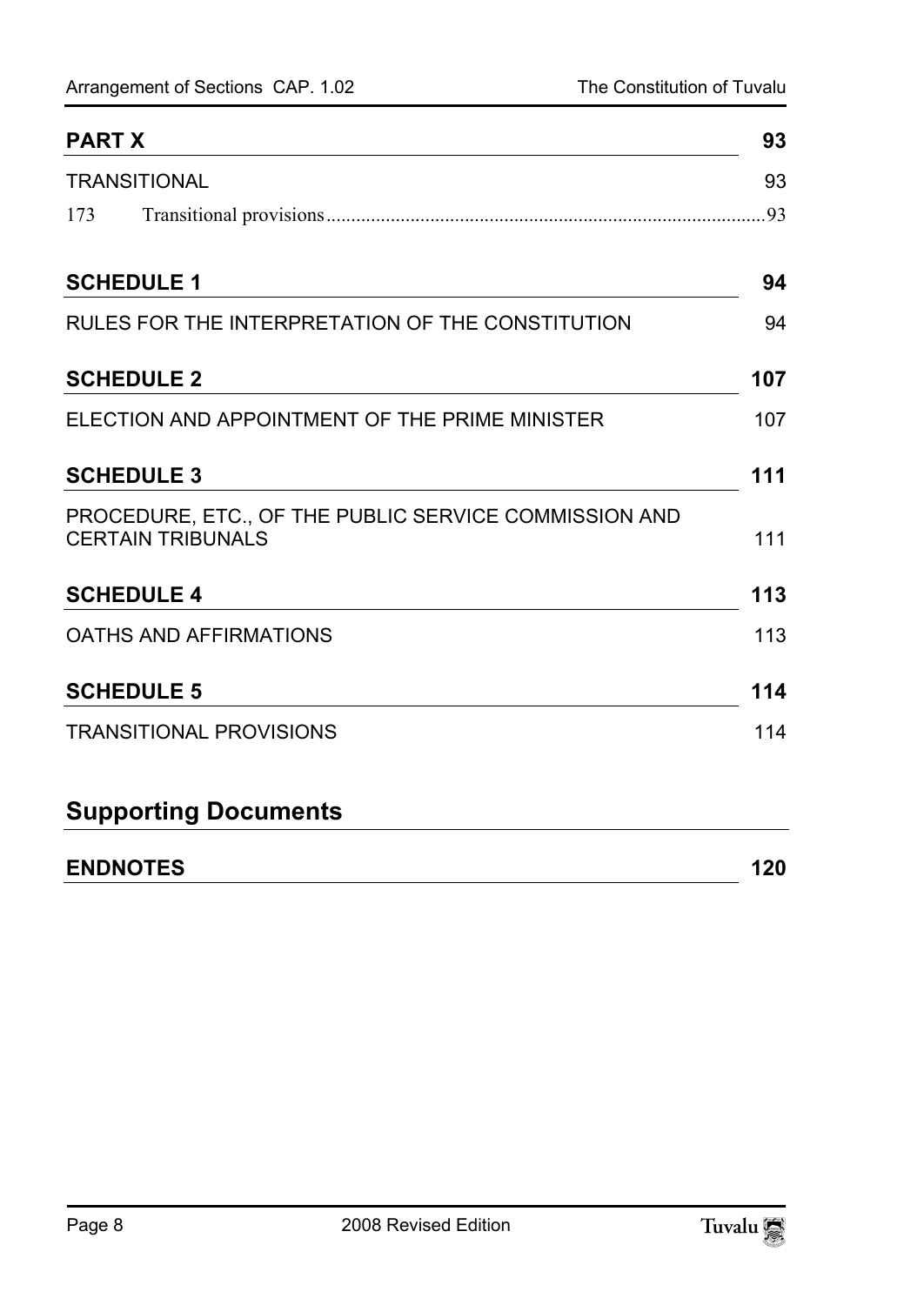

# **THE CONSTITUTION OF TUVALU**<sup>1</sup>

## PREAMBLE

**WHEREAS** in adopting the Independence Constitution of Tuvalu the people of Tuvalu provided in the Preamble to it as follows: —

"WHEREAS the Islands in the Pacific Ocean then known as the Ellice Islands came under the protection of Her Most Gracious Majesty Queen Victoria in September 1892 and on 12 January 1916 in conjunction with the Gilbert Islands became known as the Gilbert and Ellice Islands Colony;

"AND WHEREAS on 1 October 1975 Her Most Excellent Majesty Queen Elizabeth II was graciously pleased to establish the Ellice Islands as a separate colony under their ancient name of Tuvalu;

"AND WHEREAS the people of Tuvalu, acknowledging God as the Almighty and Everlasting Lord and giver of all good things, humbly place themselves under His good providence and seek His blessing upon themselves and their lives;

"AND WHEREAS the people of Tuvalu desire to constitute themselves as an independent State based on Christian principles, the Rule of Law, and Tuvaluan custom and tradition;

"NOW THEREFORE the people of Tuvalu hereby affirm their allegiance to Her Most Excellent Majesty Queen Elizabeth II, Her Heirs and Successors, and do hereby proclaim the establishment of a free and democratic sovereign nation.................";

AND WHEREAS the Constitution then adopted, which was given the force of law by Order in Council of Her Most Excellent Majesty dated 25 July 1978 and taking effect on 1 October 1978, provided for its amendment or replacement by Ordinance of the Parliament established by it for Tuvalu;

AND WHEREAS that Constitution has served the people of Tuvalu well since Independence but now, more than seven years since its adoption, it is time that the people of Tuvalu reconsidered it in the light of their history and their present and future needs as they see them;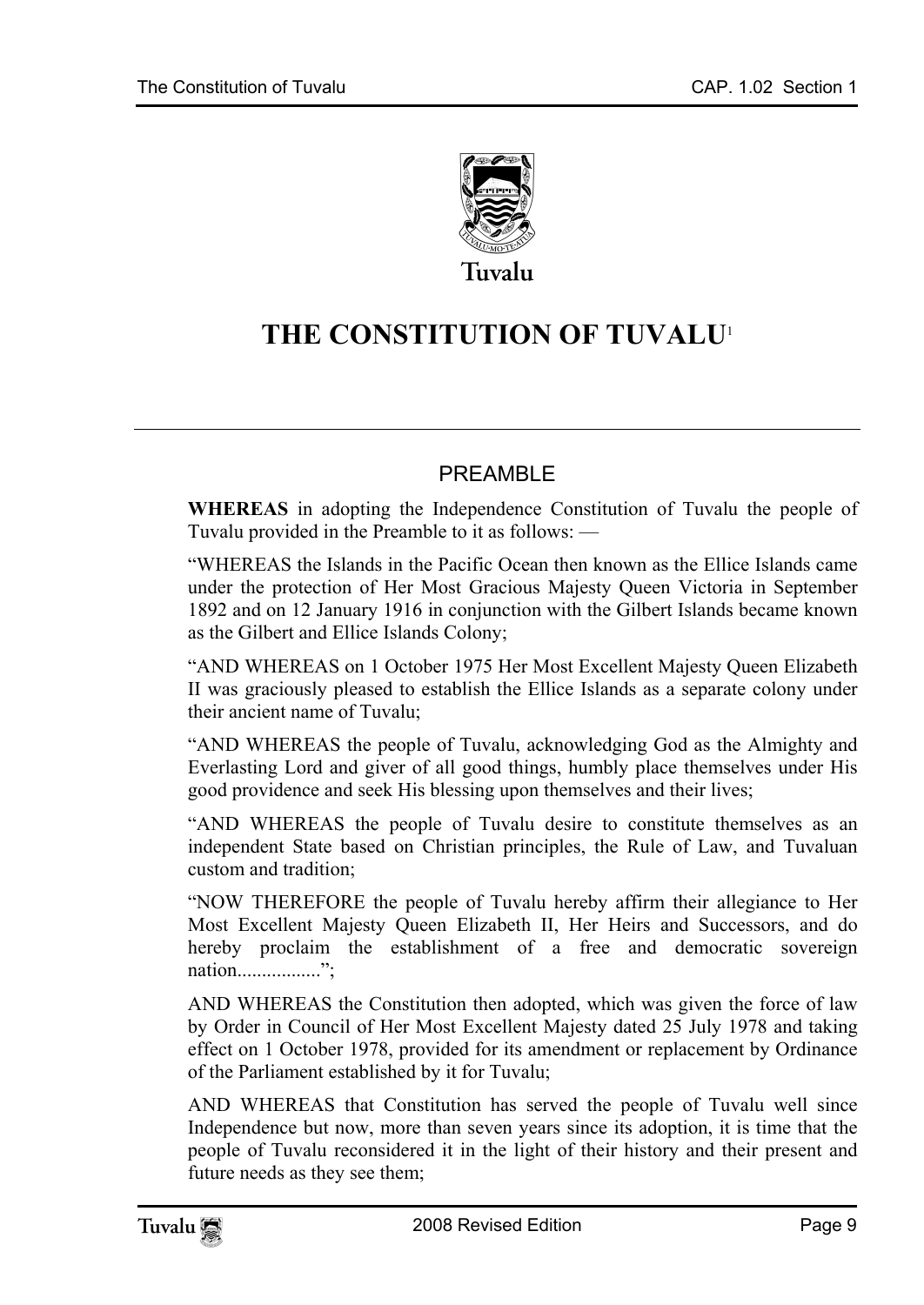NOW THEREFORE, the people of Tuvalu, having considered, as individuals, in their maneapas and island councils, and in their Parliament, what should be in their constitution, give to themselves the following Constitution:

IN SO DOING, the people of Tuvalu set out for themselves and for their governmental institutions, the following Principles: —

### <span id="page-9-0"></span>PRINCIPLES OF THE CONSTITUTION

1. The principles set out in the Preamble to the Independence Constitution are re-affirmed and re-adopted.

2. The right of the people of Tuvalu, both present and future, to a full, free and happy life, and to moral, spiritual, personal and material welfare, is affirmed as one given to them by God.

3. While believing that Tuvalu must take its rightful place amongst the community of nations in search of peace and the general welfare, nevertheless the people of Tuvalu recognize and affirm, with gratitude to God, that the stability of Tuvaluan society and the happiness and welfare of the people of Tuvalu, both present and future, depend very largely on the maintenance of Tuvaluan values, culture and tradition, including the vitality and the sense of identity of island communities and attitudes of co-operation, self-help and unity within and amongst those communities.

4. Amongst the values that the people of Tuvalu seek to maintain are their traditional forms of communities, the strength and support of the family and family discipline.

5. In government, and in social affairs generally, the guiding principles of Tuvalu are —

agreement, courtesy and the search for consensus, in accordance with traditional Tuvaluan procedures, rather than alien ideas of confrontation and divisiveness;

the need for mutual respect and co-operation between the different kinds of authorities concerned, including the central Government, the traditional authorities, local governments and authorities, and the religious authorities.

6. The life and the laws of Tuvalu should therefore be based on respect for human dignity, and on the acceptance of Tuvaluan values and culture, and on respect for them.

7. Nevertheless, the people of Tuvalu recognize that in a changing world, and with changing needs, these principles and values, and the manner and form of their expression (especially in legal and administrative matters), will gradually change, and the Constitution not only must recognize their fundamental importance to the life of Tuvalu but also must not unnecessarily hamper their expression and their development.

THESE PRINCIPLES, under the guidance of God, are solemnly adopted and affirmed as the basis of this Constitution, and as the guiding principles to be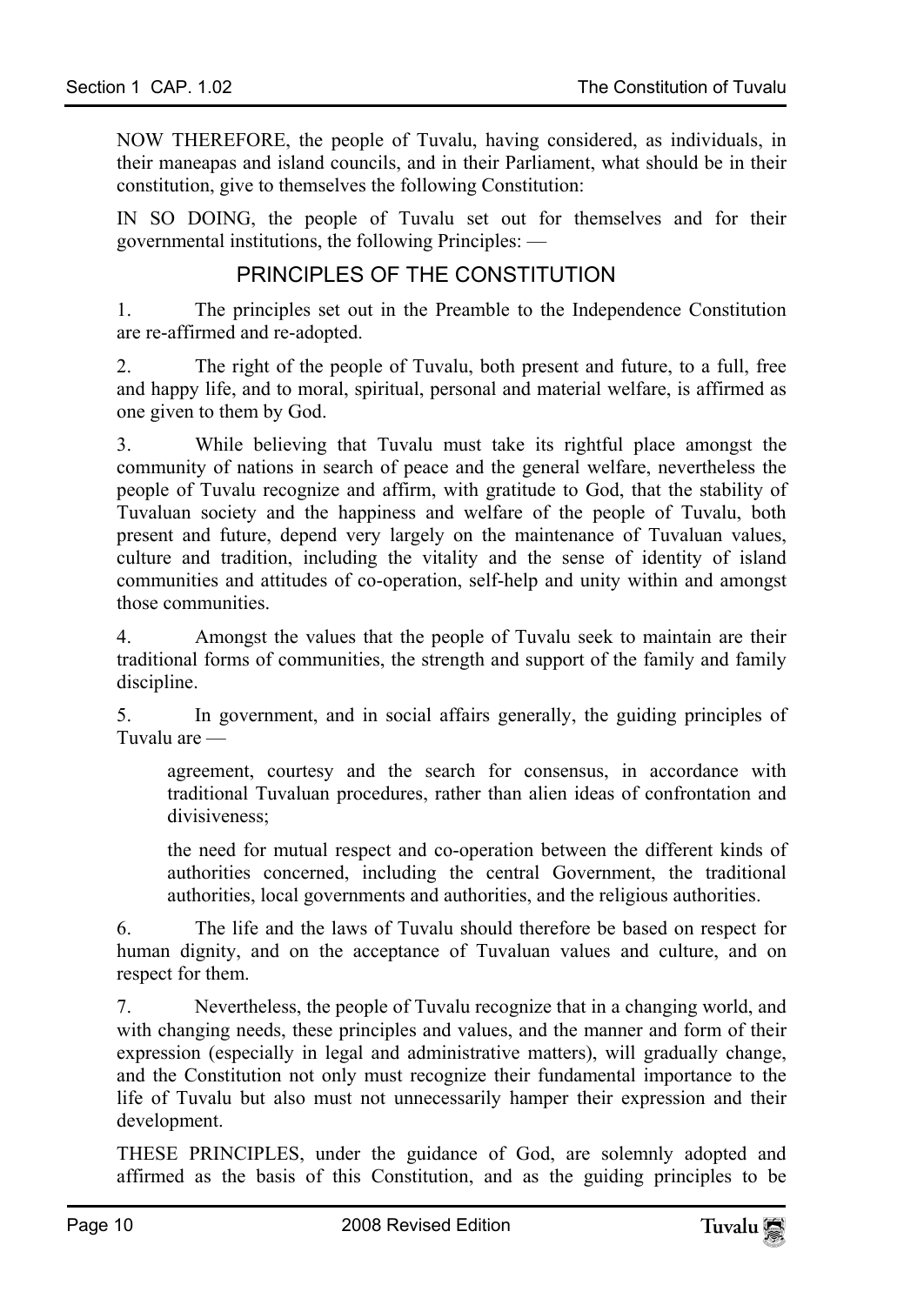observed in its interpretation and application at all levels of government and organized life.

# <span id="page-10-1"></span><span id="page-10-0"></span>**PART I**

## <span id="page-10-2"></span>THE STATE AND THE CONSTITUTION

## DIVISION I - THE STATE

#### **1 The State**

<span id="page-10-3"></span>Tuvalu is a sovereign democratic State, governed in accordance with this Constitution and in particular in accordance with the Principles set out in the Preamble.

#### **2 The area of Tuvalu**

- (1) Subject to subsections (3) and (4), the area of Tuvalu consists of the land areas referred to in subsection (2), together with —
	- (a) the territorial sea and the inland waters as declared by law, the land beneath them, and the air space above; and
	- (b) such additional lands and waters as are declared by law to be part of the land area of Tuvalu.
- (2) The land areas referred to in subsection (1) consist of all islands, rocks and reefs within the area bounded by —
	- (a) the parallel  $05^{\circ}$ S; and
	- (b) the meridian 180°E; and
	- (c) the parallel  $11°S$ ; and
	- (d) the meridian  $176^{\circ}$ E.

together with all small islands, islets, rocks and reefs depending on them.

- (3) For the purpose of implementing any international agreement binding on Tuvalu and approved by Parliament by resolution for the purposes of this section, subsection (2) may be amended by Act of Parliament made in accordance with section 7 (alteration to the Constitution generally), without reference to the requirement of a special majority of votes under section 7(3) (which requires Bills to alter the Constitution to be passed by a two-thirds majority in Parliament).
- (4) Nothing in this section prevents a law from proclaiming the jurisdiction of Tuvalu, complete or partial, over any area of land or water or airspace above,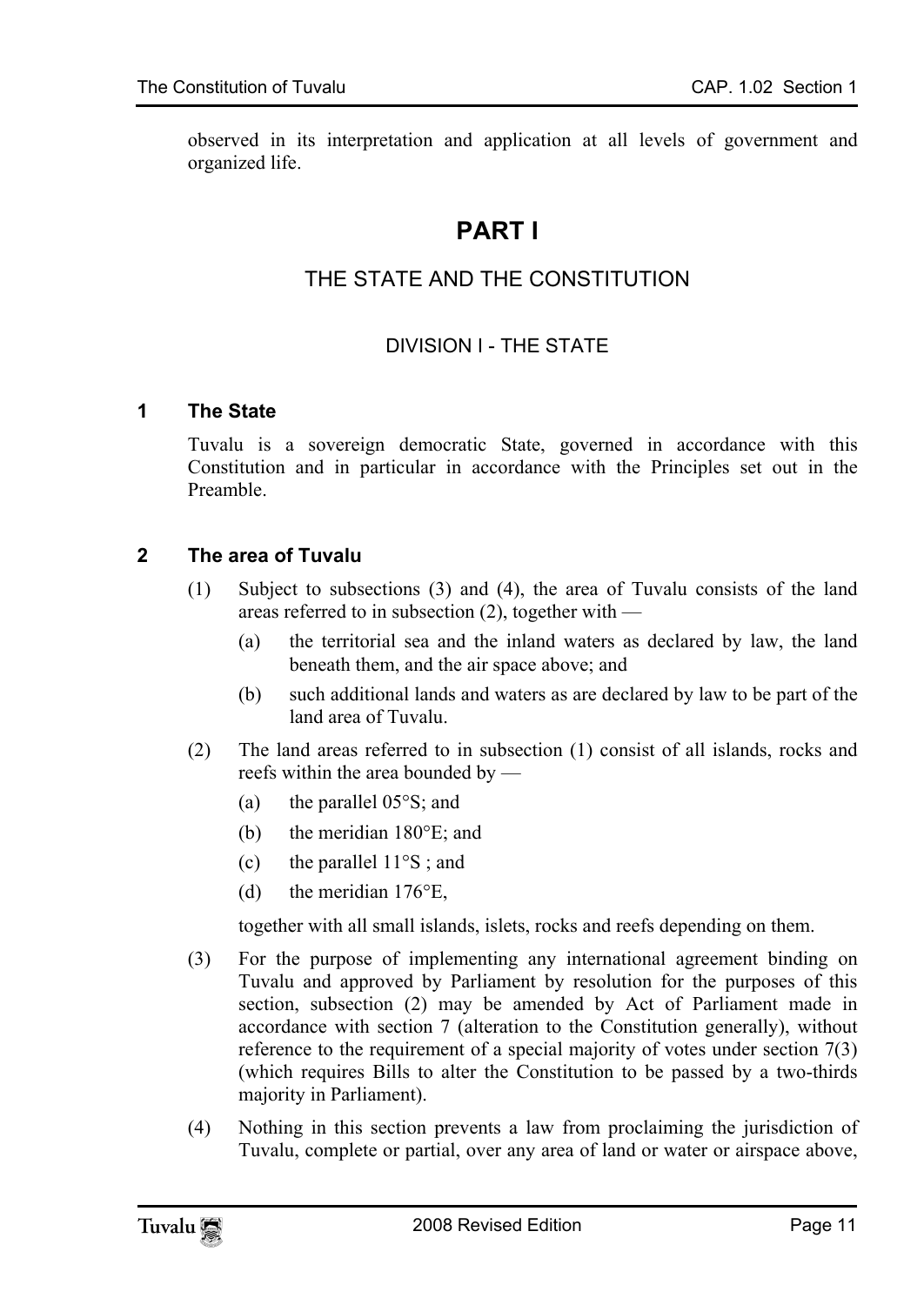<span id="page-11-0"></span>or prevents a law from having extra-territorial effect in accordance with section 84 (vesting of the law-making power).

#### DIVISION 2 -THE CONSTITUTION

#### **3 The Constitution as supreme law**

- (1) This Constitution is the supreme law of Tuvalu and, subject to subsection (2), any act (whether legislative, executive or judicial) that is inconsistent with it is, to the extent of the inconsistency, void.
- <span id="page-11-1"></span>(2) All other laws shall be interpreted and applied subject to this Constitution, and, as far as is practicable, in such a way as to conform with it.

#### **4 Interpretation of the Constitution**

- (1) The provisions of Schedule 1 (Rules for the Interpretation of the Constitution) apply for the purpose of the interpretation of this Constitution.
- (2) In all cases, this Constitution shall be interpreted and applied consistently with the Principles set out in the Preamble.
- <span id="page-11-2"></span>(3) Subject to subsection (2), this Constitution shall be interpreted and applied in such a way as to achieve the aims of fair and democratic government, in the light of reason and experience and of Tuvaluan values.

#### **5 Jurisdiction of the High Court in constitutional matters**

The High Court has the jurisdiction in relation to the interpretation, application and enforcement of this Constitution conferred by —

- (a) section 14 (Parliamentary declaration of purpose); and
- (b) Division 5 of Part II (Enforcement of the Bill of Rights);
- (c) section 131 (constitutional interpretation),

and otherwise by law.

#### <span id="page-11-3"></span>DIVISION 3 - ALTERATION OF THE CONSTITUTION

#### **6 Interpretation of Division 3**

In this Division, a reference to this Constitution includes a reference to any other law so far as that law alters the Constitution.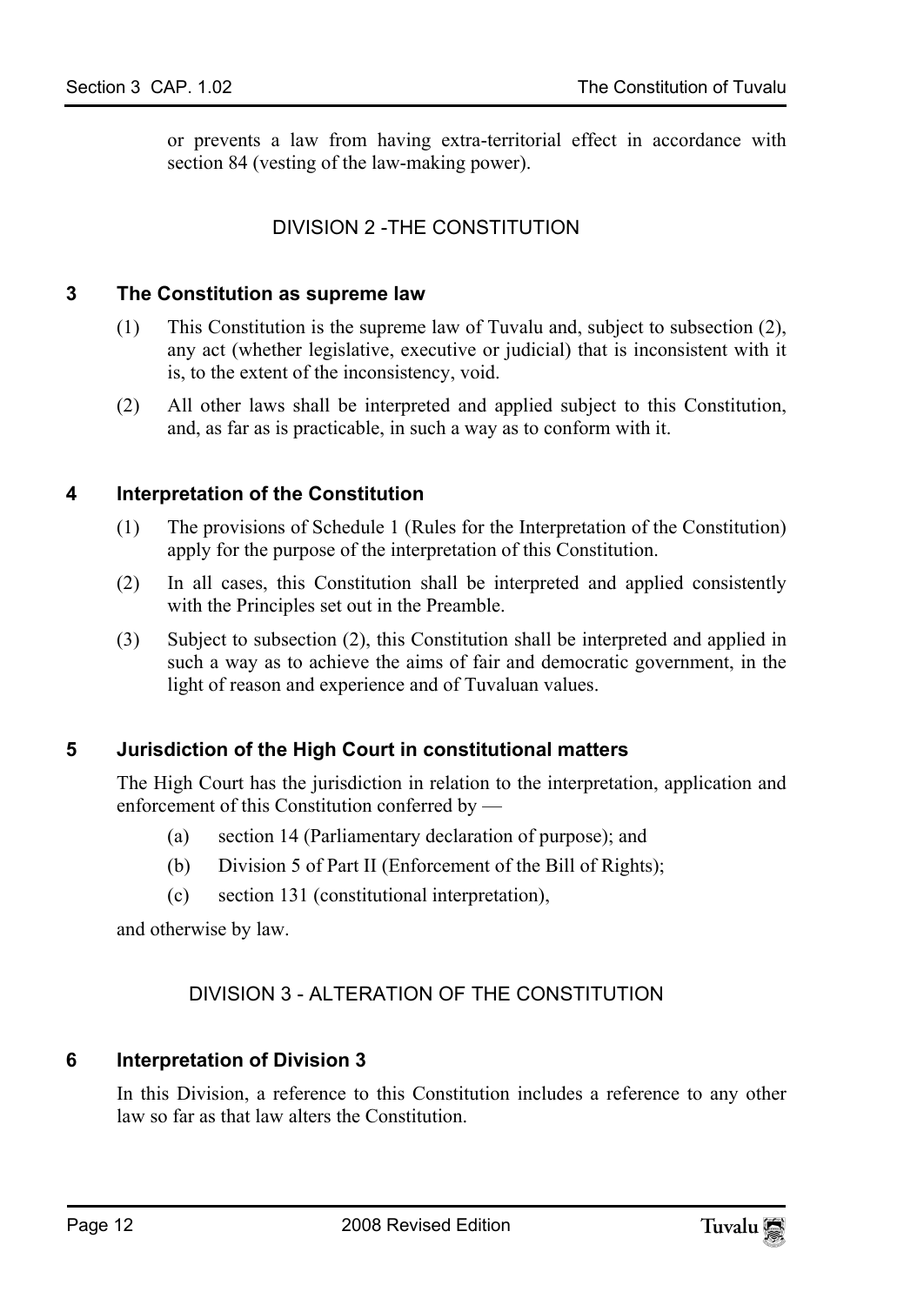#### **7 Alteration of the Constitution generally**

- <span id="page-12-0"></span>(1) An Act of Parliament may alter this Constitution.
- (2) A Bill for an Act to alter the Constitution must state that it is a Bill to alter this Constitution.
- $(3)$  Subject to
	- (a) section 2(3) (which relates to alterations to the description of the land areas of Tuvalu); and
	- (b) section 8 (alterations to the Constitution to give effect to U.K. constitutional arrangements),

a Bill for an Act to alter this Constitution is not passed by Parliament unless it is supported at its final reading in Parliament by the votes of two-thirds of the total membership of Parliament.

<span id="page-12-1"></span>(4) A Bill for an Act to alter this Constitution shall not be excluded from the operation of section 111(2) (which relates to the circulation of Bills to local governments and authorities).

#### **8 Alteration of the Constitution to give effect to U.K. constitutional change**

- (1) If as a result of constitutional change in or in relation to, or affecting, the United Kingdom any provision of, or any reference in, this Constitution ceases to be appropriate, the Head of State, acting in accordance with the advice of the Cabinet, may, by order, make such alterations to this Constitution as appear to be necessary or convenient to adapt it to the new constitutional arrangements.
- (2) An order under subsection  $(1)$ 
	- (a) shall be presented to Parliament by the Prime Minister; and
	- (b) unless previously confirmed, with or without modification, by an Act of Parliament, expires at the end of the second session of Parliament that commences after it is made.
- (3) The requirement of a special majority of votes under section 7(3) (which requires Bills to alter the Constitution to be passed by a two-thirds majority in Parliament) does not apply in relation to a Bill for the purposes of subsection  $(2)(b)$ .
- (4) A Bill for the purposes of subsection (2)(b) shall not be excluded from the operation of section 111(2) (which relates to the circulation of Bills to local governments).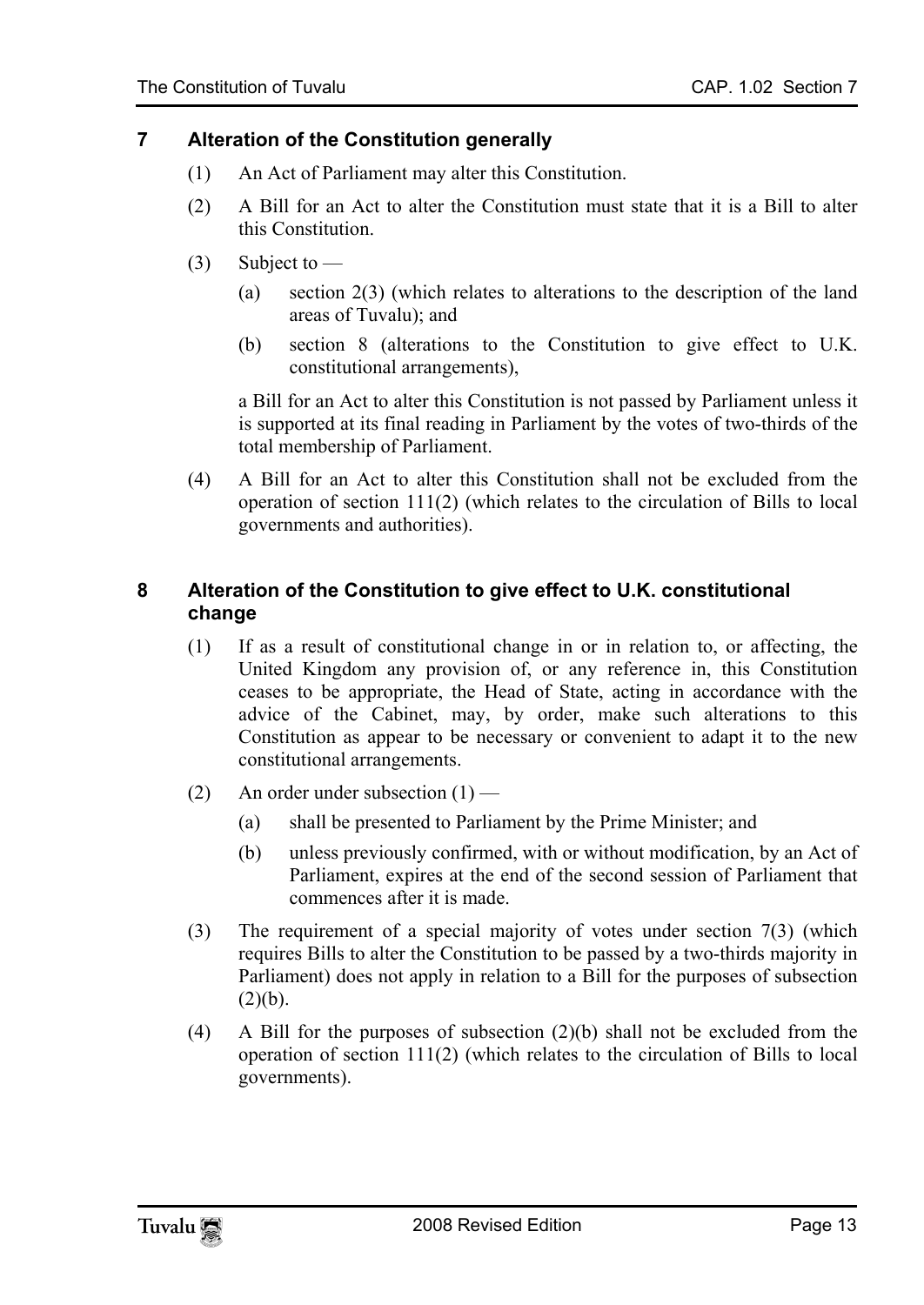## <span id="page-13-1"></span><span id="page-13-0"></span>**PART II**

## BILL OF RIGHTS

### <span id="page-13-2"></span>DIVISION 1 - PRELIMINARY

#### **9 Interpretation of Part II**

(1) In this Part,

"**court**" means a court having jurisdiction in Tuvalu, including —

- (a) the Court of Appeal; and
- (b) the Sovereign in Council,

but, except in sections 17 (personal liberty) and 18 (slavery and forced labour), does not include a court or tribunal established by a disciplinary law.

- (2) In this Part, a reference to the national interest includes a reference to the public interest in —
	- (a) defence; or
	- (b) national security; or
	- (c) public safety; or
	- (d) public order; or
	- (e) the protection of the international standing and reputation of Tuvalu and its products (including the supply of labour overseas); or
	- (f) the protection and development of Tuvaluan values and culture.
- (3) A reference in this Part to consent is a reference to consent whether express or implied.
- (4) Where this Part requires or permits the consent of a person under the age of 18 years, the consent may be given on his behalf by one of his parents or guardians.

#### <span id="page-13-3"></span>DIVISION 2 - THE PRINCIPLES OF THE BILL OF RIGHTS

#### **10 Freedom under law**

(1) Freedom based on law consists of the least restriction on the activities of individuals consistent with the public welfare and the maintenance and development of Tuvalu and Tuvaluan society in accordance with this Constitution and, in particular, in accordance with the Principles set out in the Preamble.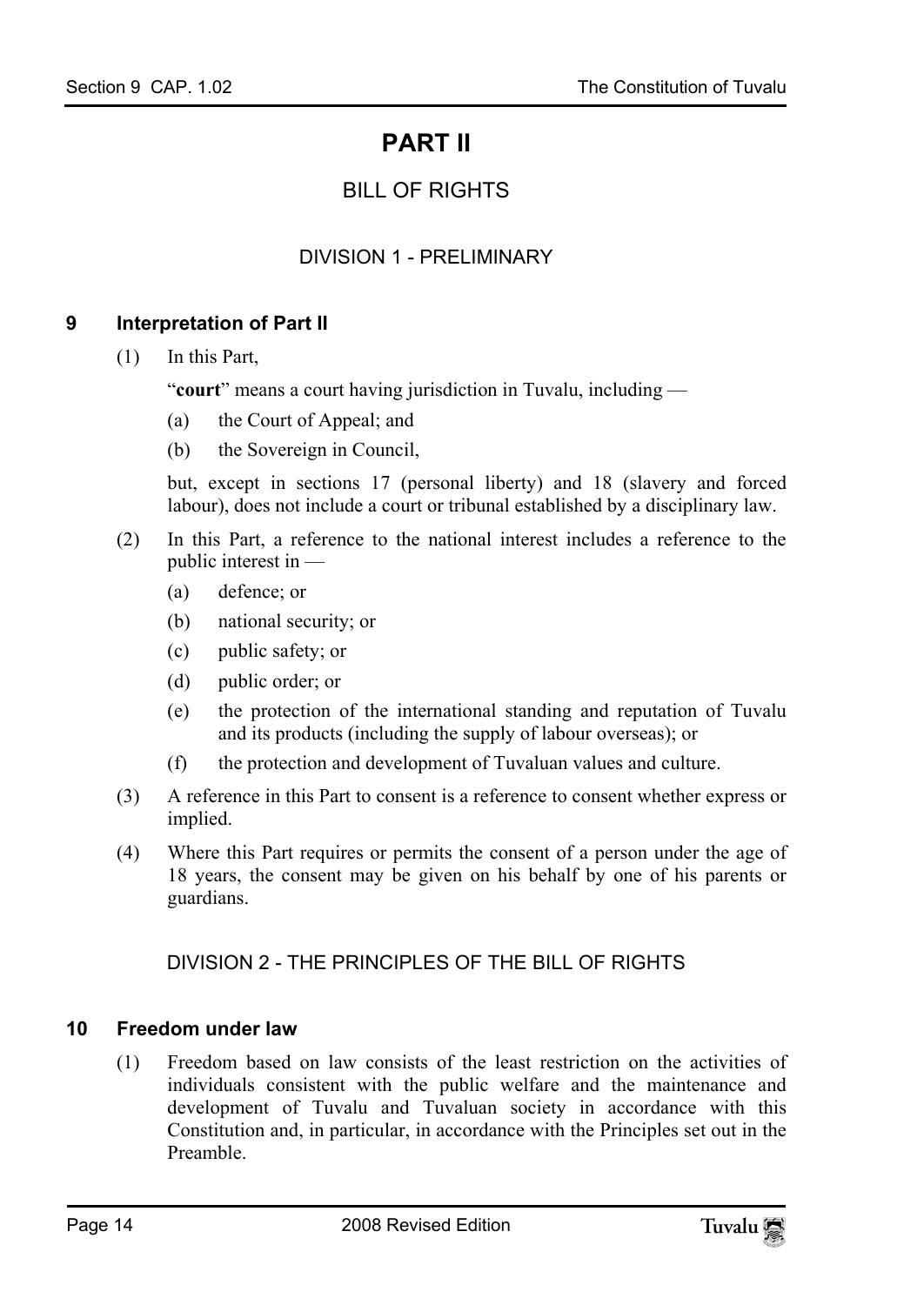- (2) Everyone has the right to freedom based on law, and accordingly, subject to this Constitution —
	- (a) everyone has the legal right to do anything that  $-$ 
		- (i) does not injure others or interfere with the rights and freedoms of others; and
		- (ii) is not prohibited by law; and
	- (b) no-one may be  $-$ 
		- (i) legally obliged to do anything that is not required by law; or
		- (ii) prevented by law from doing anything that complies with the provisions of paragraph (a).
- <span id="page-14-0"></span>(3) This section is not intended to deny the existence, nature or effect of cultural, social, civic, family or religious obligations, or other obligations of a nonlegal nature, or to prevent such obligations being given effect by law if, and so far as, it may be thought appropriate to do so.

#### **11 The fundamental human rights and freedoms**

- (1) Every person in Tuvalu is entitled, whatever his race, place of origin, political opinions, colour, religious beliefs or lack of religious beliefs, or sex, to the following fundamental rights and freedoms: —
	- (a) the right not to be deprived of life (see section 16); and
	- (b) personal liberty (see sections 17 and 18); and
	- (c) security for his person (see sections 18 and 19); and
	- (d) the protection of the law (see section 22); and
	- (e) freedom of belief (see section 23); and
	- (f) freedom of expression (see section 24); and
	- (g) freedom of assembly and association (see section 25); and
	- (h) protection for the privacy of his home and other property (see section 21); and
	- (i) protection from unjust deprivation of property (see section 20),

and to other rights and freedoms set out in this Part or otherwise by law.

- (2) The rights and freedoms referred to in subsection (1) can, in Tuvaluan society, be exercised only —
	- (a) with respect for the rights and freedoms of others and for the national interest; and
	- (b) in acceptance of Tuvaluan values and culture, and with respect for them.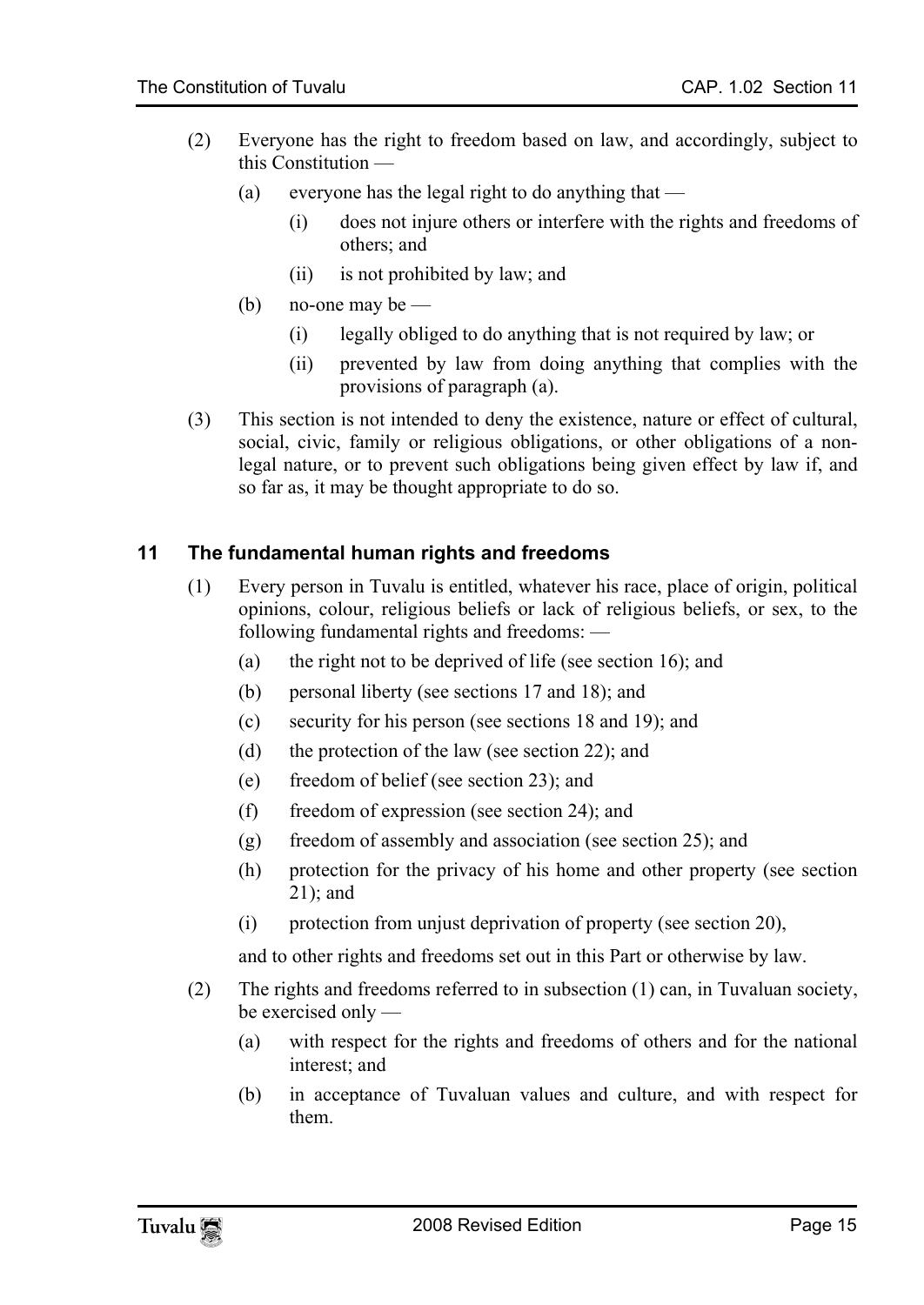<span id="page-15-0"></span>(3) The purpose of this Part is to protect those rights and freedoms, subject to limitations on them that are designed primarily to give effect to subsection (2).

#### **12 Application of Part II**

- (1) Each provision of this Part applies, as far as may be  $-$ 
	- (a) between individuals as well as between governmental bodies and individuals; and
	- (b) to and in relation to corporations and associations (other than governmental bodies) in the same way as it applies to and in relation to individuals,

except where, or to the extent that, the context requires otherwise.

- (2) Notwithstanding anything to the contrary in any other law, any act that is done under a valid law but that in the particular case —
	- (a) is harsh or oppressive; or
	- (b) is not reasonable in the circumstances; or
	- (c) is otherwise not reasonably justifiable in a democratic society having a proper respect for human rights and dignity,

<span id="page-15-1"></span>is an unlawful act.

- (3) The burden of showing that subsection (2) applies in respect of an act is on the party claiming that it does apply.
- (4) Nothing in this section affects the operation of any other law under which an act may be held to be unlawful.

#### **13 The Principles of the Preamble**

<span id="page-15-2"></span>The Principles set out in the Preamble are adopted as part of the basic law of Tuvalu, from which human rights and freedoms derive and on which they are based.

#### **14 Parliamentary declarations of purpose**

- (1) When the purpose of an Act of Parliament is specifically declared in the Act, then in considering the possible effect on that Act of Division 3 (Protection of the Fundamental Rights and Freedoms) a court shall give due weight to that declaration as a statement of the considered opinion of Parliament.
- (2) If an Act of Parliament specifically declares that a certain provision is required in the national interest, a court shall, subject to subsection (3), presume that the provision was reasonably required in the national interest.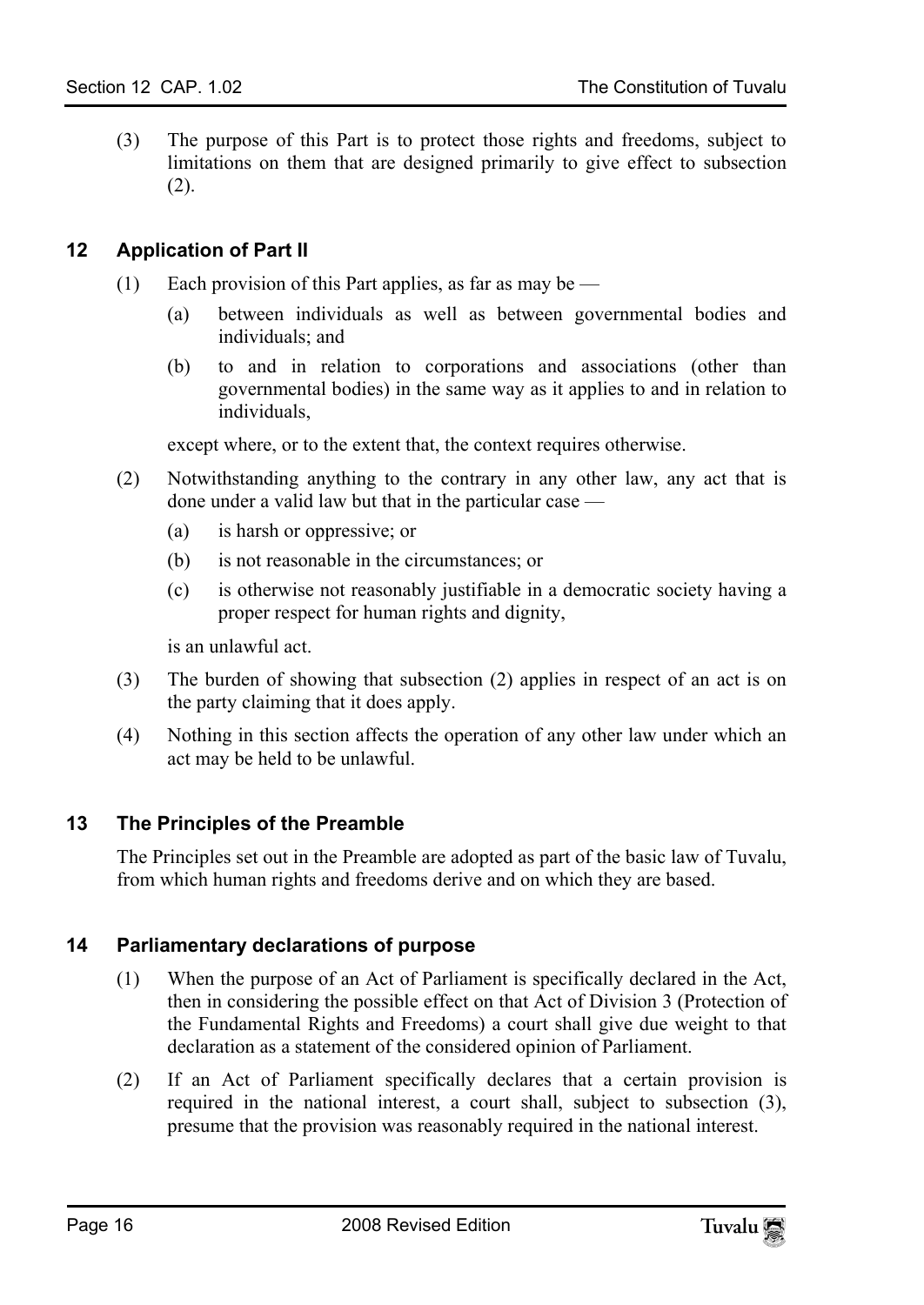<span id="page-16-0"></span>(3) Subsection (2) does not apply if the High Court is satisfied that the provision could not reasonably be said to have been intended primarily to serve the national interest.

#### **15 "Reasonably justifiable in a democratic society"**

- (1) Notwithstanding anything to the contrary in this Part, other than
	- (a) section 33 (hostile disciplined forces); and
	- (b) section 36 (restrictions on certain rights and freedoms during public emergencies),

all laws, and all acts done under a law, must be reasonably justifiable in a democratic society that has a proper respect for human rights and dignity.

- (2) Any question whether a law is reasonably justifiable in a democratic society that has a proper respect for human rights and dignity is to be determined in the light of the circumstances existing at the time when the decision on the question is made.
- (3) Subsection (2) does not affect any question whether an act done under a law was reasonably justifiable in a democratic society that has a proper respect for human rights and dignity.
- (4) A law may be declared not to be reasonably justifiable in a democratic society that has a proper respect for human rights and dignity only by the High Court or some other court prescribed for the purpose by or under an Act of Parliament.
- (5) In determining whether a law or act is reasonably justifiable in a democratic society that has a proper respect for human rights and dignity, a court may have regard to —
	- (a) traditional standards, values and practices, as well as previous laws and judicial decisions, of Tuvalu; and
	- (b) law, practices and judicial decisions of other countries that the court reasonably regards as democratic; and
	- (c) international conventions, declarations, recommendations and judicial decisions concerning human rights; and
	- (d) any other matters that the court thinks relevant.

#### DIVISION 3 - PROTECTION OF THE FUNDAMENTAL RIGHTS AND FREEDOMS

*Subdivision A - Protection Generally* 

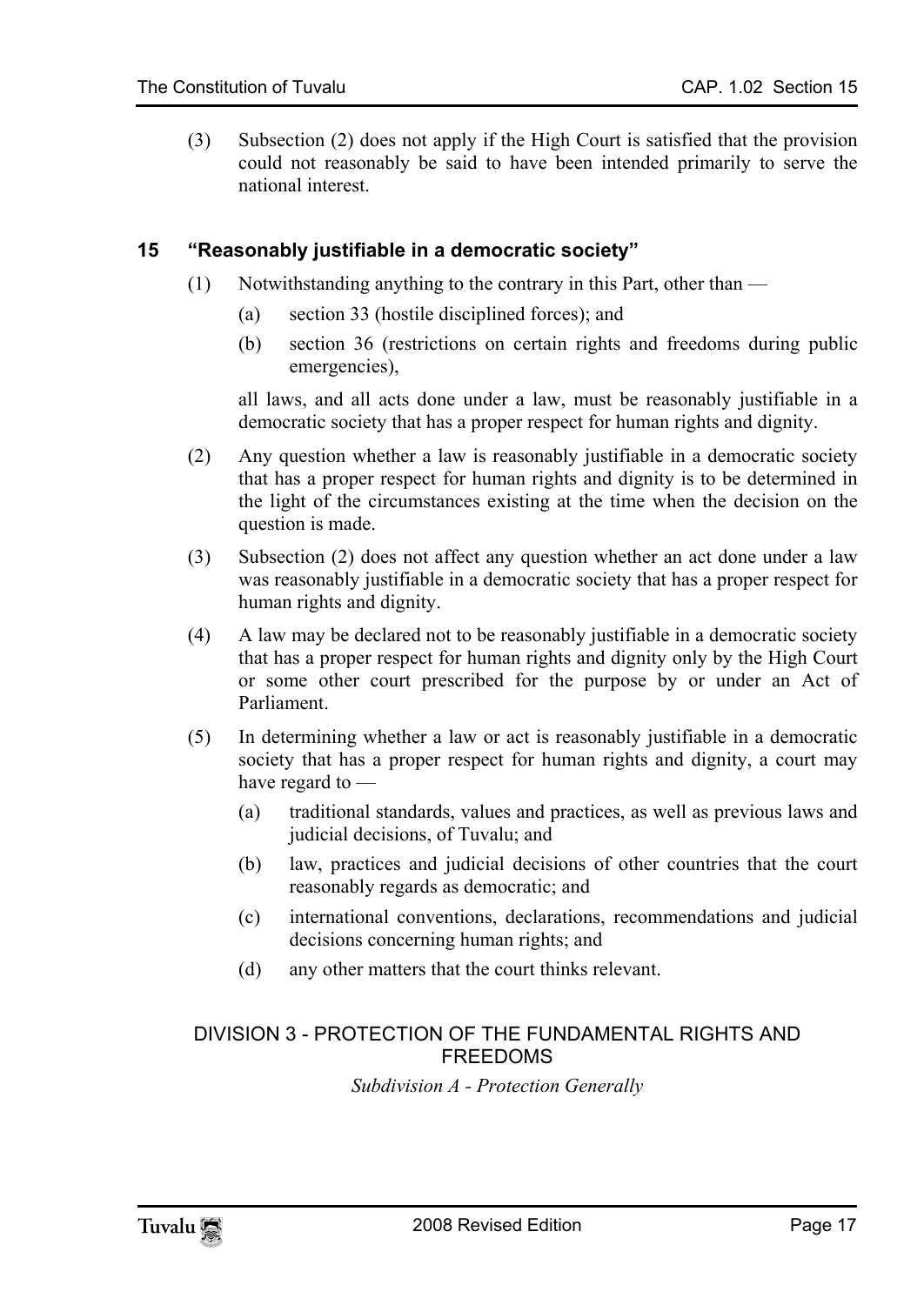#### **16 Life**

- <span id="page-17-0"></span>(1) Subject to the provisions of this Part, and in particular to  $-$ 
	- (a) subsection (2); and
	- (b) section 32 (foreign disciplined forces); and
	- (c) section 33 (hostile disciplined forces),

no-one shall be killed intentionally.

- (2) A person shall not be considered to have been killed in contravention of this section if he dies as the result of the use, to such extent and in such circumstances as are permitted by law, of such force as is reasonably necessary —
	- (a) for the defence of any person from violence; or
	- (b) for the defence of property; or
	- (c) in order to effect a lawful arrest or to prevent the escape of any person lawfully detained; or
	- (d) for the purpose of suppressing a riot, rebellion or mutiny; or
	- (e) in order to prevent him from committing an offence,

<span id="page-17-1"></span>or if he dies as the result of a lawful act of war.

#### **17 Personal liberty**

- (1) Subject to the provisions of this Part, and in particular to
	- (a) the succeeding provisions of this section; and
	- (b) section 31 (disciplined forces of Tuvalu); and
	- (c) section 32 (foreign disciplined forces); and
	- (d) section 33 (hostile disciplined forces); and
	- (e) section 36 (restrictions on certain rights and freedoms during public emergencies),

no-one shall be detained except —

- (f) with his consent; or
- (g) as authorized by law in the cases set out in subsection (2).
- (2) Subsection (1) (g) applies in the following cases
	- (a) in the case of a person under the age of 18 years in the reasonable exercise of the authority of a parent, teacher or guardian, or under the order of a court for the purpose of his education, welfare or proper discipline; or
	- (b) under a warrant or order of a court; or
	- (c) for the purposes of extradition; or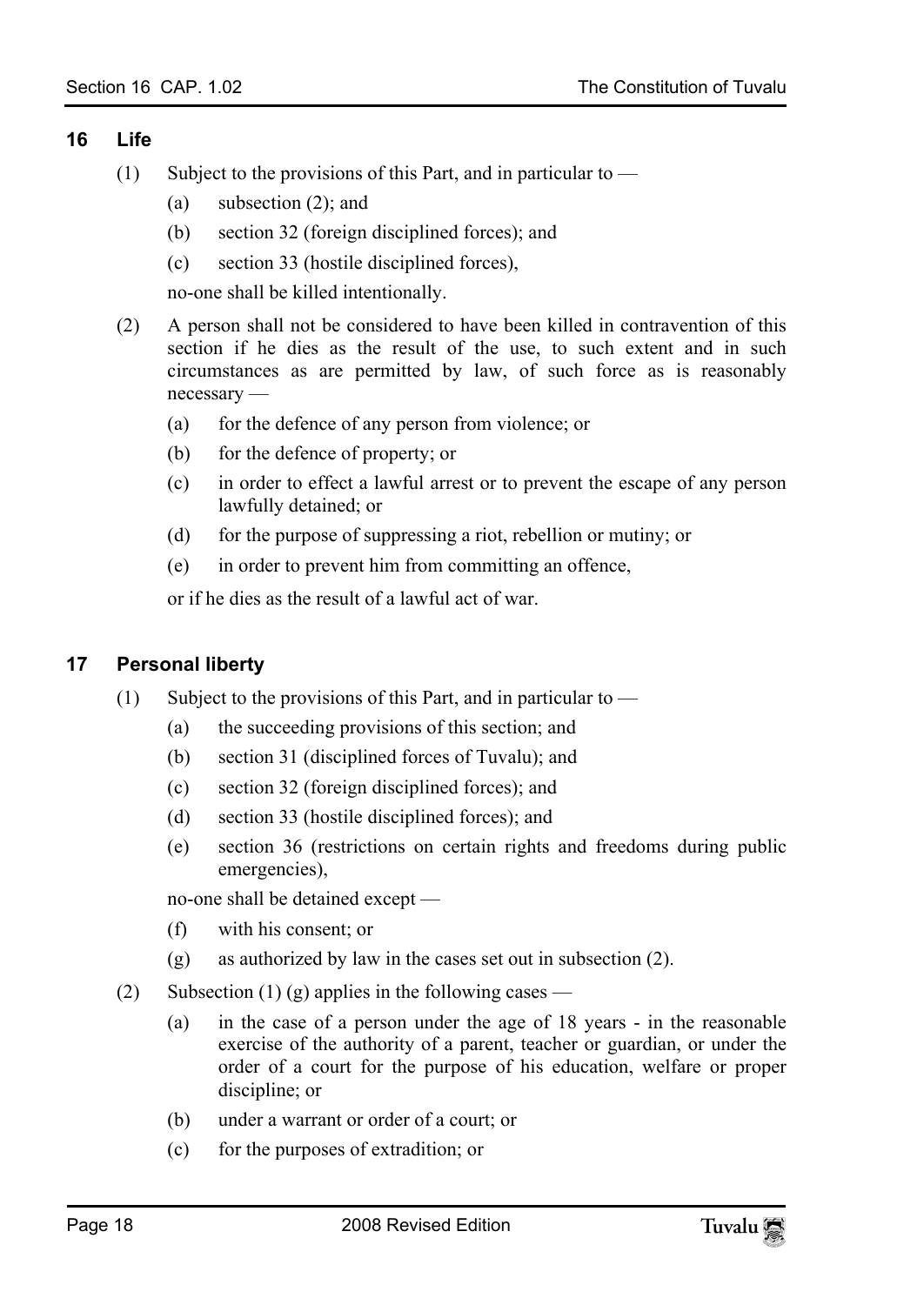- (d) in order to bring the person before a court to be dealt with in accordance with law; or
- (e) in the case of detention of a person on reasonable suspicion of his having committed, or being about to commit, an offence; or
- (f) in the case of reasonable temporary detention of a person for the avoidance of actual or apprehended violence, disorder or breach of the peace; or
- (g) in the case of reasonable temporary detention of a person so affected by drink or a drug to make detention desirable for his own protection or that of others; or
- (h) in the case of detention of a person for quarantine or health purposes; or
- (i) in the case of detention of a person under the laws relating to unlawful immigration or to deportation; or
- (j) in the case of detention of a person incidental to the arrest or seizure of a vehicle, vessel or aircraft; or
- (k) in the case of detention of a person as a prisoner of war or, subject to Division 4 (Public Emergencies), as a civil or military internee in time of war; or
- (l) in the case of detention of a person required by and for the purposes of any international or multi-national convention, treaty or arrangement to which Tuvalu is a party and which is approved by Parliament, by resolution, for the purposes of this paragraph; or
- (m) in the case of restrictions on liberty or detention of a person permitted by section 26 (freedom of movement) or Division 4 (Public Emergencies).
- (3) A person who is detained shall be informed as soon as practicable, and in a language that he understands, of the reason for his detention.
- (4) A person who is detained
	- (a) for the purpose of bringing him before a court; or
	- (b) on reasonable suspicion of having committed, or being about to commit, an offence; or
	- (c) for temporary purposes, in accordance with subsection  $(2)(f)$  or  $(g)$ , and who is not released, shall be brought without undue delay before a court, and unless the court, in accordance with law, orders his continued detention it shall order his release.
- (5) If a person detained on suspicion of having committed an offence is not tried within a reasonable time, he shall be released either unconditionally or on reasonable conditions (including in particular conditions reasonably necessary to ensure that he appears for trial or for proceedings preliminary to trial).
- (6) A release under subsection (5) does not prevent further proceedings being brought, in accordance with law, against the released person.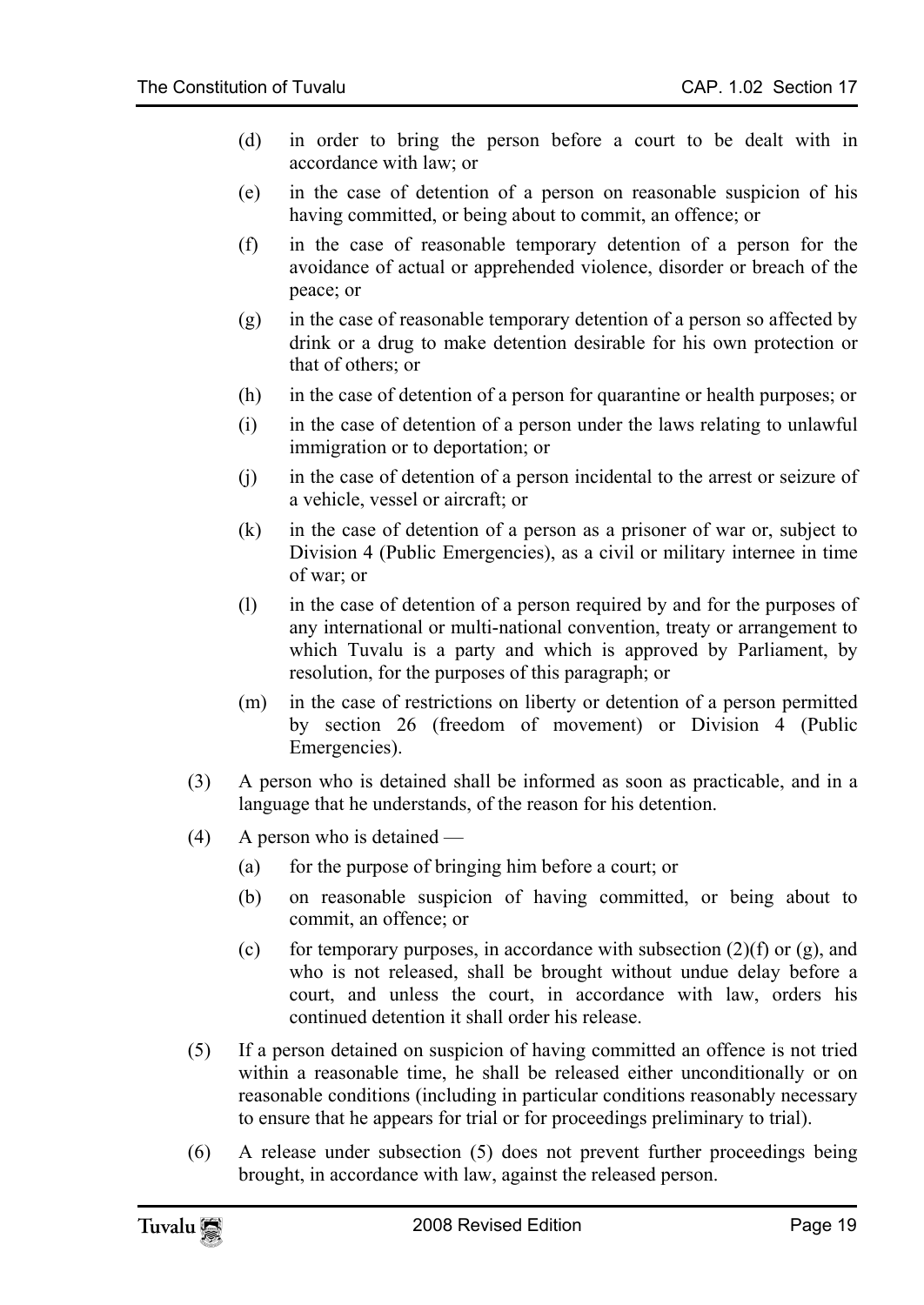#### **18 Slavery and forced labour**

- <span id="page-19-0"></span>(1) Subject to the provisions of this Part, and in particular to  $-$ 
	- (a) the succeeding provisions of this section; and
	- (b) section 32 (foreign disciplined forces); and
	- (c) section 33 (hostile disciplined forces); and
	- (d) section 36 (restrictions on certain rights and freedoms during public emergencies),

no-one shall —

- (e) be held in slavery or servitude; or
- (f) be required to perform forced labour.
- (2) For the purposes of this section
	- (a) slavery or servitude includes slavery or servitude within the meaning of any international or multinational convention or treaty prohibiting slavery or servitude to which Tuvalu is a party; and
	- (b) forced labour does not include
		- (i) labour required by or in consequence of the sentence or order of a court; or
		- (ii) labour required in accordance with law of a person while he is lawfully detained that is reasonably necessary in the interests of hygiene or for the maintenance of the place where he is detained; or
		- (iii) labour required in accordance with law of a member of a disciplined force as a member of that force; or
		- (iv) in the case of a person who proves that he has a conscientious objection to compulsory service as a member of a naval, military or air force - labour which he is required by law to perform in place of such service; or
		- (v) labour required in accordance with law  $-$ 
			- (A) during a period of public emergency within the meaning of Division 4 (Public Emergencies); or
			- (B) in the event of any other emergency or calamity that threatens the life or well-being of the community or a part of the community, to the extent that the requirement is reasonably justified for the purpose of dealing with any situation arising or existing by reason of the public emergency or the other emergency or calamity; or
		- (vi) in the case of a person under the age of 18 years labour required in the reasonable exercise of the authority of a parent, teacher or guardian; or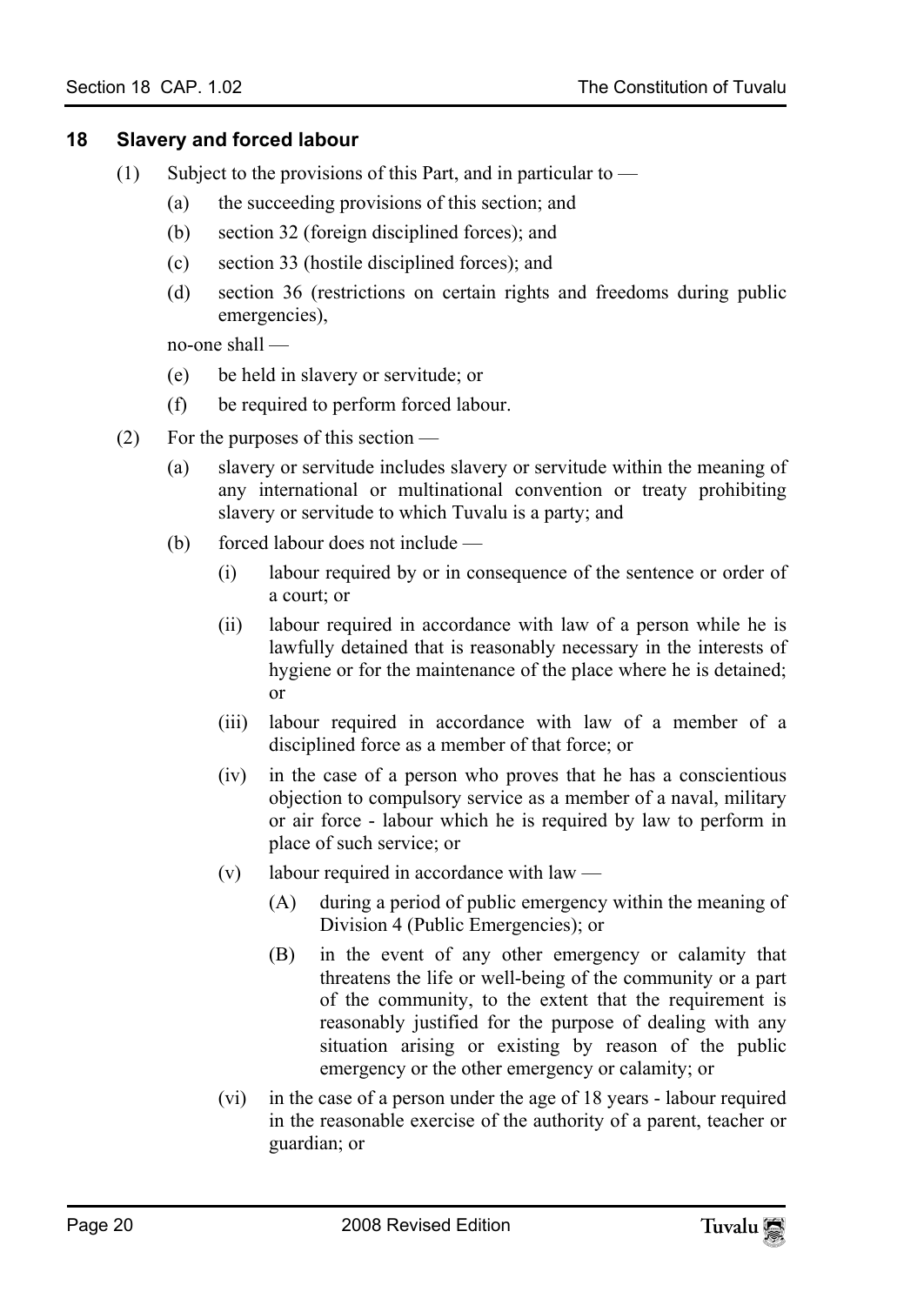(vii) labour reasonably required as part of reasonable and normal traditional, communal or civic obligations, including any service required in accordance with section 23(7) (which relates to the performance of certain services instead of other traditional, etc., obligations).

#### **19 Inhuman treatment**

Subject to the provisions of this Part, and in particular to  $-$ 

- (a) section 32 (foreign disciplined forces); and
- (b) section 33 (hostile disciplined forces),

no-one shall —

- (c) be tortured; or
- (d) given inhuman or degrading punishment or treatment.

#### **20 Property rights**

 $(1)$  In this section —

"**deprivation**", in relation to any property, includes —

- (a) the using or taking away of possession of it, or the exercise of rights over or in respect of it; and
- (b) its destruction; and
- (c) the making of it useless or valueless for the purposes for which it was used; and
- (d) its transfer to another person;

"**property**" includes an interest in property, whether or not the interest was in existence immediately before the deprivation.

- (2) Subject to the provisions of this Part, and in particular to  $-$ 
	- (a) section 31 (disciplined forces of Tuvalu); and
	- (b) section 32 (foreign disciplined forces); and
	- (c) section 33 (hostile disciplined forces),

no-one shall be deprived of property except —

- (d) with his consent; or
- (e) in accordance with the succeeding provisions of this section.
- (3) The deprivation must be authorized by or under an Act of Parliament.
- (4) The deprivation must be for a purpose declared by or under an Act of Parliament to be a public purpose.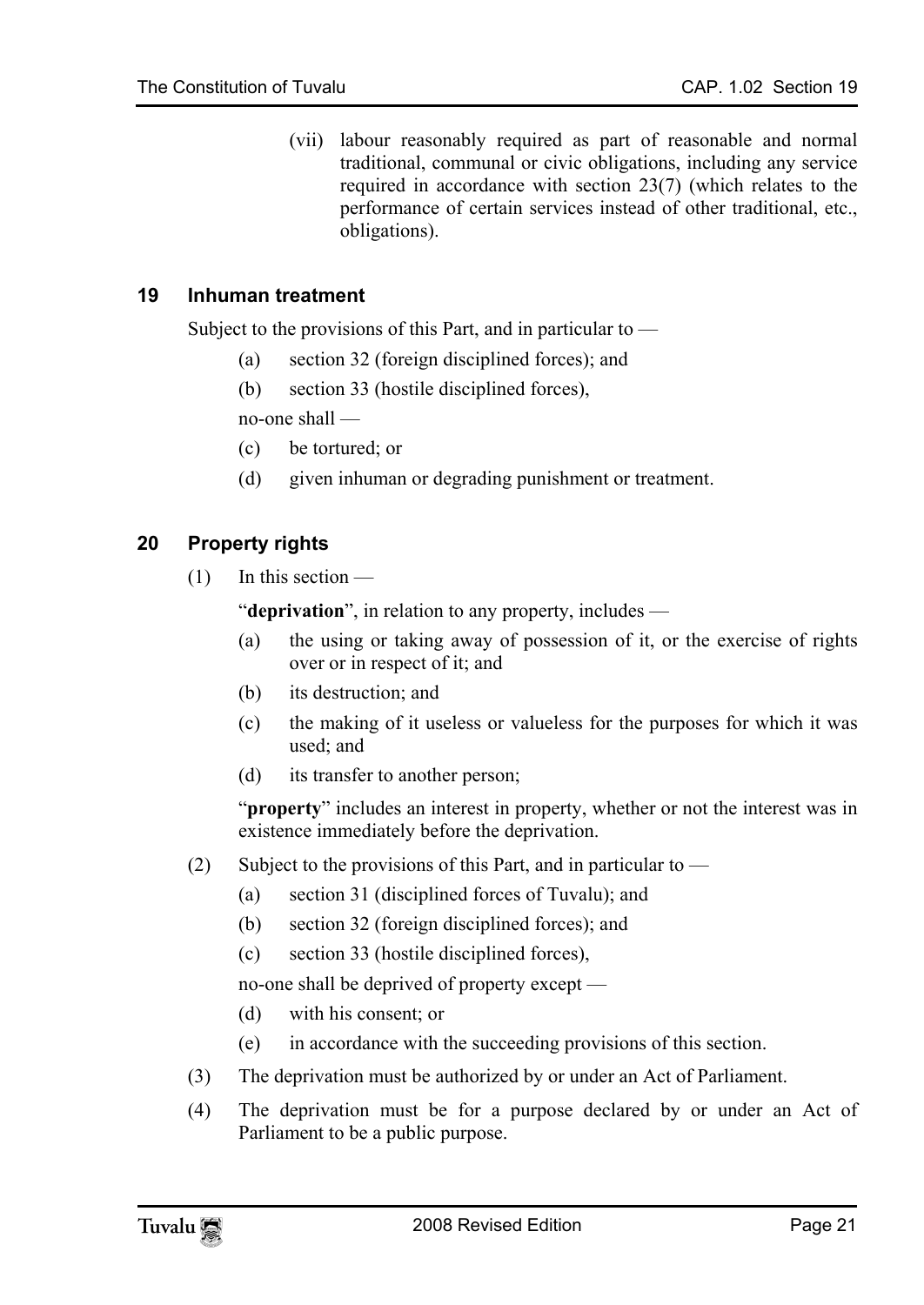- (5) There must be a sufficient reason for the causing of any hardship that may result to any person having an interest in or a right over the property (whether the interest or right is present or future, actual or potential).
- (6) Adequate compensation shall be promptly made.
- (7) A person having an interest in or a right over the property (whether the interest or right is present or future, actual or potential) may apply to the High Court, or to any other court having jurisdiction in the matter, for the determination of —
	- (a) his interest or right; and
	- (b) the legality of the deprivation; and
	- (c) the compensation due under subsection (6),

and for the purpose of obtaining prompt settlement of the compensation.

- (8) For the purposes of subsections (6) and (7), compensation need not be wholly or even partly in money.
- (9) Nothing in or done under a law shall be considered to be inconsistent with this section —
	- (a) to the extent that the law makes provision for deprivation of property —
		- (i) in satisfaction of any liability to taxation; or
		- (ii) by way of penalty for a breach of the law, or of forfeiture in consequence of a breach of the law; or
		- $(iii)$  as an incident of
			- (A) a permit, licence or other authority affecting the property; or
			- (B) the creation or acceptance of an interest in or over the property; or
		- (iv) in the execution of a judgment or an order of a court in proceedings for the determination of civil rights or obligations; or
		- (v) where it is reasonably necessary to do so because the property, or some other property, is or may be in a dangerous state or injuries to the health of humans, animals or plants; or
		- (vi) in consequence of a law relating to  $-$ 
			- (A) the limitation of actions; or
			- (B) acquisition by prescription or adverse possession, or any similar matter; or
		- (vii) for so long only as is necessary for the purposes of any examination, investigation, trial or inquiry; or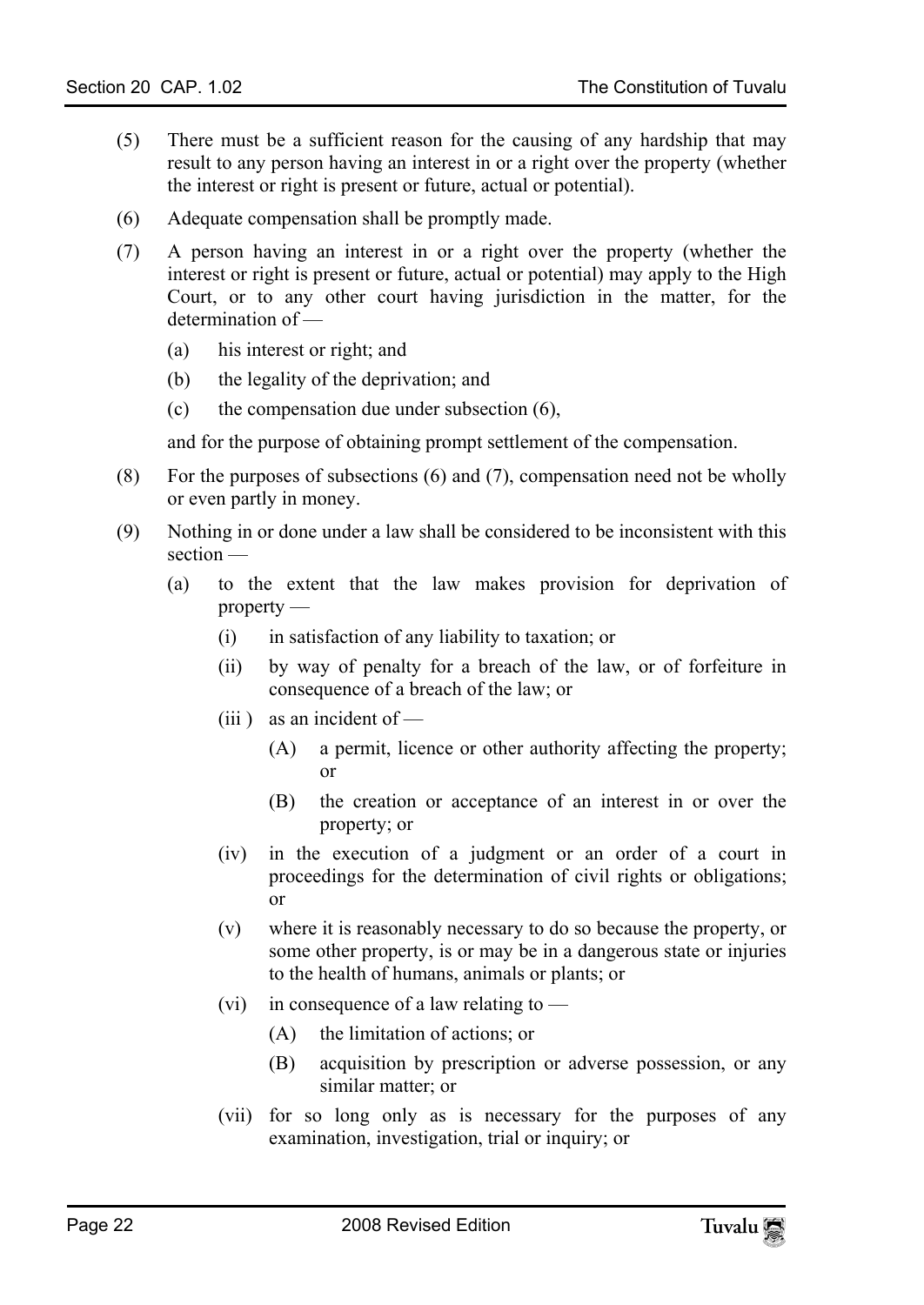- (viii) in the case of land for so long only as is necessary for the carrying out on it of —
	- (A) work of conservation of natural resources; or
	- (B) work relating to agricultural development or improvement that the owner or occupier of the land has been required, in accordance with law, to carry out and has, without reasonable excuse, failed to carry out; or
	- (C) any survey to determine the existence or extent of mineral (including petroleum) resources; or
- (b) to the extent that the law makes provision for depriving a person of  $-$ 
	- (i) enemy property; or
	- $(ii)$  property of
		- (A) a deceased person; or
		- (B) a person of unsound mind; or
		- (C) a person who has not attained the age of 18 years; or
		- (D) a person who is absent from Tuvalu,

for the purpose of its administration for the benefit of the persons entitled to the benefit of it; or

- (iii) property of a person declared to be insolvent, or of a body corporate in liquidation, for the purposes of its administration for the benefit of —
	- (A) the creditors of the insolvent or body corporate; and
	- (B) subject to the interests of the creditors the persons entitled to the benefit of it; or
- $(iv)$  property subject to a trust
	- (A) for the purpose of vesting the property in the trustees of the property; or
	- (B) by order of a court for the purpose of giving effect to the trust; or
- <span id="page-22-0"></span>(v) shares in a body corporate pursuant to any take-over bid, scheme of arrangement or in other similar circumstances.
- (10) Nothing in this section prevents a body corporate established by a law from being deprived, in accordance with law, of any property by a person or governmental body who or which is the only investor in the body corporate.

#### **21 Privacy of home and property**

- (1) Subject to the provisions of this Part, and in particular to  $-$ 
	- (a) subsection (2); and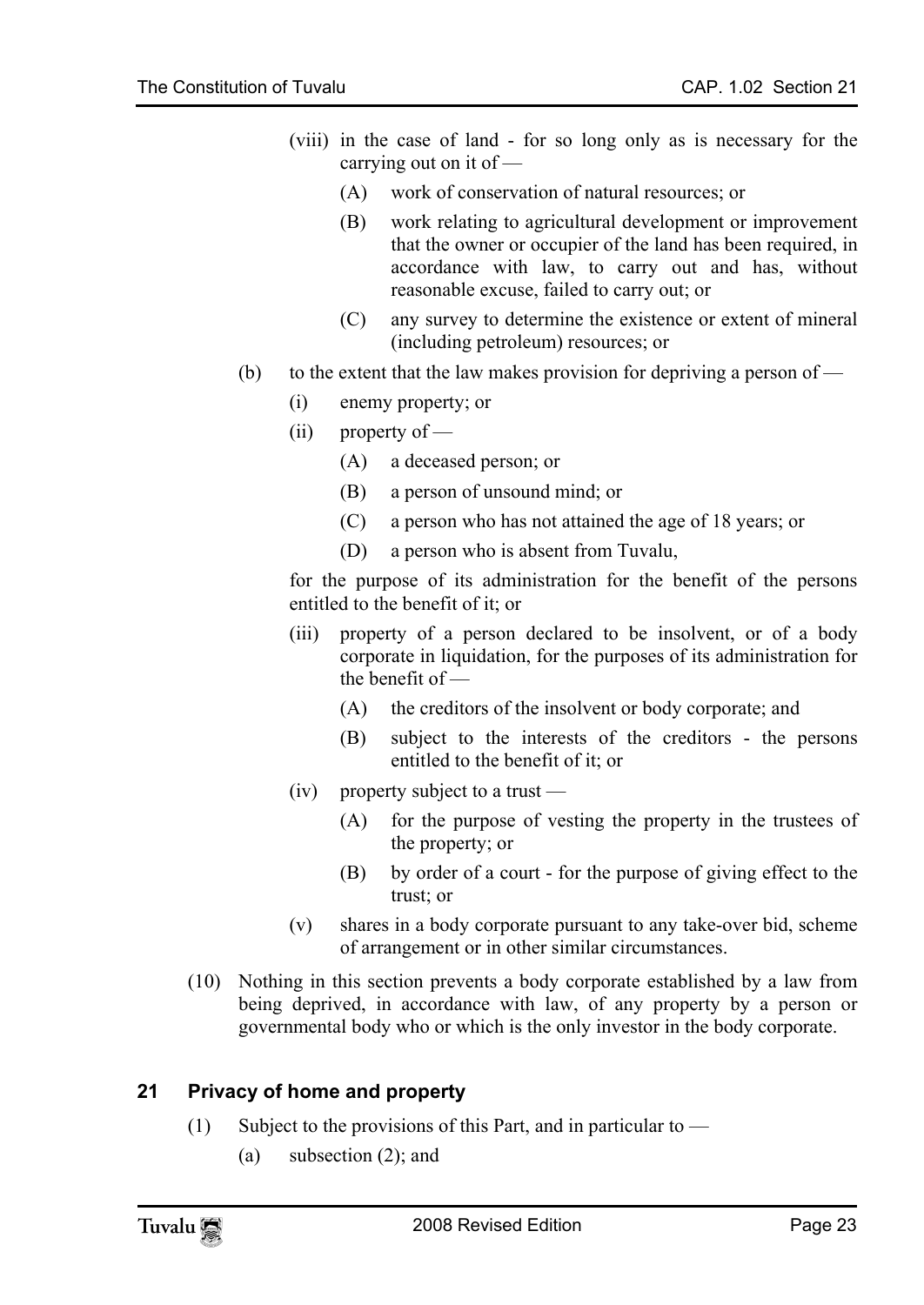- (b) section 31 (disciplined forces of Tuvalu); and
- (c) section 32 (foreign disciplined forces); and
- (d) section 33 (hostile disciplined forces); and
- (e) section 36 (restrictions on certain rights and freedoms during public emergencies),

except with his consent no-one shall be subjected to —

- (f) the search of his person; or
- (g) the search of his property; or
- (h) entry by others on his property.
- (2) Nothing in or done under a law shall be considered to be inconsistent with this section to the extent that the law makes provision for search or entry for a purpose declared by or under an Act of Parliament to be a public purpose for the purposes of this section, or —
	- (a) for the purpose of protecting the rights or freedoms of others; or
	- (b) for the purpose of authorizing an officer or agent of  $-$ 
		- (i) a governmental body; or
		- (ii) a body corporate established by law for a public purpose,

to enter on the property of any person —

- (iii) in order to inspect the property or anything on it for the purposes of any law providing for taxation; or
- (iv) in order to carry out any work connected with any thing that is lawfully on the property and that belongs to the governmental body or body corporate, as the case may be; or
- (c) for the purpose of authorizing the entry on any property under an order of a court for the purpose of enforcing a judgment or order of a court; or
- (d) for the purpose of authorizing the entry on any property for the purpose  $of$  —
	- (i) preventing or detecting the commission of an offence; or
	- (ii) administering, policing or enforcing a law (including a revenue law); or
- <span id="page-23-0"></span>(e) as permitted by section 20 (property rights).

#### **22 Protection of law**

- (1) This section shall be read subject to the provisions of this Part, and in particular to —
	- (a) section 31 (disciplined forces of Tuvalu); and
	- (b) section 32 (foreign disciplined forces); and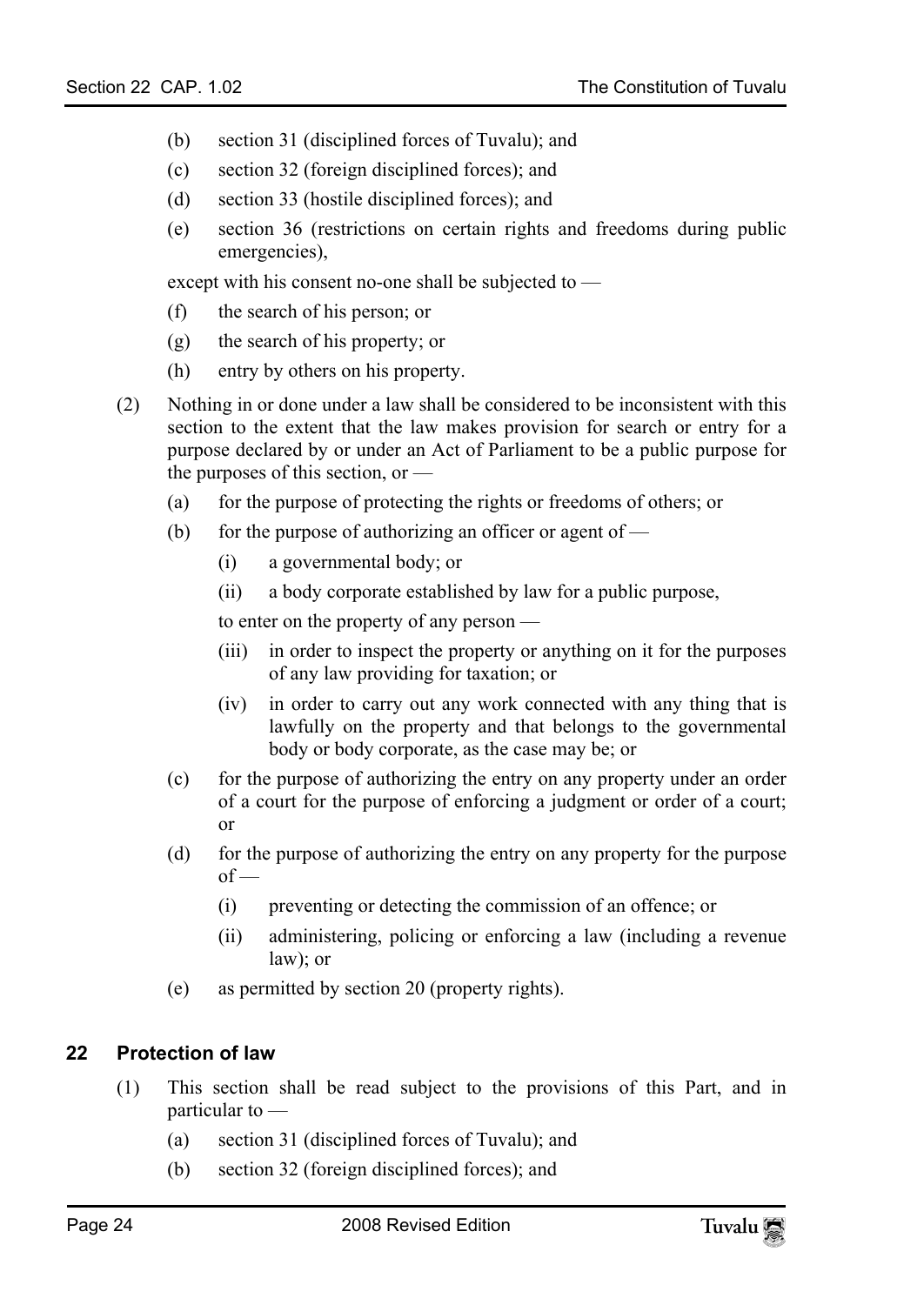- (c) section 33 (hostile disciplined forces).
- (2) If a person is charged with an offence, unless the charge is withdrawn he shall be given a fair hearing within a reasonable time by an independent and impartial court established by law.
- (3) A person charged with an offence
	- (a) subject to subsection  $(14)(a)$ , shall be presumed to be innocent until
		- (i) he is proved guilty; or
		- (ii) he has pleaded guilty and the plea has been accepted by the court; and
	- (b) shall be informed as soon as practicable, in detail and in a language that he understands, of the precise nature and particulars of the offence charged, and if the information is not given in writing it shall be confirmed in writing as soon as practicable; and
	- (c) shall be given adequate time and facilities for the preparation of his defence, including time to study and fully understand the precise charge against him, and its possible consequences; and
	- (d) shall be given reasonable facilities to consult, at his own expense, a representative of his own choice; and
	- (e) shall be permitted to defend himself before the court in person or, at his own expense, by a representative of his own choice; and
	- (f) subject to subsection (14)(b), shall be given adequate facilities
		- (i) to examine, in person or by his representative, the witnesses called before the court by the prosecution; and
		- (ii) to obtain the attendance and carry out the examination of witnesses to testify on his behalf before the court on conditions no less advantageous than those applying to witnesses called by the prosecution; and
	- (g) shall be permitted to have without payment the assistance of a competent interpreter, if he cannot adequately understand the language used at the trial or any part of the trial.
- (4) Except with his consent, the trial shall not take place in his absence unless
	- (a) he behaves in such a way as to make it impracticable or unreasonable to continue the proceedings in his presence; and
	- (b) the court orders his removal and the continuance of the trial in his absence.
- (5) When a person is tried for an offence, the accused person or a person authorized by him for the purpose is entitled, on request and on payment of such reasonable fee (if any) as is prescribed, to be given within a reasonable time after judgment a copy, for the use of the accused person, of any record of the proceedings made by or on behalf of the court.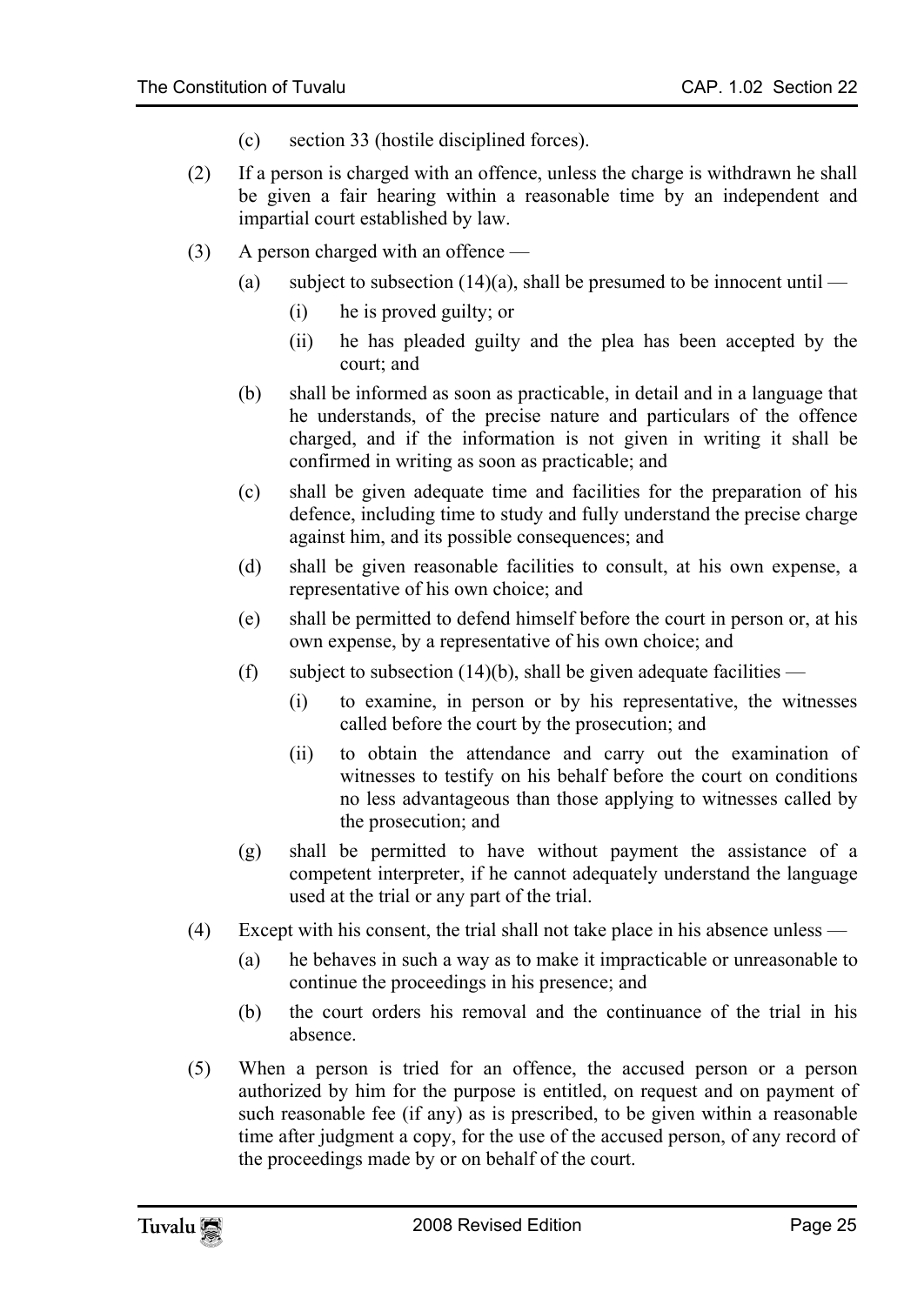- (6) No-one shall be convicted of an offence on account of an act that was not, at the time of the doing of the act, an offence or a legal element of an offence.
- (7) No penalty shall be imposed for an offence that is more severe in amount or in kind than the maximum that might have been imposed for the offence at the time when it was committed.
- (8) Subject to subsection  $(14)(c)$ , no-one who shows that he has been tried for an offence by a competent court and was either —
	- (a) convicted; or
	- (b) acquitted,

shall again be tried for —

- (c) the same offence; or
- (d) any other offence of which he could have been convicted at the trial of that offence,

except on the order of a superior court in the course of appeal or review proceedings relating to the conviction or acquittal.

- (9) No-one shall be tried for an offence if he shows that
	- (a) he has been pardoned for the offence; and
	- (b) if the pardon was a conditional pardon, he has complied with the conditions of the pardon.
- (10) No-one who is tried for an offence shall be compelled to give evidence at the trial.
- (11) A court or other adjudicating authority prescribed by law for the determination of the existence or extent of a civil right or obligation shall  $be$  —
	- (a) established or recognised by law; and
	- (b) independent and impartial,

and where proceedings for such a determination are instituted by a person before such a court or authority the case shall be given a fair hearing within a reasonable time.

- (12) Subject to subsection (13), except with the consent of all the parties to the proceedings —
	- (a) all proceedings before a court; and
	- (b) all proceedings before any other adjudicating authority for the determination of the existence or extent of any civil right or obligation,

including the announcement of the decision, shall be held in public.

(13) Subsection (12) does not prevent the court or other authority from excluding from the proceedings persons other than the parties, and the representatives in the proceedings of the parties, to such extent as the court or authority —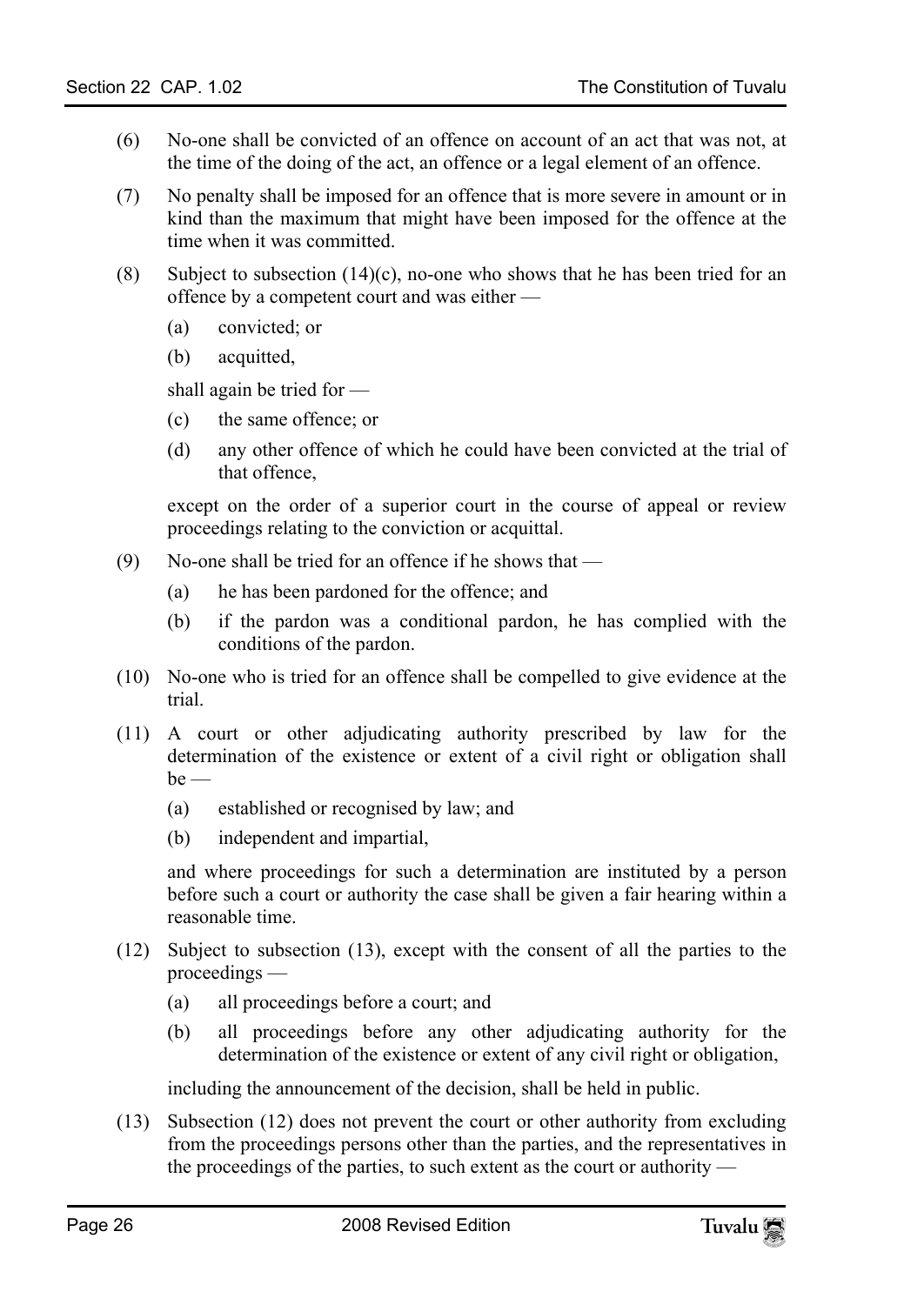- (a) is by law empowered to do so and thinks it necessary or desirable to do  $so -$ 
	- (i) if publicity would not be in the interests of justice; or
	- (ii) in interlocutory proceedings, that is to say, in proceedings of a kind described in subsection (16); or
	- $(iii)$  in the interests of
		- (A) decency; or
		- (B) public morality; or
		- (C) the welfare of persons under the age of 18 years; or
		- (D) the protection of the privacy of persons concerned in the proceedings; or
- (b) is by law empowered or required to do so in the interests of  $-$ 
	- (i) defence; or
	- (ii) public safety; or
	- (iii) public order.
- (14) Nothing in or done under a law shall be considered to be inconsistent with
	- (a) subsection  $(3)(a)$  to the extent that the law imposes upon a person charged with an offence the burden of proving or disproving certain facts which are particularly within his knowledge or his capacity to prove or disprove; or
	- (b) subsection  $(3)(f)$  to the extent that the law imposes reasonable conditions that must be satisfied if witnesses called on behalf of an accused person are to be paid expenses out of public funds; or
	- (c) subsection (8) subject to subsection (15), to the extent that the law authorizes a court to try a member of a disciplined force even though he has been tried and either —
		- (i) convicted; or
		- (ii) acquitted,

under the disciplinary law of that force.

- $(15)$  In a case to which subsection  $14(c)$  applies, the court that tries the member shall, in sentencing him to punishment, take into account any punishment given to him under the disciplinary law.
- (16) In subsection  $(13)(a)(ii)$ , "interlocutory proceedings" refers to any judicial proceedings that —
	- (a) occur during or for the purposes of some other legal proceedings (referred to in this subsection as "the principal proceedings"); and
	- (b) are incidental to the principal proceedings; and
	- (c) do not finally dispose of the principal proceedings.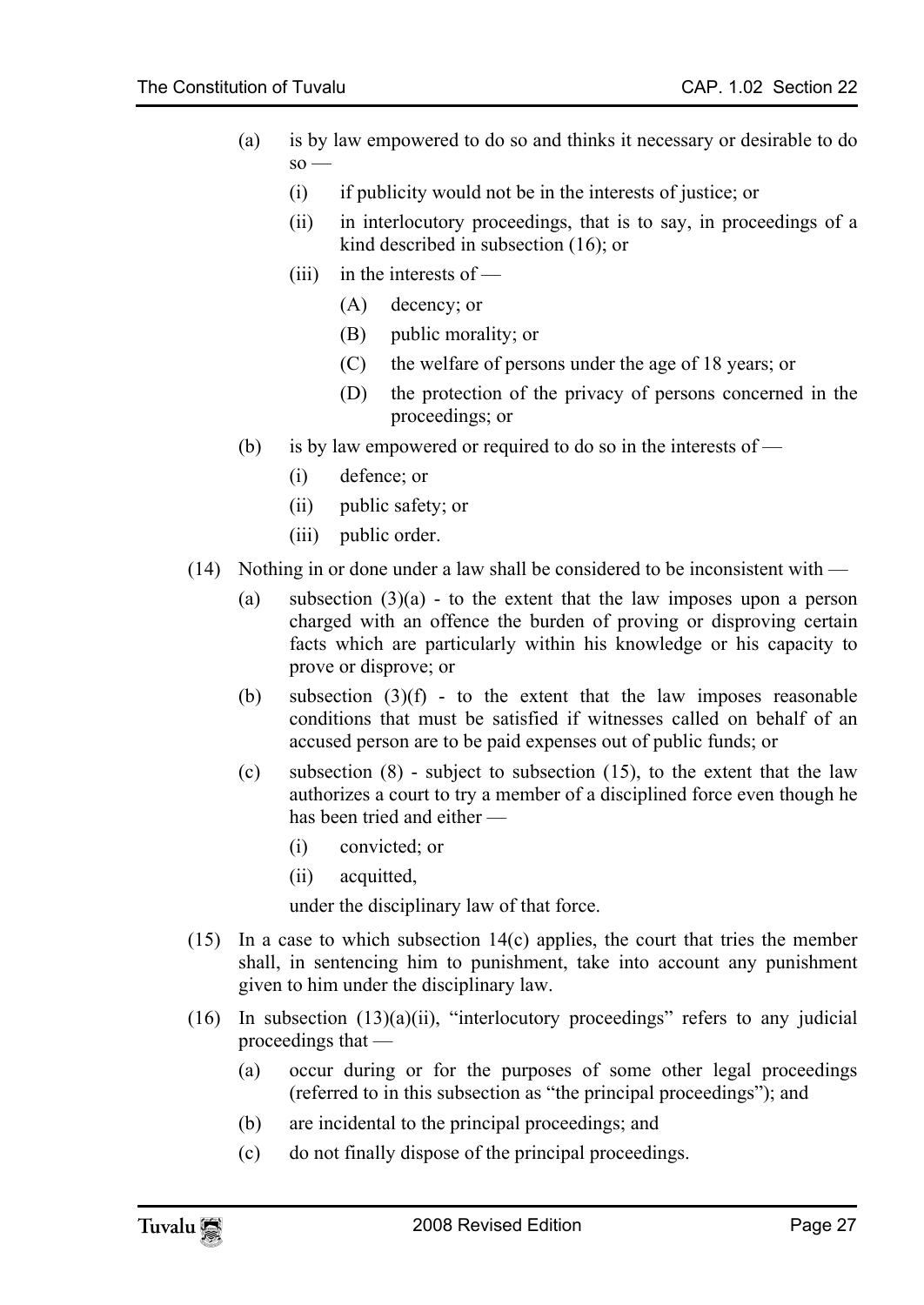#### **23 Freedom of belief**

- (1) Subject to the provisions of this Part, and in particular to  $-$ 
	- (a) the succeeding provisions of this section; and
	- (b) section 29 (protection of Tuvaluan values, etc.); and
	- (c) section 31 (disciplined forces of Tuvalu); and
	- (d) section 32 (foreign disciplined forces); and
	- (e) section 33 (hostile disciplined forces); and
	- (f) section 36 (restrictions on certain rights and freedoms during public emergencies),

except with his consent no-one shall be hindered in the exercise of his freedom of belief.

- (2) For the purposes of this section, freedom of belief includes
	- (a) freedom of thought, religion and belief; and
	- (b) freedom to change religion or belief; and
	- (c) freedom, either alone or with others, to show and to spread, both in public and in private, a religion or belief, in worship, teaching, practice and observance.
- (3) A religious community is entitled, at its own expense
	- (a) to establish and maintain places of education; and
	- (b) subject to the maintenance of any minimum prescribed educational standards, to manage any place of education that it wholly maintains; and
	- (c) subject to subsection (4), to provide religious instruction for members of the community in the course of any education that it provides.
- (4) Except with his consent, no-one attending a place of education shall be required —
	- (a) to receive religious instruction; or
	- (b) to take part in or attend a religious ceremony or observance, if the instruction, ceremony or observance relates to a religion or belief other than his own.
- (5) No-one shall be compelled
	- (a) to take an oath or make an affirmation that is contrary to his religion or belief; or
	- (b) to take an oath or make an affirmation in any manner that is contrary to his religion or belief.
- (6) Nothing in or done under a law shall be considered to be inconsistent with this section to the extent that the law makes provision which is reasonably required —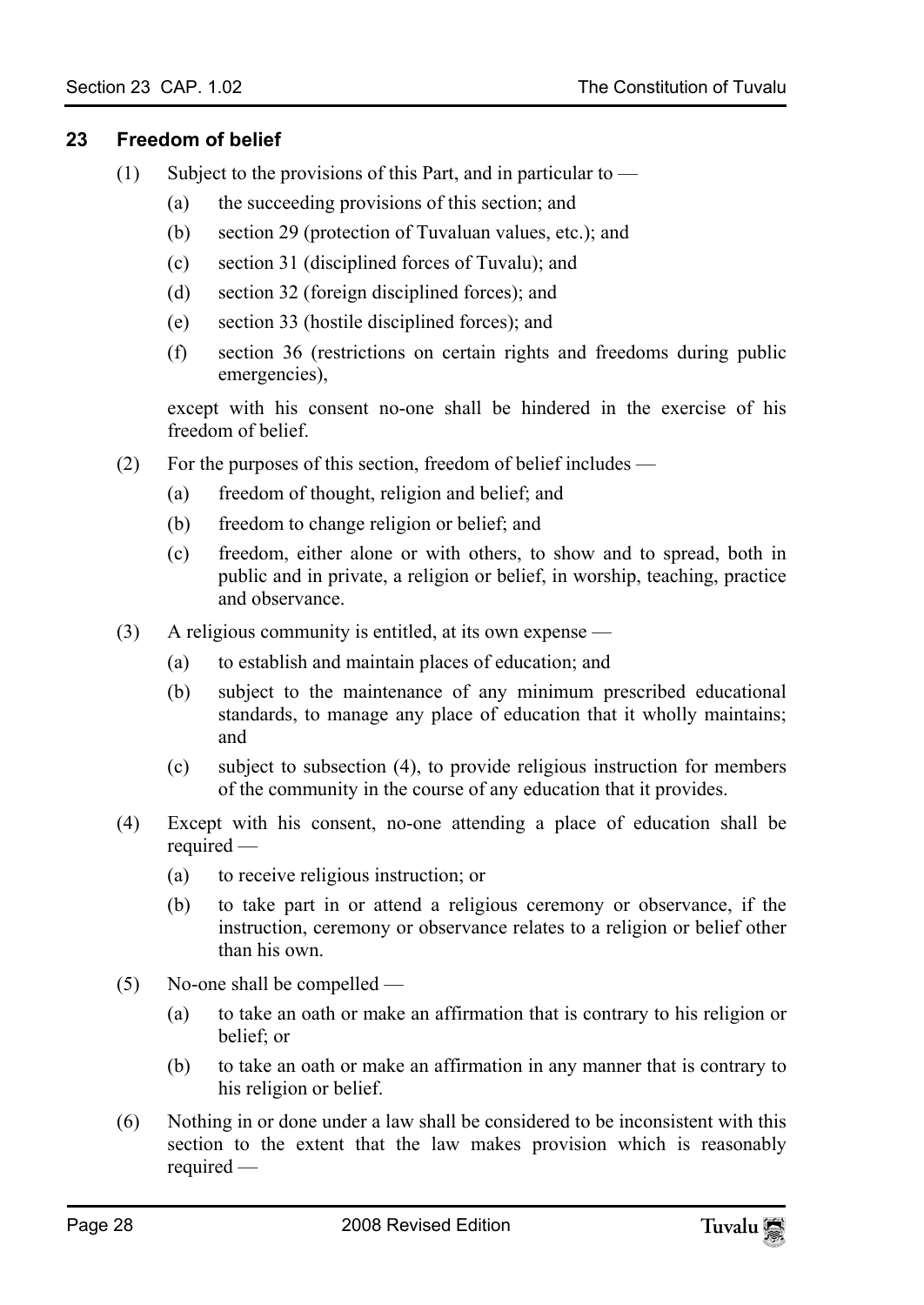- (a) in the interests of  $-$ 
	- (i) defence; or
	- (ii) public safety; or
	- (iii) public order; or
	- (iv) public morality; or
	- (v) public health; or
- (b) for the purpose of protecting the rights or freedoms of other persons, including the right to observe and practise any religion or belief without the unsolicited intervention of members of any other religion or belief.
- (7) Nothing in or done under a law shall be considered to be inconsistent with this section to the extent that the law makes reasonable provision —
	- (a) requiring a person who proves that he has a conscientious objection to performing some reasonable and normal traditional, communal or civic obligation, or to performing it at a particular time or in a particular way, to perform instead, some reasonably equivalent service of benefit to the community; or
	- (b) for the exclusion of such a person and his household from any benefit arising out of the performance of those obligations by others until the equivalent service has been performed.
- (8) The protection given by this section to freedom of religion or belief applies equally to freedom not to have or hold a particular religion or belief, or any religion or belief.
- <span id="page-28-0"></span>(9) A reference in this section to a religion includes a reference to a religious denomination and to the beliefs of a religion or religious denomination.

#### **24 Freedom of expression**

- (1) Subject to the provisions of this Part, and in particular to  $-$ 
	- (a) subsection (3); and
	- (b) section 29 (protection of Tuvaluan values, etc.); and
	- (c) section 30 (provisions relating to certain officials); and
	- (d) section 31 (disciplined forces of Tuvalu); and
	- (e) section 32 (foreign disciplined forces); and
	- (f) section 33 (hostile disciplined forces); and
	- (g) section 36 (restrictions on certain rights and liberties during public emergencies),

except with his consent no-one shall be hindered in the exercise of his freedom of expression.

(2) For the purposes of this section, freedom of expression includes —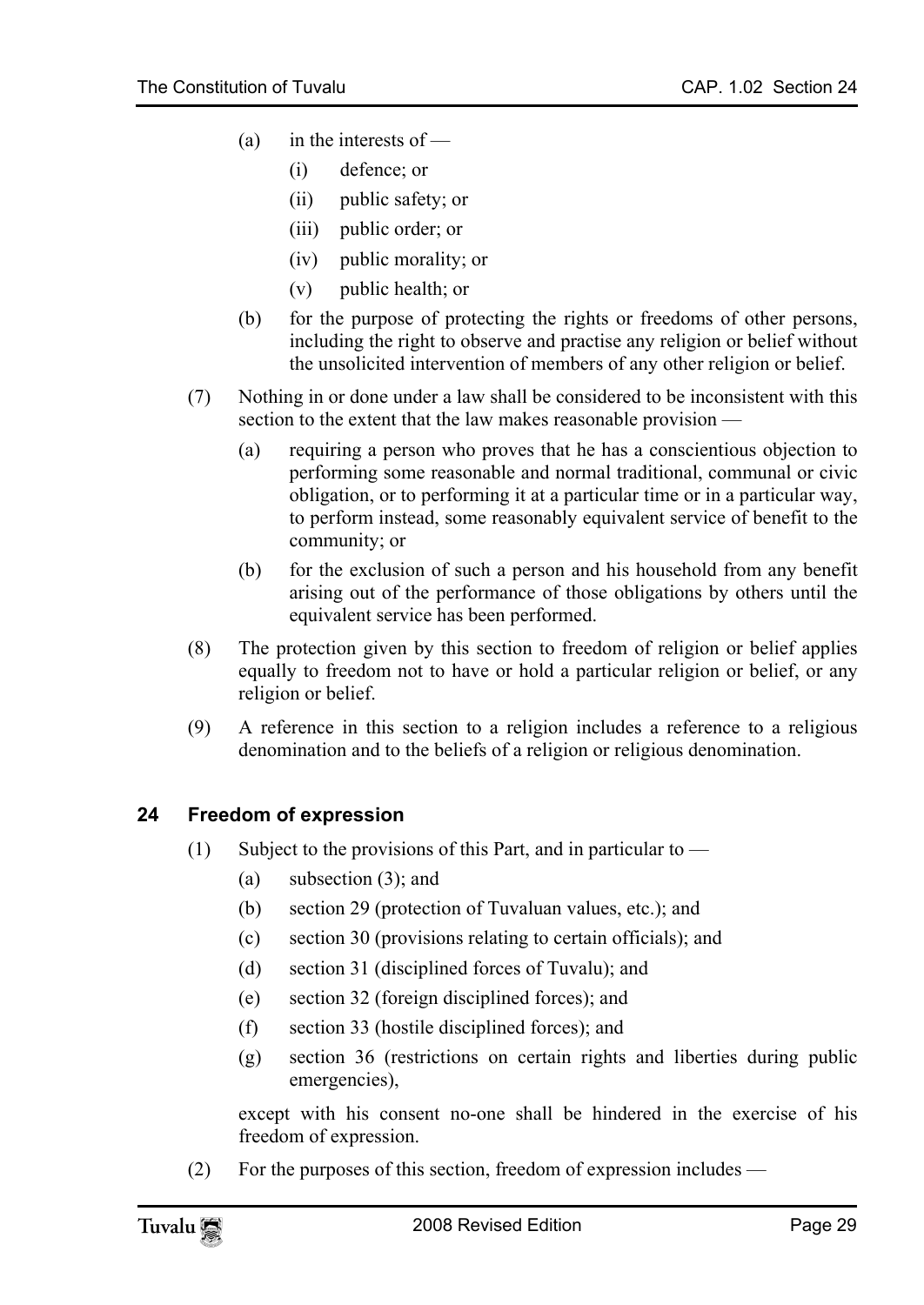- (a) freedom to hold opinions without interference; and
- (b) freedom to receive ideas and information without interference; and
- (c) freedom to communicate ideas and information without interference; and
- (d) freedom from interference with correspondence.
- (3) Nothing in or done under a law shall be considered to be inconsistent with subsection (1) to the extent that the law makes provision —
	- $(a)$  in the interests of
		- (i) defence; or
		- (ii) public safety; or
		- (iii) public order; or
		- (iv) public morality; or
		- (v) public health; or
	- (b) for the purpose of  $-$ 
		- (i) protecting the reputations, rights or freedoms of other persons; or
		- (ii) protecting the privacy of persons concerned in legal proceedings; or
		- (iii) preventing the disclosure of information received in confidence; or
		- (iv) maintaining the authority or independence of the courts; or
		- (v) regulating the administration or the technical operation of posts or telecommunications.

#### **25 Freedom of assembly and association**

- <span id="page-29-0"></span>(1) Subject to the provisions of this Part and in particular to  $-$ 
	- (a) subsection (3); and
	- (b) section 29 (protection of Tuvaluan values, etc.); and
	- (c) section 30 (provisions relating to certain officials); and
	- (d) section 31 (disciplined forces of Tuvalu); and
	- (e) section 32 (foreign disciplined forces); and
	- (f) section 33 (hostile disciplined forces); and
	- (g) section 36 (restrictions on certain rights and freedoms during public emergencies),

except with his consent no-one shall be hindered in the exercise of his freedom of assembly and association.

(2) For the purposes of this section, freedom of assembly and association includes —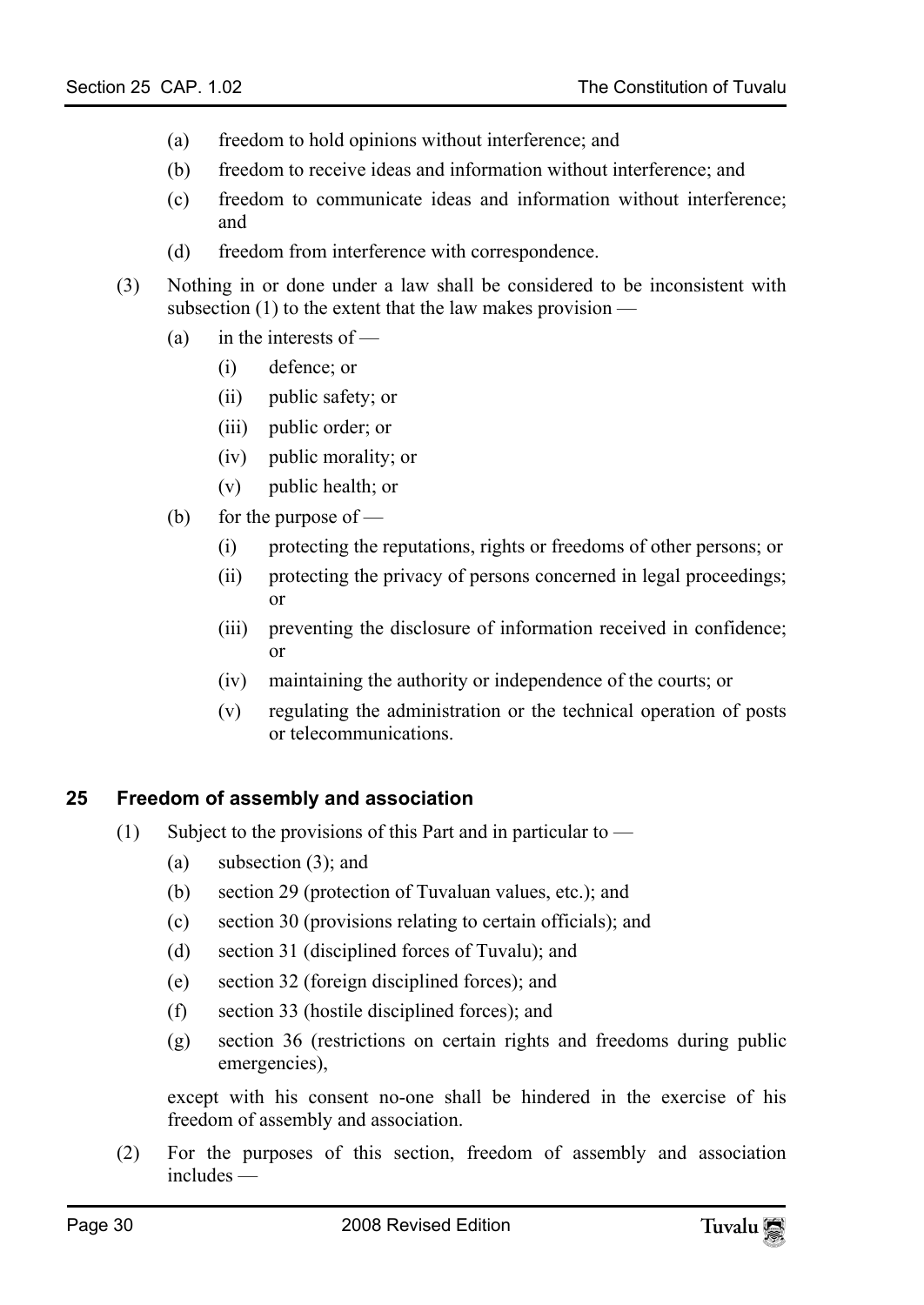- (a) the right to assemble freely and to associate with other persons; and
- (b) the right to form or belong to political parties; and
- (c) the right, as regulated by law, to form or belong to trade unions or other associations for the protection or advancement of one's interests.
- (3) Nothing in or done under a law shall be considered to be inconsistent with subsection (1) to the extent that the law makes provision —
	- $(a)$  in the interests of
		- (i) defence; or
		- (ii) public safety; or
		- (iii) public order; or
		- (iv) public morality; or
		- (v) public health; or
	- (b) for the purpose of protecting the rights or freedoms of other persons.

#### **26 Freedom of movement**

- <span id="page-30-0"></span>(1) Subject to the provisions of this Part, and in particular to  $-$ 
	- (a) the succeeding provisions of this section; and
	- (b) section 30 (provisions relating to certain officials); and
	- (c) section 31 (disciplined forces of Tuvalu); and
	- (d) section 32 (foreign disciplined forces); and
	- (e) section 33 (hostile disciplined forces); and
	- (f) section 36 (restrictions on certain rights and freedoms during public emergencies),

no-one shall be deprived of —

- (g) the right to move freely throughout Tuvalu; or
- (h) the right to reside anywhere in Tuvalu; or
- (i) the right to enter and to leave Tuvalu,

and no-one shall be expelled from Tuvalu.

- (2) No restriction on the rights of a person under subsection (1) that is involved in his lawful detention shall be considered to be inconsistent with that subsection.
- (3) Nothing in or done under a law shall be considered to be inconsistent with subsection (1) to the extent that the law makes provision —
	- (a) in respect of
		- (i) the entry into Tuvalu of a person who is not a citizen of Tuvalu; or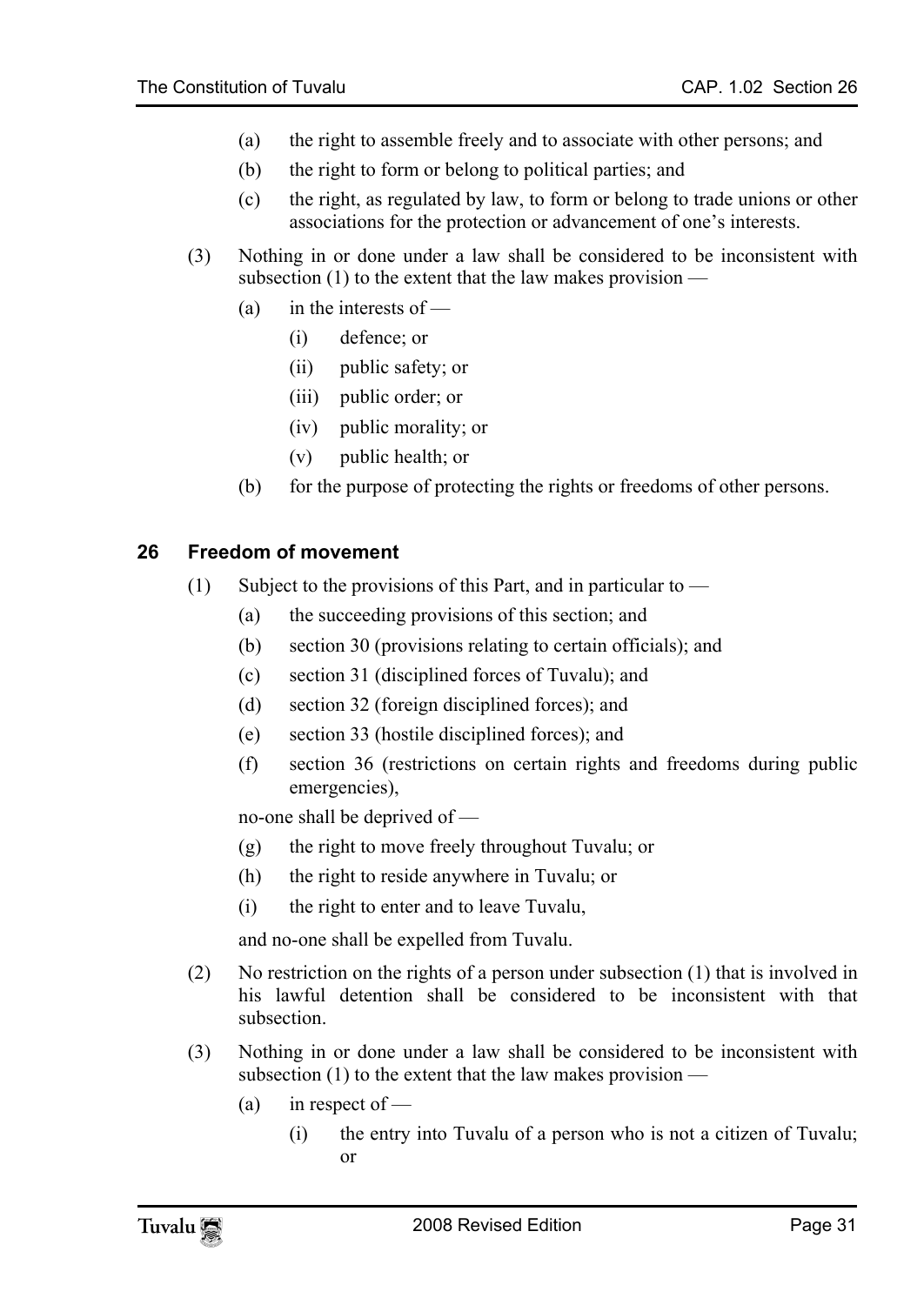- (ii) the movement within Tuvalu of a person referred to in subparagraph (i); or
- (iii) the residence in Tuvalu of a person referred to in subparagraph (i); or
- (iv) the exclusion or expulsion from Tuvalu of a person referred to in subparagraph (i); or
- (b) for the imposition of restrictions on  $-$ 
	- (i) the movement within Tuvalu, or the residence in Tuvalu, of any person; or
	- (ii) the right of any person to leave Tuvalu,

that are reasonably required in the interests of —

- (iii) defence; or
- (iv) public safety; or
- (v) public order; or
- (c) for the imposition of restrictions on  $-$ 
	- (i) the movement within, Tuvalu or the residence in Tuvalu; or
	- (ii) the right to leave Tuvalu,

of persons generally or of any class of persons, being restrictions that are reasonably required in the interests of —

- (iii) defence; or
- (iv) public safety; or
- (v) public order; or
- (vi) public morality; or
- (vii) public health; or
- (viii) conservation of the environment; or
- (d) imposing restrictions on
	- (i) the movement within Tuvalu; or
	- (ii) the residence in any part of Tuvalu,

of any class of person where such restrictions are reasonably required to meet the special circumstances of a part of Tuvalu, for example —

- (iii) overcrowding or potential overcrowding; or
- (iv) a shortage or potential shortage of resources; or
- (v) the disruption or potential disruption of the local economy, ecology or distinctive culture; or
- (e) for the imposition of restrictions on the use of any land in Tuvalu; or
- (f) for the imposition of restrictions on the right of any person to leave, or move within, Tuvalu, in order to secure the fulfilment of any obligation imposed on him by law; or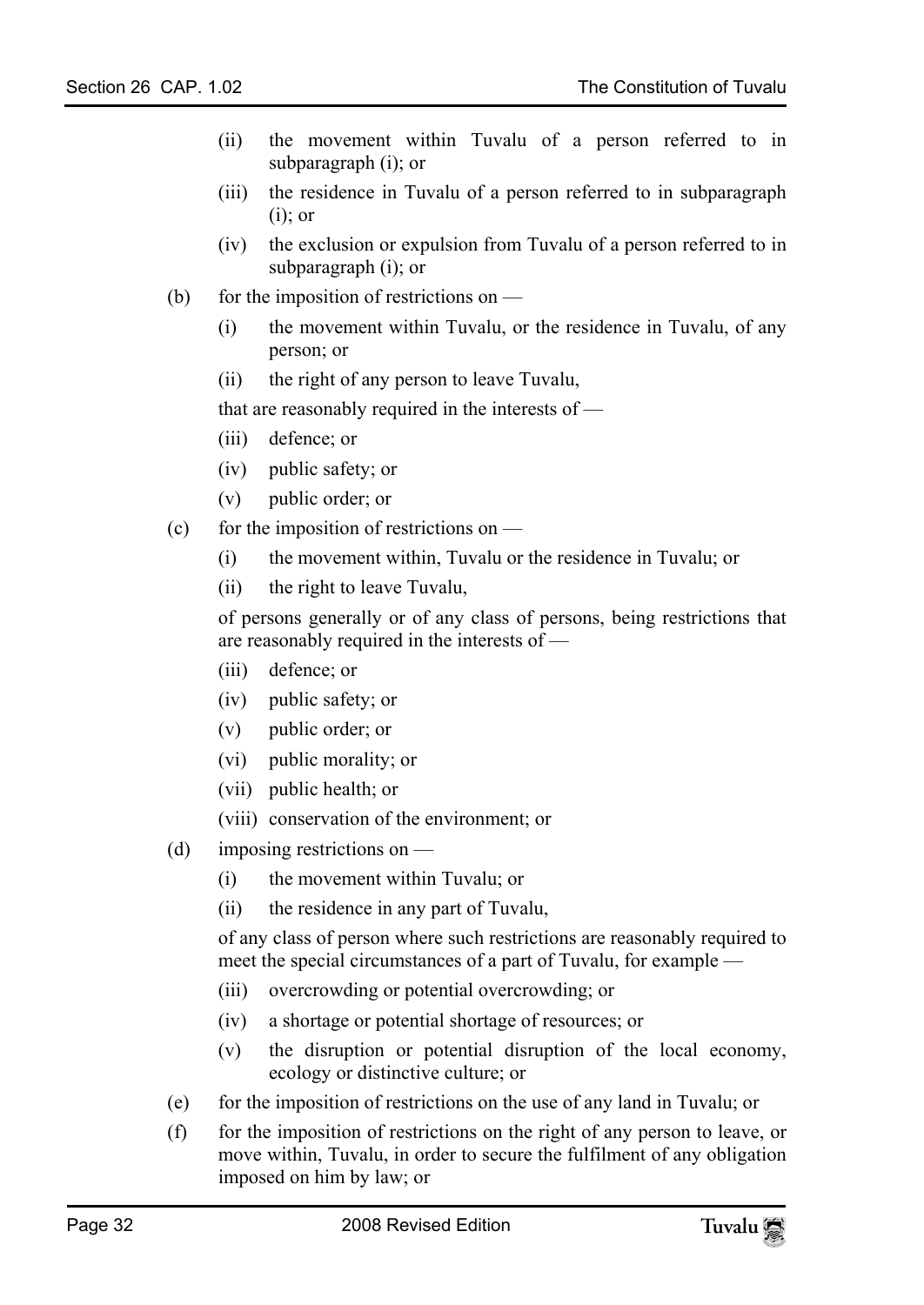- $(g)$  for the imposition of restrictions on the movement within Tuvalu, or the residence in Tuvalu, of a person in circumstances that would justify depriving him of his liberty under section 17 (personal liberty).
- (4) If a person whose rights under subsection (1) have been restricted by virtue only of a law to which subsection  $(3)(b)$  applies so requests at any time —
	- (a) during the period of restriction; and
	- (b) not earlier than six months after he last made such a request during that period,

his case shall be reviewed by an independent and impartial tribunal established by law and presided over by a person who —

- (c) is qualified to practise before the High Court; and
- <span id="page-32-0"></span>(d) is appointed by the Chief Justice for the purpose.
- (5) On a review under subsection (4) the tribunal may make to the appropriate authority recommendations concerning the necessity or desirability of continuing the restriction, but unless it is otherwise provided by law that authority is not obliged to act in accordance with any such recommendation.

#### **27 Freedom from discrimination**

- (1) In this section, discrimination refers to the treatment of different people in different ways wholly or mainly because of their different —
	- (a) races; or
	- (b) places of origin; or
	- (c) political opinions; or
	- (d) colours; or
	- (e) religious beliefs or lack of religious beliefs,

in such a way that one such person is for some such reason given more favourable treatment or less favourable treatment than another such person.

- (2) Subject to the provisions of this Part, and in particular to  $-$ 
	- (a) the succeeding provisions of this section; and
	- (b) section 31 (disciplined forces of Tuvalu); and
	- (c) section 32 (foreign disciplined forces); and
	- (d) section 33 (hostile disciplined forces); and
	- (e) section 36 (restrictions on certain rights and freedoms during public emergencies),

no-one shall be treated in a discriminatory manner.

(3) Subsection (2) does not apply to a law so far as it makes provision —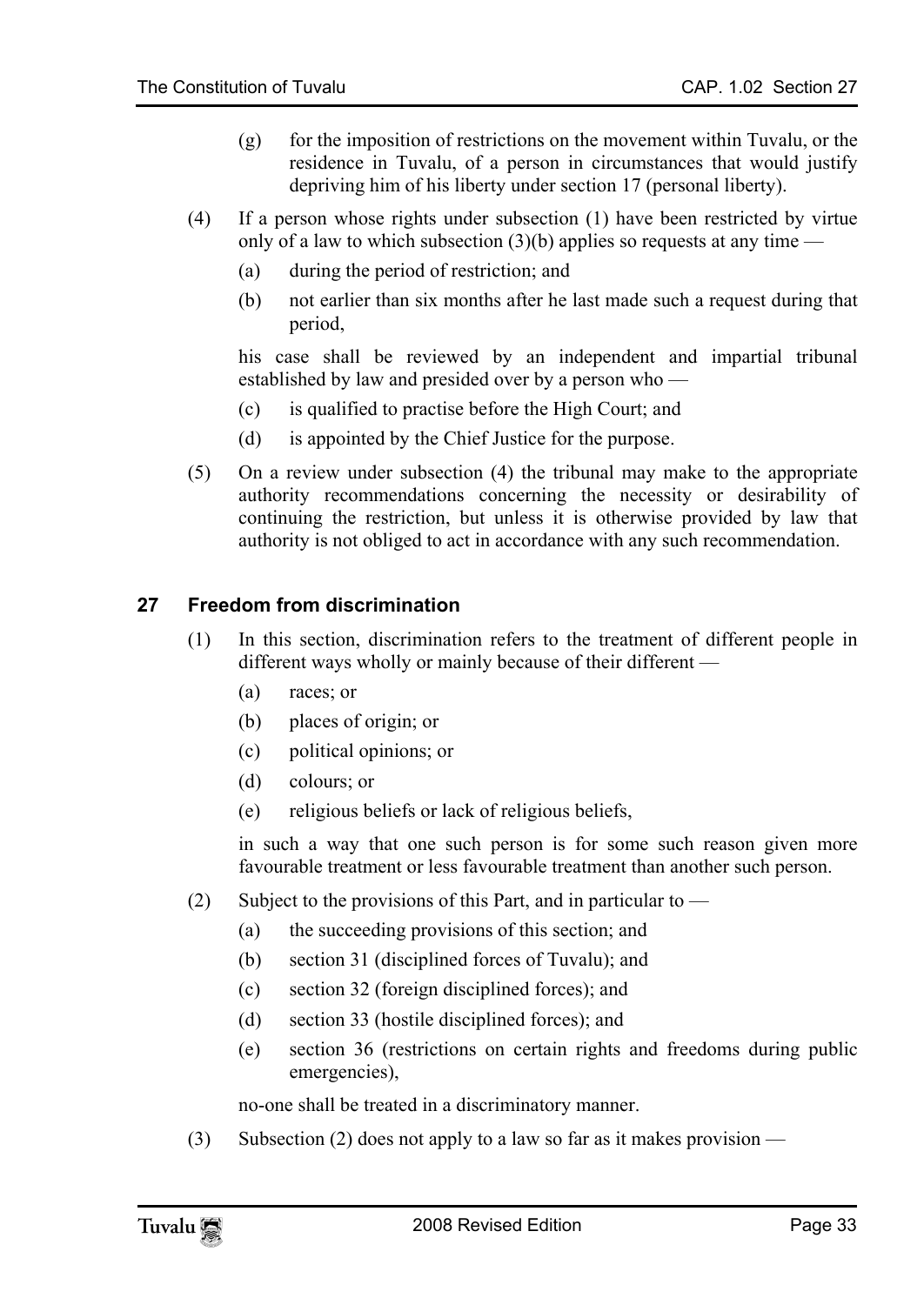- (a) for the imposition of taxation by the Government or a local government or authority; or
- (b) the spending of money by the Government or a local government or authority; or
- (c) with respect to persons who are not citizens of Tuvalu; or
- (d) in respect of
	- (i) adoption: or
	- (ii) marriage; or
	- (iii) divorce; or
	- (iv) burial; or
	- (v) any other such matter,

in accordance with the personal law, beliefs or customs of any person or group; or

- (e) in relation to land; or
- (f) by which any person or group may be given favourable treatment or unfavourable treatment which, having regard to the nature of the treatment and to any special circumstances of the person or group, is reasonably justifiable in a democratic society having a proper respect for human rights and dignity.
- (4) Nothing in a law shall be considered to be inconsistent with subsection (2) to the extent that it makes provision for —
	- (a) standards or qualifications (not specifically related to any matter referred to in subsection  $(1)(a)-(e)$ ) for appointment to any office or position in —
		- (i) a State Service; or
		- (ii) a disciplined force; or
		- (iii) the service of a local government or authority; or
		- (iv) a body corporate established by law for a public purpose, or the service of such a body; or
	- (b) localization within the meaning of section 142 (localization).
- (5) Subsection (2) does not affect the exercise of any discretion relating to the institution, conduct or discontinuance in a court of any proceedings that is vested in any person or authority by or under this Constitution or any other law.
- (6) Nothing in or done under a law shall be considered to be inconsistent with subsection (2) to the extent that the law provides that any person may be subjected to any restriction on the rights and freedoms guaranteed by —
	- (a) section 21 (privacy of home and property); and
	- (b) section 23 (freedom of belief); and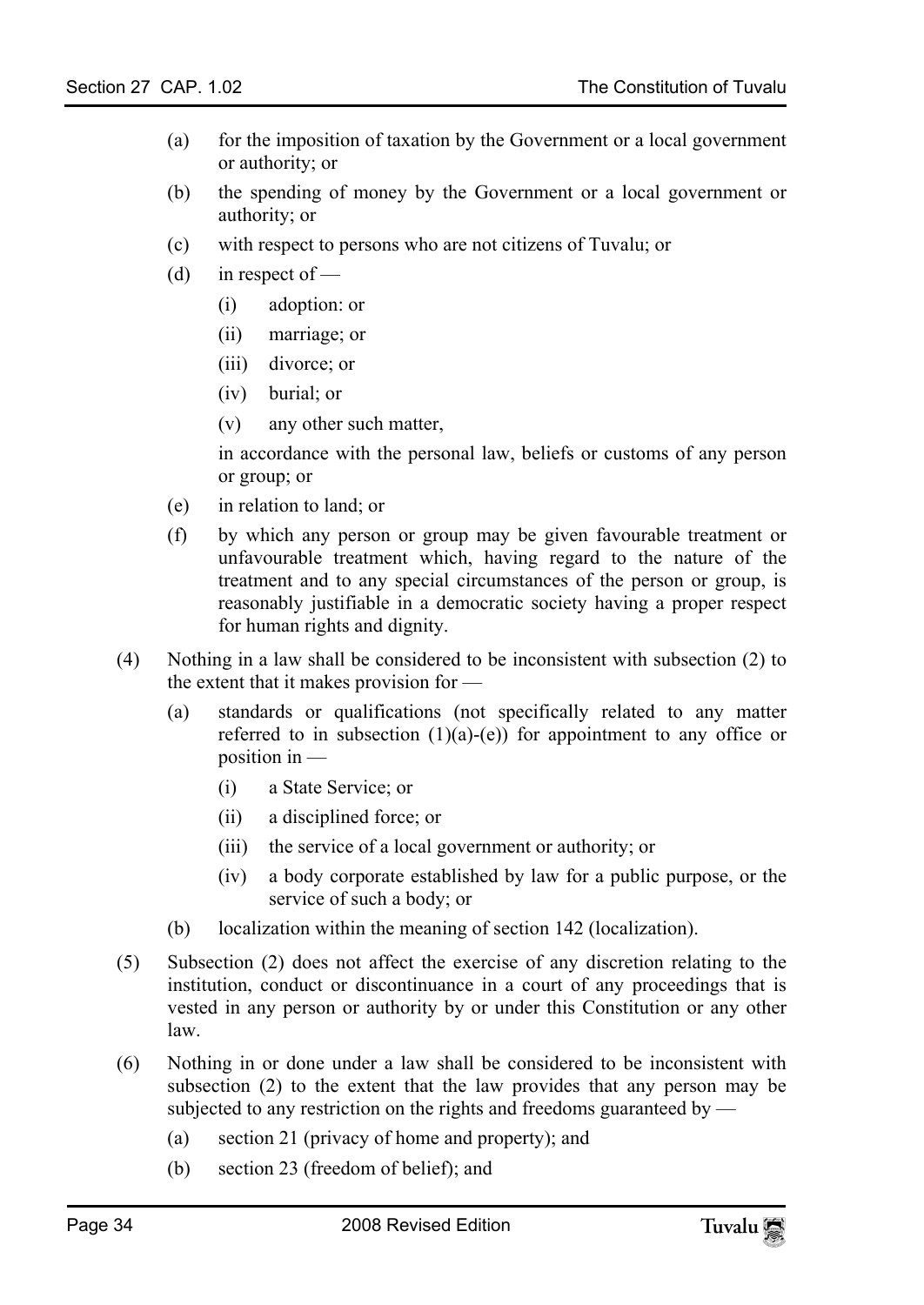- (c) section 24 (freedom of expression); and
- (d) section 25 (freedom of assembly and association); and
- (e) section 26 (freedom of movement); and
- (f) section 28 (other rights and freedoms),

to the extent authorized by that section.

- (7) Subject to section 12(2) (which relates to harsh, oppressive or otherwise unlawful acts) and 15 (definition of "reasonably justifiable in a democratic society") and to any other law, no act that —
	- (a) is in accordance with Tuvaluan custom; and
	- (b) is reasonable in the circumstances,

shall be considered to be inconsistent with subsection (2).

- <span id="page-34-0"></span>(8) Nothing in or done under a law shall be considered to be inconsistent with subsection  $(2)$  —
	- (a) if the law was in force in Tuvalu immediately before the date on which this Constitution took effect; or
	- (b) to the extent that the law repeals and re-enacts any provision that has been contained in a law in force in Tuvalu at all times since that date.

#### **28 Other rights and freedoms**

<span id="page-34-1"></span>The fact that certain rights and freedoms are referred to in this Constitution does not mean that there may not be other rights and freedoms retained by the people or conferred by law.

*Subdivision B - Special Exceptions* 

#### **29 Protection of Tuvaluan values, etc.**

- (1) The Preamble acknowledges that Tuvalu is an Independent State based on Christian principles, the Rule of Law, Tuvaluan values, culture and tradition, and respect for human dignity.
- (2) This includes recognition of
	- (a) the right to worship, or not to worship, in whatever way the conscience of the individual tells him; and
	- (b) the right to hold, to receive and to communicate opinions, ideas and information.
- (3) Within Tuvalu, the freedoms of the individual can only be exercised having regard to the rights or feelings of other people, and to the effect on society.
- (4) It may therefore be necessary in certain circumstances to regulate or place some restrictions on the exercise of those rights, if their exercise —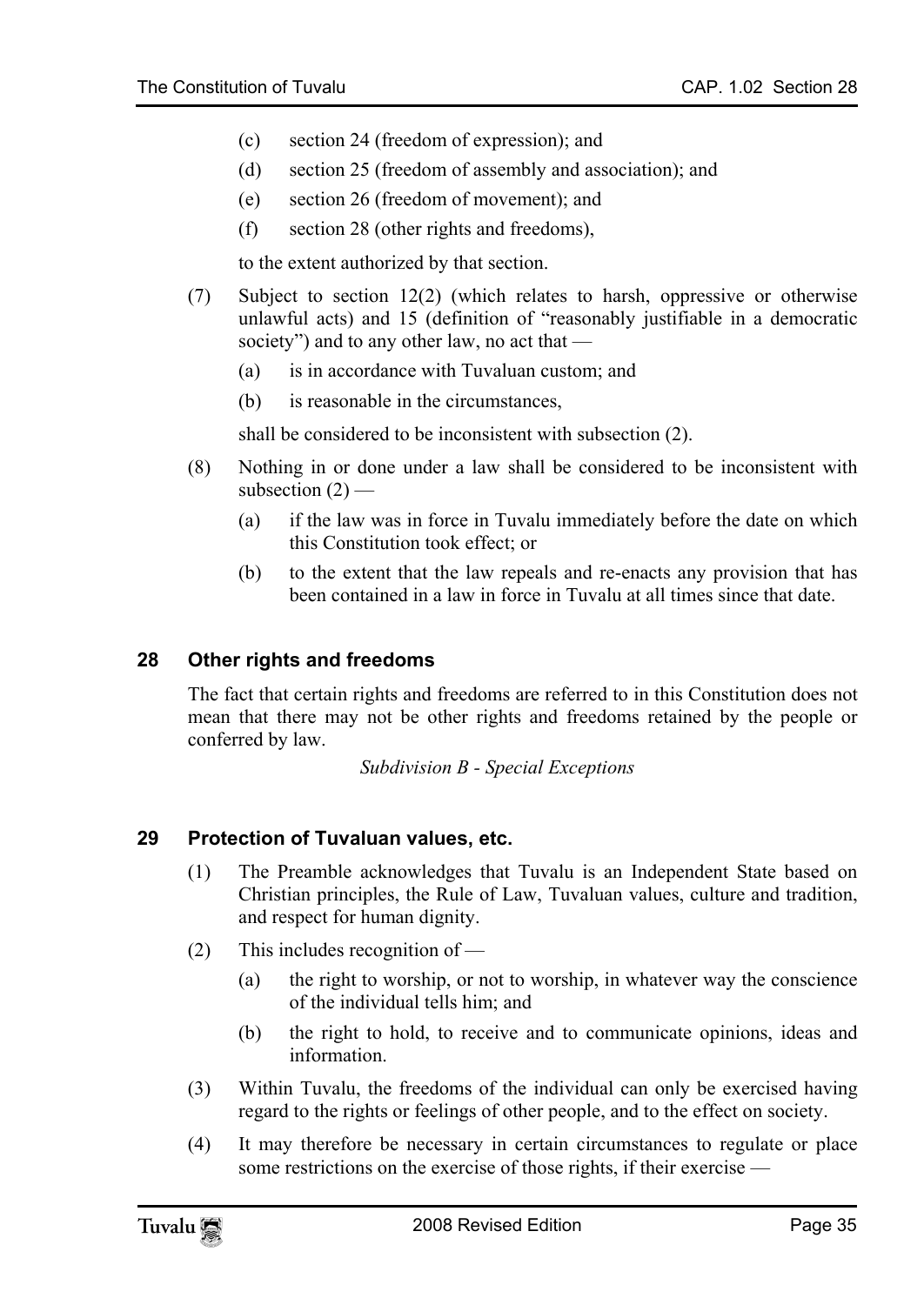- (a) may be divisive, unsettling or offensive to the people; or
- (b) may directly threaten Tuvaluan values or culture.
- (5) Subject to section 15 (definition of "reasonably justifiable in a democratic society") nothing contained in a law or done under a law shall be considered to be inconsistent with section 23 (freedom of belief) or 24 (freedom of expression) to the extent that the law makes provision regulating or placing restrictions on any exercise of the right —
	- (a) to spread beliefs; or
	- (b) to communicate opinions, ideas and information,

<span id="page-35-0"></span>if the exercise of that right may otherwise conflict with subsection (4).

#### **30 Provisions relating to certain officials**

- (1) Subject to section 15 (definition of "reasonably justifiable in a democratic society") nothing in —
	- (a) section 24 (freedom of expression); or
	- (b) section 25 (freedom of assembly and association); or
	- (c) section 26 (freedom of movement),

prevents the inclusion in the terms and conditions of employment of any member of a State Service of reasonable requirements, related to his office or position in that Service, as to —

- (d) his communications or associations with other persons; or
- (e) his movements or residence.
- (2) The terms and conditions of employment referred to in subsection (1) include —
	- (a) all terms and conditions that are applicable to or in relation to a member of a State Service while he is a member of the Service; and
	- (b) all terms and conditions related to membership of the service that are applicable to or in relation to a former member of a State Service; and
	- (c) all terms and conditions of a kind referred to in paragraph (a) or (b) that are applicable to or in relation to him because of his consent.
- (3) Subsection (1) and (2) apply whether a term or condition of employment is contained in —
	- (a) a contract or agreement of employment (whether written or oral); or
	- (b) an Act of Parliament, or any regulation or other subsidiary legislation made under an Act; or
	- (c) general administrative orders or any similar instruction or instrument,

that is applicable to or in relation to him.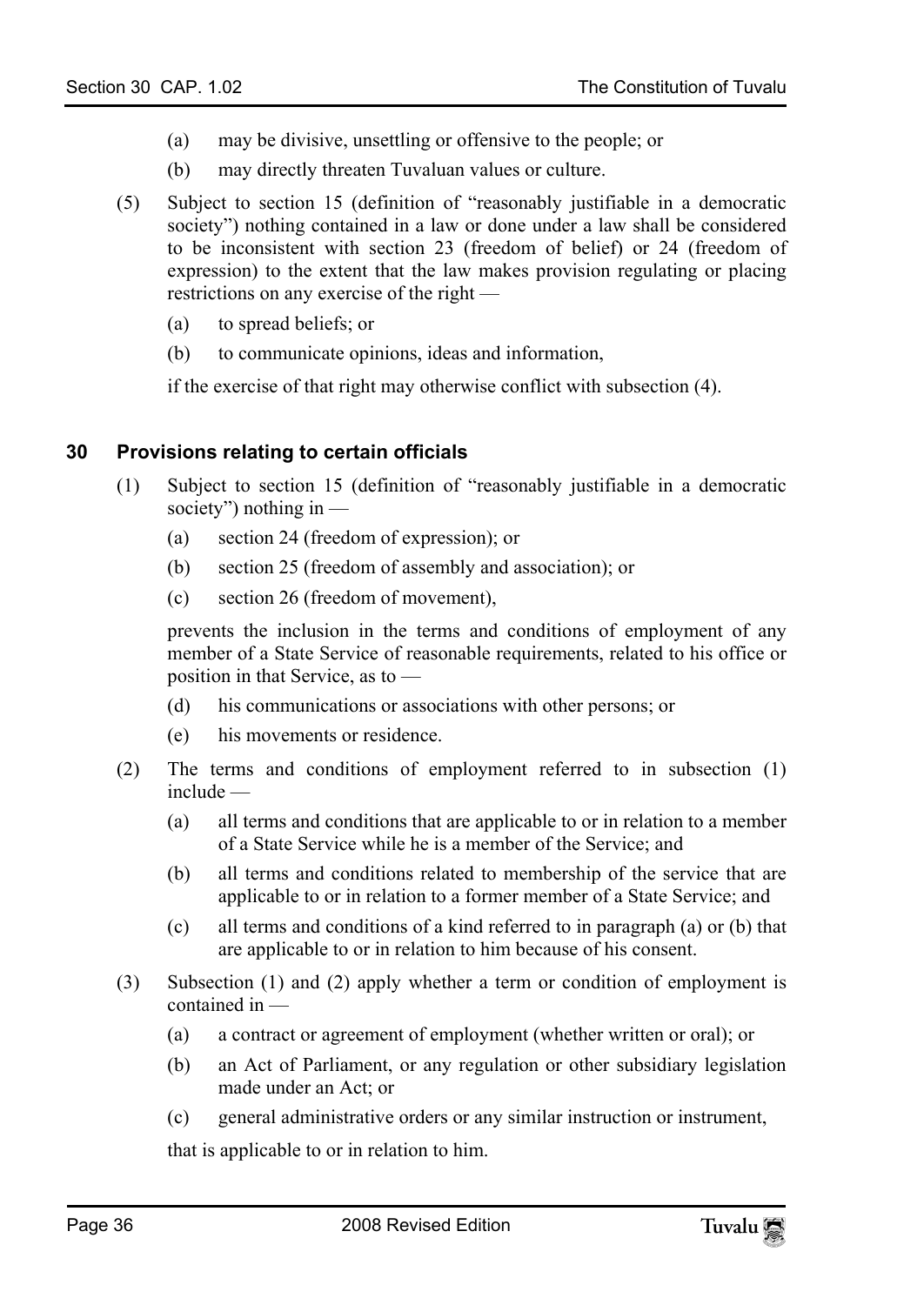### **31 Disciplined forces of Tuvalu**

Subject to section 15 (definition of "reasonably justifiable in a democratic society"), in relation to a person who is a member of a disciplined force of Tuvalu nothing contained in or done under the disciplinary law of that force shall be considered to be inconsistent with any provision of Subdivision A of this Division, other than —

- (a) section 16 (life); or
- (b) section 18 (slavery and forced labour); or
- (c) section 19 (inhuman treatment).

### **32 Foreign disciplined forces**

In relation to a person who —

- (a) is a member of a disciplined force of a foreign country or is, as recognized by or under an Act of Parliament, a person otherwise subject to the disciplinary law of such a force; and
- (b) is present in Tuvalu under arrangements made between the Government of Tuvalu and the Government of another country or an international organization,

nothing contained in the disciplinary law of that force shall be considered to be inconsistent with any provision of this Part.

## **33 Hostile disciplined forces**

Nothing done in relation to a person who is a member of a disciplined force of a country with which Tuvalu is at war, and no law, to the extent that it authorizes the doing of any such thing shall be considered to be inconsistent with any provision of this Part.

#### DIVISION 4 - PUBLIC EMERGENCIES

#### **34 Interpretation of Division 4**

In this Division —

#### "**period of public emergency**" means a period throughout which —

- (a) Tuvalu is at war; or
- (b) there is in effect a proclamation under section 35 (declaration of public emergency).

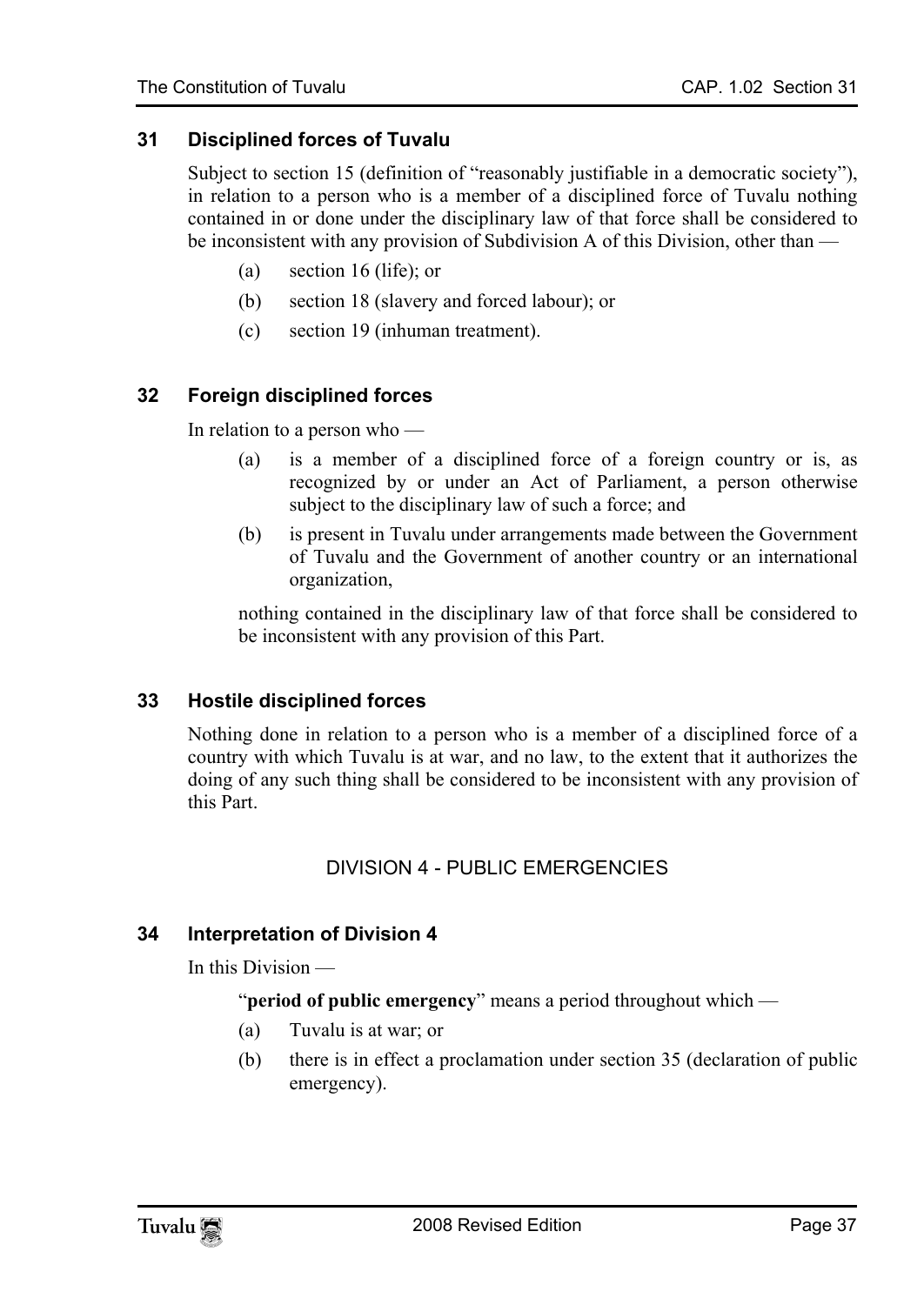#### **35 Declaration of public emergency**

- (1) The Head of State, acting in accordance with the advice of the Prime Minister, may by proclamation declare that a state of public emergency exists in Tuvalu, or in a part of Tuvalu specified in the proclamation.
- (2) Unless earlier revoked, a proclamation under subsection (1) lapses at the expiration of —
	- (a) three days; or
	- (b) if it was made when Parliament is not meeting 14 days,

after the date on which it is made, unless it is approved in the meantime by Parliament by resolution.

(3) An approval under subsection (2) remains in force for such period, not exceeding six months, as is specified in the resolution granting the approval, and may be extended by further resolution from time to time for such period or periods, each not exceeding six months, as is or are specified in any such further resolution or resolutions.

#### **36 Restrictions on certain rights and freedoms during public emergencies**

Nothing in or done under a law shall be considered to be inconsistent with —

- (a) section 16 (life); or
- (b) section 17 (personal liberty); or
- (c) section 21 (privacy of home and property); or
- (d) section 23 (freedom of belief); or
- (e) section 24 (freedom of expression); or
- (f) section 25 (freedom of assembly and association); or
- (g) section 26 (freedom of movement); or
- (h) section 27 (freedom from discrimination),

to the extent that the law —

- (i) makes any provision, in relation to a period of public emergency; or
- (j) authorizes the doing, during any such period, of any thing that is reasonably justifiable for the purpose of dealing with any situation that arises or exists during that period.

#### **37 Detention during public emergencies**

- (1) If a person is detained by virtue of a law authorized only by section 36 (restrictions on certain rights and freedoms during public emergencies) —
	- (a) he shall, as soon as practicable and in any case not more than 10 days after the beginning of his detention, be furnished with a written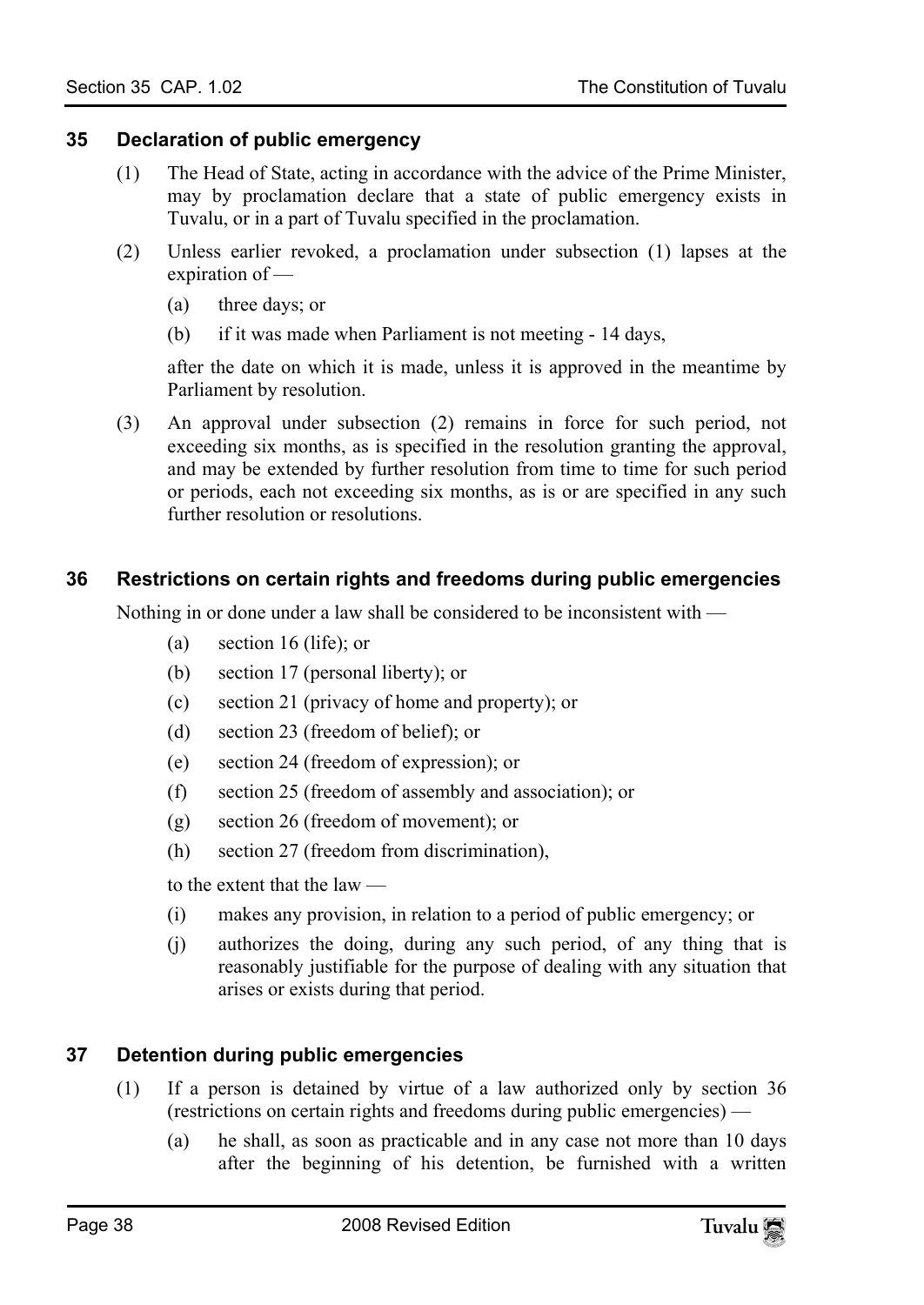statement, in a language that he understands, stating in detail the grounds on which he is detained; and

- (b) not more than 14 days after the beginning of his detention a notice shall be published —
	- (i) in the manner prescribed for the publication of subordinate legislation; and
	- (ii) in such other manner (if any) as is directed by the Chief Justice; and
- (c) not more than one month after the beginning of his detention, and afterwards at intervals of not more than six months, his case shall be reviewed by an independent and impartial tribunal established by law and presided over by a person who —
	- (i) is qualified to practise before the High Court; and
	- (ii) is appointed by the Chief Justice for the purpose; and
- (d) he shall be given reasonable facilities to consult, at his own expense, a representative of his own choice, who shall be permitted to advise and assist him and to make representations to the tribunal; and
- (e) at the hearing of the case he shall be permitted to appear in person or, at his own expense, by a representative of his own choice.
- (2) On a review under subsection  $(1)(c)$ , the tribunal may make recommendations to the authority that detained him concerning the necessity or desirability of continuing the detention, but unless it is otherwise provided by law that authority is not obliged to act in accordance with any such recommendation.
- (3) A failure to comply with subsection (1)(b) does not invalidate the detention.

#### DIVISION 5 - ENFORCEMENT OF THE BILL OF RIGHTS

#### **38 Application for enforcement of the Bill of Rights**

- (1) In accordance with any rules of court made for the purposes of this Division, if any person claims that any of the provisions of this Part —
	- (a) has been; or
	- (b) is being; or
	- (c) is likely to be,

contravened or not complied with in relation to him, he may apply to the High Court under this Division.

- (2) In the case of a person who is being detained, an application under subsection  $(1)$  may be made —
	- (a) by the person himself; or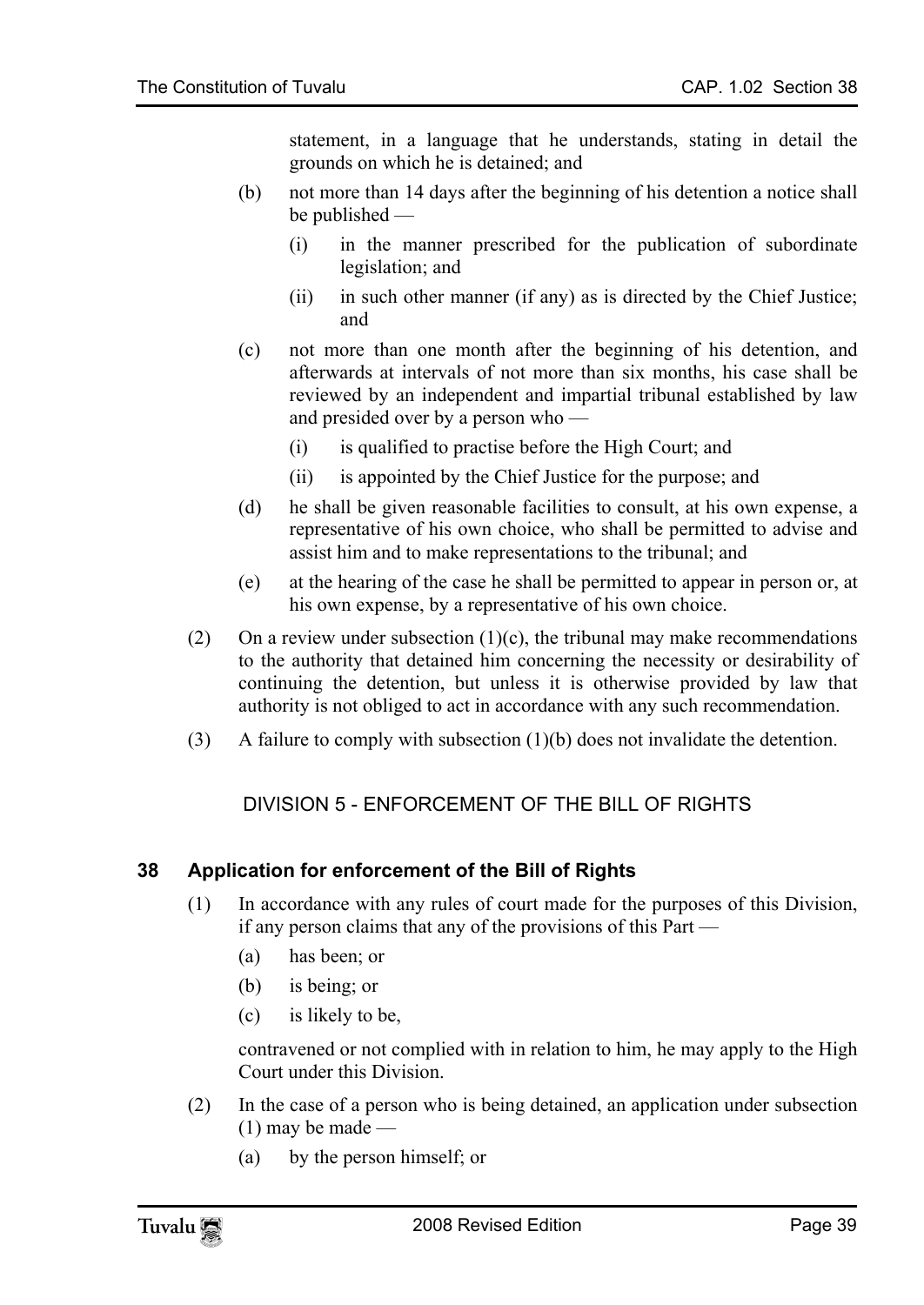- (b) by any other person on his behalf.
- (3) Nothing in subsection (1) or (2) prevents any other action that may be taken under any other law in respect of the contravention.

#### **39 Questions as to the Bill of Rights arising in subordinate courts**

If in any proceedings in a subordinate court a question arises as to a contravention of any of the provisions of this Part, the court may, and shall if a party to the proceedings so requests, refer the question to the High Court unless, in the opinion of the court, the question raised is frivolous or vexatious.

### **40 Jurisdiction of the High Court as to the Bill of Rights**

- $(1)$  The High Court has original jurisdiction
	- (a) to determine any application made under section 38 (application for enforcement of the Bill of Rights); and
	- (b) to determine any question referred to it under section 39 (questions as to the Bill of Rights arising in subordinate courts),

and may make any orders, issue any writs and give any directions that it thinks appropriate for enforcing or securing the enforcement of this Part.

(2) The High Court may refuse to exercise its powers under subsection (1) if it is satisfied that adequate means of redress for the alleged contravention are or have been reasonably available to the person concerned under any other law.

#### **41 Appeals as to the Bill of Rights**

- (1) Subject to subsection (2), an appeal may be made, in accordance with Part VII (The Courts), against any determination of the High Court under this Division.
- (2) There is no appeal against a determination dismissing an application on the ground that it is frivolous or vexatious.

## **42 Additional powers of the High Court as to the Bill of Rights**

An Act of Parliament may confer on the High Court powers, additional to those conferred by the preceding provisions of this Division, for the purpose of enabling the Court to exercise more effectively the jurisdiction conferred on it by this Division.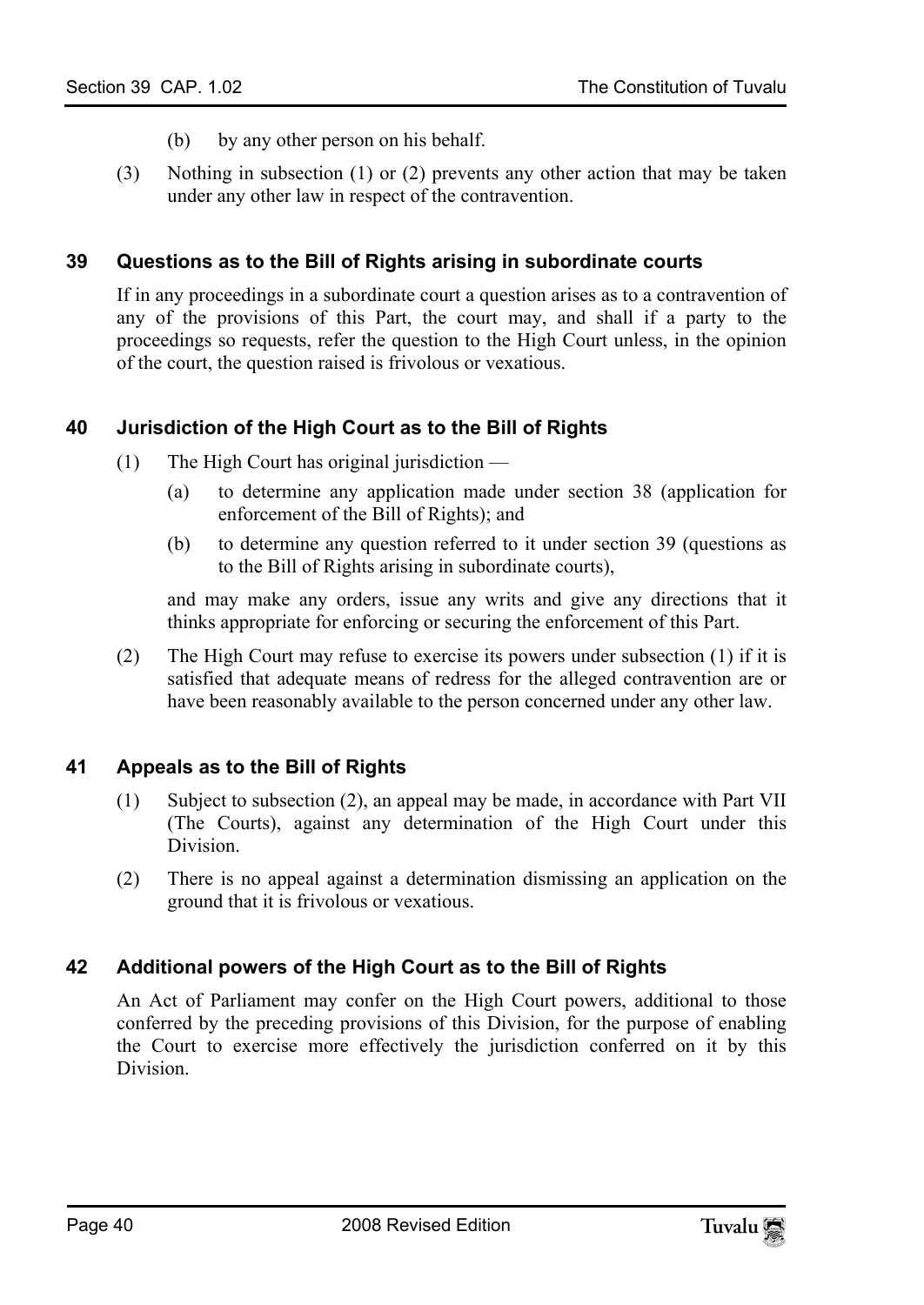## **PART III**

## CITIZENSHIP

## **43 Interpretation of Part III**

- (1) For the purposes of this Part, a person born on board
	- (a) a registered vessel or aircraft; or
	- (b) an unregistered vessel or aircraft of the Government of any country,

shall be considered to have been born —

- (c) in the place where the vessel or aircraft was registered; or
- (d) in that country,

as the case may be.

(2) For the purposes of this Part, a foundling discovered at any time in Tuvalu shall, in the absence of proof to the contrary, be considered to have been born in Tuvalu.

## **44 Initial citizenship under the Constitution**

Every person who, immediately before the date on which this Constitution took effect, was a citizen of Tuvalu by virtue of —

- (a) Chapter III (Citizenship) of the Independence Constitution; or
- (b) the Citizenship Ordinance 1979,

is as at that date a citizen of Tuvalu for the purposes of this Constitution.

## **45 Citizenship by birth**

- (1) Subject to subsections (3) and (4), a person born in Tuvalu on or after the date on which this Constitution took effect is a citizen of Tuvalu by birth.
- (2) A person born outside Tuvalu on or after the date on which this Constitution took effect is a citizen of Tuvalu by birth if on the date of his birth either of his parents is, or would but for his death have been, a citizen of Tuvalu.
- (3) Subject to subsection (5), a person does not become a citizen of Tuvalu by virtue of subsection  $(1)$  if at the time of his birth —
	- (a) neither of his parents was a citizen of Tuvalu; and
	- (b) his father had the privileges and immunities of an envoy to Tuvalu from a country with which Tuvalu had diplomatic relations.
- (4) Subject to subsection (5), a person does not become a citizen of Tuvalu by virtue of subsection  $(1)$  if at the time of his birth —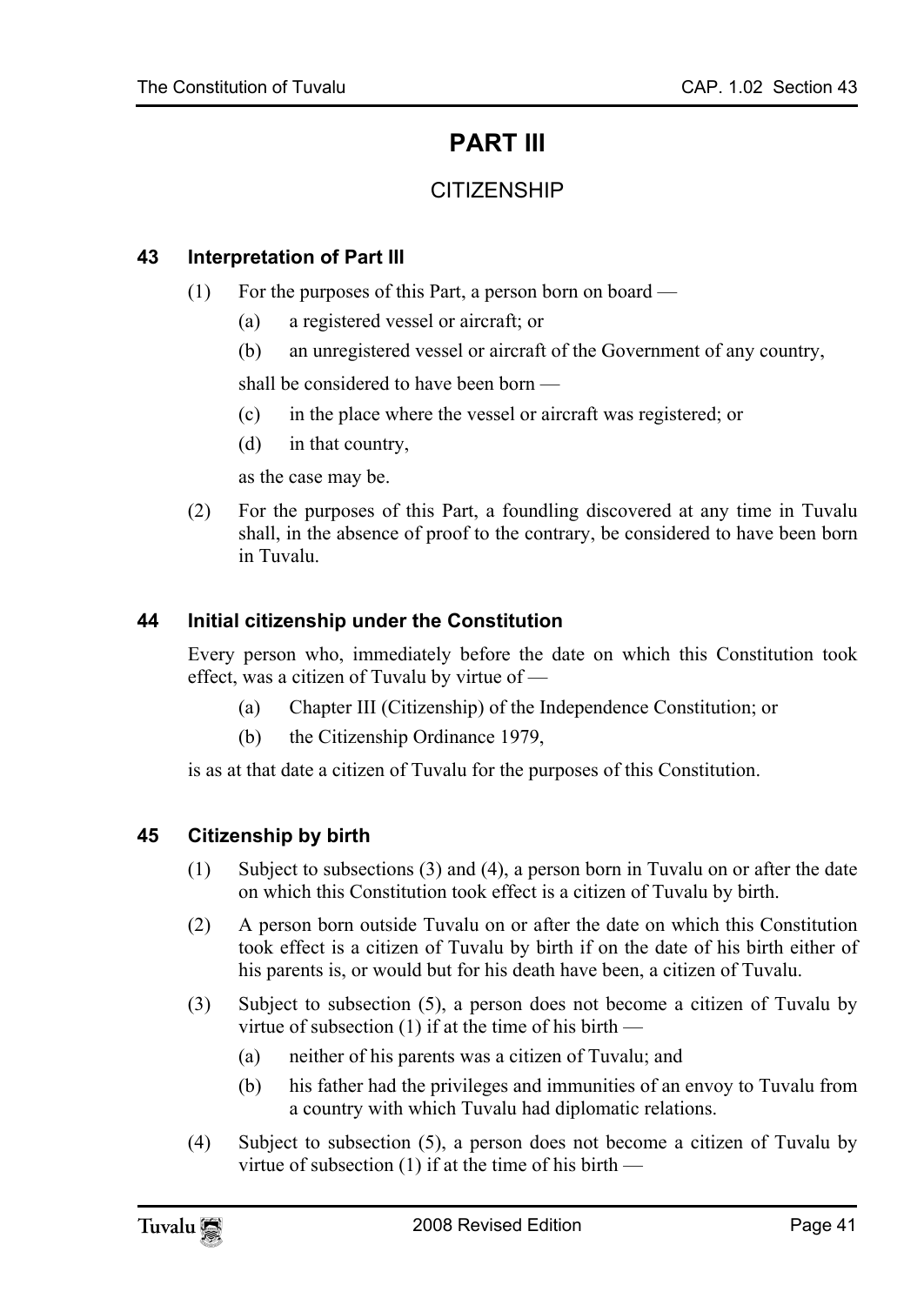- (a) his father was a citizen of a country with which Tuvalu was at war; and
- (b) the birth occurred in a place in Tuvalu occupied by that country.
- (5) In the case of a person who was born out of wedlock, a reference in subsection (3) or (4) to his father shall be read as a reference to his mother.

#### **46 Citizenship by marriage under the Constitution**

- (1) Subject to subsection (2), a person who, on or after the date on which this Constitution took effect, marries a person who is or becomes a citizen of Tuvalu is entitled, on making application in such manner as is prescribed by law, to be registered as a citizen of Tuvalu.
- (2) The right conferred by subsection (1) may be made subject to such exceptions and qualifications as are declared by law to be in the interests of national security or public policy.

#### **47 Laws as to citizenship**

- (1) An Act of Parliament may make provision
	- (a) for the acquisition of citizenship of Tuvalu by persons who are not otherwise eligible to become citizens of Tuvalu by virtue of this Part; or
	- (b) for the renunciation by any person of his citizenship of Tuvalu; or
	- (c) for the maintenance of a register of citizens of Tuvalu who are also citizens or nationals of another country; or
	- (d) subject to subsection (2), for depriving any person of his citizenship of Tuvalu,

and generally for carrying into effect the purposes of this Part.

- (2) Subsection (1)(d) does not apply to a person who
	- (a) became a citizen automatically on Independence Day, by virtue of section 19 (persons who became citizens on Independence Day) of the Independence Constitution; or
	- (b) became a citizen by birth under
		- (i) section 22 (persons born in Tuvalu after the day prior to Independence Day) of the Independence Constitution; or
		- (ii) section 23 (persons born outside Tuvalu after the day prior to independence Day) of the Independence Constitution; or
		- (iii) section 45 (citizenship by birth) of this Constitution.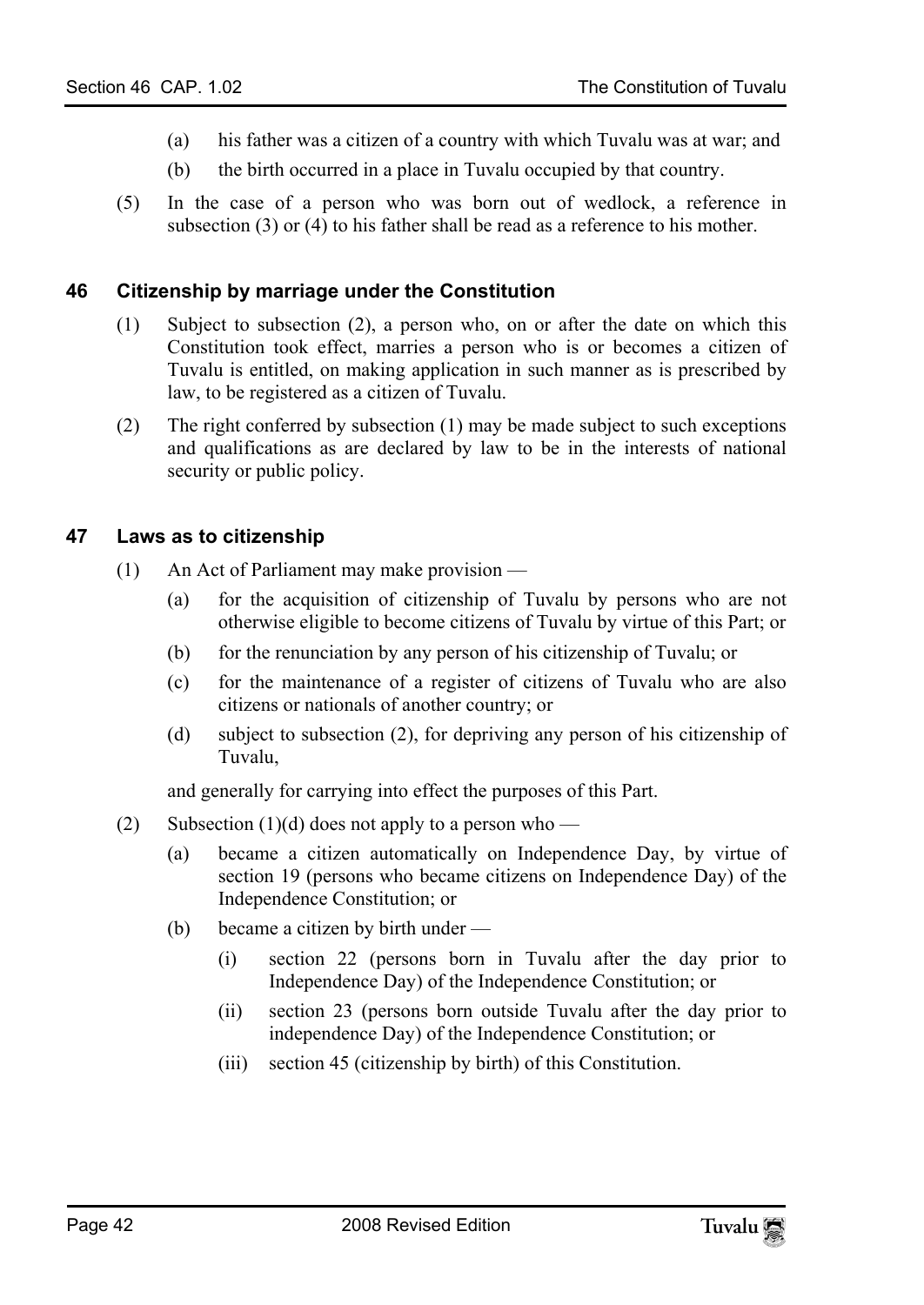# **PART IV**

## THE SOVEREIGN AND THE GOVERNOR-GENERAL

## DIVISION 1 - THE SOVEREIGN

### **48 The Sovereign of Tuvalu**

- (1) Her Majesty Queen Elizabeth II, by the grace of God Queen of the United Kingdom of Great Britain and Northern Ireland and of Her Other Realms and Possessions, Head of the Commonwealth, Defender of the Faith, having at the request of the people of Tuvalu graciously consented, is the Sovereign of Tuvalu and, in accordance with this Constitution, the Head of State
- (2) The Royal Style and Titles are as determined by Act of Parliament.**<sup>2</sup>**

### **49 Succession to the Crown**

The provisions of this Constitution referring to the Sovereign extend, in accordance with section 13 (references to the Sovereign of Tuvalu) of Schedule 1, to the Heirs and Successors of the Sovereign according to law.

## DIVISION 2 - FUNCTIONS OF THE HEAD OF STATE

#### **50 The office of Head of State**

In addition to the other functions of the office, the office of Head of State is a symbol of the unity and identity of Tuvalu, and the Head of State is entitled to proper respect accordingly.

#### **51 Functions, etc., of the Head of State generally**

- (1) The only privileges and functions of the Head of State are those prescribed as such.
- (2) Subject to this Constitution and to any Act of Parliament, the privileges and functions of the Sovereign as Head of State may be had and performed through a Governor-General appointed in accordance with Division 3 (the Governor-General) and, except where the context requires otherwise, references in any law to the Head of State shall be read as including a reference to the Governor-General.

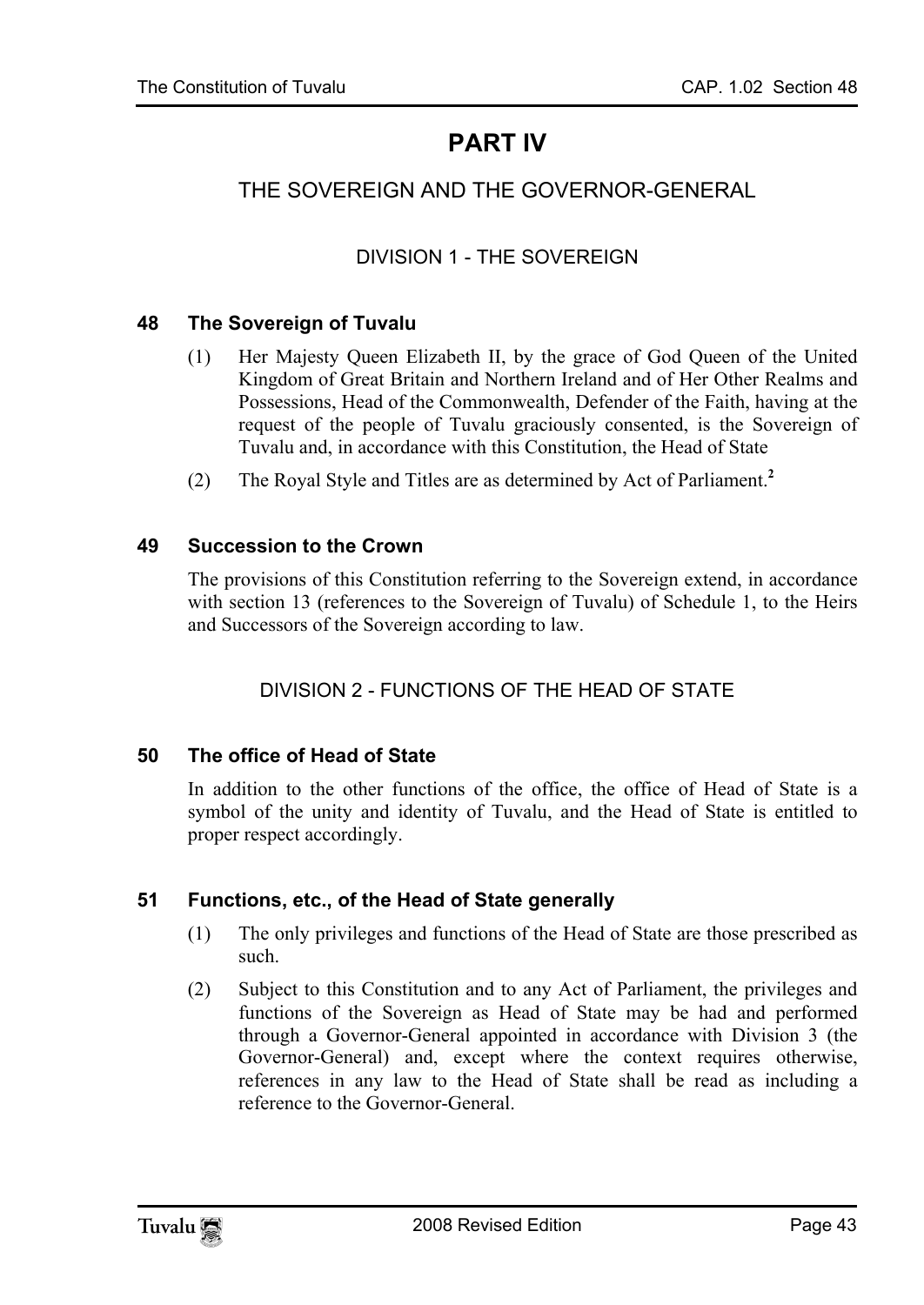#### **52 Performance of functions by the Head of State**

- (1) Subject to section 17 (impracticability of obtaining advice, etc.) of Schedule 1, in the performance of his functions under this Constitution or any other law the Head of State shall act only in accordance with the advice of —
	- (a) the Cabinet; or
	- (b) the Prime Minister or another Minister acting under the general or special authority of the Cabinet,

except where he is required to act —

- (c) in accordance with the advice of any other person or authority (in which case he shall act only in accordance with that advice); or
- (d) after consultation with any person or authority, including the Cabinet (in which case he shall act only after such consultation); or
- (e) in his own deliberate judgment (in which case he shall exercise an independent discretion),

or where this Constitution obliges or specifically permits him to act in a particular way.

- (2) When the Head of State is required or permitted by this Constitution or any other law to act in accordance with the advice of, or after consultation with, any person or authority, no question —
	- (a) whether he received the advice; or
	- (b) whether he has the consultation and the nature of the consultation; or
	- (c) what advice (if any) he was given; or
	- (d) by whom he was advised or whom he consulted,

shall be considered in any court.

#### **53 Failure by the Head of State to act**

- (1) Subject to subsection (2), if
	- (a) the Head of State is required by this Constitution or by or under an Act of Parliament to perform any function in accordance with the advice of any person or authority; and
	- (b) he does not so act within a period of seven days after the advice is received by him, or by a person authorized by him to receive such advice,

he shall be considered to have acted in accordance with the advice.

- (2) If the person or authority giving the advice
	- (a) certifies to the Head of State that the matter is urgent; and
	- (b) requests him to act in accordance with the advice within a specified period of less than seven days,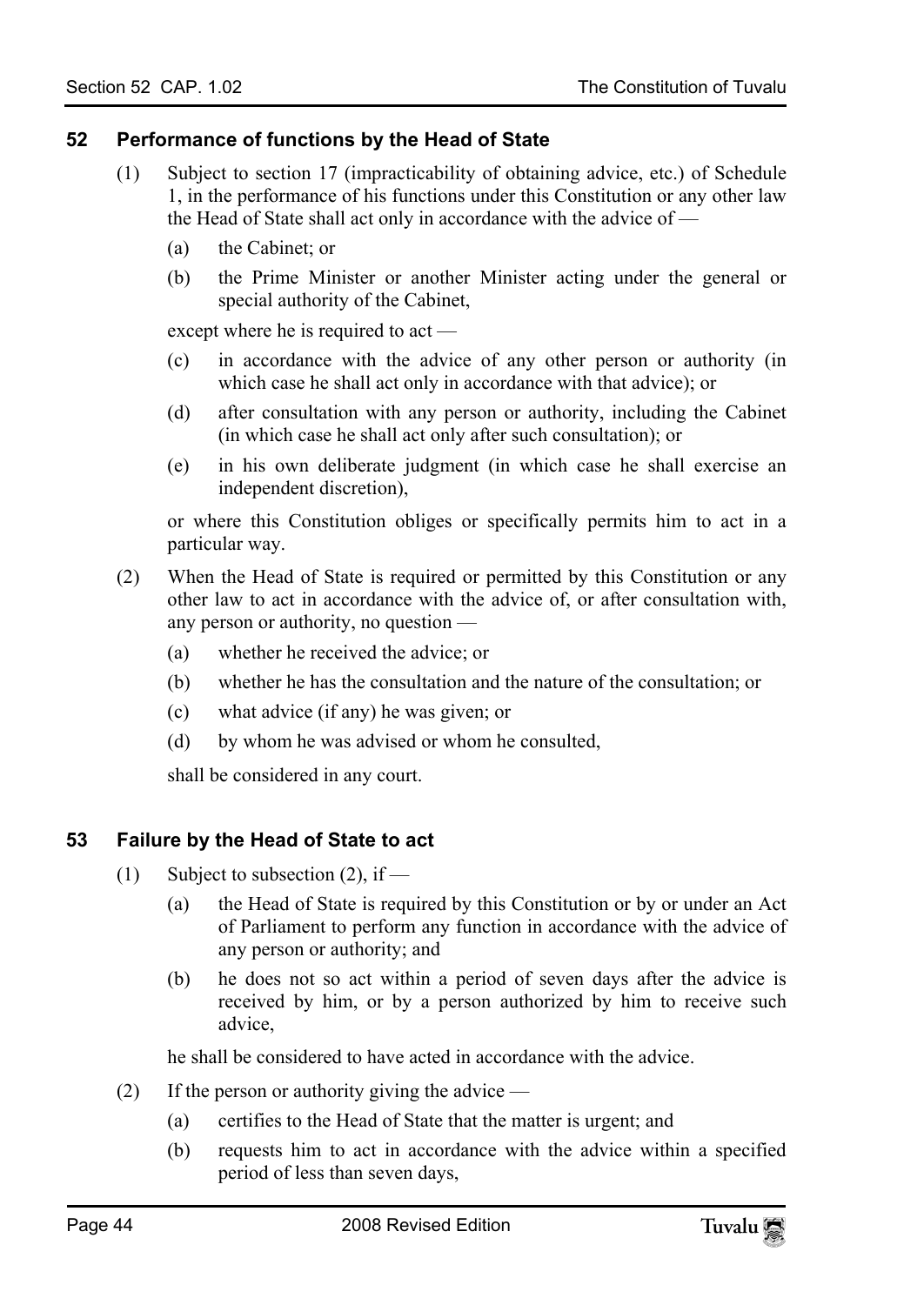the reference in subsection (1) to a period of seven days shall be read as a reference to that specified period.

- (3) If the Head of State is required by this Constitution or by or under an Act of Parliament to perform any function otherwise than —
	- (a) in accordance with the advice of any person or authority; or
	- (b) in his own deliberate judgment,

and if at any time after the occasion for the performance of the function has arisen he has not so acted he shall be considered to have acted as required.

(4) An Act of Parliament may make provision as to the proof of matters referred to in this section, and of acts considered to have been done by virtue of this section.

DIVISION 3 - THE GOVERNOR-GENERAL

### **54 Establishment of office of Governor-General**

- (1) An office of Governor-General of Tuvalu is established.
- (2) The Governor-General is the representative of the Sovereign.

#### **55 Appointment, etc., of the Governor-General**

- (1) The Governor-General shall be appointed, and may be removed from office at any time (with or without cause), by the Sovereign, acting in accordance with the advice of the Prime Minister given after the Prime Minister has, in confidence, consulted the members of Parliament.
- (2) A person is not qualified to be appointed Governor-General unless
	- (a) he has attained the age of 50 years; and
	- (b) he has not attained the age of 65 years; and
	- (c) he is otherwise qualified to be elected as a member of Parliament.
- (3) The Governor-General vacates his office
	- (a) on death; or
	- (b) if he is removed from office under subsection (1); or
	- (c) when he attains the age of 65 years; or
	- (d) subject to subsection (4), if he resigns by notice in writing to the Speaker; or
	- (e) if he ceases to be otherwise qualified to be elected as a member of Parliament; or
	- (f) at the end of the period of four years after the date of his appointment.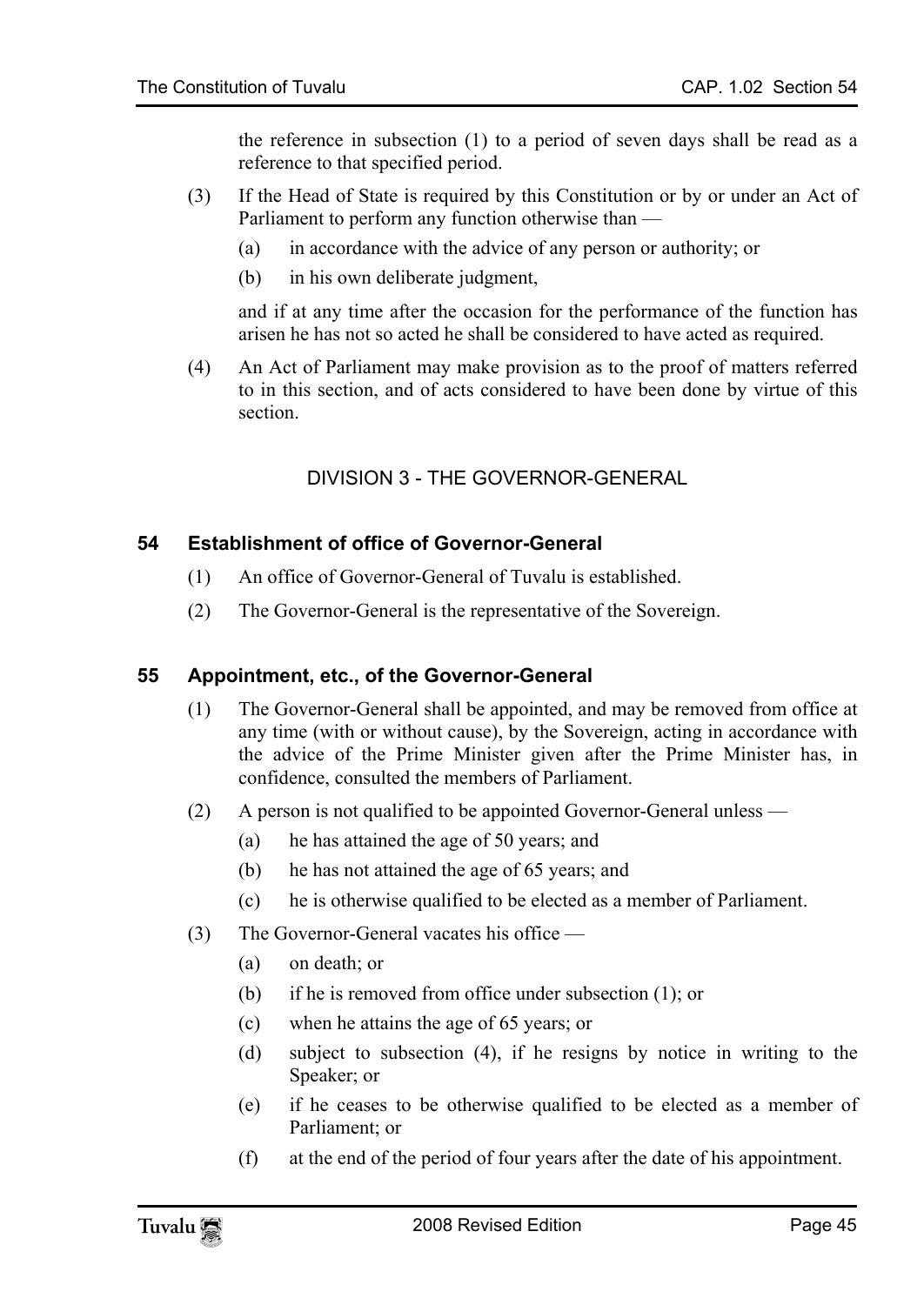(4) A resignation under subsection  $(3)(d)$  takes effect on the day on which it is received by the Speaker, or on such later date as is agreed between the Governor-General and the Prime Minister.

## **56 Acting Governor-General**

- $(1)$  Where
	- (a) the office of Governor-General is vacant; or
	- (b) the Governor-General is
		- (i) absent from Tuvalu; or
		- (ii) for any other reason unable to perform any of the functions of his office,

the functions of the Governor-General or the relevant parts of those functions shall be performed by —

- (c) a person appointed in accordance with subsection (2); or
- (d) in the absence of a person appointed in accordance with subsection (2) who is able to perform those functions - the Speaker.
- (2) For the purposes of subsection  $(1)(c)$ , an appointment shall be made in the same way as the appointment of a Governor-General under section 55 (appointment, etc., of Governor-General,) and the provisions of that section, with the necessary modifications, apply, provided that any oath or affirmation required under section 57 (oaths and affirmation by the Governor-General, etc) may be taken or made before the Governor-General.
- (3) No question whether the need for the performance of any function of the Governor-General by another person (including the Speaker) in accordance with subsection (1) has arisen, or has ceased, shall be considered in any court.

## **57 Oaths and affirmation by the Governor-General, etc.**

- (1) Before entering on the duties of his office the Governor-General shall take an oath, or make an affirmation, of allegiance, and take the relevant oath, or make the relevant affirmation, of office, in the forms respectively set out in Schedule 4, and before performing under section 56(1) (acting Governor-General) any of the functions of the Governor-General the person referred to in section  $56(1)(c)$  (which relates to the appointment of an acting Governor-General) or the Speaker, as the case may be, shall do the same.
- (2) The oaths and affirmations shall be taken or made before the Chief Justice or a person appointed by the Chief Justice for the purpose.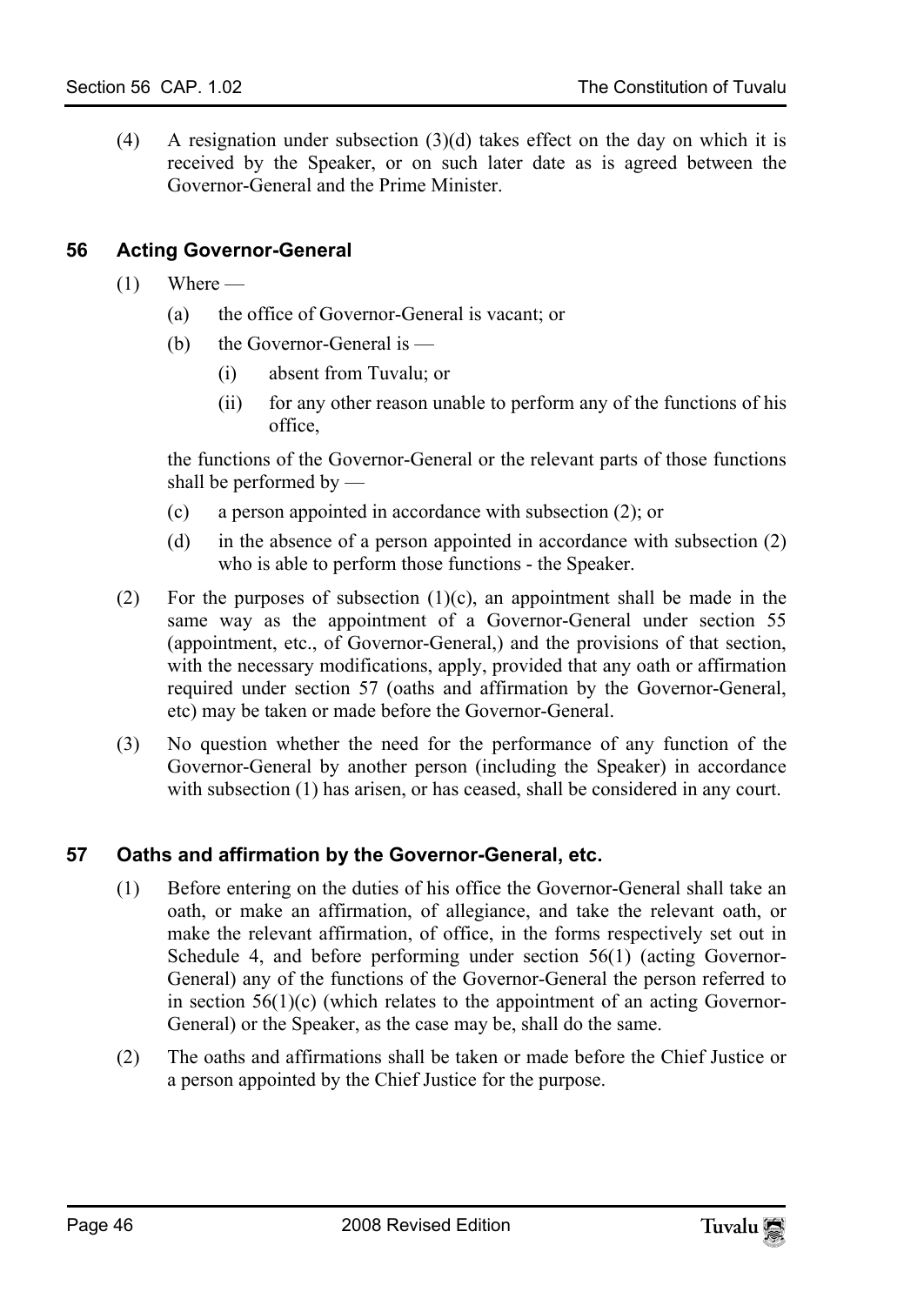#### **58 Performance of functions by the Governor-General**

- (1) Subject to any Act of Parliament, the Governor-General shall perform the functions of the Head of State when the Sovereign is —
	- (a) outside Tuvalu; or
	- (b) incapacitated; or
	- (c) under age.
- (2) No question whether the conditions prescribed by or under subsection (1) apply shall be considered in any court.
- (3) No question whether in performing a function as Head of State the Governor-General is acting in accordance with the will, opinion or decision of the Sovereign shall be considered in any court, and —
	- (a) except to the extent implied by sections 55 (appointment, etc., of Governor-General) and 56 (acting Governor-General) the Sovereign has no power to give directions to the Governor-General; and
	- (b) there is no right of appeal or petition to the Sovereign from or against the performance of a function by the Governor-General.

### **59 Provision to the Governor-General of information as to the conduct of government**

The Governor-General, as the representative of the Sovereign, is entitled —

- (a) to be informed by the Prime Minister concerning the general conduct of the government of Tuvalu; and
- (b) to be given by the Prime Minister any information that he asks for with respect to any particular matter relating to the government of Tuvalu.

#### **60 Performance of certain ceremonial, etc., functions**

- (1) With the approval of the Prime Minister, the Governor-General may authorize a person to perform, on his behalf and in his name, any of the ceremonial or formal functions of the Head of State or of the Governor-General.
- (2) Subsection (1) does not apply to
	- (a) any function conferred by this Constitution on the Head of State or on the Governor-General; or
	- (b) except as provided for by an Act of Parliament, any function conferred by or under any Act of Parliament on the Head of State or the Governor-General; or
	- (c) any other function certified by the Prime Minister to have a legal or practical effect, or to be more than only ceremonial or formal.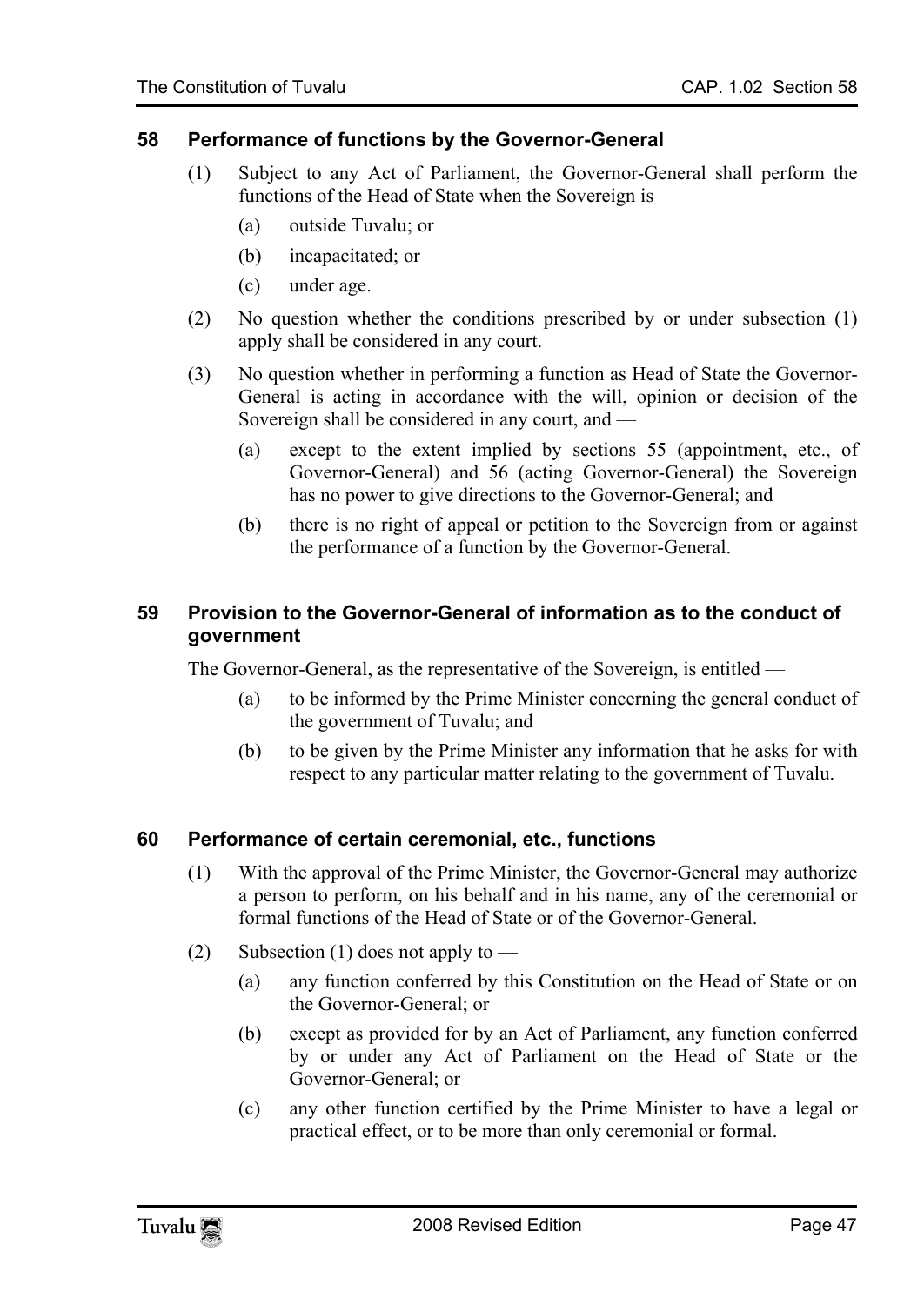# **PART V**

## THE EXECUTIVE

## DIVISION 1 - THE EXECUTIVE AUTHORITY OF TUVALU

#### **61 Vesting of the executive authority**

- (1) The executive authority of Tuvalu is primarily vested in the Sovereign, and in the Governor-General as the representative of the Sovereign.
- (2) The executive authority so vested in the Sovereign shall be exercised in accordance with section 52 (performance of functions by the Head of State).
- (3) Nothing in this section prevents a law from conferring functions on any other person or authority.

### **62 Offices of Ministers**

- (1) An office of Prime Minister is established.
- (2) Subject to subsection (3), there shall be such number of other offices of Minister, and they shall have such titles, as are determined by the Head of State, acting in accordance with the advice of the Prime Minister.
- (3) The number of offices of Minister (other than the office of Prime Minister) shall not exceed one half of the total membership of Parliament.**<sup>3</sup>**
- (4) One of the Ministers other than the Prime Minister may be appointed to the office of Deputy Prime Minister by the Head of State, acting in accordance with the advice of the Prime Minister.
- (5) Subject to section 71 (caretaker governments) and to subsection (6), all Ministers (including the Prime Minister) must be members of Parliament.
- (6) If it is necessary to appoint a Minister (other than a Prime Minister) at any  $time -$ 
	- (a) after Parliament is dissolved under section 118 (dissolution of Parliament); and
	- (b) before the beginning of the first meeting of Parliament after the following general election,

a person who was a member of Parliament immediately before the dissolution may be appointed.

(7) Subject to sections 68 (acting Prime Minister) and 76 (proceedings in Cabinet), all Ministers other than the Prime Minister rank equally.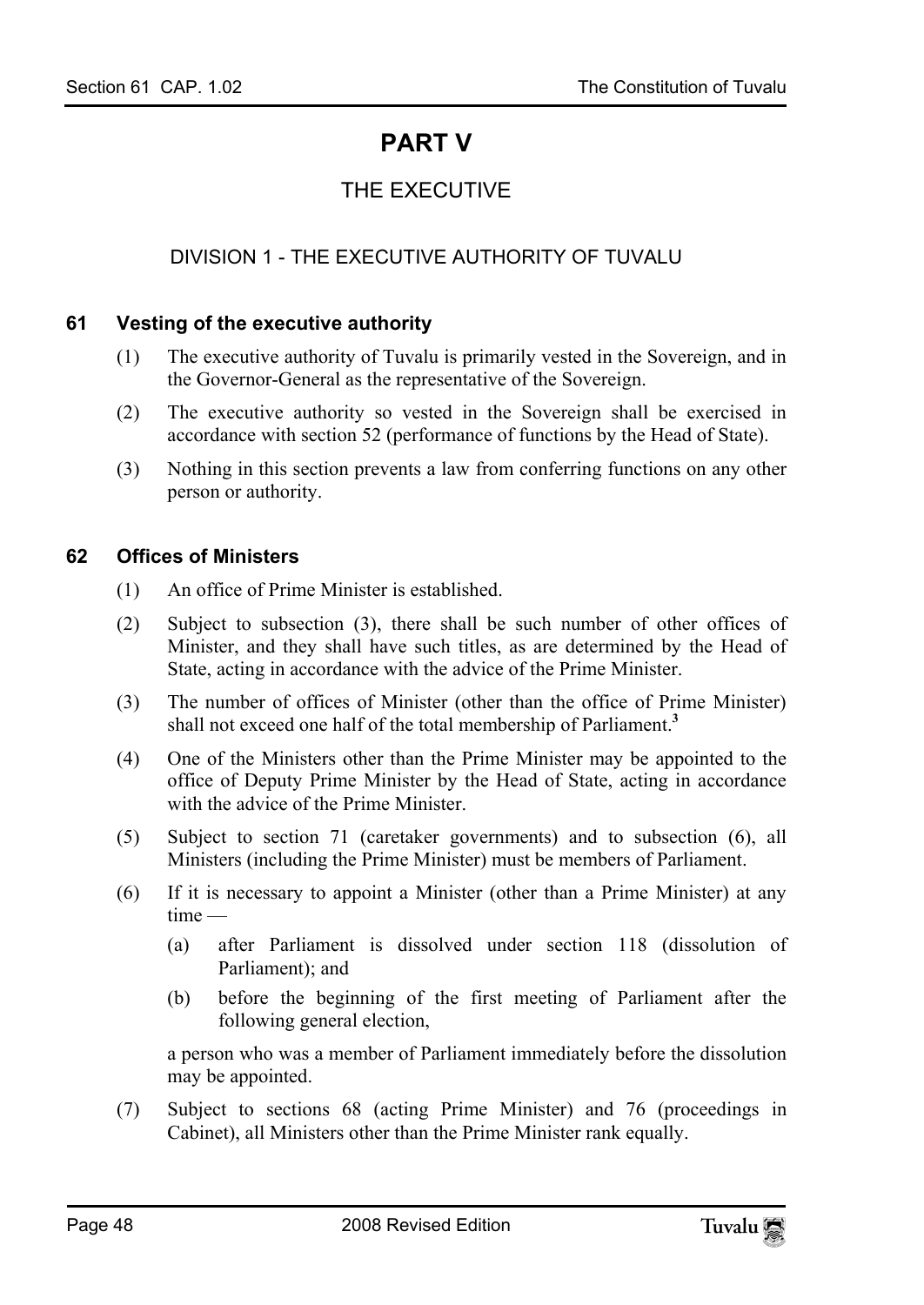#### **63 The Prime Minister**

- (1) The Prime Minister shall be elected by the members of Parliament in accordance with Schedule 2 (Election and Appointment of Prime Minister).
- (2) The office of the Prime Minister becomes vacant
	- (a) on death; or
	- (b) when a new election to the office of Prime Minister is completed; or
	- (c) if he ceases to be a member of Parliament for any reason other than the dissolution of Parliament; or
	- (d) if he resigns his office by notice in writing to the Head of State; or
	- (e) if he is removed from office under section 64 (removal from office of an incapacitated Prime Minister); or
	- (f) if a motion of no confidence in the Government receives in Parliament the votes of a majority of the total membership of Parliament.
- (3) Subject to section 71 (caretaker governments), a resignation under subsection (2)(d) takes effect upon its receipt by the Head of State.

### **64 Removal from office of an incapacitated Prime Minister**

- (1) If in the opinion of the Head of State, acting in his own deliberate judgment after consultation, in confidence, with the other Ministers —
	- (a) the Prime Minister is unable to perform properly the functions of his office because of infirmity of body or mind; and
	- (b) it is desirable in the interests of the good government of Tuvalu that the question of removing him from office should be investigated,

the Head of State, acting in accordance with the advice of a professional medical body outside Tuvalu approved by an Act of Parliament for the purpose, shall appoint two or more medical practitioners who are legally qualified to practise medicine in Tuvalu or elsewhere to investigate the question of the capacity of the Prime Minister.

- (2) The persons appointed under subsection (1) shall investigate the question and make a joint professional report to the Head of State personally.
- (3) If after considering the report the Head of State, acting in his own deliberate judgment, is satisfied that it is in the interests of the good government of Tuvalu to do so, he may, acting in his own deliberate judgment, by written notice to —
	- (a) the Prime Minister; and
	- (b) the Speaker; and
	- (c) the Cabinet,

remove the Prime Minister from office.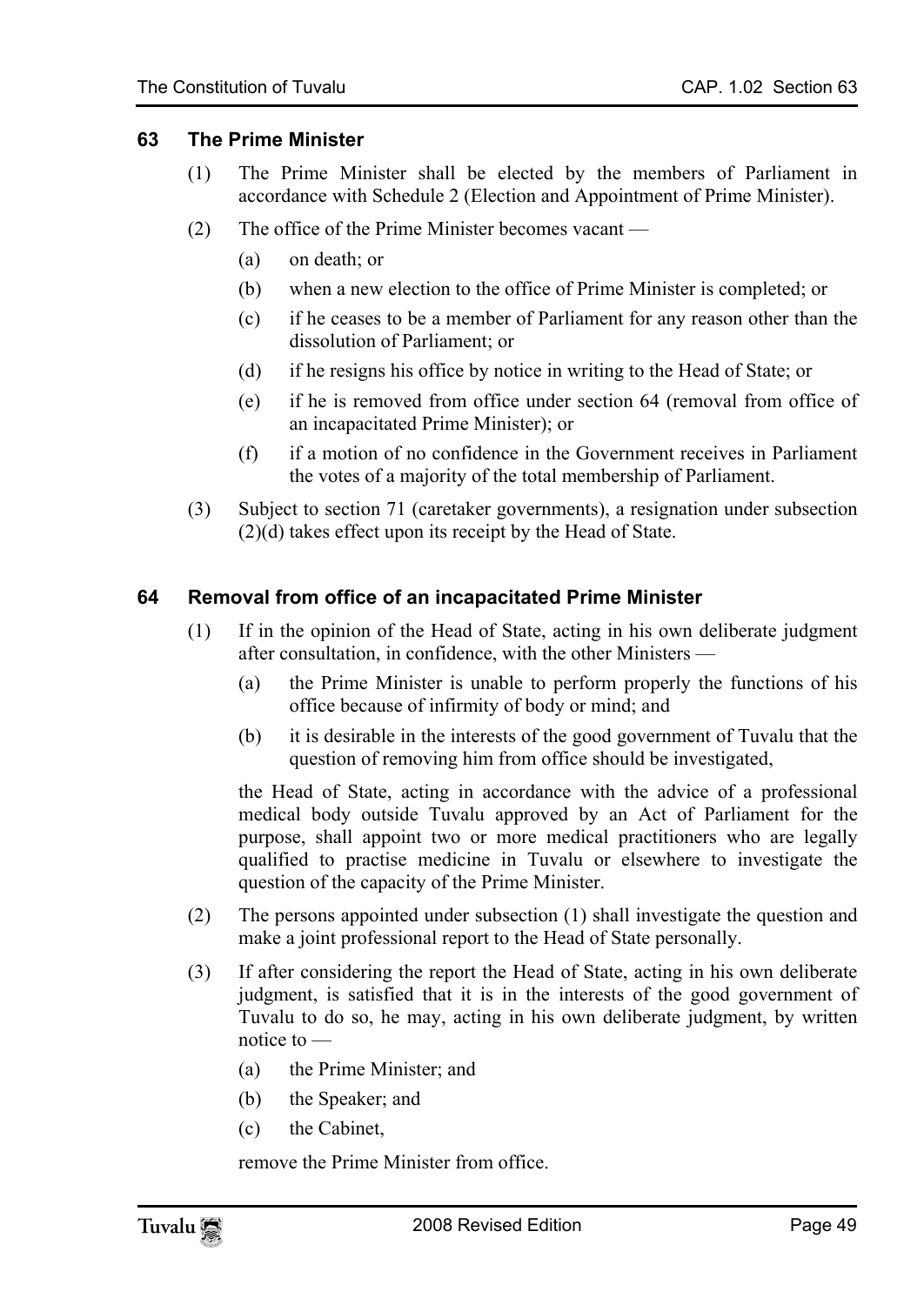#### **65 Suspension of Prime Minister**

- (1) If the question of the capacity of the Prime Minister has been referred to a tribunal under section 64 (removal from office of an incapacitated Prime Minister), the Head of State, acting in his own deliberate judgment, may suspend the Prime Minister from office.
- (2) A suspension under subsection  $(1)$ 
	- (a) may be lifted at any time by the Head of State, acting in his own deliberate judgment; and
	- (b) ceases to have effect if the tribunal reports to the Head of State that the Prime Minister is able to perform properly the functions of his office.
- (3) A suspension under this section takes effect without loss of remuneration or other entitlements.

#### **66 Effect of removal or suspension of Prime Minister**

His removal under section 64 (removal from office of an incapacitated Prime Minister), or his suspension under section 65 (suspension of Prime Minister), does not affect the position of the Prime Minister as a member of Parliament.

#### **67 The other Ministers**

- (1) The Ministers other than the Prime Minister shall be appointed by the Head of State, acting in accordance with the advice of the Prime Minister.
- (2) The office of a Minister other than the Prime Minister becomes vacant
	- (a) on death; or
	- (b) when a new election to the office of Prime Minister is completed; or
	- (c) if the Minister ceases to be a member of Parliament for any reason other than the dissolution of Parliament; or
	- (d) subject to subsection (3), if the Minister resigns his office by notice in writing to the Head of State; or
	- (e) if the Minister is removed from office by the Head of State, acting in accordance with the advice of the Prime Minister; or
	- (f) in the circumstances set out in section  $63(2)(f)$  (which relates to votes of no confidence in Government).
- (3) A resignation under subsection  $(2)(d)$  takes effect on the date on which it is received by the Head of State.

#### **68 Acting Prime Minister**

(1) This section applies when the Prime Minister is —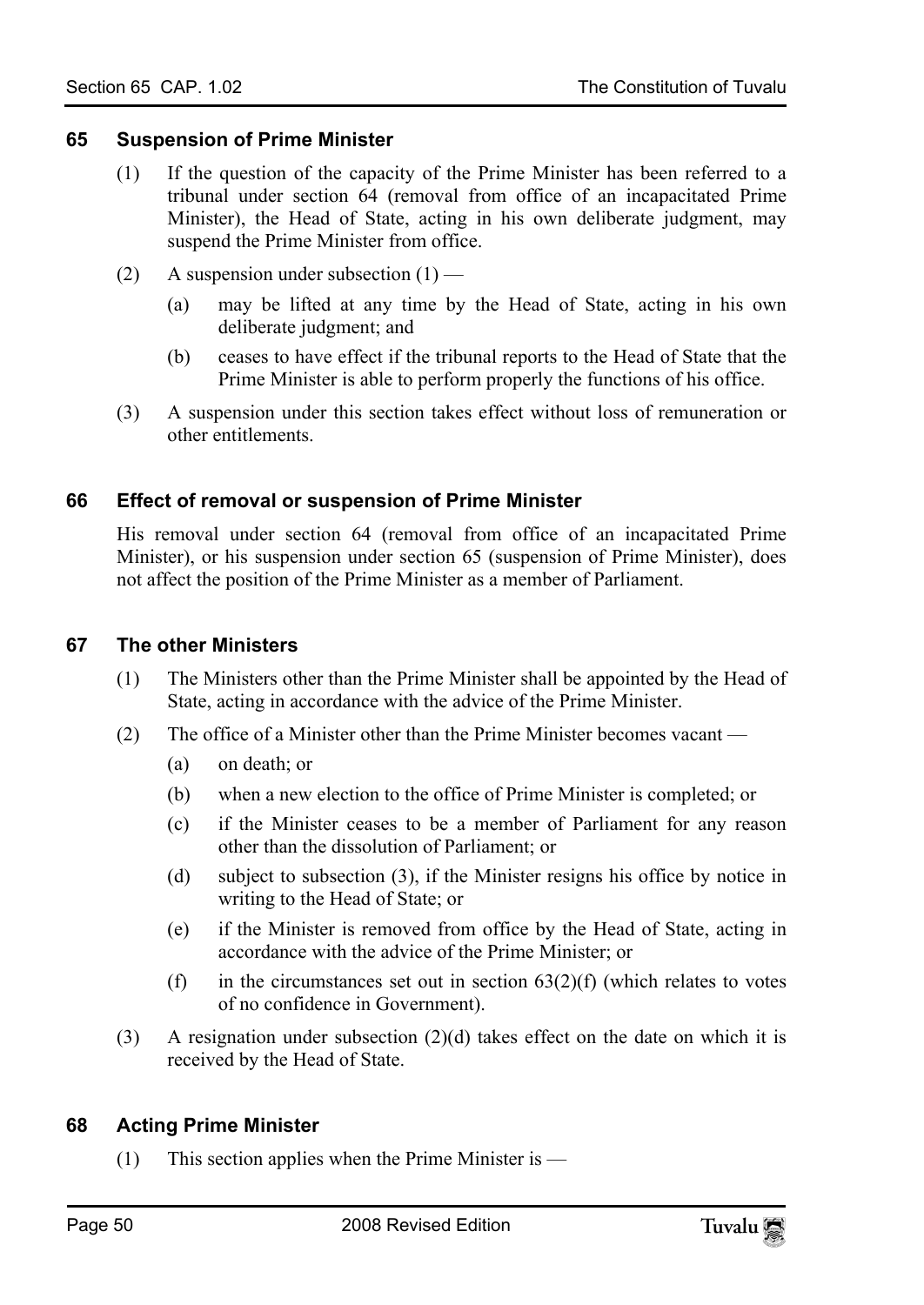- (a) absent from Tuvalu; or
- (b) for any other reason unable to perform the functions of his office.
- (2) Subject to subsection (3), in a case to which subsection (1) applies until the Prime Minister returns to Tuvalu or is again able to perform the functions of his office the Deputy Prime Minister, (if any) shall perform those functions.
- $(3)$  If
	- (a) there is no office of Deputy Prime Minister; or
	- (b) there is a vacancy in the office of Deputy Prime Minister; or
	- (c) the Deputy Prime Minister is absent from Tuvalu; or
	- (d) the Deputy Prime Minister is for any other reason unable to perform the functions of the Prime Minister,

a Minister appointed by the Head of State, acting in accordance with the advice of the Prime Minister, shall perform the functions of the Prime Minister.

### **69 Acting Ministers**

- $(1)$  When—
	- (a) subject to section 71 (caretaker governments), the office of a Minister other than the Prime Minister is vacant; or
	- (b) a Minister other than the Prime Minister is
		- (i) absent from Tuvalu; or
		- (ii) for any other reason unable to perform the functions of his office,

the Head of State, acting in accordance with the advice of the Prime Minister, may appoint another member of Parliament to perform temporarily the functions of the Minister.

(2) The provisions of section 62(6) (which relates to the appointment of former members of Parliament as Ministers) apply to an appointment under this section in the same way as they apply to other appointments.

#### **70 Conditions of acting appointments to Ministerial offices**

No question whether the need for —

- (a) the performance of any function of the Prime Minister by another Minister in accordance with section 68 (acting Prime Minister); or
- (b) the appointment of a person to perform temporarily the functions of a Minister in accordance with section 69 (acting Ministers),

has arisen, or has ceased, shall be considered in any court.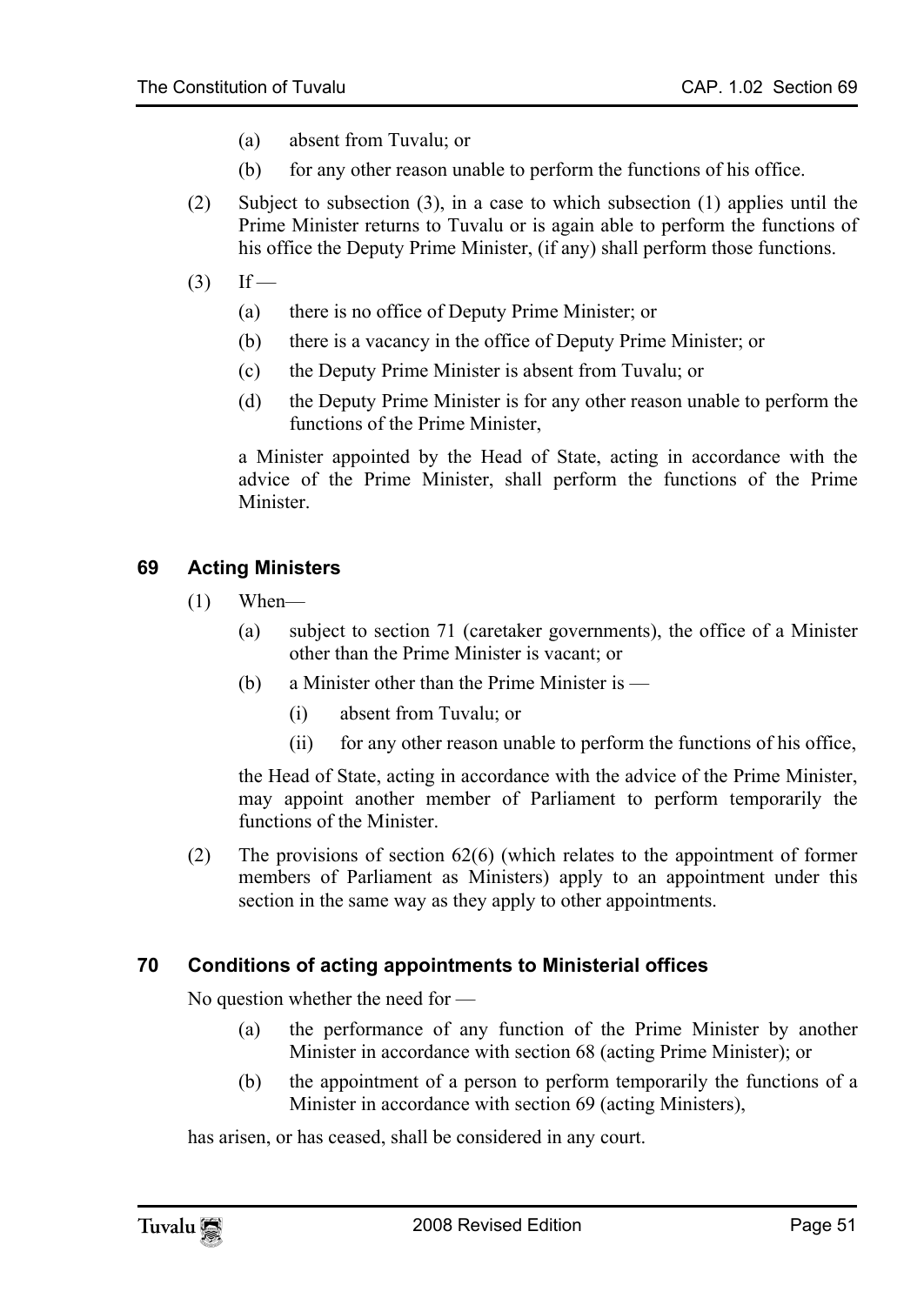#### **71 Caretaker governments**

- (1) Notwithstanding anything in this Part other than this section, in the event of a vacancy in the office of Prime Minister the Cabinet in office immediately before the occurrence of the vacancy continues in office as a caretaker government until a new election of a Prime Minister is completed.
- (2) If the Prime Minister
	- (a) dies; or
	- (b) ceases to be a member of Parliament for any reason other than the dissolution of Parliament; or
	- (c) is removed from office under section 64 (removal from office of an incapacitated Prime Minister),

then subsections (4)-(7) apply.

- (3) If the Prime Minister resigns under section  $63(2)(d)$  (which relates to the resignation of the Prime Minister) and indicates in his notice of resignation that he wishes it to become effective immediately, then subsections (4)-(7) apply.
- (4) Subject to subsection (5), in a case to which subsection (2) or (3) applies the Deputy Prime Minister shall perform the functions of the Prime Minister.
- $(5)$  If
	- (a) there is no office of Deputy Prime Minister; or
	- (b) subject to section 69 (acting ministers), there is a vacancy in the office of Deputy Prime Minister; or
	- (c) the Deputy Prime Minister is absent from Tuvalu; or
	- (d) the Deputy Prime Minister is for any other reason unable to perform the functions of the Prime Minister,

a Minister appointed by the Head of State, acting in his own deliberate judgment after consultation, in confidence, with the other Ministers, shall perform the functions of the Prime Minister.

- (6) The provisions of section 62(6) (which relates to the appointment of former members of Parliament to be Ministers) apply in respect of a caretaker government holding office under this section.
- (7) A caretaker government goes out of office when a new election to the office of Prime Minister is completed.

#### **72 Oaths and affirmations by Ministers**

Before entering upon the duties of his office, the Prime Minister and any other Minister shall take an oath, or make an affirmation, of allegiance, and take an oath, or make an affirmation, of office, in the forms respectively set out in Schedule 4 (Oaths and Affirmations).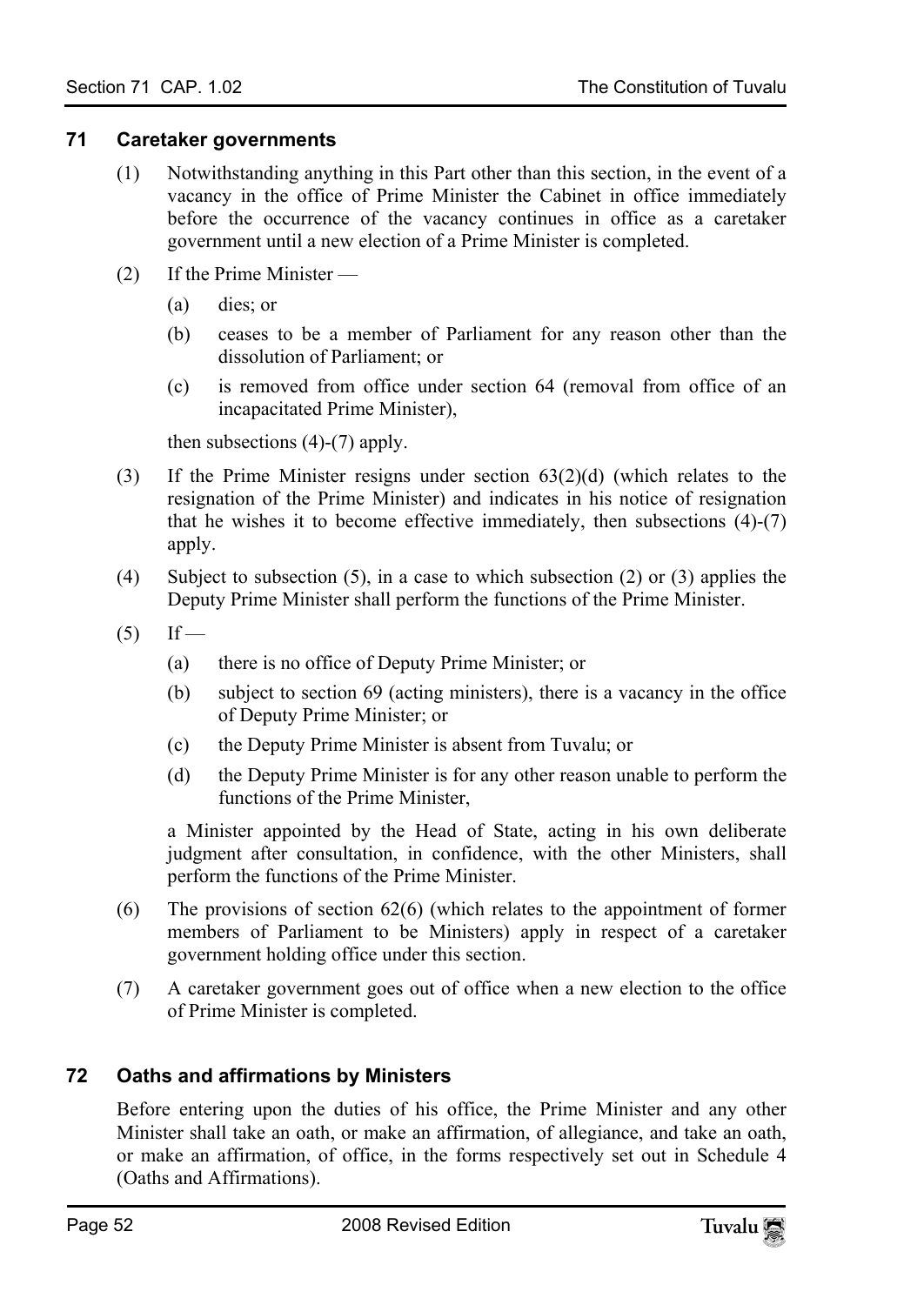## DIVISION 3 - THE CABINET

#### **73 Establishment of the Cabinet**

- (1) A Cabinet is established for Tuvalu.
- (2) The Cabinet consists of the Prime Minister and all the other Ministers.

#### **74 Functions of the Cabinet**

The Cabinet is collectively responsible to Parliament for the performance of the executive functions of the Government.

### **75**  $\,$  **Assignment of responsibilities to Ministers** ${}^4$

- (1) The Head of State, acting in accordance with the advice of the Prime Minister  $may -$ 
	- (a) assign to the Prime Minister or to any other Minister responsibility for the conduct of any business of the Government (including responsibility for the administration of any Ministry or office of Government); and
	- (b) from time to time re-assign any such responsibility either on a substantive basis or on an acting basis.
- (2) Except as provided by or under an Act of Parliament
	- (a) all Ministries, offices and functions of Government shall be the responsibility of the Prime Minister or another Minister; and
	- (b) the Prime Minister is responsible for any function of Government that is not specifically assigned under this section.

#### **76 Proceedings in Cabinet**

- (1) Meetings of the Cabinet shall be summoned by the Prime Minister or Minister appointed to act as Prime Minister.
- (2) The Prime Minister shall, as far as practicable, attend and preside at all meetings of the Cabinet, and in his absence —
	- (a) if there is an office of Deputy Prime Minister and the Deputy Prime Minister is present - the Deputy Prime Minister shall preside; and
	- (b) in any other case a Minister chosen by the Ministers present shall preside.
- (3) Subject to this subsection, the quorum for a meeting of the Cabinet is a majority of the total membership, but if the members of the Cabinet present at a meeting certify to the Head of State that —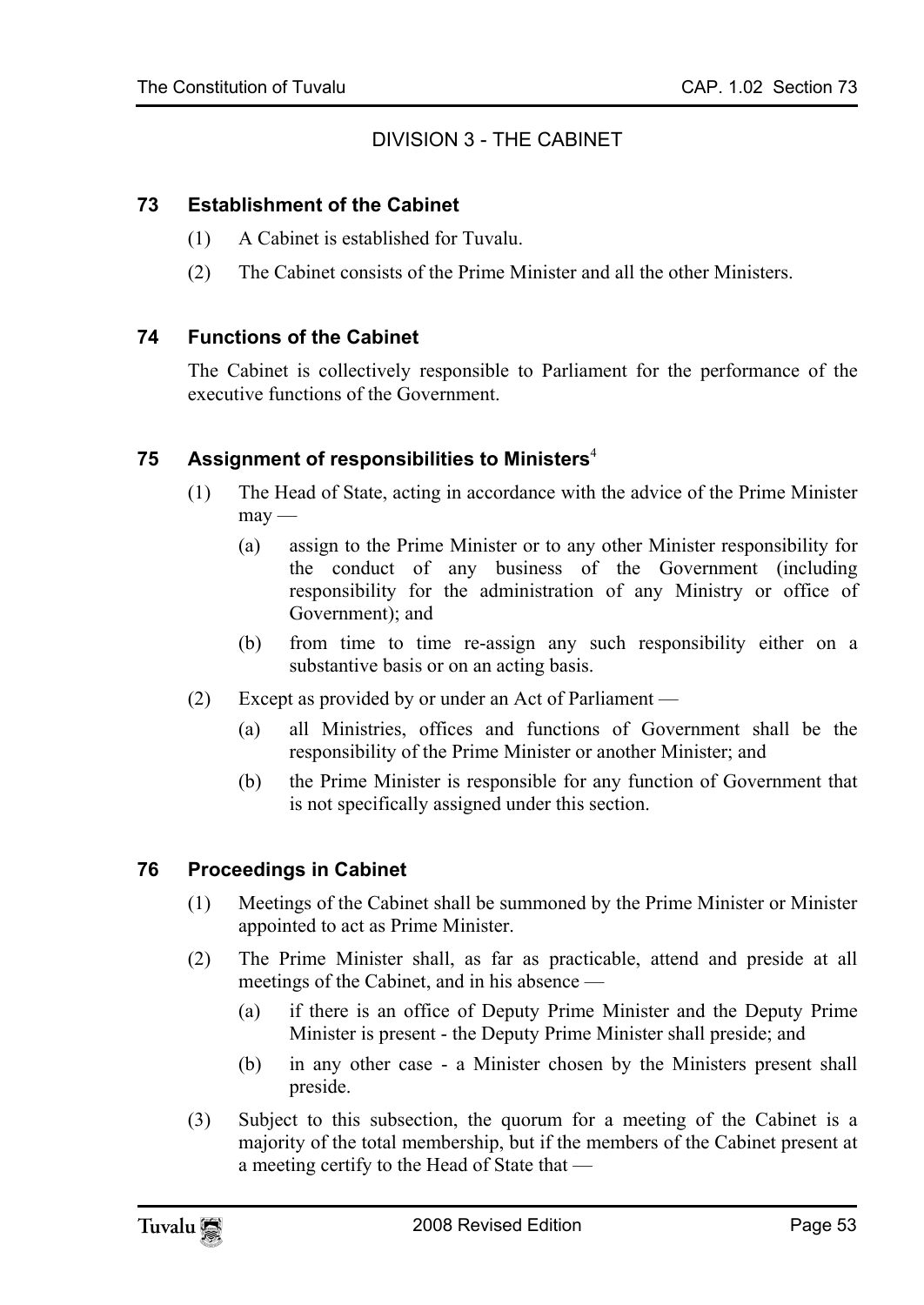- (a) it is not practicable for a full quorum to be present; and
- (b) a matter requiring decision is too urgent to wait for the availability of a full quorum,

the number of members actually present is a quorum for that meeting.

- (4) Subject to the requirement of a quorum in accordance with subsection  $(3)$ 
	- (a) the Cabinet may conduct any business even if there is a vacancy in its membership; and
	- (b) proceedings in Cabinet are valid even if a person who was not entitled to do so took part in those proceedings.
- (5) Subject to any directions of the Cabinet, the Prime Minister or Minister appointed to act as Prime Minister shall decide what business is to be considered at a meeting of the Cabinet.

## **77 Validity of executive acts**

- (1) The succeeding provisions of this section are subject to any Act of Parliament.
- (2) Except as authorized by the Cabinet, or as otherwise required or permitted by an Act of Parliament, the business and proceedings of the Cabinet shall be kept secret.
- (3) No question whether any procedures prescribed for the Cabinet have been, or are being, complied with shall be considered in any court.
- (4) Subject to subsection (5), no act of the Prime Minister or of any other Minister is open to any challenge on the ground that he was not authorized to perform it if any Minister (whether or not specifically named) was so authorized to do so.
- (5) Subsection (4) does not apply in relation to a function that is specifically conferred on the Prime Minister.

DIVISION 4 - OFFICERS ASSOCIATED WITH THE CABINET

#### **78 The Secretary to Government**

- (1) An office of Secretary to Government is established as an office in the Public Service.
- (2) The Secretary to Government shall be appointed in accordance with section 159(3)(a) (which relates to the appointment of the Secretary to Government).
- (3) Unless he has been excused by or under the authority of the Prime Minister, the Secretary to Government shall attend all meetings of the Cabinet.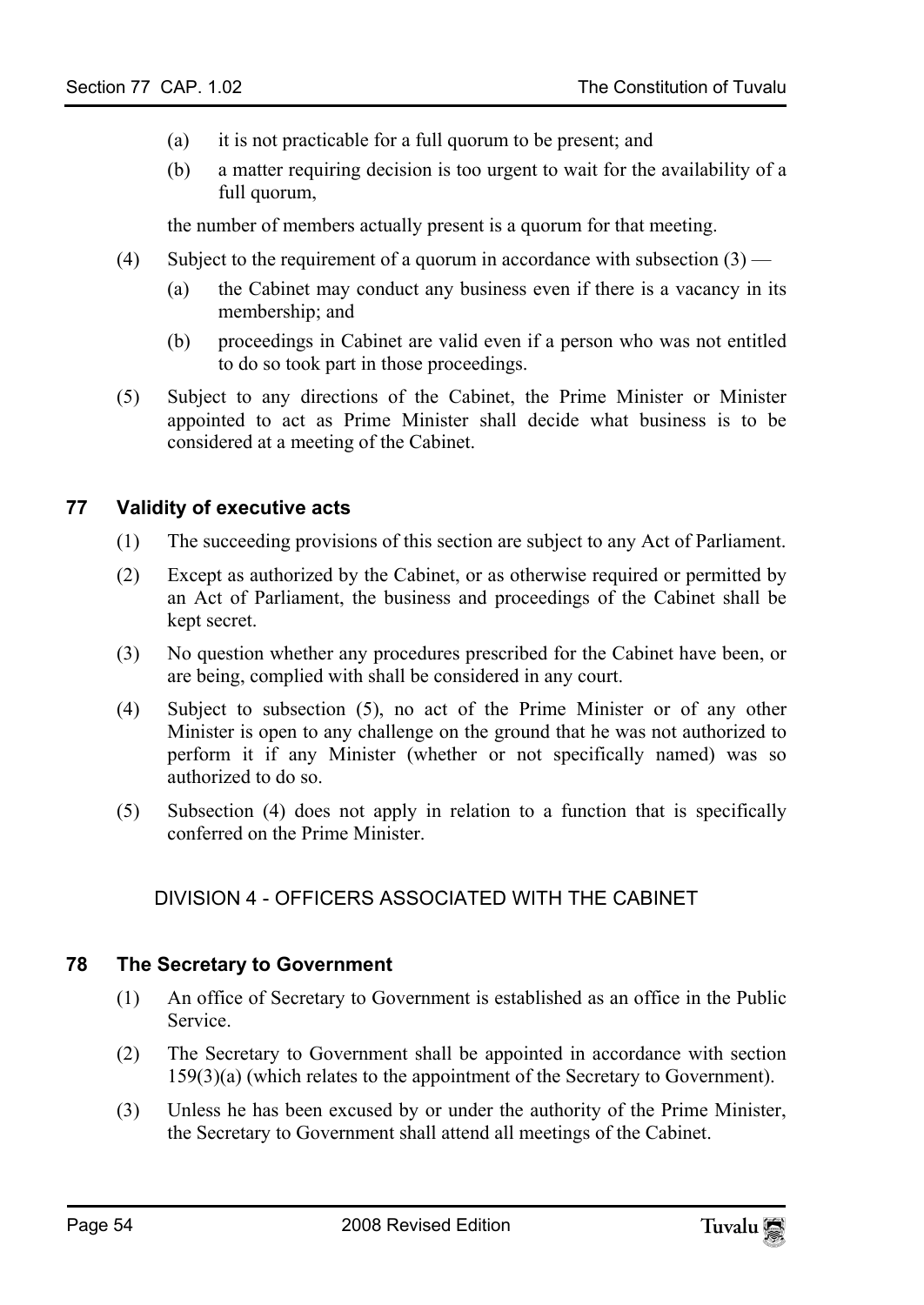- (4) The Secretary to Government is responsible, in accordance with such instructions as are given to him by the Cabinet, for co-ordinating the work of all Ministries and offices of Government, and has such other functions as are prescribed or as are directed by the Cabinet or the Prime Minister.
- (5) On receipt of a written notice of resignation from the Secretary to Government, the Prime Minister shall advise the Public Service Commission and submit the resignation to the Head of State for approval, which, subject to any other law, shall take effect on the date specified.

### **79 The Attorney-General**

- (1) An office of Attorney-General for Tuvalu is established as an office in the Public Service.
- (2) The Attorney-General shall be appointed in accordance with section  $159(4)(a)$ (which relates to the appointment of the Attorney-General).
- (3) The Attorney-General is the principal legal adviser to the Government, and has such other functions as are prescribed.
- (4) A person is not qualified to hold or to act in the office of Attorney-General unless he is entitled to practise before the High Court.
- (5) Unless he is excused by or under the authority of Parliament, the Attorney-General —
	- (a) shall attend all meetings of Parliament; and
	- (b) may take part, in accordance with the Rules of Procedure of Parliament, in the proceedings of Parliament and committees of Parliament (but without a vote).
- (6) Unless he is excused by or under the authority of the Prime Minister, the Attorney-General shall attend all meetings of the Cabinet.
- (7) Subject to the succeeding provisions of this section, in any case where he considers it desirable to do so the Attorney-General may —
	- (a) take criminal proceedings against any person before a court (other than a court-martial or other military tribunal) in respect of an offence; or
	- (b) take over and continue any criminal proceedings referred to in paragraph (a) that have been taken by any other person or authority; or
	- (c) discontinue, at any stage before judgment is given, any criminal proceedings referred to in paragraph (a) that have been taken by him or by any other person or authority.
- (8) Subject to any Act of Parliament, the functions of the Attorney-General may be performed —
	- (a) in person; or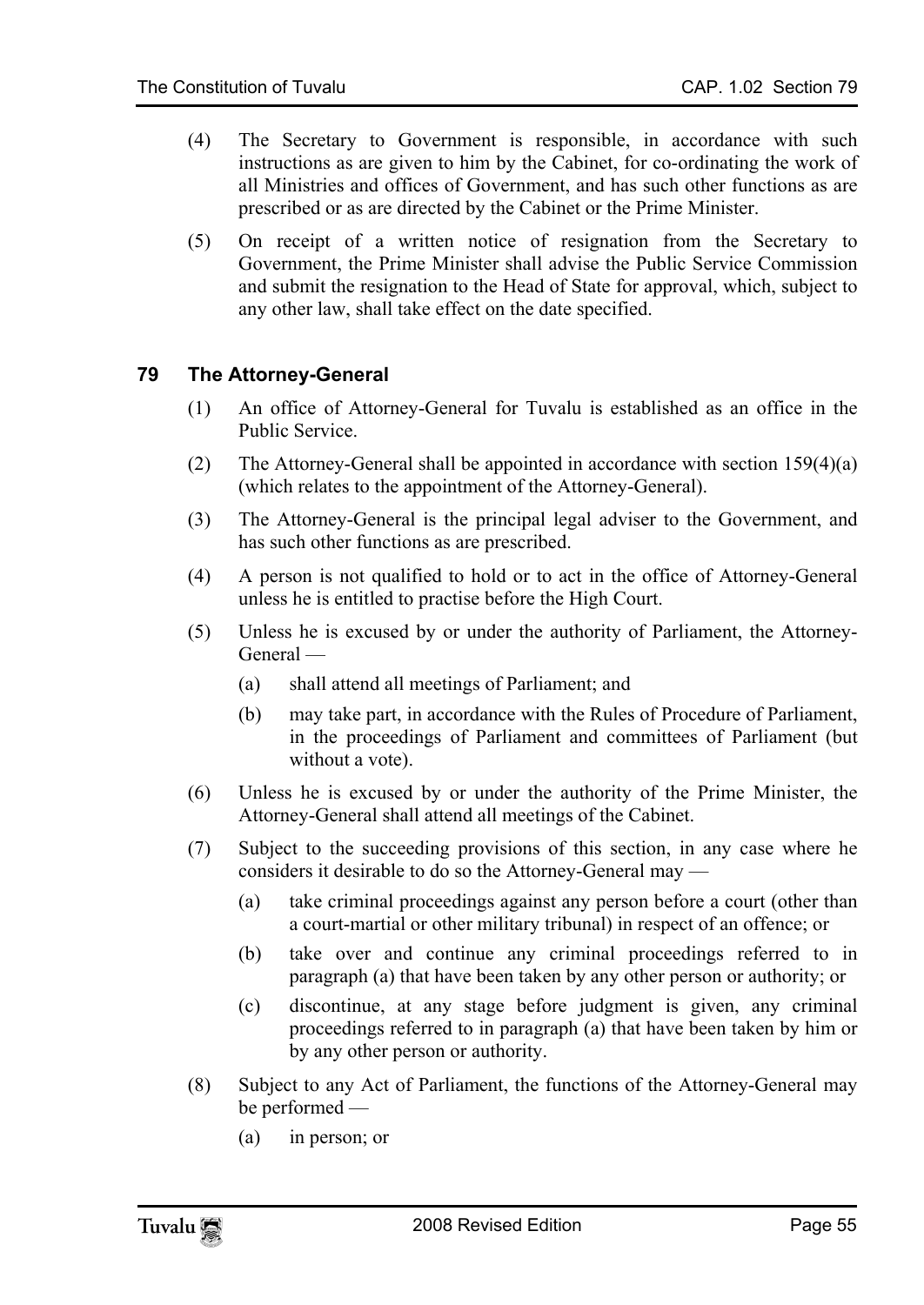(b) through officers responsible to him, acting in accordance with his general or specific instructions,

and references to the Attorney-General include references to officers so acting.

- (9) Where any person or authority other than the Attorney-General has taken any criminal proceedings, nothing in this section prevents the withdrawal, in accordance with law, of those proceedings by any person or authority except where those proceedings have been taken over by the Attorney-General.
- (10) Subject to subsections (8) and (9), the powers conferred on the Attorney-General by subsection  $(7)(b)$  and  $(c)$  are vested in him to the exclusion of any other person or authority.
- (11) Subject to section 15 (independence) of Schedule 1, in the performance of his functions under subsection (7) the Attorney-General is not subject to the direction or control of any other person or authority.
- (12) Subject to subsection (13), for the purposes of this section
	- (a) an appeal from a decision in any proceedings; and
	- (b) a case stated or question of law reserved for the purpose of any proceedings,

is part of those proceedings.

- (13) The functions of the Attorney-General under subsection (7)(c) shall not be exercised in relation to —
	- (a) an appeal by a person convicted in any proceedings; or
	- (b) a case stated or question of law reserved at the instance of a person convicted in any proceedings; or
	- (c) a judicial review of any proceedings.

## DIVISION 5 - THE POWER OF MERCY

#### **80 Commutation, etc., of sentences**

- (1) The Head of State, acting in accordance with the advice of the Cabinet,  $may -$ 
	- (a) grant to a person a pardon, either free or subject to lawful conditions, for an offence; or
	- (b) relieve a person from any disability imposed by this Constitution or by or under an Act of Parliament because of a conviction under, or a contravention of, or a failure to comply with, a law of a country other than Tuvalu; or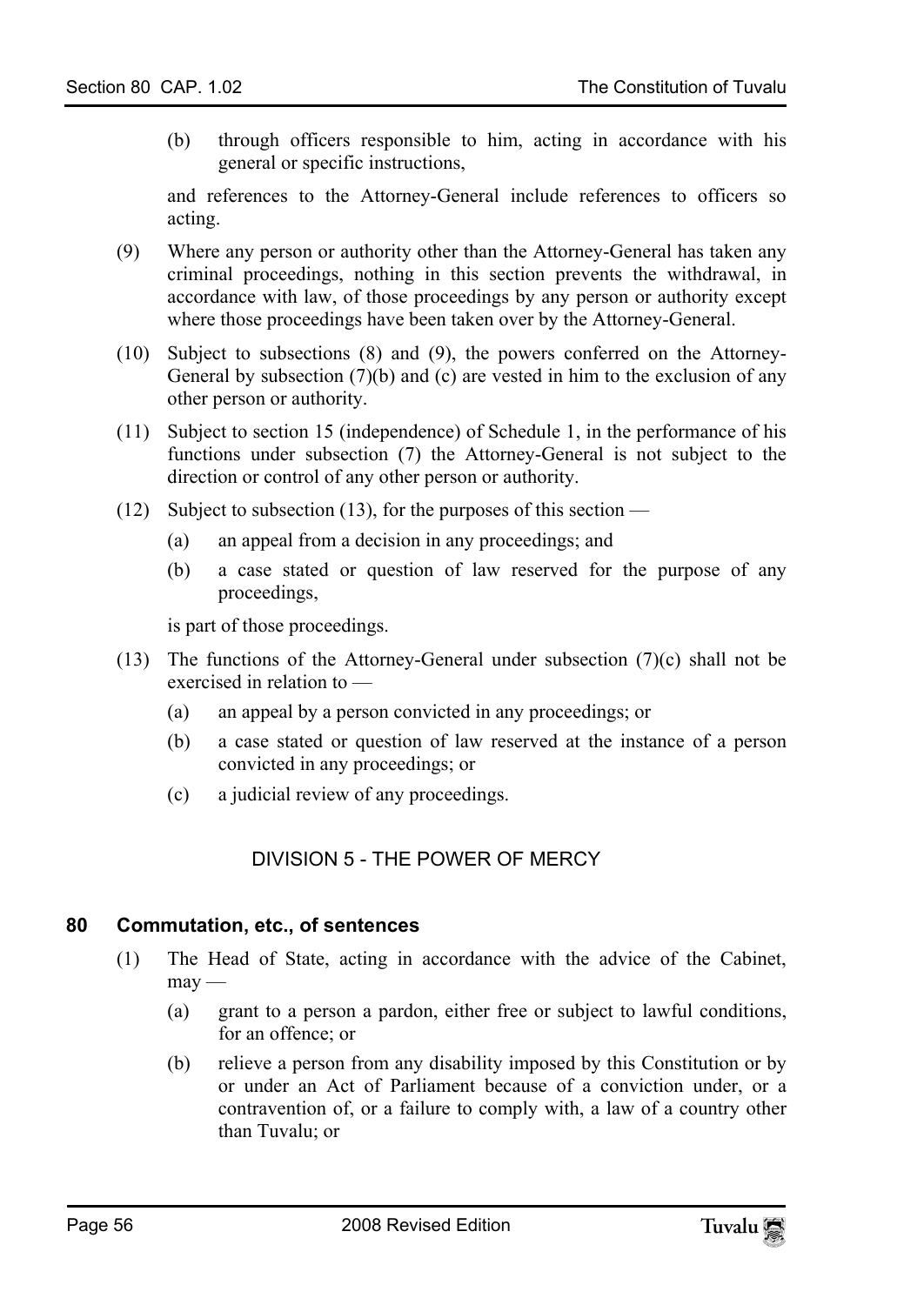- (c) grant to a person a delay, either indefinite or for a specified period, in the enforcement of any penalty imposed on that person for an offence; or
- (d) substitute a less severe form of punishment for any punishment imposed on a person for an offence; or
- (e) remit the whole or part of
	- (i) any punishment imposed on a person for an offence; or
	- (ii) any penalty, fine or forfeiture otherwise due to the Government on account of an offence.
- (2) In any case in which the power of mercy is exercised in accordance with subsection (1), the Prime Minister shall present to Parliament —
	- (a) if the power is exercised during a meeting of Parliament during that meeting; or
	- (b) if the power is exercised at any other time during the next meeting of Parliament,

a statement giving details of the exercise of the power and of the reasons for it.

## **PART VI**

## PARLIAMENT AND LAW-MAKING

#### DIVISION 1 - PARLIAMENT

#### **81 Establishment of Parliament**

A Parliament is established for Tuvalu.

### **82 Composition of Parliament**

- (1) Subject to subsection (3), Parliament shall consist of such number of members as is fixed by or under an Act of Parliament and a Bill for an Act to amend the number of members so fixed shall not be passed by Parliament unless it is supported at its Third Reading by the votes of not less than two-thirds of the members of Parliament.
- (2) The members shall be directly elected in accordance with this Constitution and, subject to this Constitution, in accordance with an Act of Parliament.
- (3) The number of members of Parliament shall not be less than twelve.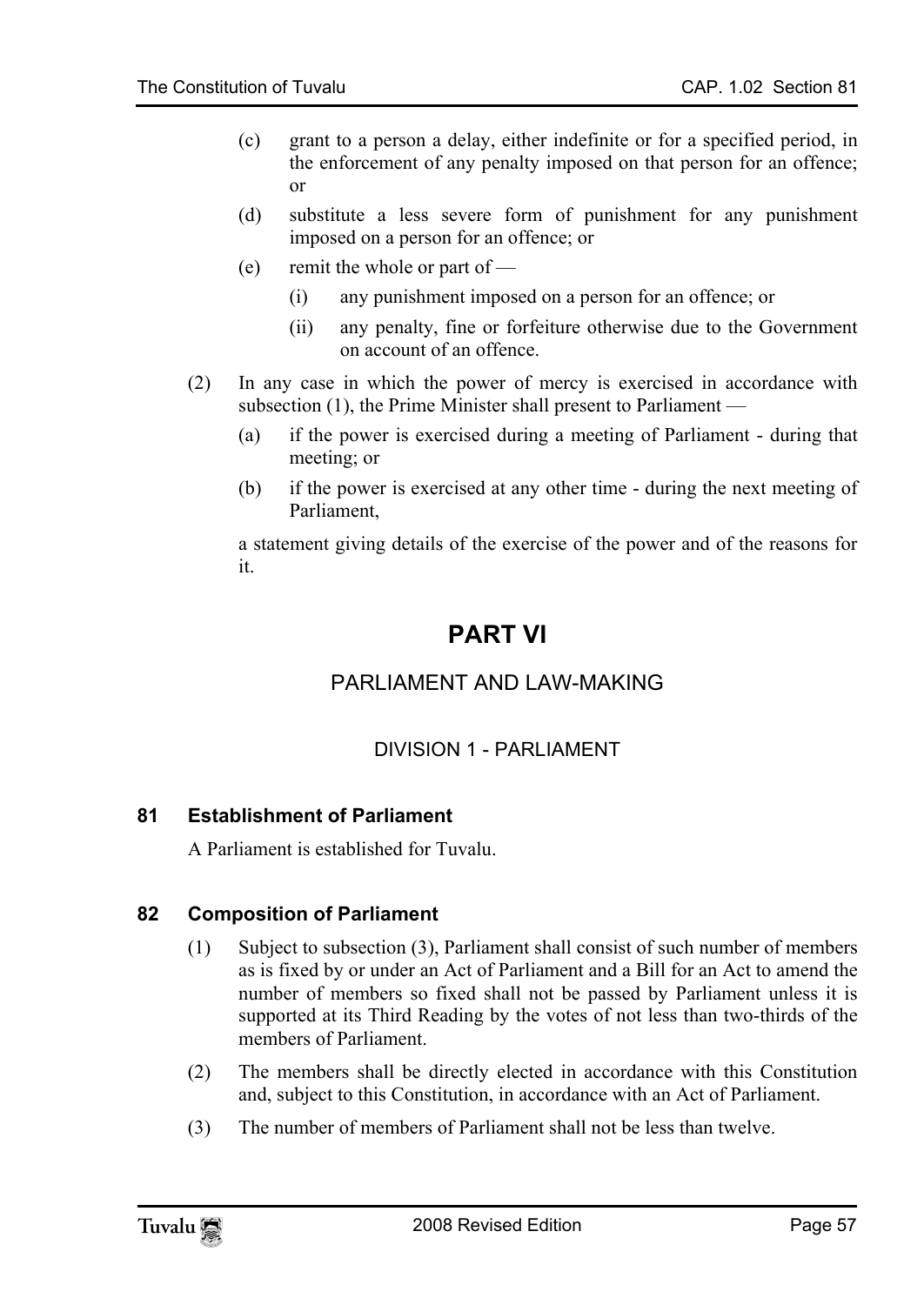- (4) For the purpose of the election of the members of Parliament, electoral districts shall be established, having —
	- (a) such boundaries; and
	- (b) such number of elected representatives,

as are prescribed by or under an Act of Parliament.

(5) Nothing in this Constitution prevents an Act of Parliament from making special provision for the representation of a part of Tuvalu with special electoral problems, or related problems.

#### **83 Principles of electoral apportionment**

- (1) This section does not affect the operation of section 82(5) (which relates to special electoral provisions for particular parts of Tuvalu).
- (2) Subject to subsection (1), a Bill for an Act for the purposes of section 82 (composition of Parliament) shall, so far as practicable, be based on the principle that each member of Parliament should represent approximately the same number of electors, but in the circumstances of Tuvalu account must also be taken of —
	- (a) geographical features; and
	- (b) interests or relationships of any kind that various areas
		- (i) may have in common; or
		- (ii) may not have in common; and
	- (c) the boundaries of existing administrative and traditional areas; and
	- (d) means of communication; and
	- (e) density and mobility of population; and
	- (f) such other factors as are prescribed by an Act of Parliament for the purpose.

#### DIVISION 2 - THE LAW-MAKING POWER

#### **84 Vesting of the law-making power**

Subject to this Constitution, Parliament may make laws, not inconsistent with this Constitution, including —

- (a) laws having effect outside Tuvalu; and
- (b) laws having retrospective effect; and
- (c) laws providing for all matters that are necessary or convenient to be prescribed —
	- (i) for carrying out or giving effect to this Constitution; or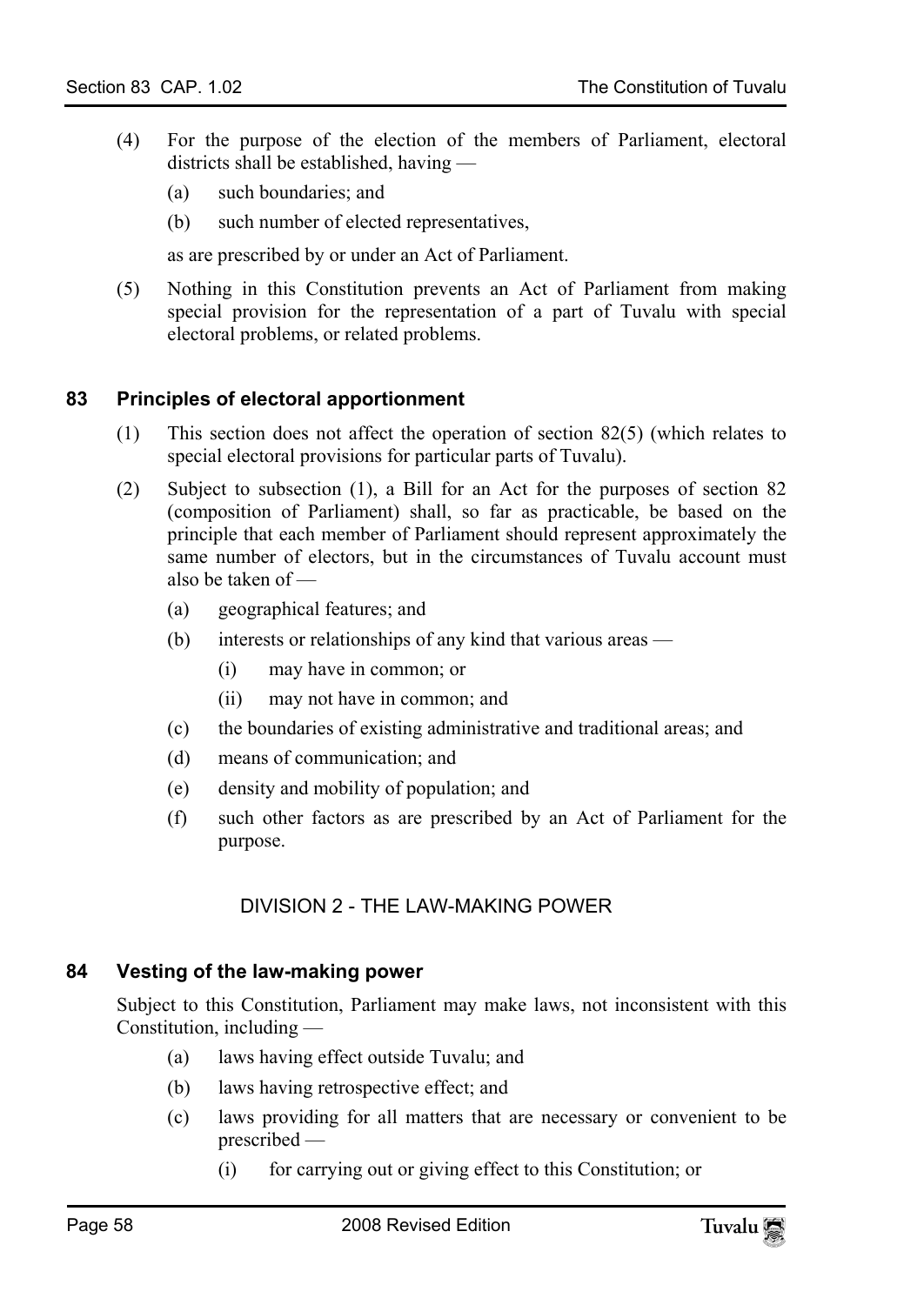(ii) for defining or detailing, or for further defining or detailing, any matter in this Constitution.

#### **85 Delegated legislation**

Acts of Parliament may provide —

- (a) for the delegation to any person or authority other than Parliament of power to make regulations and other subsidiary laws; and
- (b) for the control of the use of any power delegated under paragraph (a), whether —
	- (i) by means of a requirement of approval; or
	- (ii) by means of a power to disallow,

or in some other prescribed way.

### **86 Manner of exercise of the law-making power**

- (1) The power of Parliament to make laws shall be exercised by means of Bills passed, in accordance with section 111 (procedure on Bills, etc.), by Parliament and assented to by the Head of State.
- (2) When a Bill is presented to the Head of State for assent the Head of State shall promptly assent to it.
- (3) A Bill that has been assented to is an Act of Parliament.

## DIVISION 3 - MEMBERSHIP OF PARLIAMENT

#### **87 Nature of elections**

- (1) Members of Parliament shall be elected under a system of universal, citizen, adult suffrage, in accordance with this Constitution and any law made for the purposes of section 89 (electoral laws).
- (2) All contested elections of members of Parliament shall be held by secret ballot.
- (3) The provisions of subsection (2) shall not be considered to be contravened by a law that makes reasonable provision for assistance in voting to be given, on request, to any person.

## **88 Holding of elections**

(1) There shall be a general election to be held after one month but not later than three months after every dissolution of Parliament.**<sup>5</sup>**

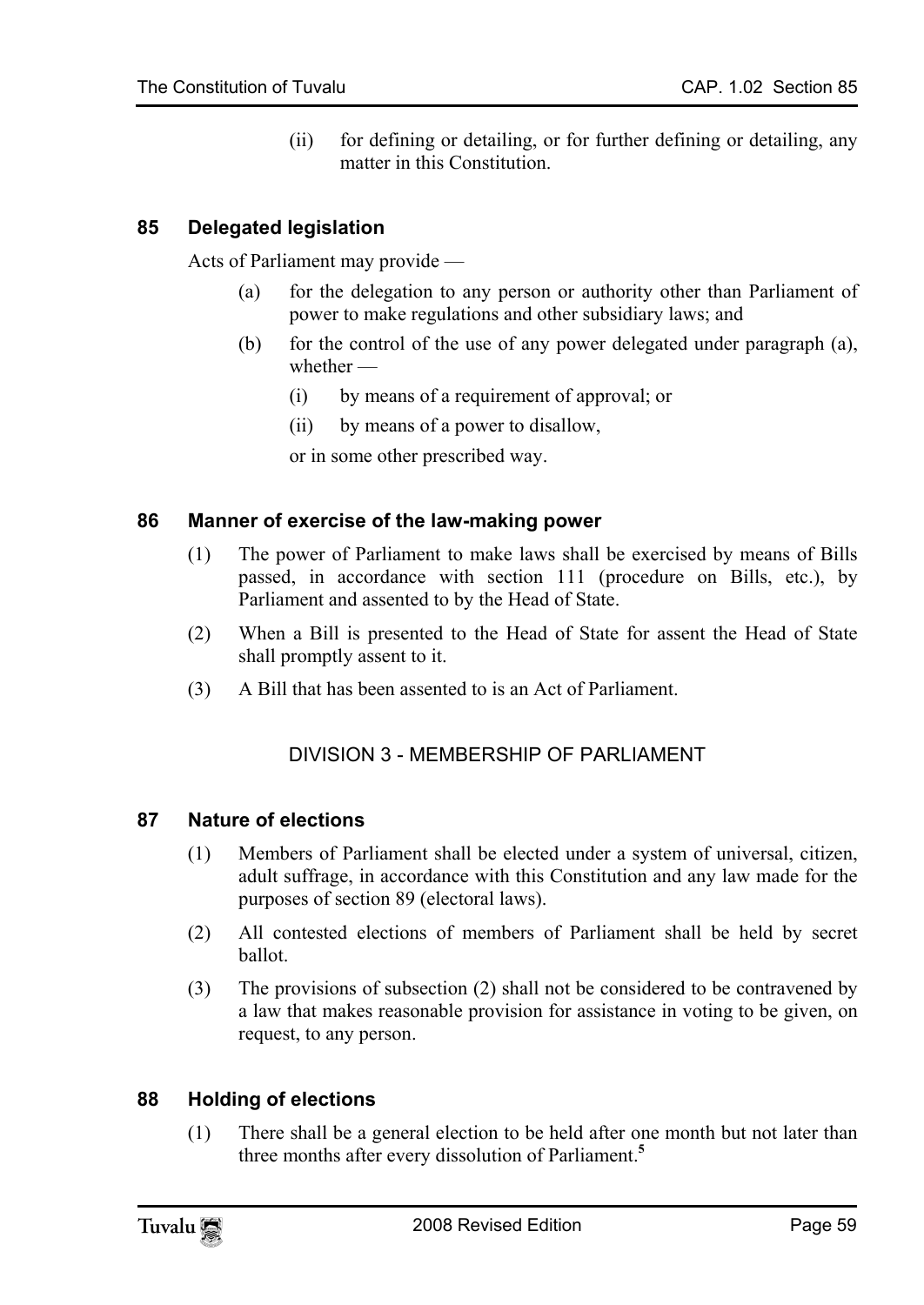- (2) There shall be a bye-election as soon as prac[tic](#page-119-1)able after
	- (a) the occurrence of any casual vacancy in the membership of Parliament; or
	- (b) an Act of Parliament has been enacted to increase the number of members of Parliament.**<sup>6</sup>**

#### **89 Electoral laws**

- (1) Subject to this Constitution, an Act of Parliament may make provision for and in relation to Parliamentary elections.
- (2) An Act of Parliament shall make provision for safeguarding the integrity of Parliamentary elections, especially in circumstances to which section 87(3) (special provisions for certain voters) applies.

#### *Subdivision B - Electors*

### **90 Right to vote**

- (1) Subject to the succeeding provisions of this section, any person who is registered under an Act of Parliament as an elector for Parliamentary elections in an electoral district is entitled to vote, in such manner as is prescribed, in an election of a member of Parliament for that district.
- (2) An Act of Parliament may prohibit a person from voting in an election if
	- (a) he is an electoral officer within the meaning of the Act; or
	- (b) he has been involved in the commission of an offence in connection with an election.
- (3) A person is not entitled to vote in an election if
	- (a) throughout the hours and on the date or dates fixed for the polling he is under arrest or in prison; or
	- (b) except as prescribed, he is for any reason unable to attend in person at the place and time fixed for the polling.
- (4) A person is not entitled to vote in an election of a member of Parliament for an electoral district if he is not registered as an elector for Parliamentary elections in that district.

#### **91 Qualifications for registration**

- (1) Subject to section 92 (disqualification from registration), a person is entitled to be registered as an elector in Parliamentary elections if, and is not entitled to be registered as such an elector unless —
	- (a) he is a citizen of Tuvalu; and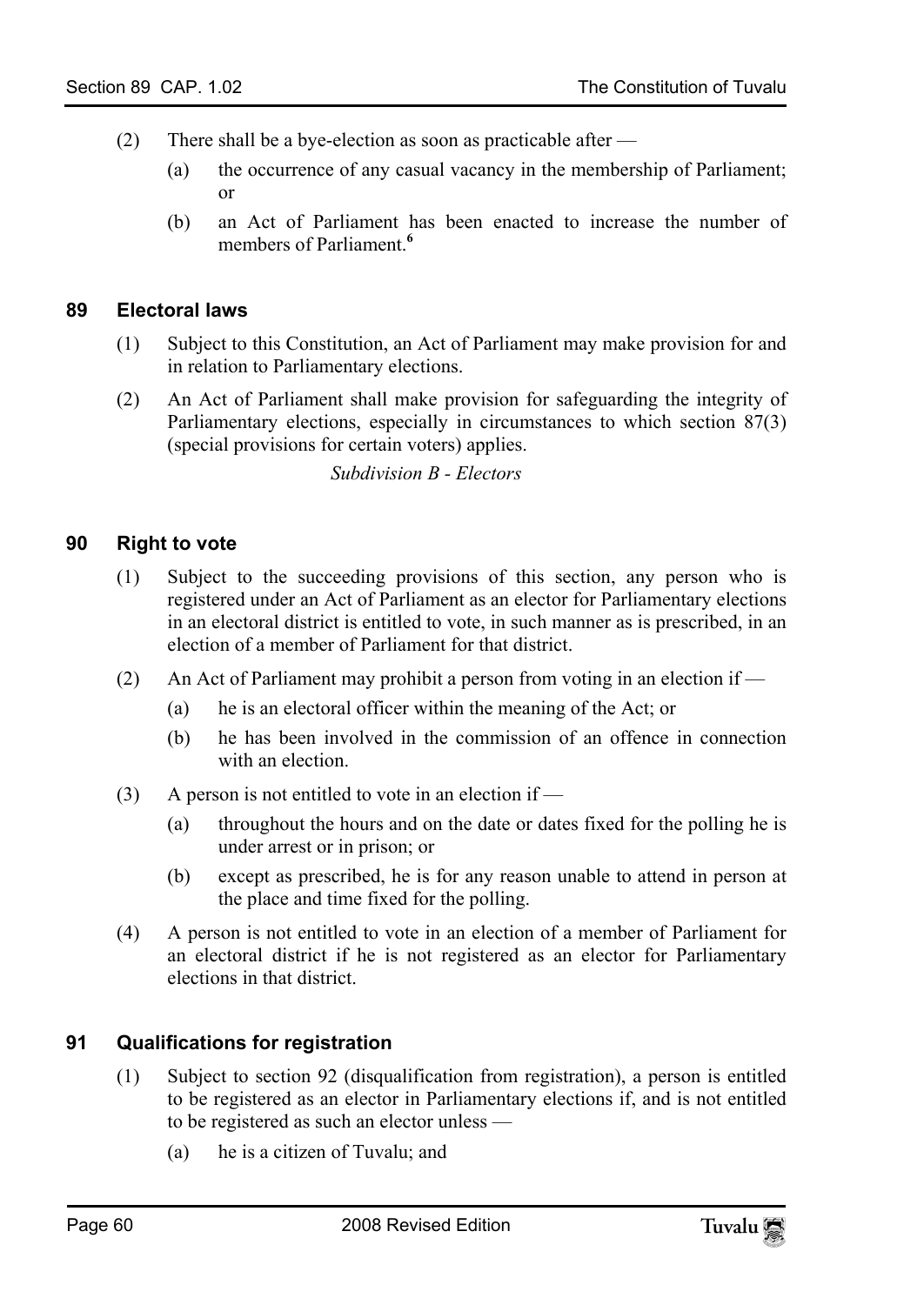- (b) he has attained the age of 18 years; and
- (c) he satisfies such other requirements (whether as to residence or otherwise) as are prescribed.
- (2) A person is not entitled to be registered as an elector in Parliamentary elections in more than one electoral district at the same time.

#### **92 Disqualification from registration**

- (1) A person is not entitled to be registered as an elector in Parliamentary elections if —
	- (a) subject to section 102 (calculation of sentences) and to subsection (2), he has been sentenced by a court in a Commonwealth country to death or to imprisonment (by whatever name called) for a term exceeding 12 months, and has not received a free pardon; or
	- (b) he is certified to be insane, or otherwise adjudged to be of unsound mind, under an Act of Parliament; or
	- (c) he is disqualified, under an Act of Parliament relating to offences in connection with elections, from being registered as an elector in Parliamentary elections.
- (2) Subsection (1)(a) does not apply if
	- (a) on appeal or review
		- (i) the conviction is overthrown; or
		- (ii) the sentence is reduced to a sentence of imprisonment for a term not exceeding 12 months, or to some other penalty; or
	- (b) in the case of a sentence of imprisonment (whether it was the original sentence or was substituted on appeal or review) - three years have elapsed since the end of the imprisonment.

*Subdivision C - Candidates* 

#### **93 Candidature**

- (1) A candidate for election to Parliament must be  $-$ 
	- (a) qualified for election as a member of Parliament; and
	- (b) nominated in accordance with an Act of Parliament.
- (2) A member of Parliament is not qualified to be a candidate.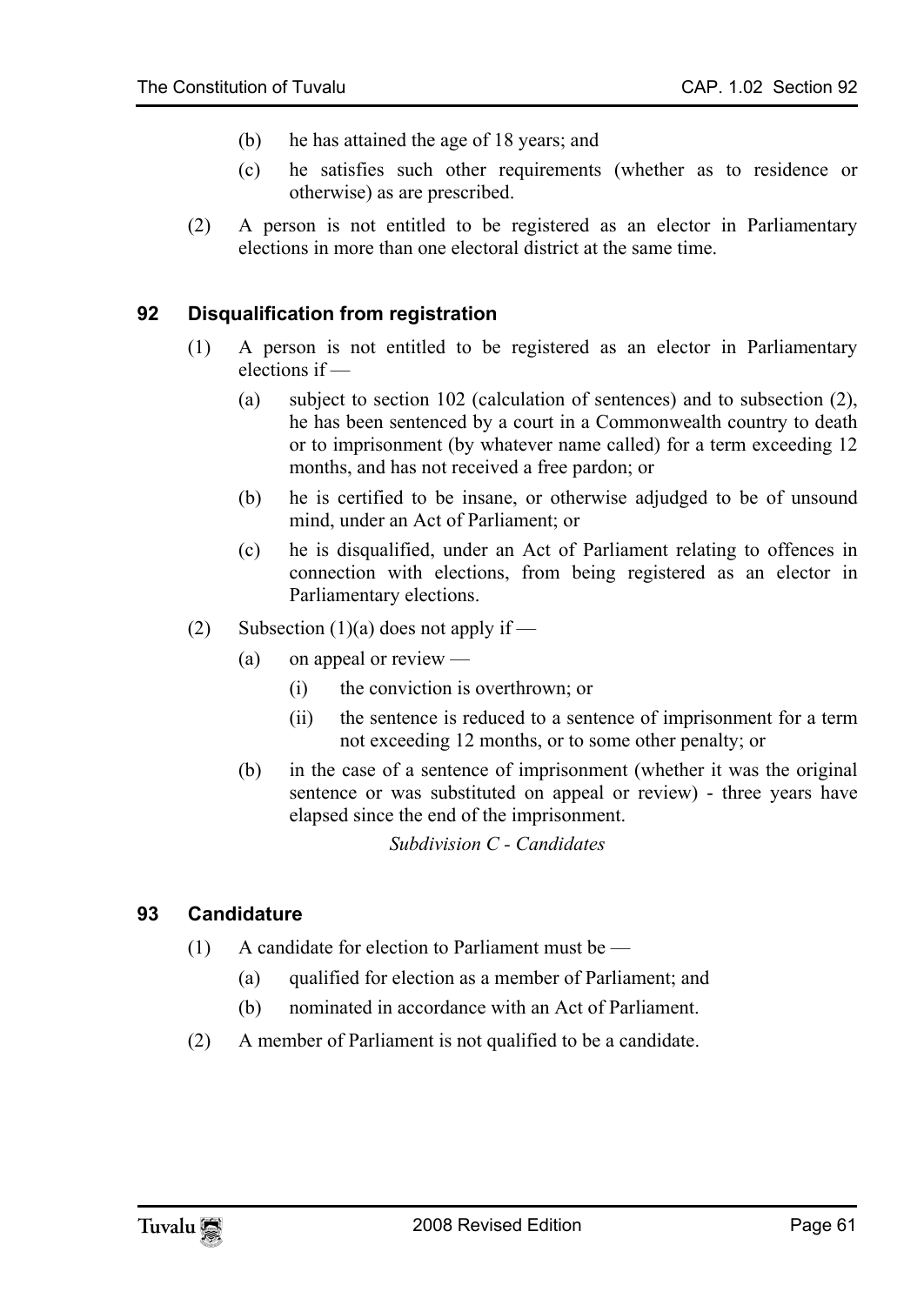#### **94 Qualifications for election**

Subject to section 95 (disqualification from election) a person is qualified to be elected as a member of Parliament if, and is not qualified to be elected as a member of Parliament unless, —

- (a) he is a citizen of Tuvalu; and
- (b) he has attained the age of 21 years.

#### **95 Disqualification from election**

- (1) A person is not qualified to be elected as a member of Parliament if  $-$ 
	- (a) subject to section 102 (calculation of sentences) and to subsection (2), he has been sentenced by a court in a commonwealth country to death or to imprisonment (by whatever name called) for a term exceeding 12 months, and has not received a free pardon, or is serving a prison sentence; or
	- (b) he is certified to be insane, or otherwise adjudged to be of unsound mind, under an Act of Parliament; or
	- (c) he is disqualified, under an Act of Parliament relating to offences in connection with elections, from membership of Parliament; or
	- (d) he is, by virtue of his own act, under an acknowledgement of allegiance, obedience or adherence to a country other than Tuvalu; or
	- (e) he has been adjudged or otherwise declared bankrupt under a law of a Commonwealth country, and has not been discharged; or
	- (f) subject to such exceptions as are prescribed, he holds, or is acting in, any office or position in a State Service; or
	- (g) he is the Head of State, a Judge of the High Court or a magistrate; or
	- (h) he is a member of the Public Service Commission.
- (2) Subsection (1)(a) does not apply if
	- (a) on appeal or review  $-$ 
		- (i) the conviction is overthrown; or
		- (ii) the sentence is reduced to a sentence of imprisonment for a term not exceeding 12 months, or to some penalty other than imprisonment; or
	- (b) in the case of a sentence of imprisonment, whether it was the original sentence or was substituted on appeal or review, three years have elapsed since the end of the imprisonment.

*Subdivision D - Members*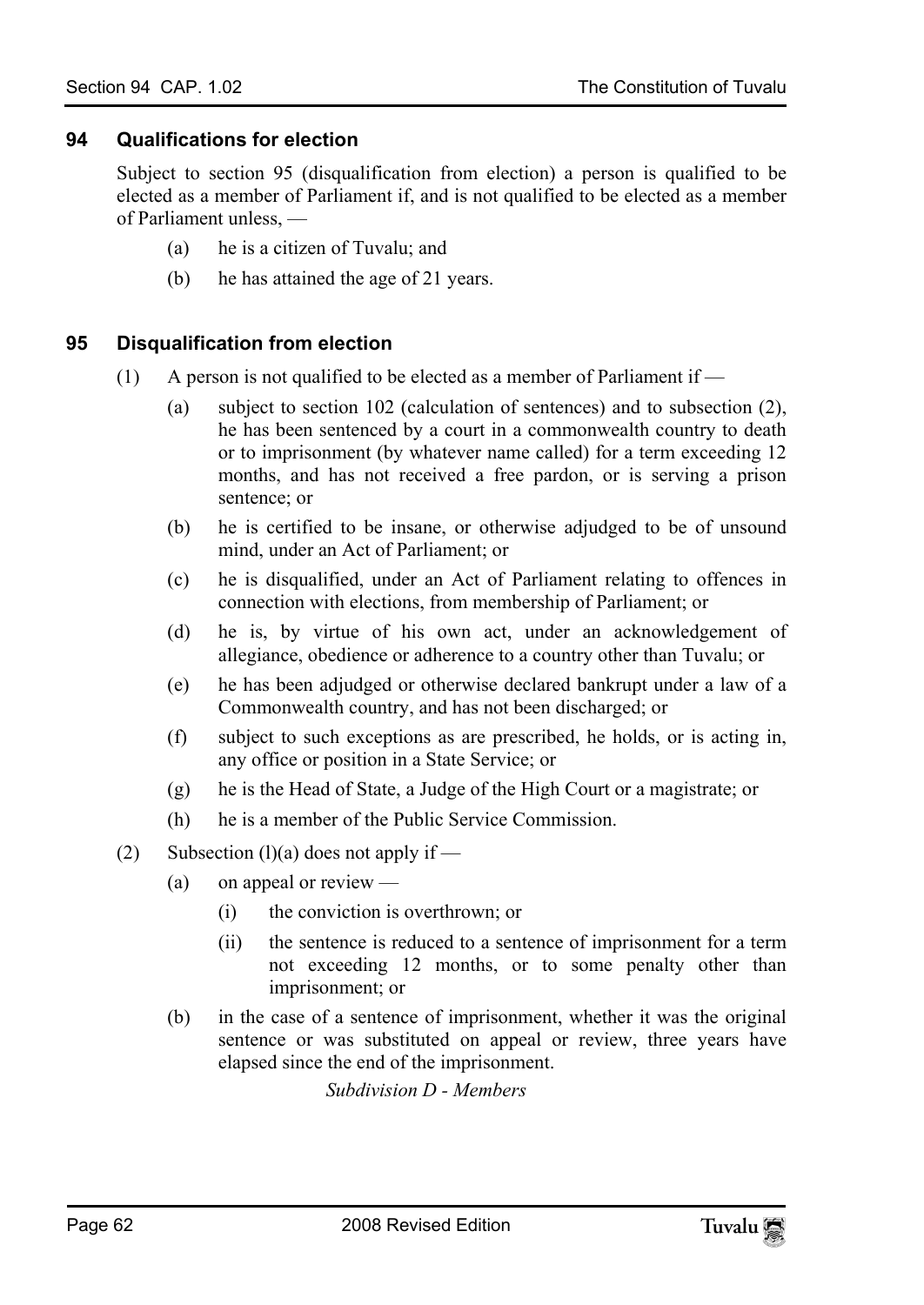#### **96 Tenure of office**

- (1) The seat of a member of Parliament becomes vacant
	- (a) on death; or
	- (b) on a dissolution of Parliament; or
	- (c) if he is absent from the sittings of Parliament for such period and in such circumstances as are prescribed in the Rules of Procedure of Parliament; or
	- (d) subject to subsection (2), if, not being the Speaker, he resigns his seat by written notice to the Speaker; or
	- (e) subject to subsection (3), if, being the Speaker
		- (i) he announces to Parliament his resignation from his seat; or
		- (ii) he resigns his seat by written notice addressed to Parliament and given to the Clerk of Parliament; or
	- (f) if he ceases to be qualified for, or becomes disqualified from, election to Parliament under section 94 (qualifications for election) or 95 (disqualification from election); or
	- (g) in the circumstances set out in section 97 (disclosure of interest) or 98 (vacation of seat on sentence); or
	- (h) if his seat is declared to be vacant under section 99 (recall of incapacitated member); or
	- (i) if he becomes the Head of State or a Judge of the High Court.
- (2) A resignation under subsection  $(1)(d)$  takes effect on the date on which it is received by the Speaker.
- (3) A resignation under subsection (1)(e) takes effect on the date on which it is
	- (a) announced to Parliament; or
	- (b) received by the Clerk of Parliament,

as the case may be.

#### **97 Disclosure of interest**

- (1) An Act of Parliament or the Rules of Procedures of Parliament may make provision requiring a member of Parliament who has an interest in a matter under consideration in Parliament —
	- (a) to disclose his interest; and
	- (b) except with the approval of Parliament, not to take part in any proceedings in Parliament, or in a committee of Parliament, in relation to the matter.

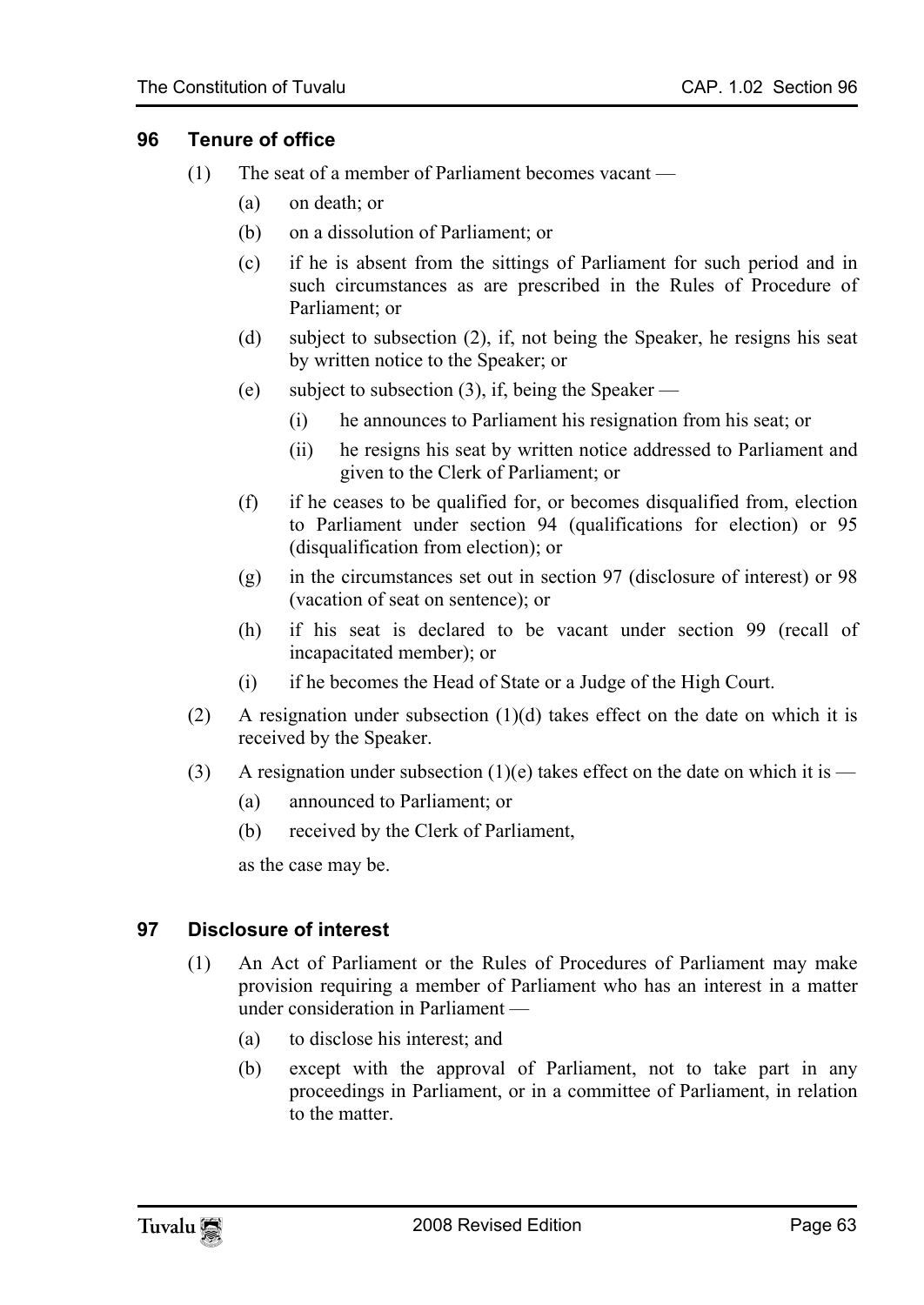(2) An Act of Parliament or the Rules of Procedure of Parliament may provide that if a member of Parliament contravenes a provision referred to in subsection (1) his seat becomes vacant.

#### **98 Vacation of seat on sentence**

- (1) Subject to section 102 (calculation of sentences) and to the succeeding provisions of this section, if a member of Parliament is sentenced by a court in a Commonwealth country to death or to imprisonment (by whatever name called) for a term exceeding 12 months —
	- (a) he shall forthwith cease to discharge his functions as a member of Parliament, and shall not attend Parliament as a member of Parliament; and
	- (b) his seat becomes vacant at the end of 30 days after the date of sentence.
- (2) The Speaker may, at the request of the member, from time to time extend the period of 30 days referred to in subsection (1)(b) to enable the member to pursue any appeal (judicial or other) in respect of his conviction or sentence, but extensions totalling more than 150 days shall not be granted without the consent of Parliament, signified by resolution.
- (3) If before a member vacates his seat under this section
	- (a) he receives a free pardon; or
	- (b) on appeal or review
		- (i) the conviction is overthrown; or
		- (ii) the sentence is reduced to a sentence of imprisonment for a term not exceeding 12 months, or to some penalty other than imprisonment,

his seat does not become vacant, and he may again discharge his functions as a member.

(4) A reference in this section to functions as a member of Parliament includes a reference to functions performed in any capacity arising out of membership of Parliament (including functions as Speaker or as the Prime Minister or another Minister).

#### **99 Recall of incapacitated member**

- (1) If more than 50 percent of the persons who are registered as electors for Parliamentary elections in an electoral district sign a petition to the Head of State stating that a member of Parliament for that district is unable to perform properly the functions of a member because of infirmity of body or mind, the succeeding provisions of this section apply.
- (2) If the Head of State, acting in his own deliberate judgment, is satisfied that —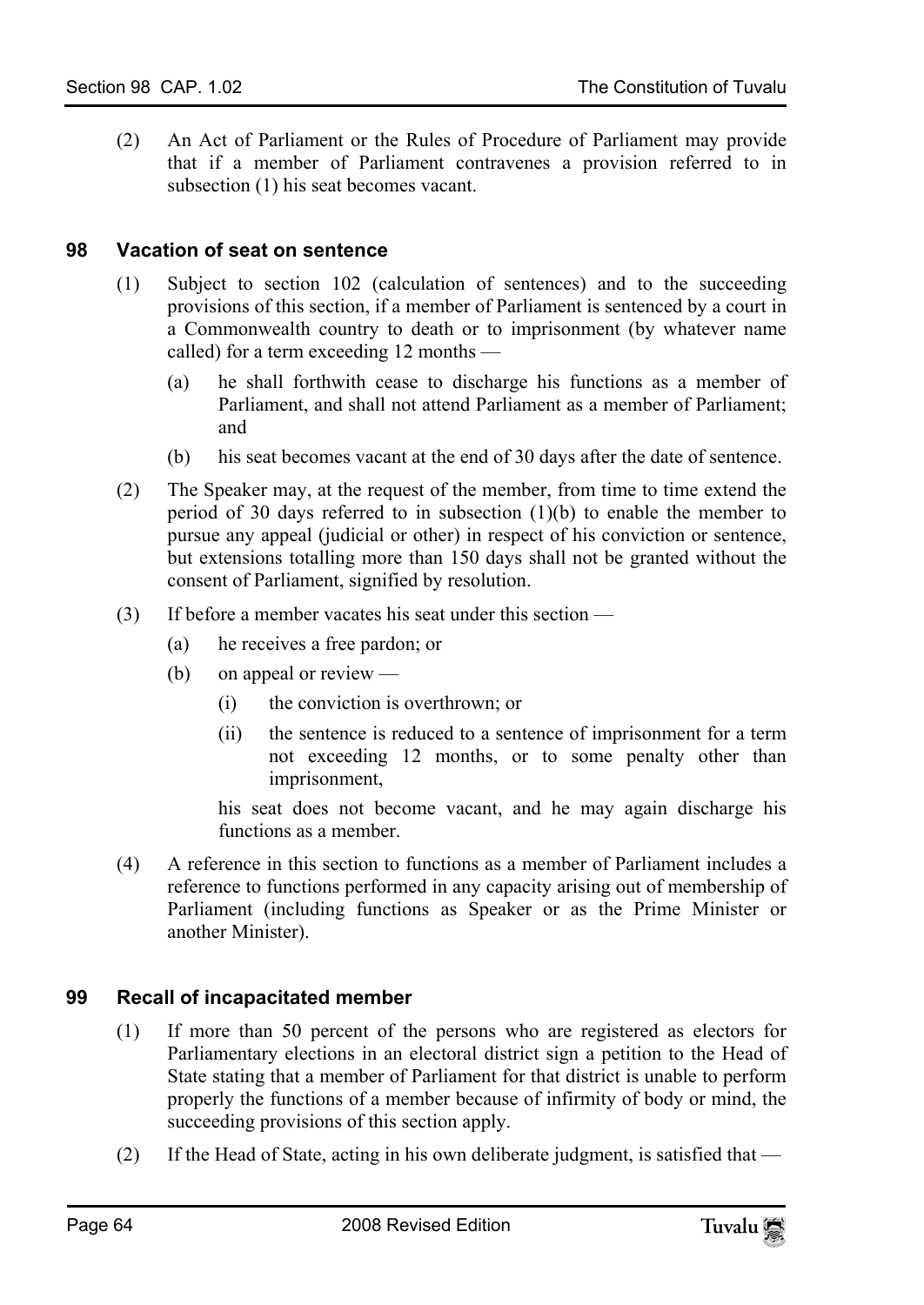- (a) a petition delivered to him complies with subsection (1); and
- (b) it is desirable in the interests of the good government of Tuvalu that the question of removing the member should be investigated,

the Head of State, acting in accordance with the advice of a professional medical body outside Tuvalu approved by an Act of Parliament for the purpose, shall appoint two or more medical practitioners who are legally qualified to practise medicine either in Tuvalu or elsewhere to investigate the question of the capacity of the member.

- (3) The persons appointed under subsection (2) shall investigate the question and make a joint professional report to the Head of State personally.
- (4) If after considering the report the Head of State, acting in his own deliberate judgment, is satisfied that it is desirable in the interests of the good government of Tuvalu to do so, he shall, acting in his own deliberate judgment, by written notice to —
	- (a) the Speaker; and
	- (b) the member,

declare the seat of the member concerned to be vacant.

*Subdivision E - Miscellaneous* 

#### **100 Questions as to membership of Parliament**

- (1) The High Court has jurisdiction to determine, in accordance with law, any question whether —
	- (a) a candidate has been validly elected as a member of Parliament; or
	- (b) a member of Parliament has vacated his seat, or is required by section 98 (vacation of seat on sentence) to cease to perform his functions as a member; or
	- (c) the seat of a member has been declared vacant in accordance with any Act of Parliament or Rules of Procedure of Parliament provided for by section 97 (disclosure of interest); or
	- (d) the seat of a member has been declared vacant in accordance with section 99 (recall of incapacitated member).
- (2) There is no appeal from a decision of the High Court in proceedings under subsection  $(1)$ .

#### **101 Sitting, etc., while unqualified**

(1) A person who sits or votes in Parliament or in a committee of Parliament knowing, or having reasonable grounds for believing, that he is not entitled to do so is liable to a civil penalty not exceeding \$20.00 for each day upon which he so sits or votes.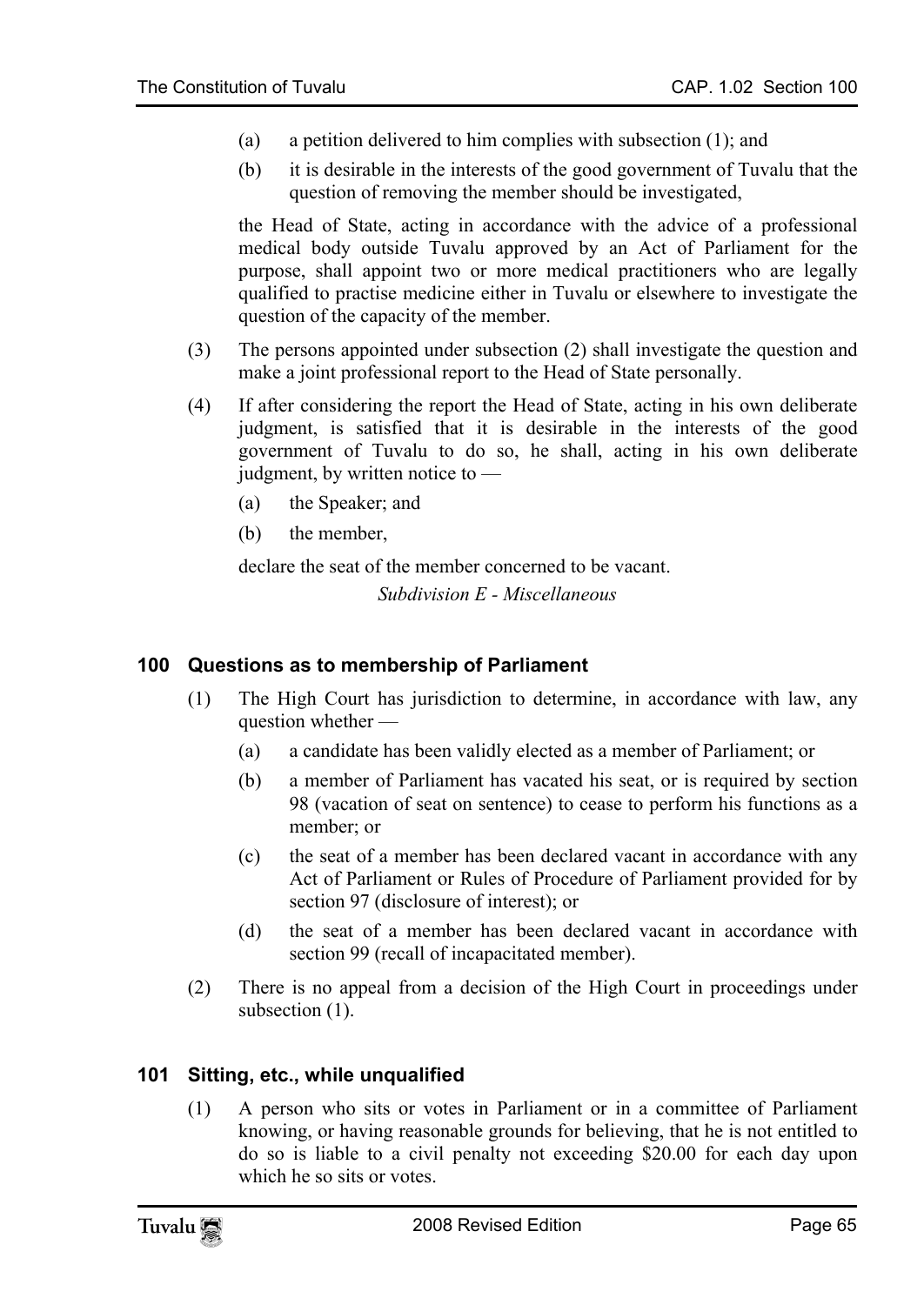(2) A penalty under subsection (1) may be recovered only by civil action in the High Court by the Attorney-General.

## **102 Calculation of sentences**

- (1) This section applies to the calculation of the lengths of periods of imprisonment for the purposes of —
	- (a) section 92 (disqualification from registration); and
	- (b) section 95 (disqualification from election); and
	- (c) section 98 (vacation of seat on sentence).
- (2) For the purposes of the provisions referred to in subsection  $(1)$ 
	- (a) two or more terms of imprisonment that are required to be served consecutively shall be regarded as a single term of the total period; and
	- (b) no account shall be taken of a sentence of imprisonment imposed in default of payment of a fine; and
	- (c) "review" includes an administrative or executive review of a sentence.

### DIVISION 4 - THE SPEAKER

## **103 Establishment of the office of Speaker**

An office of Speaker of Parliament is established.

#### **104 Election of the Speaker**

- (1) Subject to this section, the Speaker shall be elected by the members of Parliament from among their own number.
- (2) As soon as practicable after
	- (a) each general election; or
	- (b) the occurrence of a casual vacancy in the office of Speaker,

but after any necessary election of a Prime Minister, the Head of State, acting in accordance with the advice of the Prime Minister, shall call a meeting of the members of Parliament for the purpose of electing a Speaker, at a date, time and place fixed by the Head of State, acting in accordance with the advice of the Prime Minister, by notice to each member.

(3) The Clerk of Parliament shall preside at the meeting, and for that purpose has all the functions of the Speaker as if the meeting were a meeting of Parliament.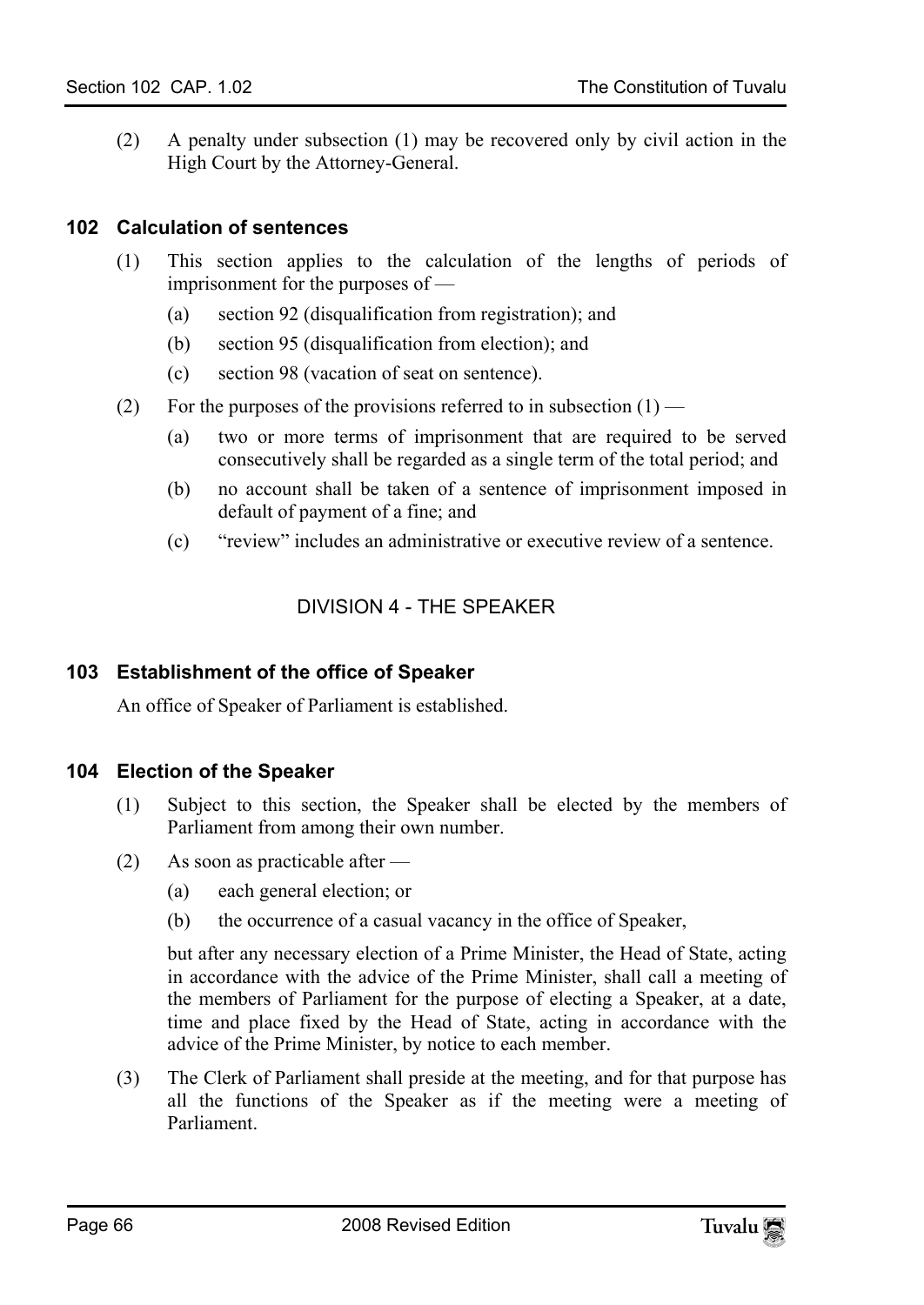- (4) When a Speaker is elected, the Clerk of Parliament shall so inform the Head of State, and the Head of State shall appoint the person so elected to be the Speaker.
- (5) At the commencement of the first sitting day of Parliament after the appointment of a Speaker, the Clerk of Parliament shall announce to the members of Parliament present the appointment of the Speaker and the person appointed shall then take his place as Speaker.

## **105 Tenure of office of the Speaker**

- (1) The office of Speaker becomes vacant
	- (a) on death; or
	- (b) when a Speaker next takes his place under section 104(5) (which relates to the Speaker taking his place after his appointment by the Head of State); or
	- (c) subject to subsection  $(2)$ , if
		- (i) he announces to Parliament his resignation from office; or
		- (ii) he resigns his office by written notice addressed to Parliament and given to the Clerk of Parliament; or
	- (d) if he ceases to be a member of Parliament for any reason other than the dissolution of Parliament; or
	- (e) if he becomes Prime Minister or another Minister; or
	- (f) if he becomes the Head of State or a Judge of the High Court; or
	- (g) if Parliament so resolves by resolution supported by the votes of two thirds of the total membership.
- (2) A resignation under subsection  $(1)(c)$  takes effect on the date on which it is
	- (a) announced to Parliament; or
	- (b) received by the Clerk of Parliament,

as the case may be.

#### **106 Functions of the Speaker**

- (1) Subject to subsection (2), when he is present the Speaker shall preside at all sittings of Parliament and of committees of Parliament.
- (2) An Act of Parliament or the Rules of Procedure of Parliament may provide that subsection (1) does not apply —
	- (a) when Parliament is in a committee of the whole Parliament; or
	- (b) on other occasions, or in other circumstances, prescribed in the Act or the Rules.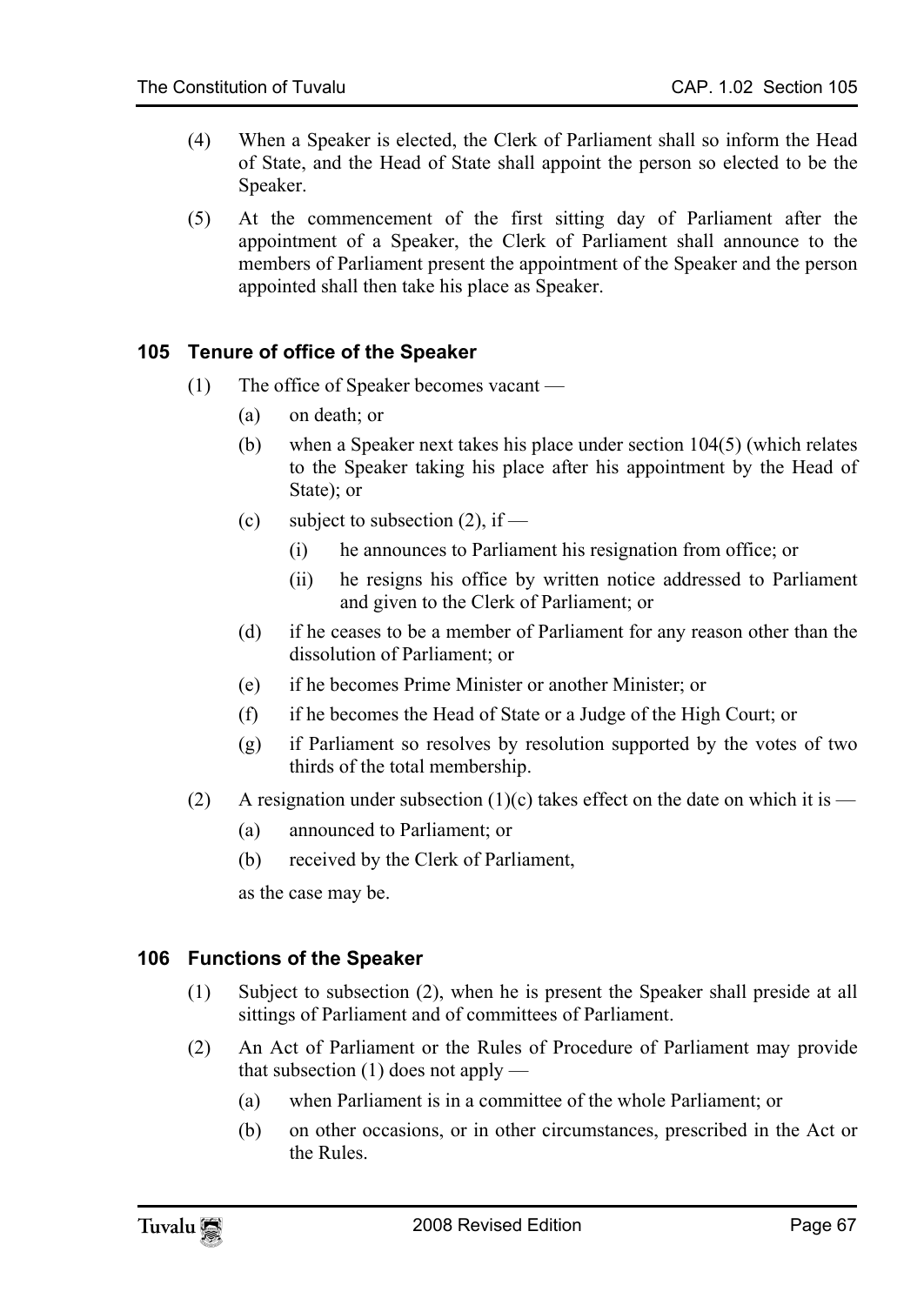- (3) Subject to any Act of Parliament made for the purposes of subsection (6), the Speaker is responsible for ensuring that the business of Parliament is conducted in accordance with this Constitution, any applicable Act of Parliament and the Rules of Procedure of Parliament.
- (4) The Speaker shall do his best to ensure that
	- (a) proceedings in Parliament are conducted at all times with dignity, decorum and politeness; and
	- (b) abusive, unnecessarily violent or otherwise objectionable language is not used in Parliament; and
	- (c) Parliamentary privilege is not abused by the making of unnecessary personal attacks on other members of Parliament or other persons, or in any other manner.
- (5) The Speaker has such other functions as are provided for by this Constitution, any Act of Parliament and the Rules of Procedure of Parliament.
- (6) Subject to any Act of Parliament, the decision of the Speaker on any matter relating to the conduct of the business of Parliament is final.
- (7) The Speaker shall perform his functions impartially, and has a duty to ensure that in the conduct of the business of Parliament there is a reasonable opportunity for all members present to be fairly heard.

#### **107 Acting Speaker**

- (1) If the Speaker is absent from a sitting of Parliament or if there is a vacancy in the office of Speaker during a meeting, a member of Parliament (not being the Prime Minister or another Minister) elected by the members shall, until relieved by the Speaker, perform the functions of the Speaker.
- (2) If at any time when Parliament is not sitting
	- (a) the Speaker is absent from Tuvalu or is for any other reason unable to perform his functions; and
	- (b) no member has been elected under subsection (1), the Clerk of Parliament shall perform the parliamentary functions of the Speaker.
- (3) The Clerk of Parliament shall preside for the purposes of the election of an acting Speaker under subsection (1).
- (4) No question whether the need for the election of a person to perform the functions of the Speaker in accordance with this section has arisen, or has ceased, shall be considered in any court.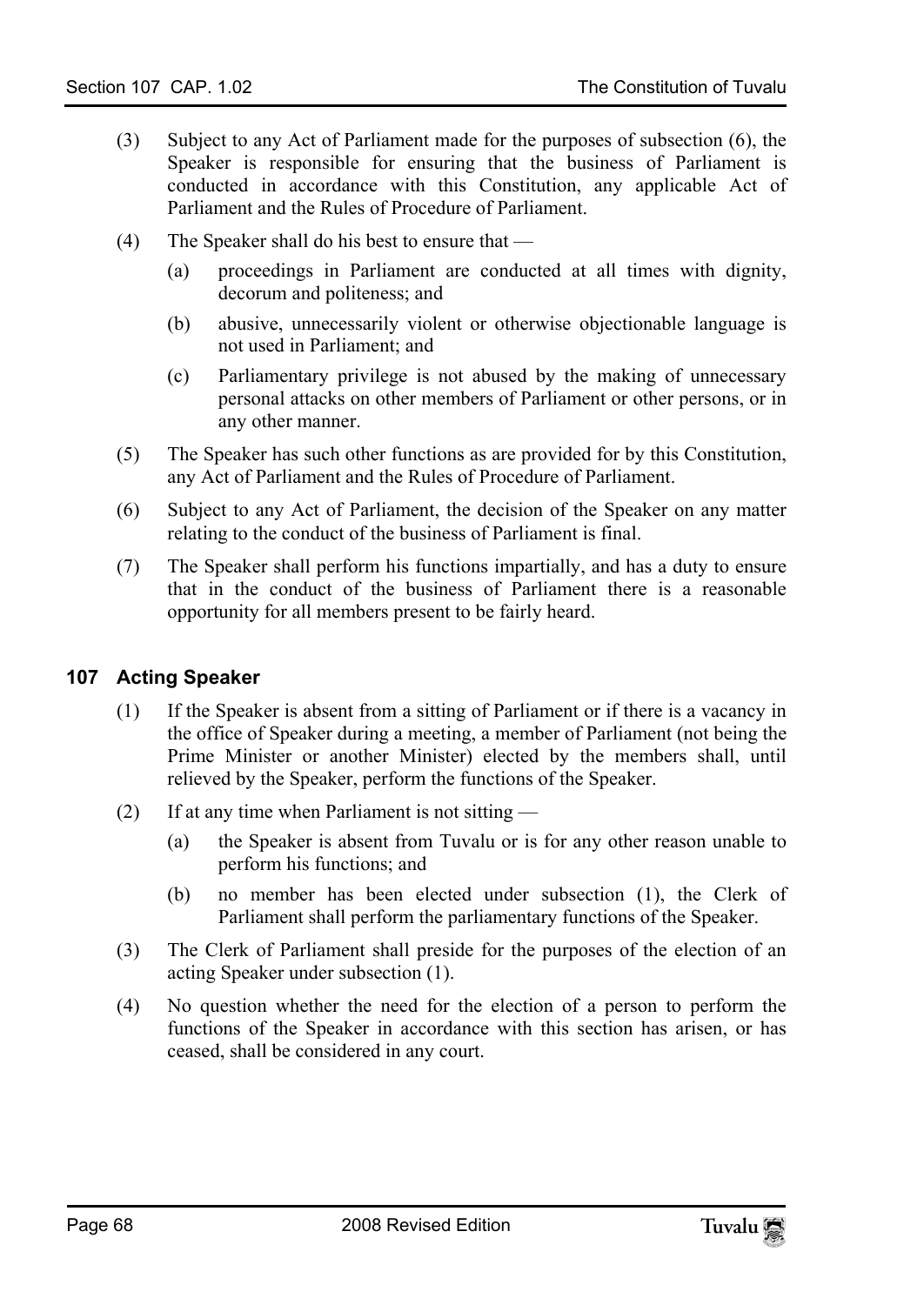## DIVISION 5 - PROCEDURES IN PARLIAMENT

#### **108 Rules of Procedure**

- (1) Subject to this Constitution and to any Act of Parliament, Parliament may make rules of procedure for the regulation and orderly conduct of its proceedings and the discharge of business at sittings of Parliament, and for related purposes.
- (2) The rules shall ensure that in the conduct of the business of Parliament there is a reasonable opportunity for all members to be fairly heard.

#### **109 Quorum of Parliament**

- (1) Subject to subsection (3), the quorum for a meeting of Parliament is one more than one half of the total membership, ignoring any fraction which may arise in calculating one half of the total membership.
- (2) If at any time  $-$ 
	- (a) the Speaker declares that a quorum in accordance with subsection (1) is not present; and
	- (b) after such interval as is prescribed in the Rules of Procedure of Parliament for the purpose such a quorum is again not present,

the Speaker shall adjourn Parliament until a time and date that he thinks appropriate.

(3) If at the time and date fixed by the Speaker under subsection (2) a quorum in accordance with subsection (1) is not present, the number of members of Parliament actually present and qualified to take part in the proceedings is a quorum for the purposes of that day's sitting.

#### **110 Voting in Parliament**

- (1) Subject to this Constitution, all questions before Parliament shall be determined in accordance with a majority of the votes of the members of Parliament present and voting.
- (2) Subject to subsection (3), the Speaker does not have an original vote, but
	- (a) has; and
	- (b) shall exercise,

a casting vote.

- (3) The Speaker has an original vote, but not a casting vote
	- (a) on a motion of no confidence in the Government; and
	- (b) on a Bill for an Act to amend this Constitution.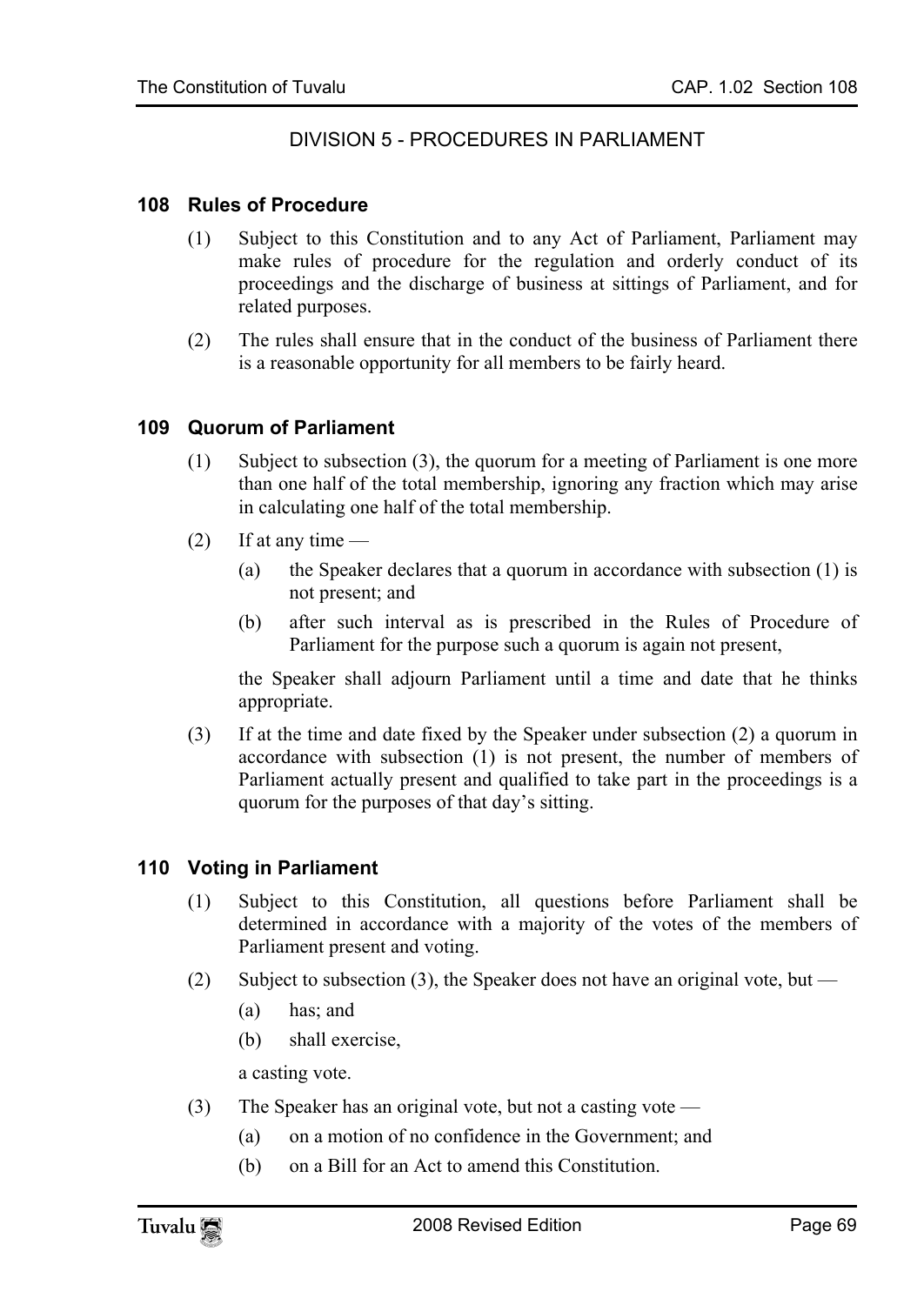#### **111 Procedure on Bills, etc**

- (1) Subject to this Constitution, any member of Parliament may, in accordance with the Rules of Procedure of Parliament —
	- (a) introduce a Bill in Parliament; or
	- (b) propose a motion for debate in Parliament; or
	- (c) present a petition to Parliament,

and it shall be disposed of in accordance with this Constitution and the Rules.

- (2) Subject to section 2 (the area of Tuvalu), with the exception of
	- (a) Appropriation Bills; and
	- (b) Bills certified by the Head of State, acting in accordance with the advice of the Cabinet, to be —
		- (i) urgent; or
		- (ii) not of general public importance,

Parliament shall not proceed upon a Bill after its first reading until the next session of Parliament, and after the first reading the Clerk of Parliament shall circulate the Bill to all local governments for consideration and comment.

- (3) Parliament shall consider and dispose of any comments received under subsection (2).
- (4) Parliament shall not proceed
	- (a) further than the first reading of a Bill for any purpose referred to in section 166(1) (which relates to Executive initiative); or
	- (b) on a motion or amendment which would have a similar effect, without the recommendation of a Minister as required by section 166(1) (which relates to Executive initiative).

#### DIVISION 6 - MISCELLANEOUS

#### **112 Oath and affirmation of members of Parliament**

- (1) Subject to subsection (3), no member of Parliament may take part in the proceedings of Parliament (other than formal proceedings and proceedings necessary for the purpose of this section) until he has, before Parliament, made an oath, or taken an affirmation, of allegiance in the form in Schedule 4.
- (2) The swearing-in of a member of Parliament takes precedence over all other business (other than formal business and business referred to in subsection (3)) in Parliament.
- (3) Subsection (1) does not apply in relation to —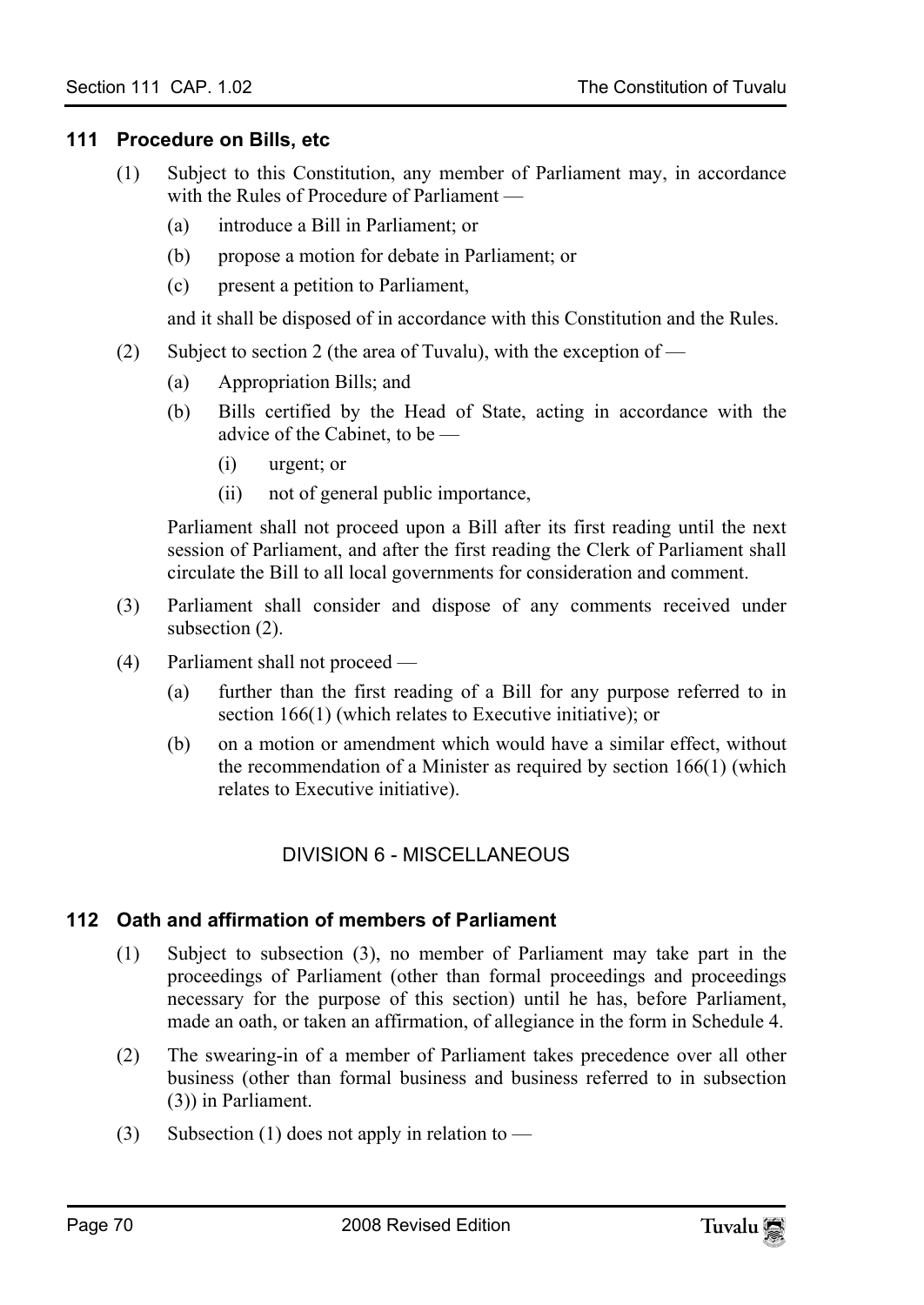- (a) proceedings for the election of a Prime Minister under section 63(1) (which relates to the election of a Prime Minister) and Schedule 2 (Election and Appointment of the Prime Minister); or
- (b) proceedings for the election of a Speaker under section 104 (election of the Speaker) or of an acting Speaker under section 107(1) (which relates to the election of a member of Parliament as acting Speaker).

## **113 Validity of proceedings in Parliament**

Subject to sections 109 (quorum of Parliament) and 110 (voting in Parliament) —

- (a) Parliament or a committee of Parliament may conduct any business even if there is a vacancy in its membership; and
- (b) the proceedings of Parliament, and of a committee of Parliament, are valid even if a person who was not entitled to do so took part in those proceedings.

### **114 Privileges of Parliament**

- (1) The purpose of this section is to allow, as is customary in Parliaments
	- (a) certain privileges and immunities to be conferred upon Parliament and members of Parliament; and
	- (b) certain powers to be conferred upon Parliament, in order to facilitate the proper conduct of the business of Parliament, and to prevent improper interference with the conduct of that business.
- (2) Subject to subsections (4) and (5), Parliament may provide for
	- (a) privileges and immunities of Parliament and members of Parliament; and
	- (b) powers of Parliament.
- (3) Any provision made by Parliament for the purposes of subsection (2) shall be interpreted and applied only in accordance with the purpose of this section as set out in subsection (1).
- (4) No civil or criminal proceedings may be instituted against a member of Parliament —
	- (a) for words spoken in, or included in a report to, Parliament or a committee of Parliament; or
	- (b) by reason of any matter or thing brought by him in Parliament or a committee of Parliament.
- (5) No process issued by a court shall be served or issued within the precincts of Parliament (as defined by or under an Act of Parliament or the Rules of Procedure of Parliament).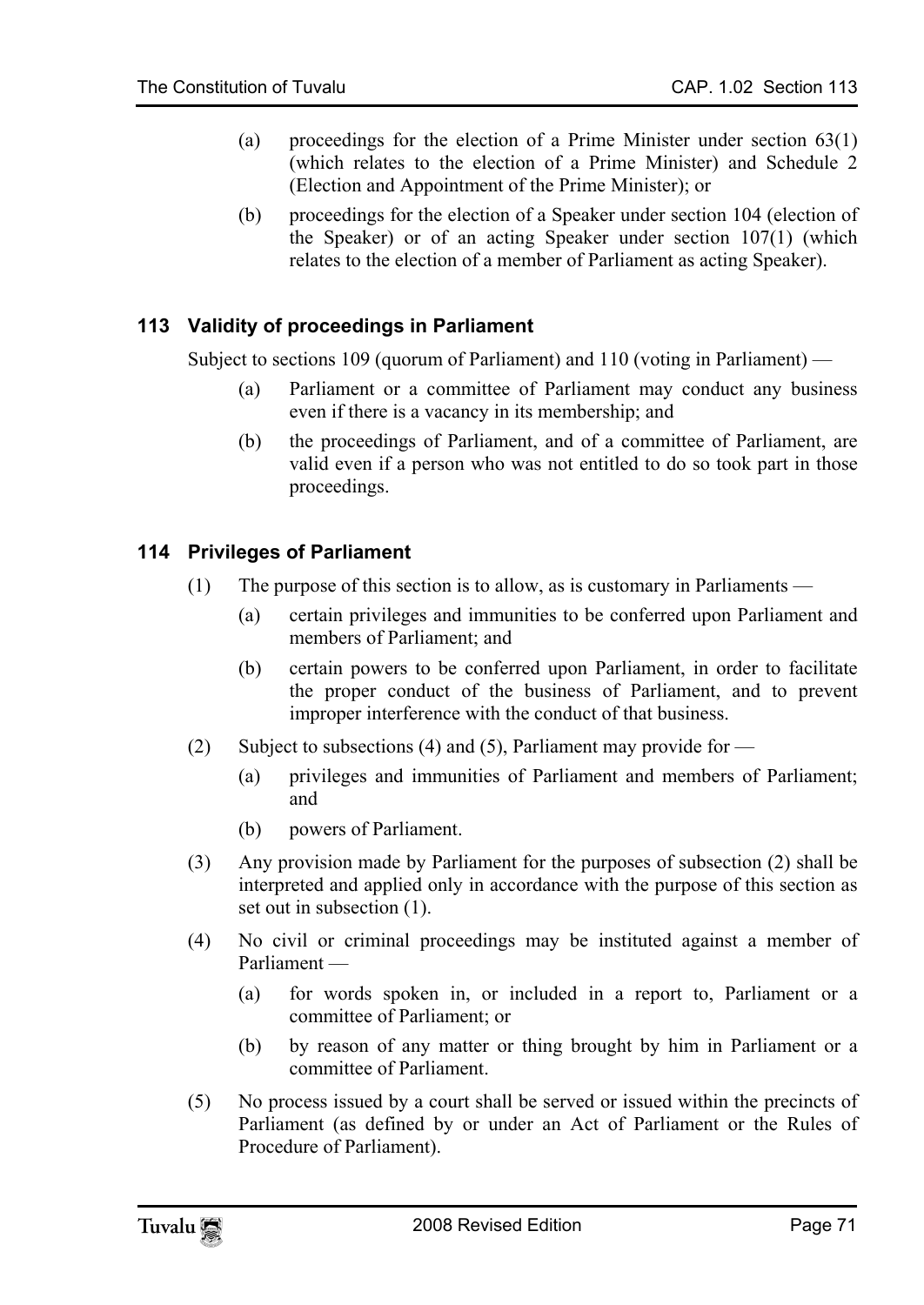#### **115 Clerk of Parliament and other officers**

There shall be a Clerk of Parliament and such other officers as are necessary for the proper conduct of the business of Parliament, who shall be members of a State Service.

DIVISION 7 - SUMMONING, DISSOLUTION, ETC.

#### **116 Meetings of Parliament**

- (1) Subject to this section, Parliament shall meet at such places in Tuvalu, and at such times, as the Head of State, acting in accordance with the advice of the Cabinet, appoints.
- (2) Sessions of Parliament shall be held in such a way that no period of 12 months intervenes between the end of one session and the beginning of the next.
- (3) A session of Parliament shall be appointed to begin as soon as practicable after the declaration of the results of a general election, and in any event within three months after the declaration.
- (4) In the event of a failure to comply with subsection (2) or (3), the Speaker shall call a meeting of Parliament, unless in the meantime a meeting has been called under subsection (1).

#### **117 Prorogation of Parliament**

The Head of State, acting in accordance with —

- (a) a resolution of Parliament; or
- (b) subject to any resolution of Parliament, the advice of the Prime Minister,

may at any time prorogue Parliament.

#### **118 Dissolution of Parliament**

- (1) Subject to this section, Parliament is automatically dissolved at the end of the period of four years after the date of its first sitting after a general election.
- (2) The Head of State, acting in accordance with a resolution of Parliament may at any time dissolve Parliament.
- $(3)$  If
	- (a) the office of Prime Minister is vacant; and
	- (b) no person has been elected to that office within such period as the Head of State, acting in his own deliberate judgment, thinks reasonable, the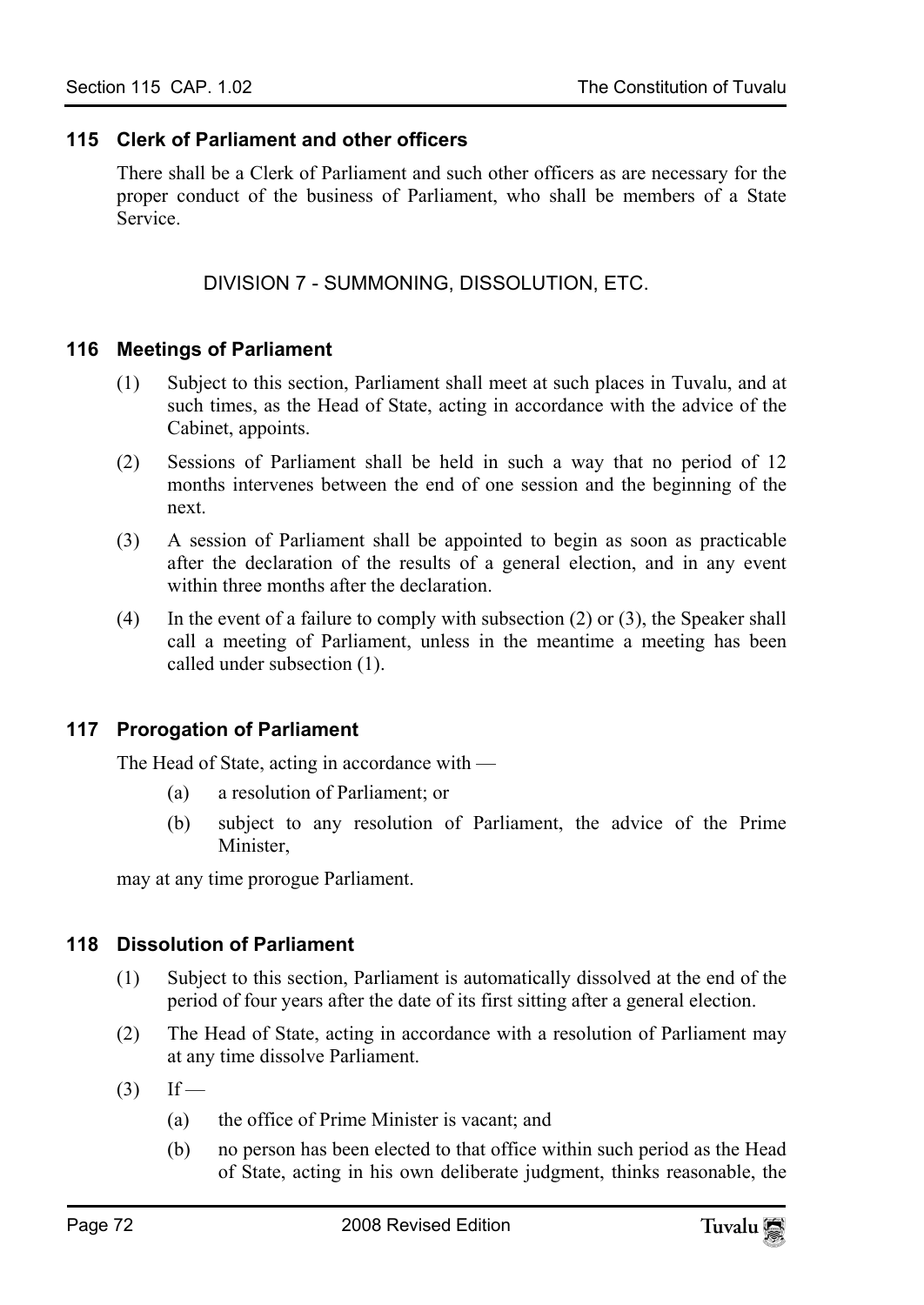Head of State, acting in his own deliberate judgment, may dissolve Parliament.

- (4) Subject to subsection (5), Parliament remains dissolved until the declaration of the results of the following general election.
- (5) Subject to subsection (6), if the Head of State certifies that there is an urgent matter requiring the attention of Parliament at a time while Parliament is dissolved he may re-convene Parliament, and Parliament may meet and act as if it had not been dissolved.
- (6) The functions of the Head of State under subsection (5) shall be performed
	- (a) in accordance with the advice of the Cabinet; and
	- (b) subject to any such advice, in his own deliberate judgment.
- (7) A meeting of Parliament re-convened under subsection (5) shall consider only the matter certified under that subsection and matters that, in the opinion of the Speaker, arise out of it.

# **PART VII**

# THE COURTS

# DIVISION 1 - GENERAL

# **119 The judicial system**

The judicial system of Tuvalu consists of —

- (a) the Sovereign in Council (as provided for in Division 4); and
- (b) the Court of Appeal for Tuvalu (as provided for in Division 3); and
- (c) the High Court of Tuvalu (as provided for in Division 2); and
- (d) such other courts and tribunals as are provided for by or under Acts of Parliament.

# DIVISION 2 - THE HIGH COURT

*Subdivision A - Establishment, etc.* 

# **120 Establishment of the High Court**

- (1) A High Court of Tuvalu is established.
- (2) The High Court is a superior court of record.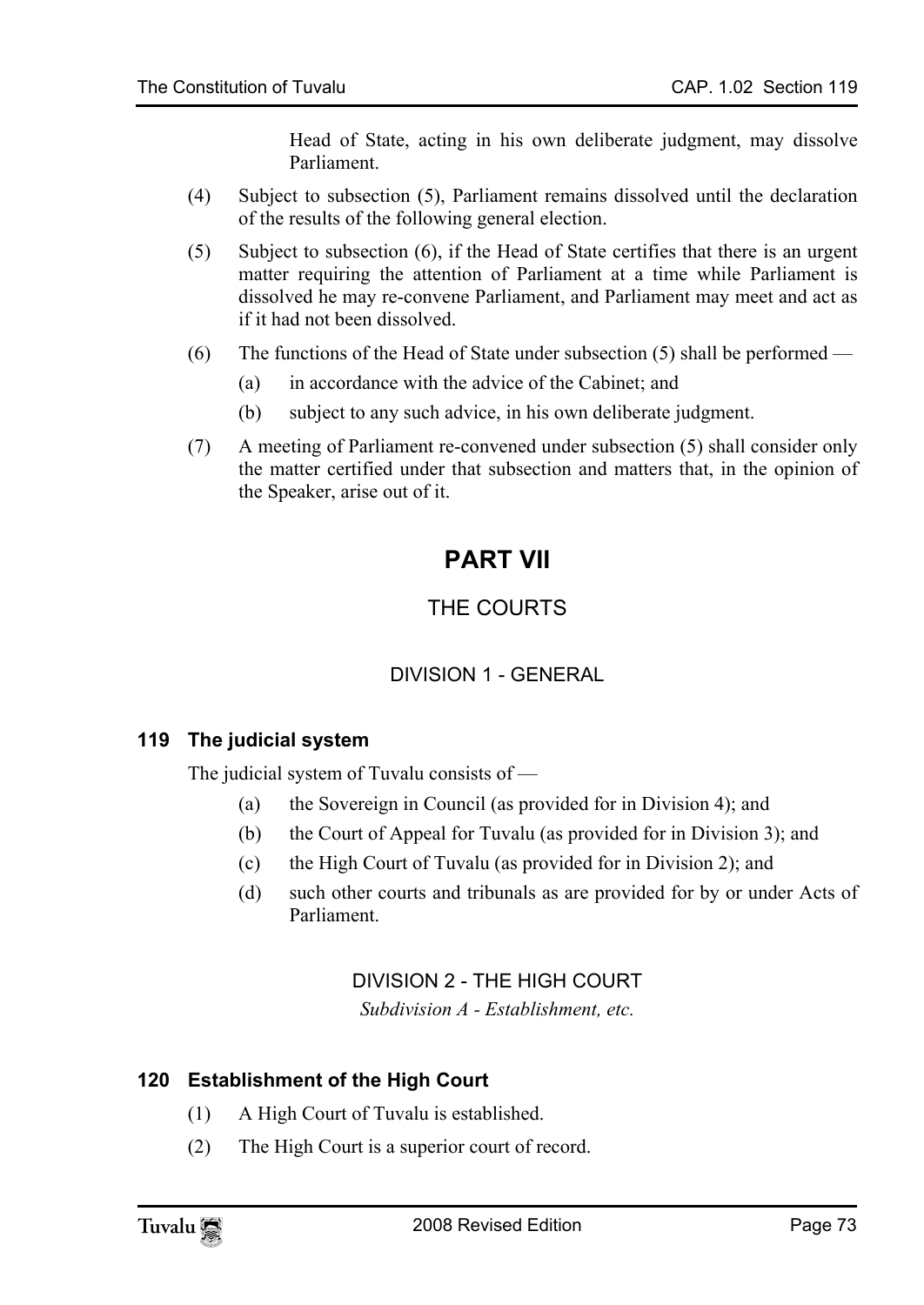# **121 Composition of the High Court**

The High Court is constituted by the Chief Justice of Tuvalu and any other Judges appointed under section 123 (other Judges).

# **122 The Chief Justice of Tuvalu**

- (1) An office of Chief Justice of Tuvalu is established.
- (2) The Chief Justice shall be appointed by the Head of State, acting in accordance with the advice of the Cabinet, for such period as is specified in the instrument of his appointment.

# **123 Other Judges**

If the Cabinet is satisfied that the appointment of an additional Judge is necessary for the proper performance of the functions of the High Court, the Head of State, acting in accordance with the advice of the Cabinet given after consultation with the Chief Justice, may appoint a person to be a Judge of the High Court —

- (a) for such period; or
- (b) in relation to such matters,

as is or are specified in the instrument of his appointment.

# **124 Qualifications of Judges**

A person is not qualified for appointment as a Judge of the High Court unless —

- (a) he is or has been a judge of a court of unlimited jurisdiction in civil and criminal matters in some country that has a legal system similar to that of Tuvalu, or of a court having jurisdiction in appeals from such a court; or
- (b) has been qualified for at least five years to practise as a barrister or solicitor, or the equivalent, in a country referred to in paragraph (a).

# **125 Remuneration, etc., of Judges**

- (1) The salaries or other remuneration and the allowances of the Judges of the High Court are as provided for in section 169 (remuneration of certain officials).
- (2) Subject to this Constitution and to any Act of Parliament, the other conditions of employment of a Judge of the High Court are as agreed between the Judge and the Cabinet.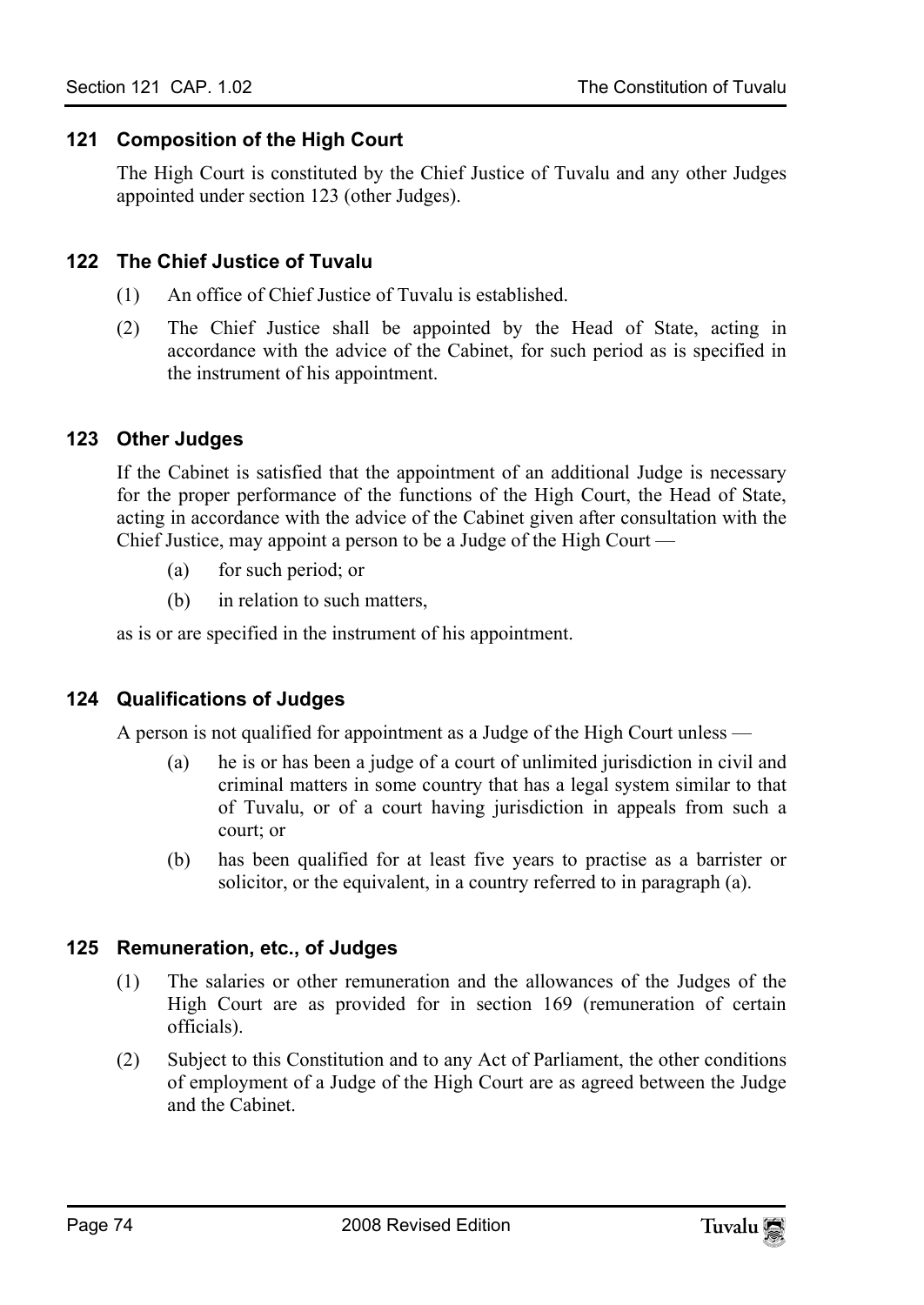# **126 Tenure of office of Judges**

- (1) A Judge of the High Court vacates his office
	- (a) on death; or
	- (b) if he is removed from office under section 127 (removal of Judges from office); or
	- (c) subject to subsection (2), if he resigns by notice in writing to the Head of State; or
	- (d) at the end of the period of his appointment; or
	- (e) in the case of a Judge appointed in accordance with section 123(b) (which relates to the appointment of other Judges for certain matters) on the conclusion of the matters in relation to which he was appointed.
- (2) A resignation under subsection (1)(c) becomes effective on the date on which it is received by the Head of State, or on such later date as is fixed by agreement between the Judge and the Cabinet.

# **127 Removal of Judges from office**

- (1) A Judge of the High Court may be removed from office only
	- (a) for inability to perform properly the functions of his office (whether arising from infirmity of body or mind, or from some other cause) or for misbehaviour; and
	- (b) in accordance with this section.
- (2) A Judge of the High Court may be removed from office by Parliament, by resolution, if —
	- (a) the question of his removal from office has been referred to a tribunal appointed under subsection (3); and
	- (b) the tribunal has advised Parliament that he ought to be removed from office for a reason set out in subsection (1)(a).
- (3) If the Cabinet decides, or Parliament resolves, that the question of removing a Judge from office should be investigated, the Head of State, acting after consultation with —
	- (a) the Prime Minister; and
	- (b) in the case of a Judge other than the Chief Justice, the Chief Justice,

shall appoint an independent tribunal consisting of a chairman and at least one other member, each of whom is qualified for appointment as a Judge of the High Court, to investigate the question.

(4) The tribunal shall investigate the question and report on it to Parliament, with its advice whether or not the Judge should be removed from office.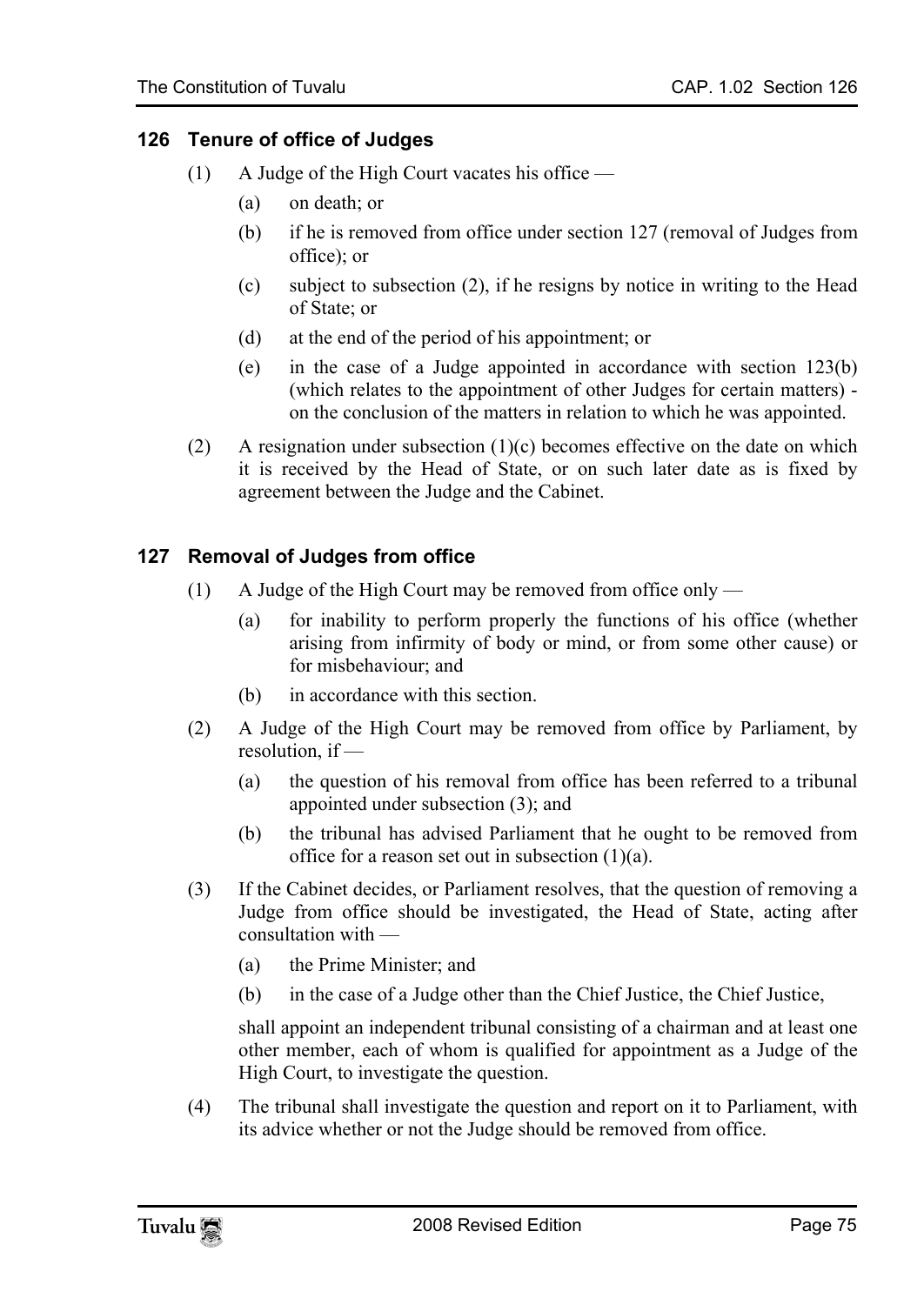(5) The provisions of Schedule 3 (procedure, etc., of the Public Service Commission and certain Tribunals) apply to and in respect of the tribunal.

# **128 Suspension of Judges**

- (1) If the question of removing a Judge of the High Court from office has been referred to a tribunal under section 127 (removal of Judges from office) the Head of State, acting in accordance with the advice of the Cabinet may suspend the Judge from office.
- (2) A suspension under subsection  $(1)$ 
	- (a) may be lifted at any time by the Head of State, acting in accordance with the advice of the Cabinet; and
	- (b) ceases to have effect if the tribunal advises Parliament that the Judge should not be removed from office.
- (3) A suspension under this section takes effect without loss of remuneration or other entitlements.

# **129 Completion of pending matters**

Even when he vacates his office (otherwise than by removal from office under section 127 (removal of Judges from office), a Judge of the High Court may continue to perform the functions of that office in relation to any proceedings commenced before him while his appointment was in force, and while so acting he continues to be entitled to his previous remuneration and other entitlements.

*Subdivision B. - Jurisdiction* 

# **130 Jurisdiction of the High Court generally**

- (1) The High Court has jurisdiction
	- (a) in relation to Part II (Bill of Rights) of this Constitution as provided by Division 5 (Enforcement of the Bill of Rights) of that Part; and
	- (b) in relation to questions as to membership of Parliament as provided by section 100 (questions as to membership of Parliament); and
	- (c) in relation to other questions as to the interpretation or application of this Constitution - as provided by section 131 (constitutional interpretation); and
	- (d) in relation to appeals generally as provided by section 132 (appellate jurisdiction of the High Court); and
	- (e) in other matters as provided for by sections 14(3) (which relates to the effect of Parliamentary declarations of purpose) and 133 (other jurisdiction, etc., of the High Court), and otherwise in this Constitution.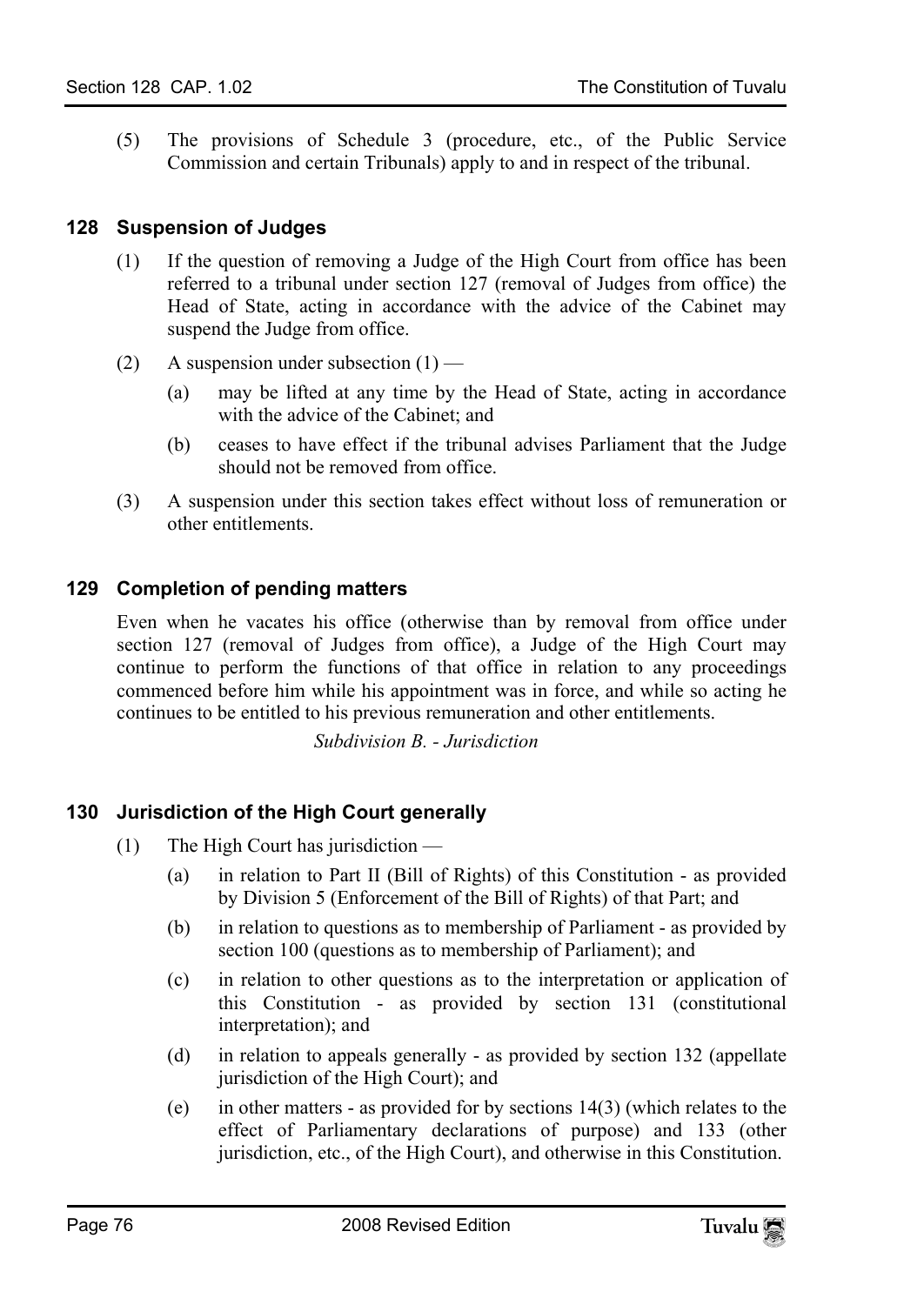(2) Subject to any Act of Parliament providing for the jurisdiction of two or more members of the High Court sitting together, the jurisdiction of the High Court may be exercised by the Chief Justice or a single Judge.

# **131 Constitutional interpretation**

- (1) Subject to subsection (2), the High Court has original jurisdiction to determine any question as to the interpretation or application of this Constitution.
- $(2)$  Where
	- (a) any question as to the interpretation or application of this Constitution arises in any proceedings in a subordinate court; and
	- (b) that court is of the opinion that the question involves a substantial question of law.

the court may, and shall if a party to the proceedings so requests, refer the question to the High Court for determination.

# **132 Appellate jurisdiction of the High Court**

The High Court has such jurisdiction to determine appeals from decisions of subordinate courts as is provided for by this Constitution or by or under Acts of Parliament.

# **133 Other jurisdiction, etc., of the High Court**

The High Court has such other jurisdiction, power and authority as are conferred by or under Acts of Parliament.

# DIVISION 3. - THE COURT OF APPEAL

# **134 Establishment of the Court of Appeal**

- (1) A Court of Appeal for Tuvalu is established.
- (2) The Court of Appeal shall be constituted as provided for by an Act of Parliament.
- (3) Parliament shall not proceed upon a Bill for an Act referred to in subsection (2) after its first reading in Parliament unless the Speaker has obtained, and has presented to Parliament, a report from the Chief Justice on the proposal.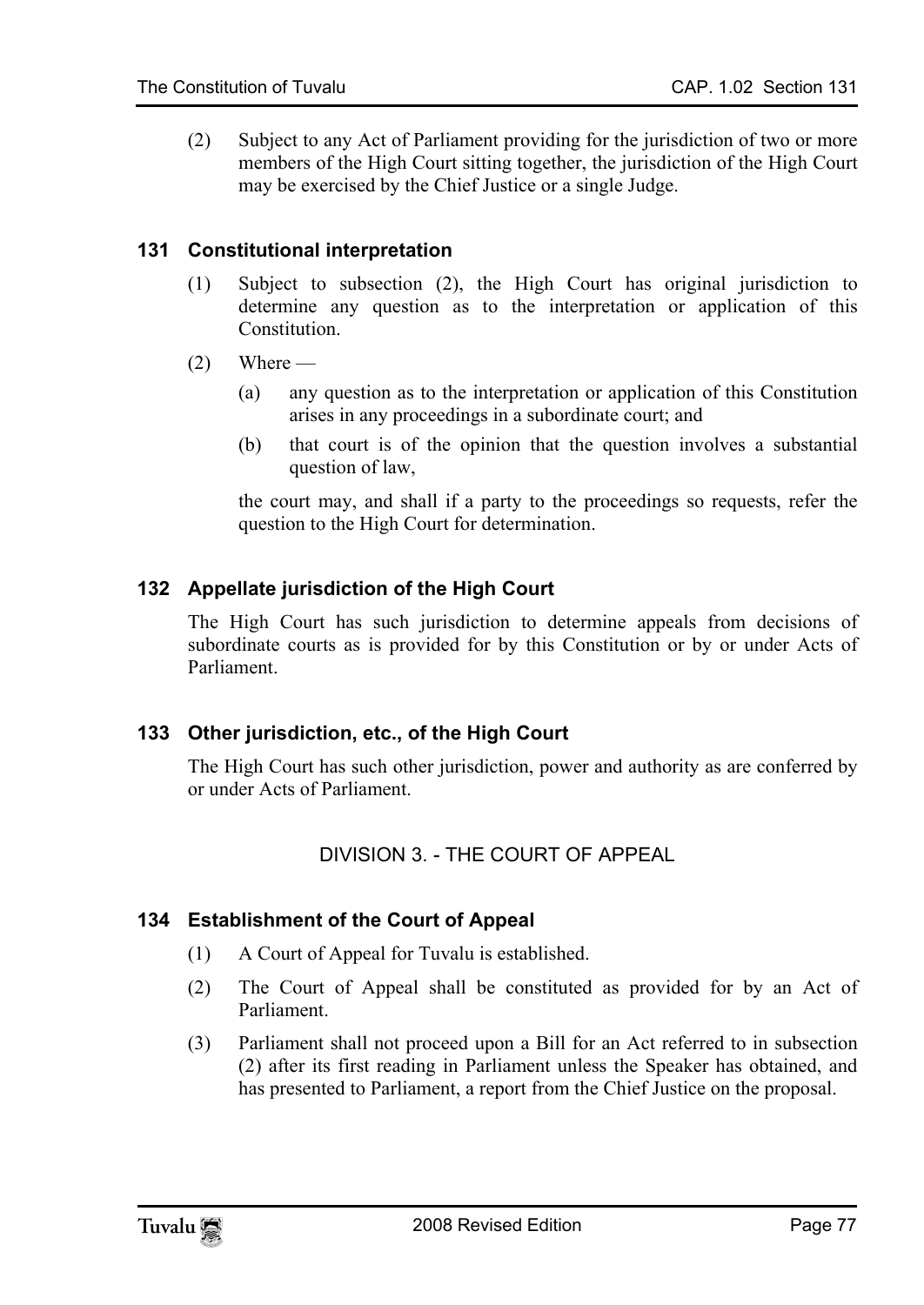# **135 Jurisdiction of the Court of Appeal**

- $(1)$  Subject to
	- (a) section 41(2) (which relates to frivolous or vexatious appeals against determinations as to contraventions of the Bill of Rights); and
	- (b) section 100(2) (appeals on questions as to membership of Parliament); and
	- (c) any Act of Parliament,

the Court of Appeal has jurisdiction to determine appeals from decisions of the High Court, whether in the exercise of original jurisdiction or in the exercise of appellate jurisdiction.

(2) No Act of Parliament made for the purposes of subsection (1) affects the rights of appeal provided for by Division 5 (Enforcement of the Bill of Rights) of Part II.

DIVISION 4 - THE SOVEREIGN IN COUNCIL

# **136 Jurisdiction of the Sovereign in Council**

- (1) An appeal may be made from a decision of the Court of Appeal to the Sovereign in Council —
	- (a) with the leave of the Court of Appeal
		- (i) in the case of a final decision on a question as to the interpretation or application of this Constitution; or
		- (ii) in the case of a final decision in proceedings under Division 5 (Enforcement of the Bill of Rights) of Part II;
		- $(iii)$  in the case of
			- (A ) a final decision; or
			- (B) an interlocutory decision, that is to say, a decision of a kind referred to in subsection (2),

in any proceedings, where in the opinion of the Court of Appeal the question involved in the appeal is one which, because of its great general or public importance, or otherwise, ought to be submitted to the Sovereign in Council; and

- (b) in such other cases and on such conditions as are provided for by or under an Act of Parliament.
- (2) In subsection  $(l)(a)(iii)(B)$ , "interlocutory decision" refers to a decision which  $-$ 
	- (a) is made during or for the purposes of some legal proceedings; and
	- (b) is incidental to those proceedings; and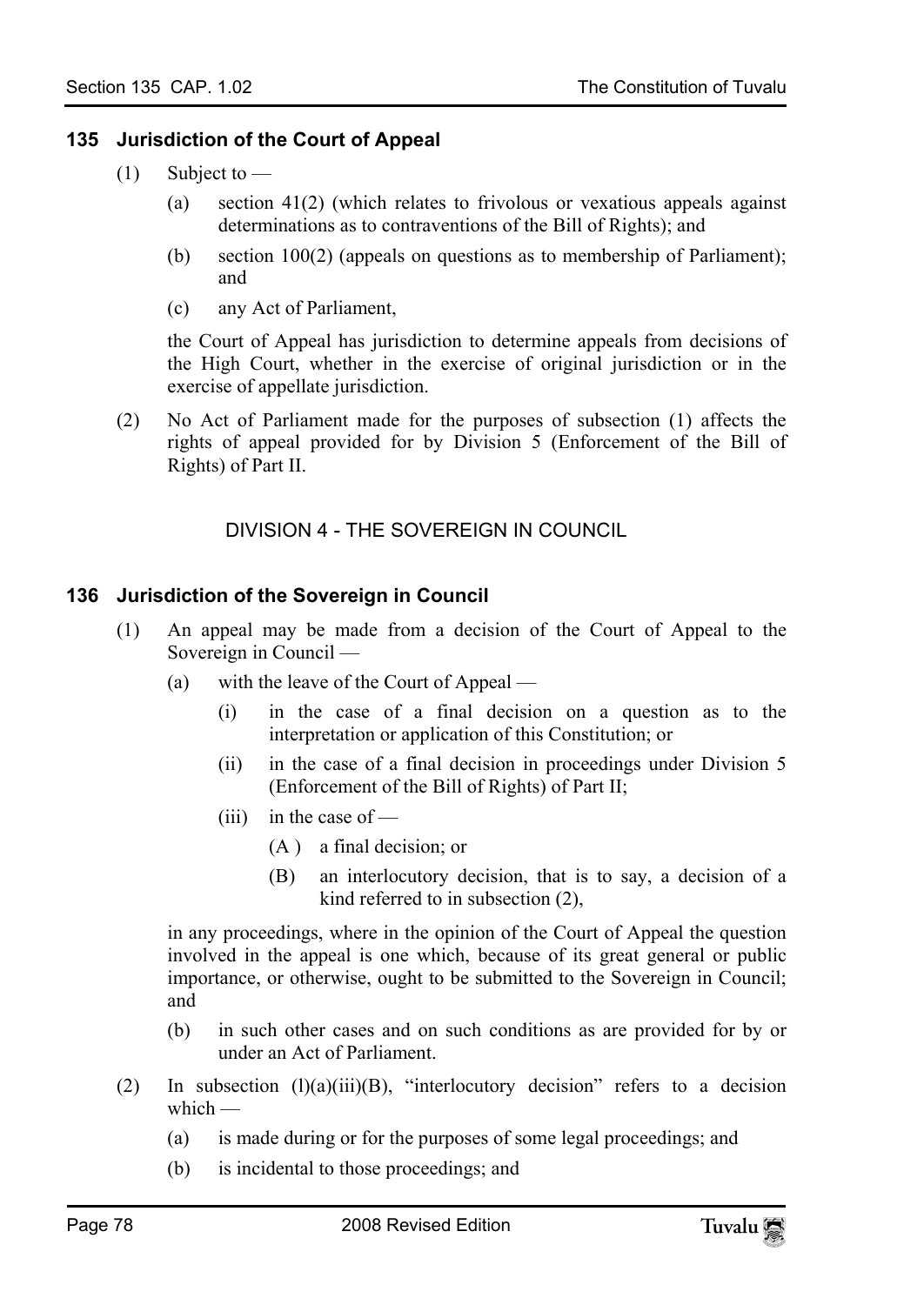(c) does not finally dispose of those proceedings.

# **PART VIII**

# PUBLIC EMPLOYMENT

# DIVISION 1. - GENERAL

# **137 Interpretation of Part VIII**

In this Part —

"**personnel matter**" means any service decision or action concerning an individual, including —

- (a) appointment and confirmation of appointment; and
- (b) promotion and demotion; and
- (c) transfer from office to office or from place to place (except movement within a common cadre); and
- (d) disciplinary action; and
- (e) suspension; and
- (f) cessation or termination of employment (except cessation or termination at the end of the person's regular period of employment as determined according to law).

# **138 Application of Part VIII**

- (1) This Part does not apply to or in relation to  $-$ 
	- (a) consultants, advisers or agents (without executive authority or power of direction of members of a State Service) who are —
		- (i) employed on an honorary basis: or
		- (ii) remunerated by fees or commission only, with or without travelling or subsistence allowances, expense allowances or similar allowances; or
	- (b) except as provided by or under an Act of Parliament
		- (i) the holders of offices listed in section 161 (application of Division 5); or
		- (ii) the members of the staff of statutory authorities; or
		- (iii) members of, or members of the staff of, local governments or authorities.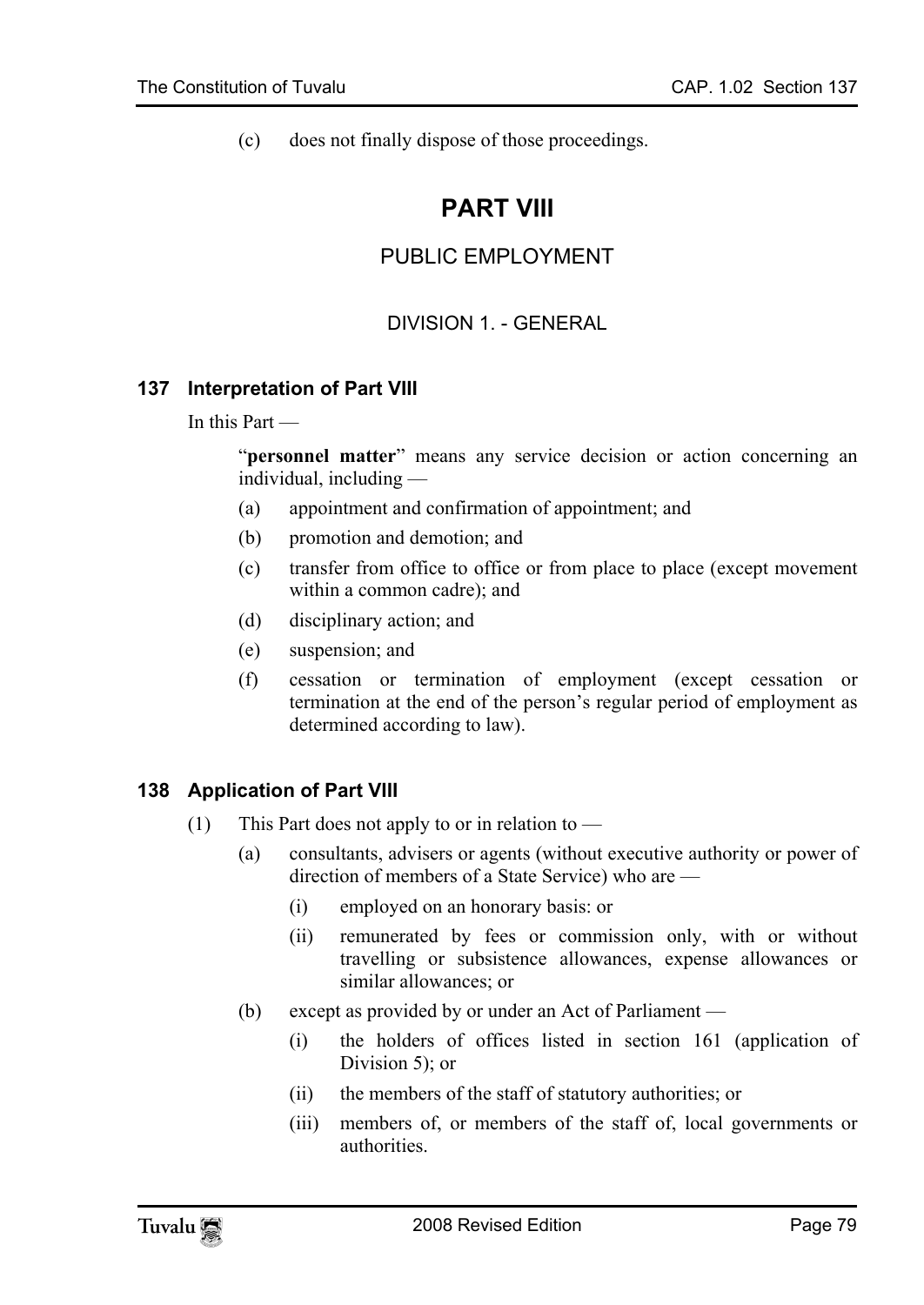- (2) Nothing in this Part prevents the creation of
	- (a) statutory offices; or
	- (b) statutory corporations or authorities; or
	- (c) statutory or administrative commissions, boards or committees, or similar bodies,

or the determination, in accordance with law, of conditions of employment relating to them.

# **139 The State Services**

- (1) Subject to this Part, Acts of Parliament shall make provision for and in relation to —
	- (a) a Public Service; and
	- (b) the Tuvalu Police.
- (2) Subject to this Part, Acts of Parliament may make provision for and in relation to —
	- (a) a Prison Service; and
	- (b) other State Services of Tuvalu.

# **140 Creation etc., of offices, etc., in State Services**

Subject to any Act of Parliament, the Cabinet may —

- (a) create or abolish offices or positions in State Services; and
- (b) determine the qualifications for offices or positions in State Services; and
- (c) prescribe the functions of offices or positions in State Services.

# **141 Appointments subject to approval, etc.**

- (1) Except as provided in this Constitution, this section does not apply to or in relation to any office or position established by this Constitution.
- (2) Nothing in this Part prevents an appointment to, or other service action in relation to, an office or position in a State Service from being made subject  $to -$ 
	- (a) approval by Parliament, or by any other person or authority; or
	- (b) consultation with Parliament or with the members of Parliament, or with any other person or authority.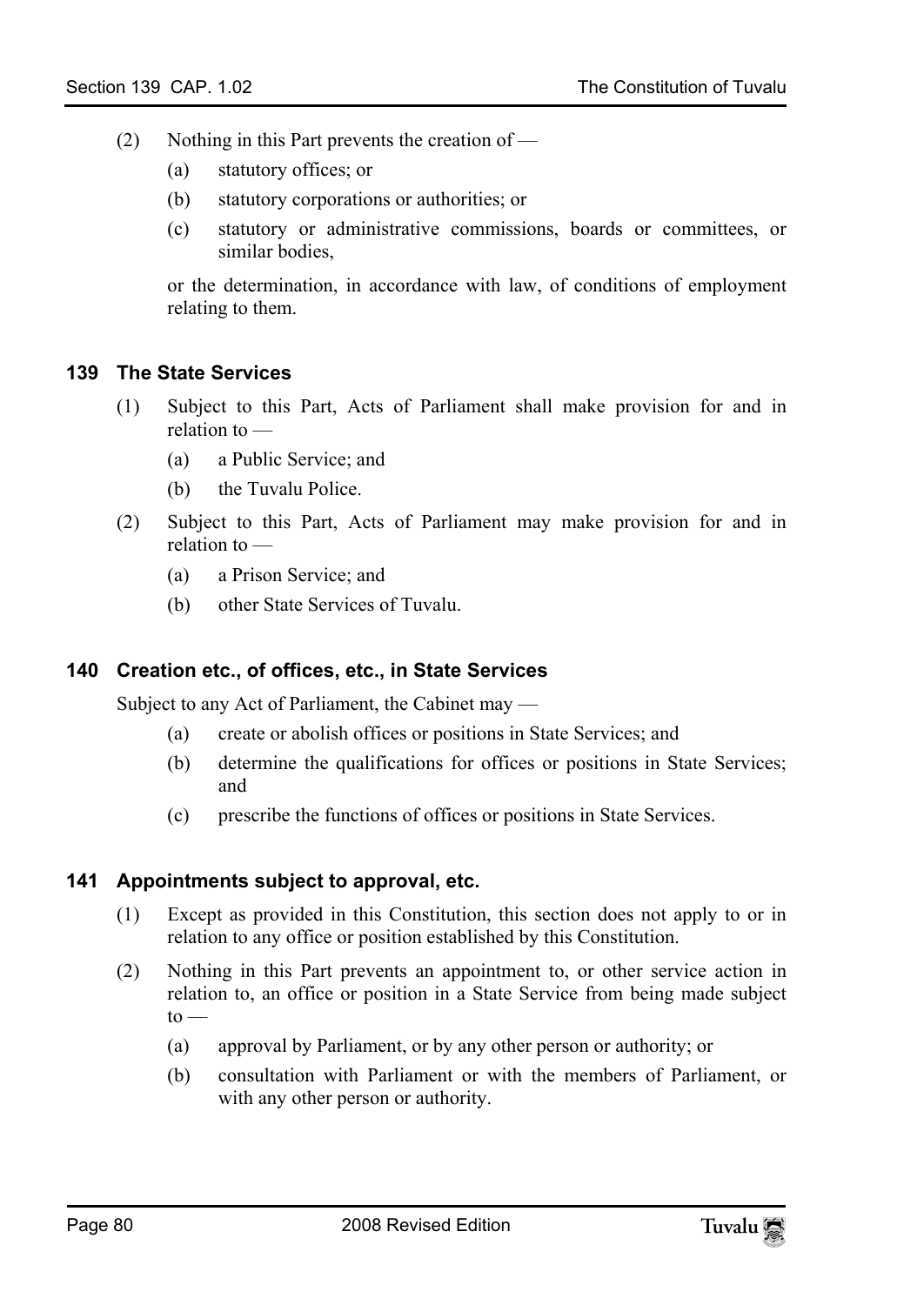# **142 Localization**

(1) In this section —

"**localization**" means preference in public employment (either generally or in respect of an office or position, or a class of offices or positions) for —

- (a) citizens of Tuvalu; or
- (b) persons whose usual places of residence (apart from the requirements of employment) are in Tuvalu; or
- (c) persons having some other special connection with Tuvalu,

including the replacement of the holders of offices or positions who do not have the qualifications required by the policy.

- (2) A localization policy or programme may be laid down
	- (a) by or under an Act of Parliament; or
	- (b) by decision of the Cabinet, approved by Parliament by resolution.
- (3) Nothing in a policy or programme laid down in accordance with subsection (2)(b) affects any right to termination or retirement benefits, or to compensation, otherwise possessed by any person affected by it.
- (4) Nothing in this Part, including Division 5 (Removal, etc., of Certain Officials), or in Part II (Bill of Rights) prevents the implementation of any localization policy or programme laid down under this section.

# DIVISION 2. - THE PUBLIC SERVICE COMMISSION

# **143 Establishment of the Commission**

A Public Service Commission is established.

# **144 Composition of the Commission**

The Public Service Commission shall consist of a Chairman and three other members.

# **145 Appointment of members of the Commission**

- (1) The members of the Public Service Commission shall be appointed by the Head of State, acting in accordance with the advice of the Cabinet.
- (2) A person is not qualified for appointment as a member of the Commission  $if -$ 
	- (a) he is a member of Parliament; or
	- (b) he is a candidate for election as a member of Parliament; or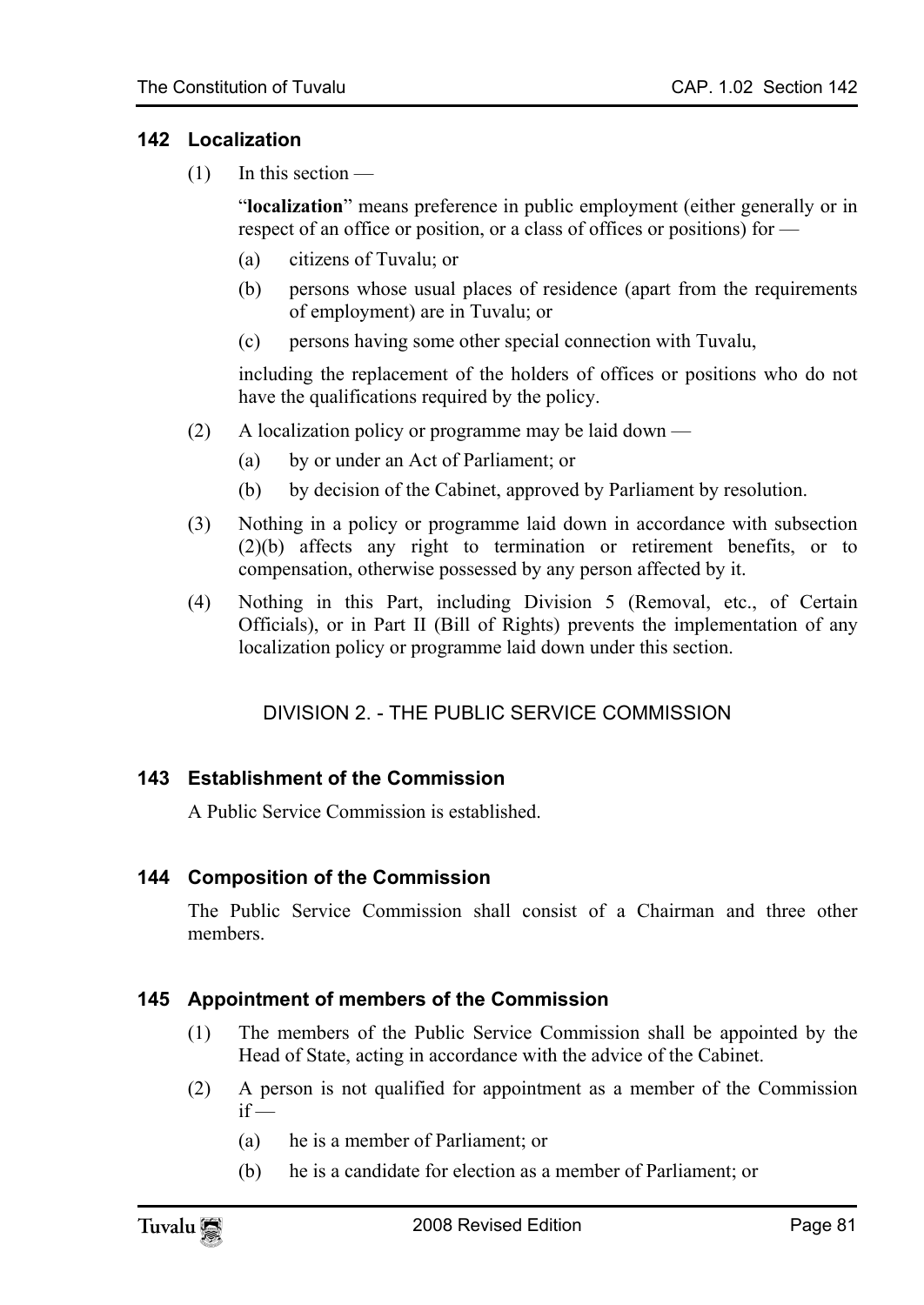- $(c)$  he is the holder of
	- (i) any other office or position established by this Constitution; or
	- (ii) an office or position in a State Service; or
	- (iii) any other office or position prescribed for the purposes of this subsection by or under an Act of Parliament.

# **146 Remuneration, etc., of members of the Commission**

- (1) The salary or other remuneration of the Chairman and the other members of the Public Service Commission are as provided for in section 169 (remuneration of certain officials).
- (2) The other conditions of employment of a member of the Commission are as prescribed by or under an Act of Parliament.

# **147 Tenure of office of members of the Commission**

- (1) A member of the Public Service Commission vacates his office or position
	- (a) if he is removed from office under Division 5 (Removal etc., of certain officials); or
	- (b) subject to subsection (2), if he resigns by notice in writing to the Head of State; or
	- (c) if he ceases to be qualified for appointment by virtue of section  $145(2)$ (which relates to disqualification from appointment); or
	- (d) at the end of the period of four years after the date of his appointment.
- (2) A resignation under subsection (1)(b) takes effect on the date on which it is received by the Head of State, or on such later date as is fixed by agreement between the member and the Minister responsible for Public Service matters.

# **148 Exclusion of members of the Commission from certain employment**<sup>7</sup>

- (1) This section does not apply to a person who has been acting temporarily in the office of a member of the Public Service Commission only for a period of less than six consecutive months.
- (2) Nothing in this section prevents other or additional disqualifications being imposed by or under an Act of Parliament on —
	- (a) a member or former member of the Public Service Commission, or
	- (b) a person referred to in subsection (1),

because of his membership or former membership of the Commission.

(3) A member of the Public Service Commission is not eligible for appointment to any office or position referred to in section  $145(2)(c)$  (which relates to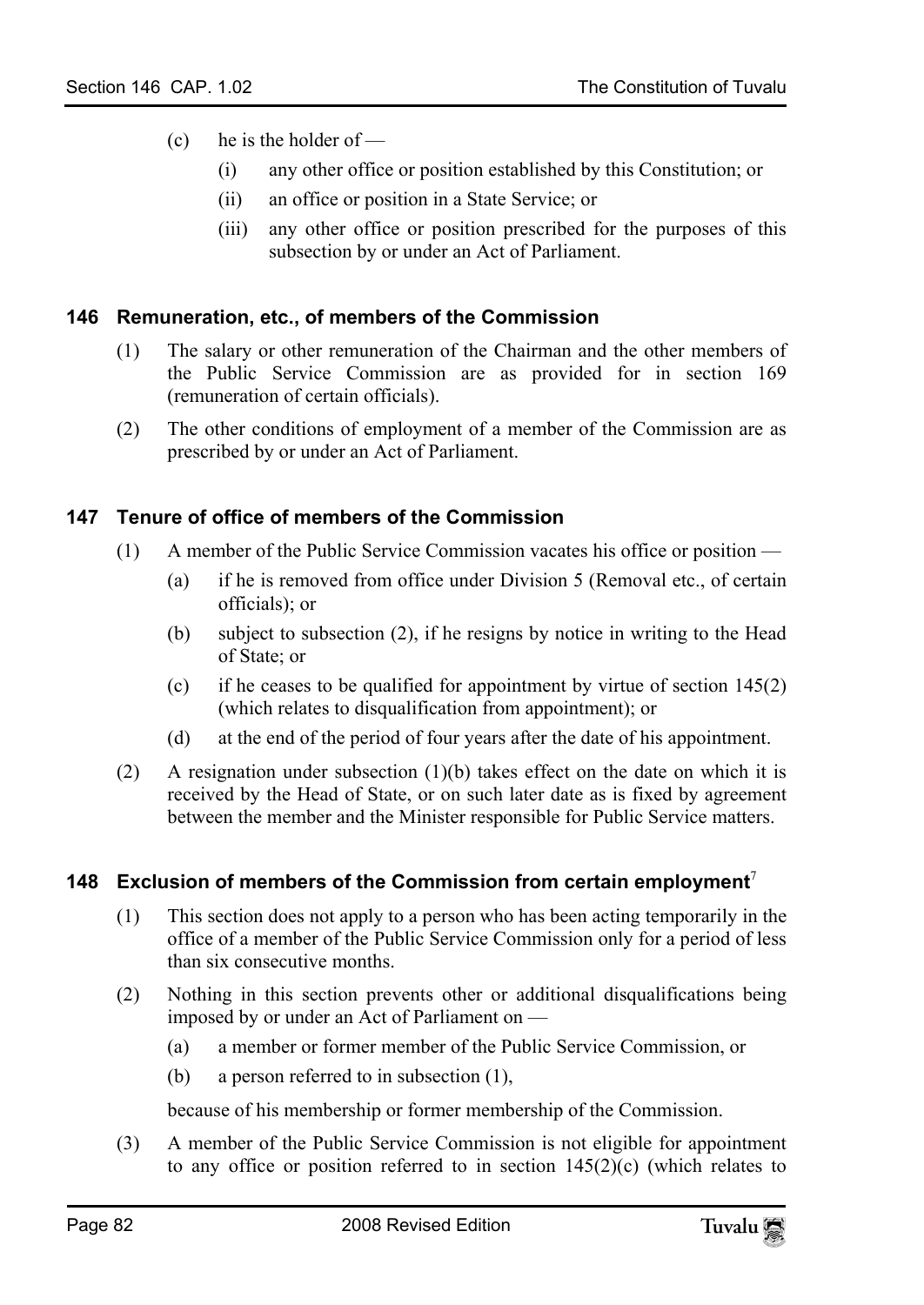certain offices and positions the holders of which are disqualified from appointment to the Public Service Commission).

# DIVISION 3. - GENERAL FUNCTIONS OF THE PUBLIC SERVICE **COMMISSION**

# **149 Functions of the Commission**

- (1) Subject to this Constitution and in particular to section 150 (independence of the Commission), and to any Act of Parliament, the Public Service Commission is responsible for —
	- (a) the efficient management and control of the Public Service in relation to matters referred to in paragraphs (a)-(f) of the definition "personnel matters" in section 137 (interpretation of Part VIII); and
	- (b) all personnel matters connected with the Public Service; and
	- (c) such matters in relation to the other State Services and the services of other governmental bodies as are prescribed,

and has such other functions as are prescribed.

- (2) Subject to section 150 (independence of the Commission), the Public Service Commission —
	- (a) may at any time; and
	- (b) shall at the request of the Minister responsible for Public Service matters,

inform or advise the Cabinet as to any matter within the functions of the Commission.

# **150 Independence of the Commission**

- (1) Subject to section 15 (independence) of Schedule 1, in personnel matters the Public Service Commission shall comply with any general directions as to policy given by the Cabinet, but otherwise is not subject to direction or control by any other person or authority.
- (2) A policy direction given under subsection  $(1)$ 
	- (a) shall be published in any manner prescribed for the publication of subordinate legislation; and
	- (b) shall immediately be forwarded by the Minister responsible for Public Service matters to the Speaker, for presentation to Parliament.
- (3) Except in relation to personnel matters, the Public Service Commission is responsible to the Cabinet for the performance of its functions.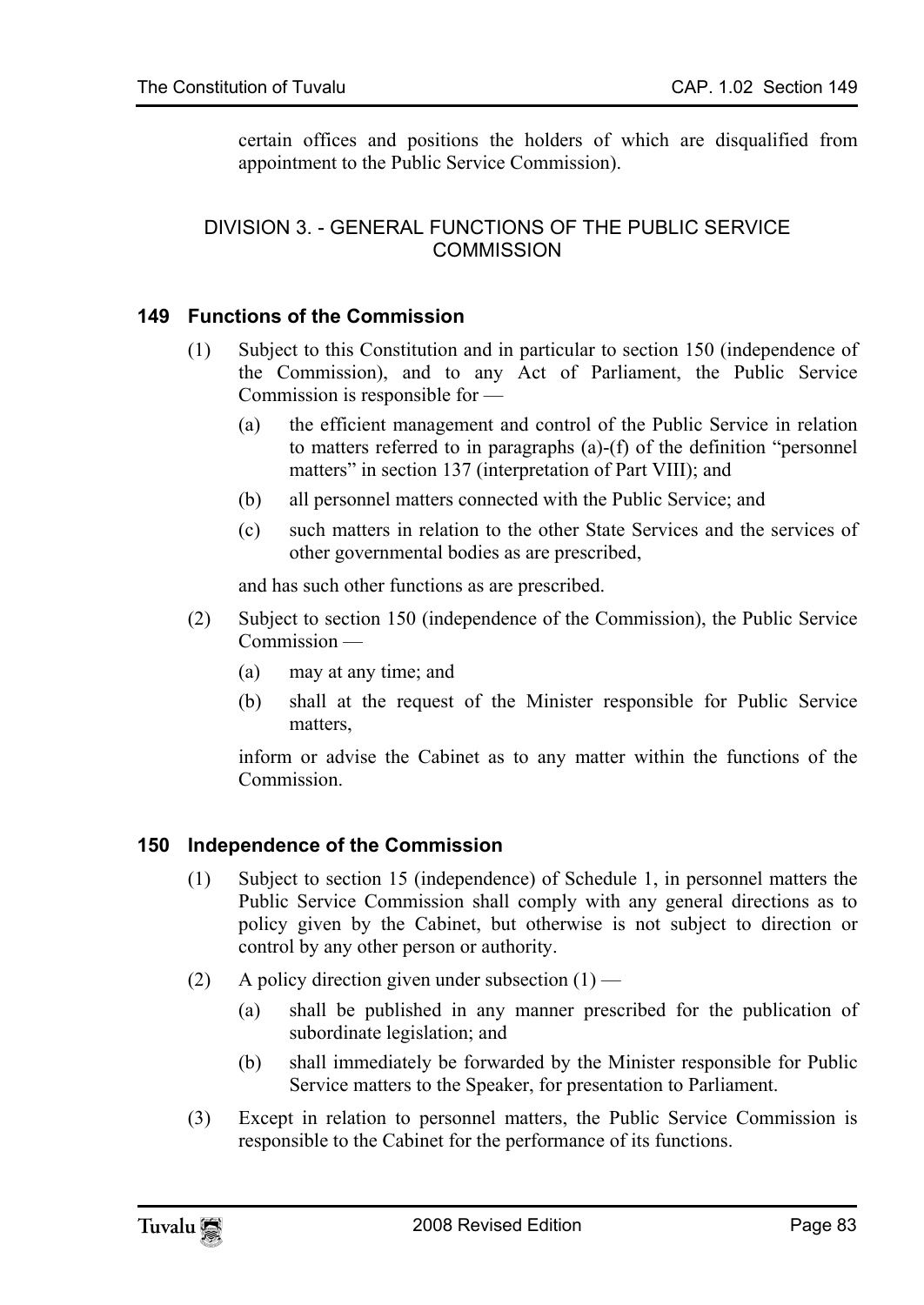### **151 Appeals within State Services**

- (1) The independence conferred on the Public Service Commission by section 150 (independence of the Commission) is not affected by any provision of an Act of Parliament providing for an appeal, to an independent tribunal or authority established by an Act of Parliament, from —
	- (a) a decision of the Commission; or
	- (b) any recommendation or advice to the Commission; or
	- (c) any advice proposed to be given by the Commission to the Head of State
- (2) The provisions of section 150 (independence of the Commission) and of subsection (1) apply to and in relation to any tribunal or authority that may be established under subsection (1) in the same way as they apply to and in relation to the Public Service Commission.

# **152 Procedures, etc., of the Commission**

Subject to any Act of Parliament, the provisions of Schedule 3 (Procedures etc., of the Public Service Commission and Certain Tribunals) apply to and in respect of the Public Service Commission.

# **153 Delegation by the Commission**

- (1) With the approval of the Minister responsible for Public Service matters, the Public Service Commission may, in writing, delegate to any person any of its functions.
- (2) A delegation under subsection  $(1)$ 
	- (a) may apply generally, or in respect of any part of Tuvalu or of any place specified in the instrument of delegation; and
	- (b) may be made subject to such conditions, limitations and restrictions as are so specified.
- (3) A delegation under this section is revocable, in writing, at will, and no delegation prevents the performance of a function by the Commission.
- (4) If a delegation under this section relates to personnel matters, in performing the delegated function the delegate is subject to the same freedom from direction or control as the Commission, and the provisions of sections 150 (independence of the Commission) and 151, (appeals with State Services) with the necessary modifications, apply accordingly.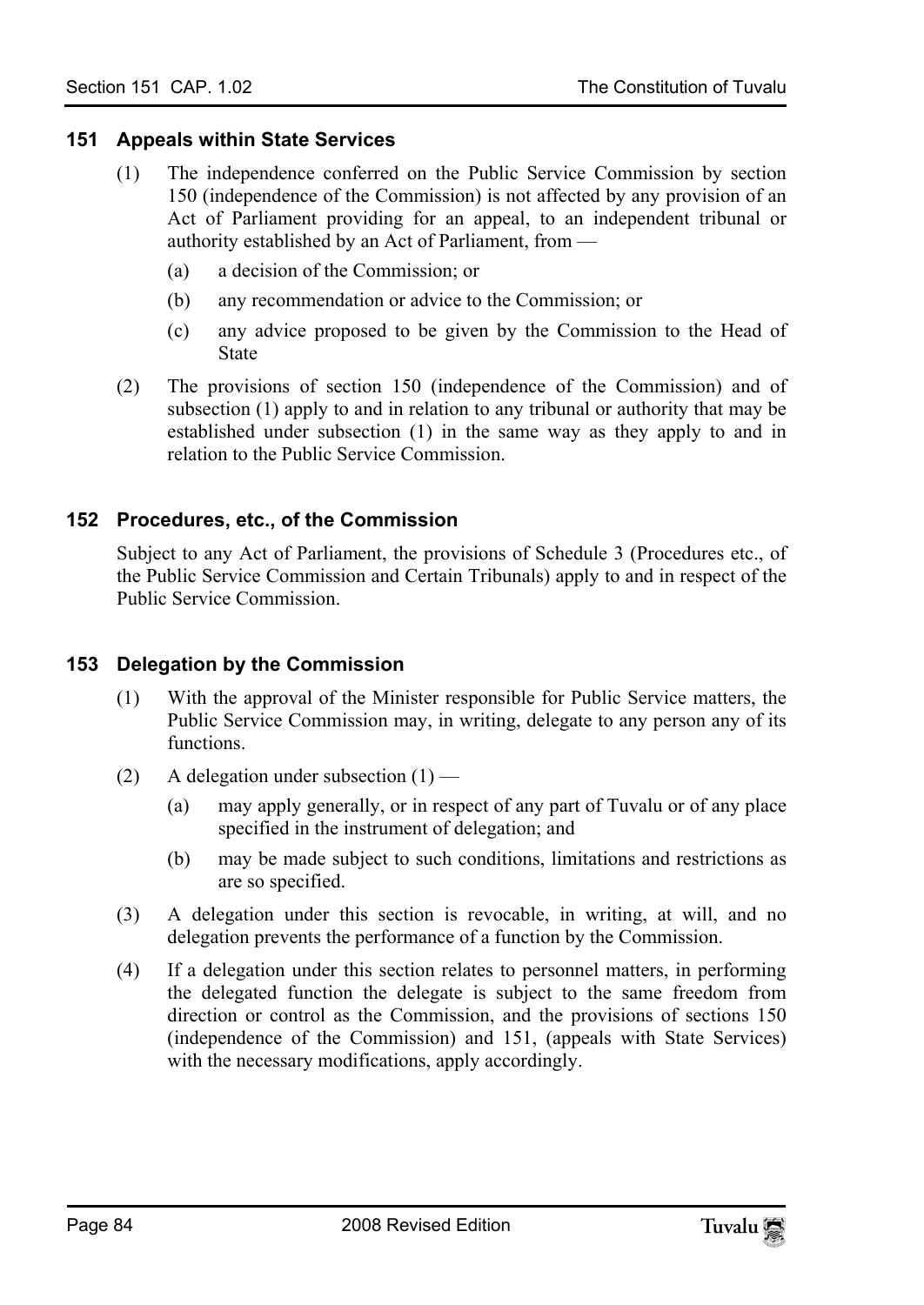# DIVISION 4. - PERSONNEL FUNCTIONS

# **154 Application of Division 4**

- (1) This Division applies to and in relation to any Act of Parliament made for the purposes of section 139 (the State Services) establishing a State Service, and to any regulations or other subsidiary legislation made under such an Act.
- (2) The provisions of this Division shall be read subject to this Constitution and in particular to —
	- (a) section 142 (Localization); and
	- (b) Division 5 (Removal, etc., of Certain Officials).

# **155 The Public Service**

Authority in relation to personnel matters in respect of members of the Public Service shall be vested in the Public Service Commission.

#### **156 Magistrates**

- (1) The provisions of this section apply in relation to a magistrate of a subordinate court irrespective of whether he is a member of the Public Service.
- (2) Authority in relation to personnel matters in respect of magistrates of subordinate courts in their capacity as magistrates shall be vested in the Head of State, acting in accor[da](#page-119-0)nce with the advice of the Public Service Commission, subject to the approval, either general or specific, of the Chief Justice or a person authorized by him for the purpose.

# **157 The Police Force**<sup>8</sup>

- (1) An office of Commissioner of Police is established as an office in the Tuvalu Police.
- (2) The Commissioner of Police shall be appointed in accordance with section 159(5)(a) (which relates to the appointment of the Commissioner of Police).
- (3) Excluding the Commissioner of Police, members of the Tuvalu Police of or above the rank of Inspector (or the equivalent rank as defined by or under an Act of Parliament) may be appointed, removed and disciplined in the same manner, with any necessary modifications, as members of the Public Service under section 155 (the Public Service).
- (4) Other members of the Tuvalu Police may be appointed, removed and disciplined by the Commissioner of Police, subject to appeal to the Public Service Commission in the case of removal or disciplinary action.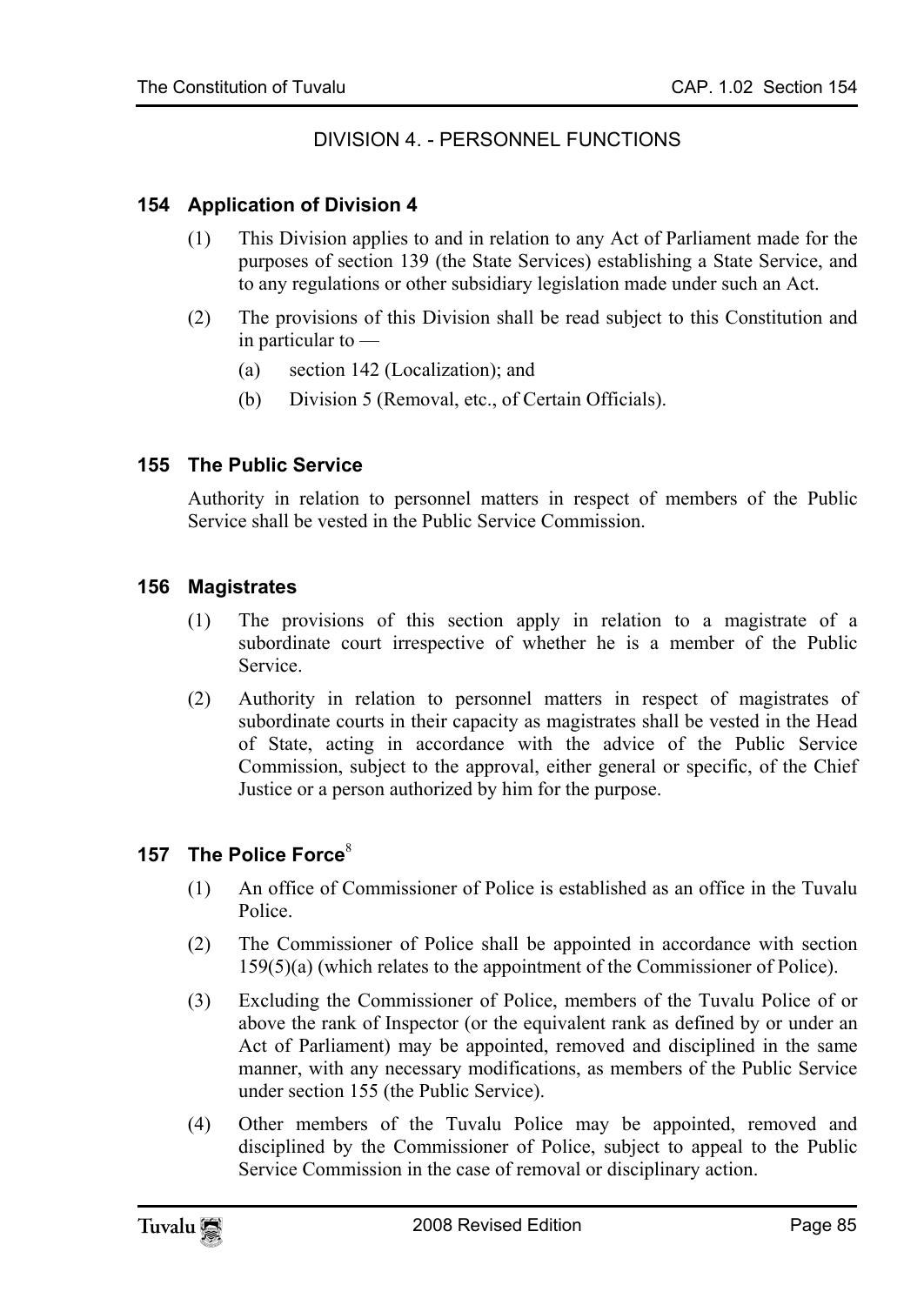#### **158 Secretaries to Ministries**

- $(1)$  In this section
	- (a) "Secretary" means the Secretary or other head of a Ministry or office of Government (being a member of the Public Service) who is directly responsible to a Minister, but does not include the Secretary to Government; and
	- (b) a reference to the appointment of a Secretary includes a reference to  $-$ 
		- (i) his appointment from outside the Public Service; and
		- (ii) his promotion or transfer from some other office outside a common cadre.
- (2) Secretaries
	- (a) shall be appointed only with the concurrence of the Cabinet; and
	- (b) form a common cadre or (as prescribed by or under an Act of Parliament) common cadres, to which may be added other senior members (as so prescribed) of the Public Service.
- (3) The Cabinet may at any time request the Public Service Commission to advise the Head of State to appoint a particular person to be a Secretary.
- (4) If the Cabinet makes a request under subsection (3), the Public Service Commission shall consider the request and advise of its decision.
- (5) No Secretary shall be appointed from outside the State Services unless the Public Service Commission determines that the appointee has clearly more merit than a serving member of the State Services.

# **159 Special cases of appointments**

- (1) This section shall be read subject to section 142 (localization).
- (2) The Auditor-General
	- (a) shall be appointed by the Head of State, acting in accordance with the advice of the Public Service Commission, and with the approval of Parliament signified by resolution; and
	- (b) may be suspended or removed from office in accordance with Division 5 (Removal, etc., of Certain Officials).
- (3) The Secretary to Government
	- (a) shall be appointed by the Head of State, acting in accordance with the advice of the Public Service Commission given after consultation with the Cabinet; and
	- (b) may be suspended or removed from office in accordance with Division 5 (Removal, etc., of Certain Officials).
- (4) The Attorney-General —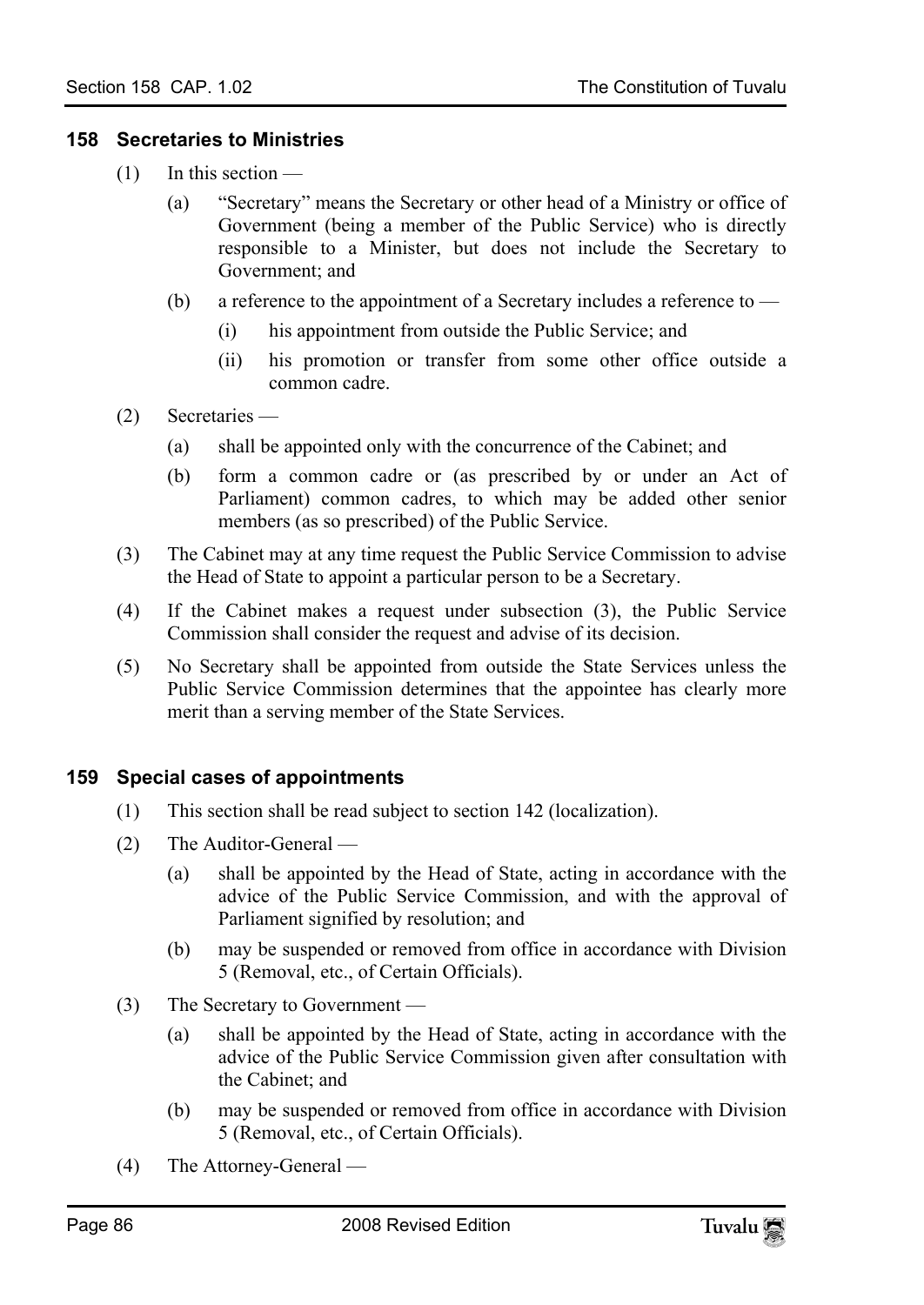- (a) shall be appointed by the Head of State acting in accordance with the advice of the Cabinet given after consultation with the Public Service Commission; and
- (b) may be suspended or removed from office in accordance with Division 5 (Removal, etc., of Certain Officials).
- (5) The Commissioner of Police
	- (a) shall be appointed by the Head of State, acting in a[cc](#page-119-1)ordance with the advice of the Public Service Commission given after consultation with the Cabinet; and
	- (b) may be suspended or removed from office in accordance with Division 5 (Removal, etc., of Certain Officials).**<sup>9</sup>**
- (6) The functions of the Head of State under this Division in relation to the personal staff of the Governor-General who are members of a State Service shall be exercised by the Governor-General acting in his own deliberate judgment.

DIVISION 5. - REMOVAL, ETC., OF CERTAIN OFFICIALS

# **160 Interpretation of Division 5**

In this Division —

"**the appropriate authority**", in relation to an office or position to which this Division applies, means —

- (a) the person or authority having power to make appointments to the office or position, acting in accordance with the prescribed manner of exercise of that power; or
- (b) some other person or authority prescribed for a particular case;

"**member of the appropriate authority**", in a case where the appropriate authority acts in accordance with the advice of, or after consultation with, any other person or authority, includes —

- (a) that other person or authority; and
- (b) a member of that other authority.

# **161 Application of Division 5**

- (1) This Division applies to the offices of
	- (a) Secretary to Government; and
	- (b) Attorney-General; and
	- (c) Auditor-General; and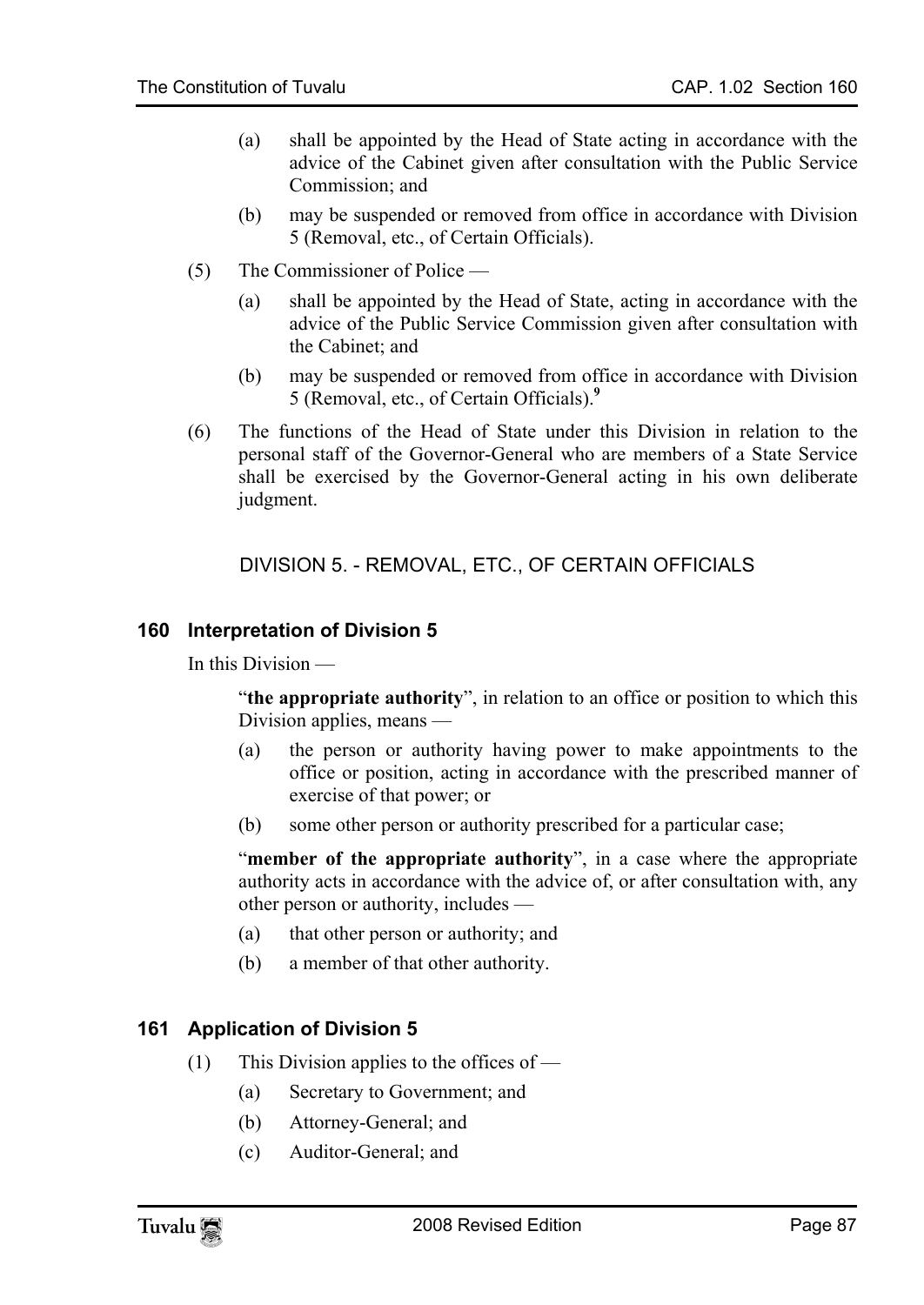- (d) Commissioner of Police;**<sup>10</sup>** and
- (e) members of the Public Service Commission,

and any other office or position to which this Division is applied by an Act of Parliament.**<sup>11</sup>**

(2) The provisions of this Division shall be read subject to section 142 (localization).

# **162 Removal of prescribed officials from office**

- (1) Subject to section 164 (contract employment), the holder of an office or position to which this Division applies may be removed from office only —
	- (a) for inability to perform properly the functions of his office or position (whether arising from infirmity of body or mind, or from some other cause), or for misbehaviour; and
	- (b) in accordance with this section.
- (2) The holder of an office or position to which this Division applies may be removed from office by the appropriate authority if —
	- (a) the question of his removal from office has been referred to a tribunal appointed under subsection (3); and
	- (b) the tribunal has advised the appropriate authority that he ought to be removed from office for a reason set out in subsection (1)(a).
- (3) If the Cabinet or the appropriate authority decides that the question of removing from office the holder of an office or position to which this Division applies should be investigated under this section, the Head of State, acting after consultation with the Prime Minister, shall appoint an independent tribunal consisting of —
	- (a) a chairman who is qualified for appointment as a Judge of the High Court; and
	- (b) not less than one other member, with qualifications or experience relevant to the particular matter.
- (4) A person is not qualified to be appointed under subsection (3)(b) if he
	- (a) is the Governor-General; or
	- (b) is a member of Parliament; or
	- (c) is a member of the appropriate authority in relation to the person concerned; or
	- (d) is, or has been within the preceding 12 months, a subordinate of the person concerned; or
	- (e) has been involved in formulating advice on the question.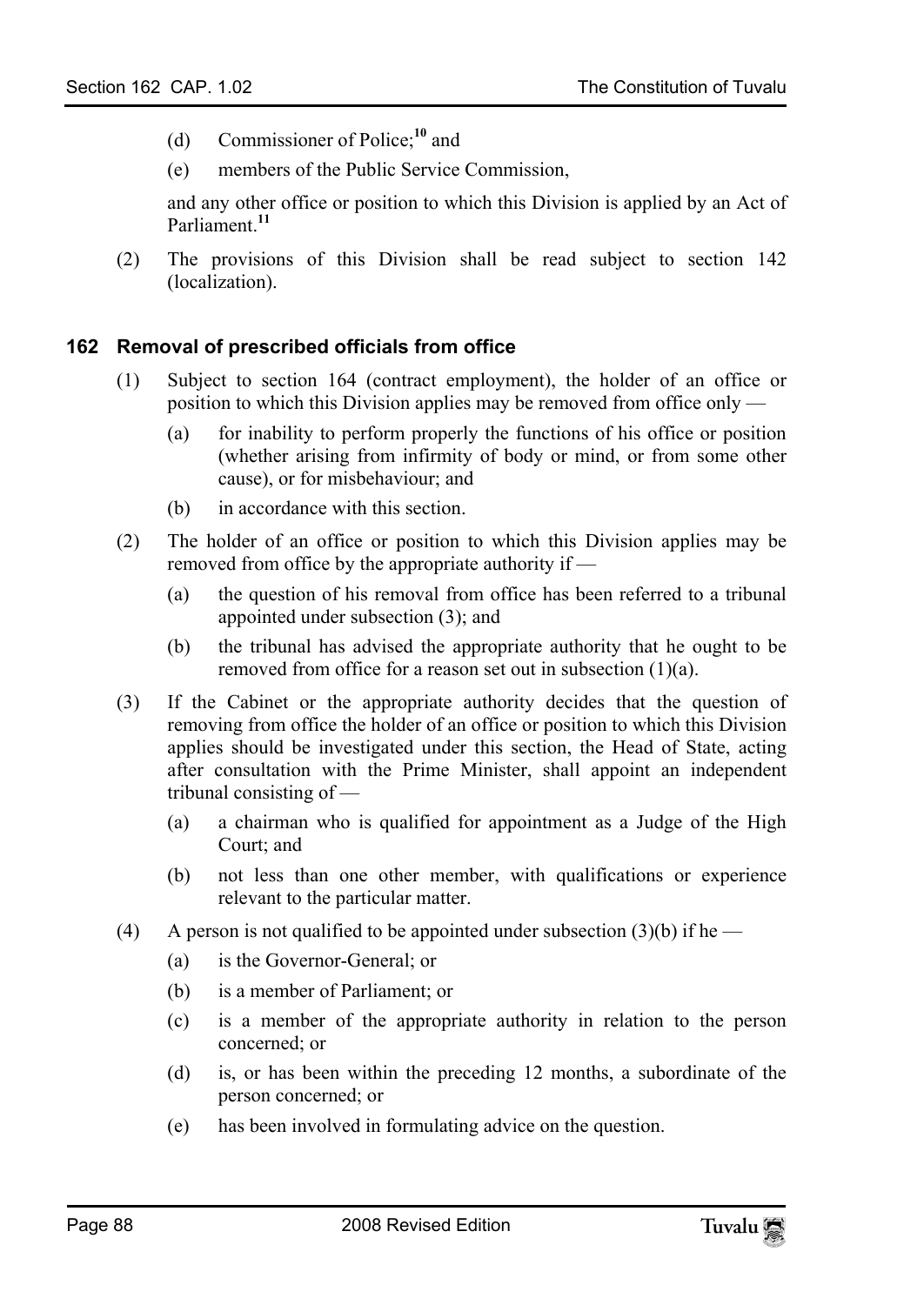- (5) The tribunal shall investigate the question and report on it to the appropriate authority, with its advice whether the person concerned should be removed from office.
- (6) The provisions of Schedule 3 (procedure, etc., of the Public Service Commission and Certain Tribunals) apply to and in respect of the tribunal.

# **163 Suspension of prescribed officials**

- (1) If the question of removing a person from office has been referred to a tribunal under section 162 (removal of prescribed officials from office), the appropriate authority may suspend him from office.
- (2) A suspension under subsection  $(1)$ 
	- (a) may be lifted at any time by the appropriate authority; and
	- (b) ceases to have effect if the tribunal advises the appropriate authority that the person concerned should not be removed from office.
- (3) A person suspended under this section shall receive remuneration or other entitlements in accordance with the policy in force for the time being in the Public Service and provided for in General Administrative Orders.

#### **164 Contract employment**

- $If -$
- (a) the holder of an office or position to which this Division applies is employed in that office or position under a contract (whether with the Government or otherwise); and
- (b) the contract provides for his removal or suspension from office, nothing in the preceding provisions of this Division prevents his being removed or suspended in accordance with the contract.

# **PART IX**

# FINANCE

# DIVISION 1. - PARLIAMENT AND FINANCE

# **165 Parliamentary responsibility for finance**

(1) Notwithstanding anything in this Constitution (other than section 169 (remuneration of certain officials)), the raising and spending of money by the Government (including the imposition of taxation and the raising of loans) is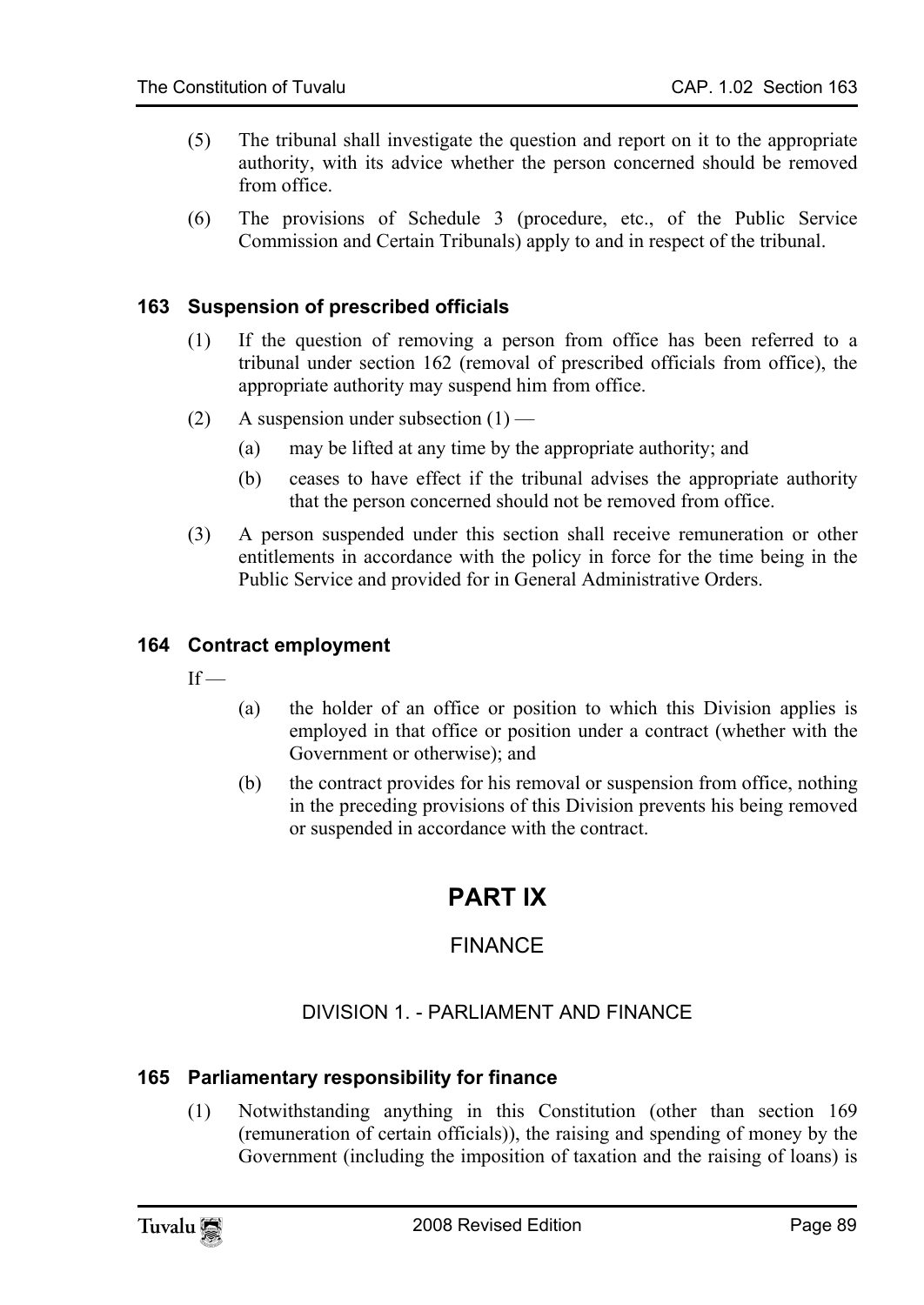subject to authorization and control by Parliament, and shall be regulated by an Act of Parliament.

- (2) For each financial year there shall be  $-$ 
	- (a) a National Budget, comprising estimates of
		- (i) money proposed to be raised by the Government; and
		- (ii) money proposed to be spent by the Government,

in respect of the financial year; and

- (b) appropriations for the service of the financial year, and there may be such supplementary Budgets and supplementary appropriations as are necessary.
- (3) Nothing in subsection (2) prevents an appropriation being expressed
	- (a) to continue after the end of the financial year; or
	- (b) to lapse before the end of the financial year.

#### **166 Executive initiative**

- (1) Except on the recommendation of a Minister, Parliament shall not provide  $for -$ 
	- (a) the imposition or increase of taxation, or the raising of money by the Government; or
	- (b) the imposition or increase of any charge on the public funds of Tuvalu; or
	- (c) the alteration of any charge on the public funds of Tuvalu otherwise than by reducing it; or
	- (d) the compounding or remission of any debt due to the Government.
- (2) Parliament may reduce the amount of any proposal
	- (a) for taxation; or
	- (b) for the raising of public revenue; or
	- (c) for any expenditure of public money.
- (3) Parliament may not
	- (a) increase the amount of any proposal; or
	- (b) change the effect of any proposal; or
	- (c) change the purpose of any proposal,

referred to in subsection  $(2)(a)$ ,  $(b)$  or  $(c)$ .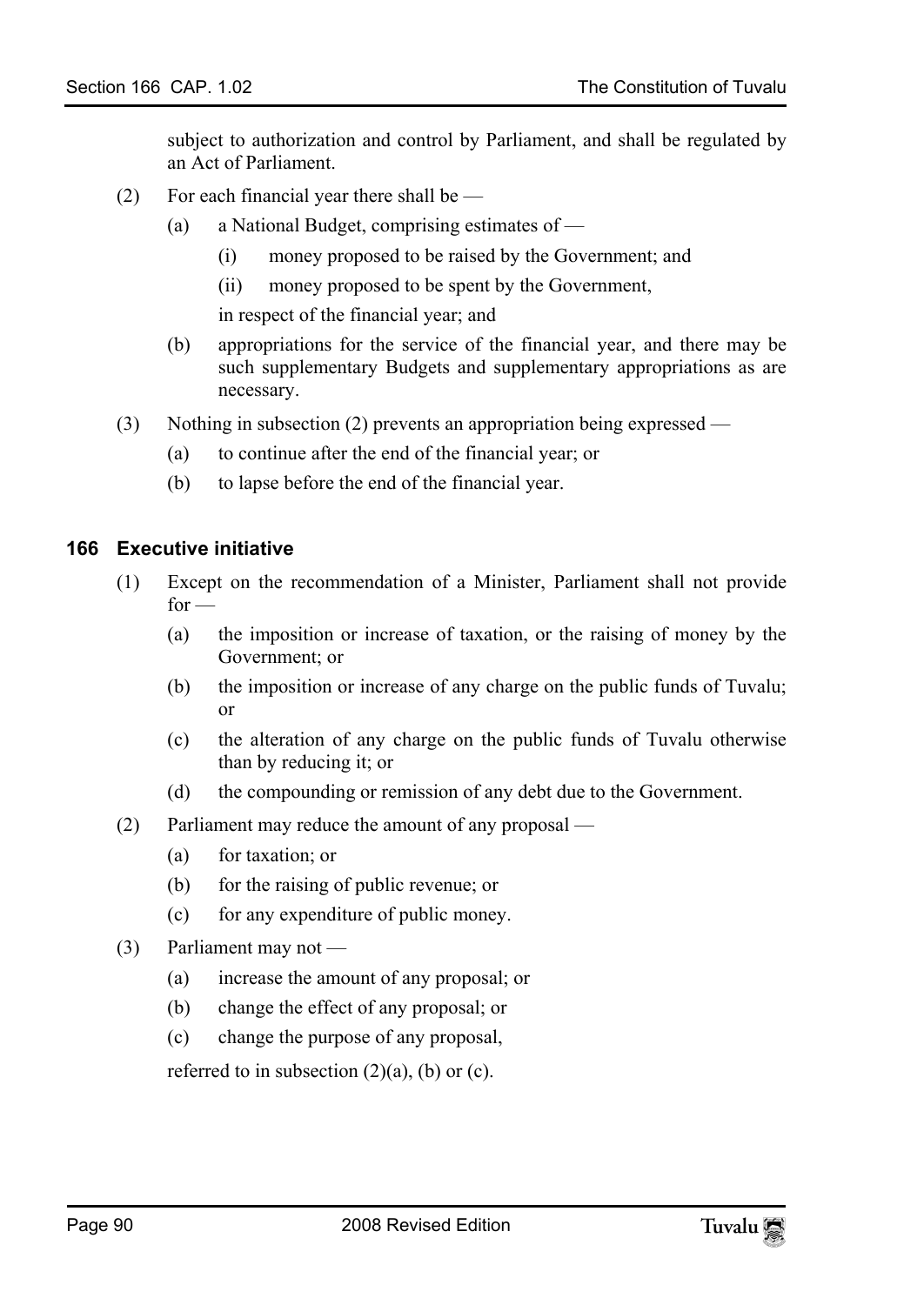# **167 The Consolidated Fund**

- (1) There shall be a Consolidated Fund of Tuvalu, into which, subject to any Act of Parliament, all public money shall be paid.
- (2) Acts of Parliament may make provision for or in respect of other public funds not forming part of the Consolidated Fund, which shall be administered and dealt with in accordance with Acts of Parliament.

# **168 Accounting, etc., for public money**

- (1) All money of or under the control of the Government shall be dealt with and properly accounted for in accordance with law.
- (2) No money of or under the control of the Government shall be spent except as provided by this Constitution or by or under an Act of Parliament.

# **169 Remuneration of certain officials**

- (1) This section applies to the offices of
	- (a) Governor-General; and
	- (b) Speaker; and
	- (c) Prime Minister and other Ministers; and
	- (d) other members of Parliament; and
	- (e) Judges of the High Court; and
	- (f) Attorney-General; and
	- (g) Auditor-General; and
	- (h) Commissioner of Police;**<sup>12</sup>** and
	- (i) members of the Public Service Commission.
- (2) Subject to this section, the holders of the offices to which this section applies shall be paid such salaries or other remuneration and such allowances as are specifically prescribed by an Act of Parliament.
- (3) The remuneration and allowances referred to in subsection (2) are charged on and shall be paid out of the Consolidated Fund without appropriation otherwise than by this section.
- (4) Subject to subsections (5) and (6), the remuneration and allowances payable to the holder of an office to which this section applies (other than allowances which are specifically excluded by Act of Parliament from the operation of this subsection) shall not be altered to his disadvantage after his appointment.
- (5) Subsection (4) does not apply in respect of any reduction in remuneration or allowances which is part of a general reduction applied proportionately to —
	- (a) all offices to which this section applies; and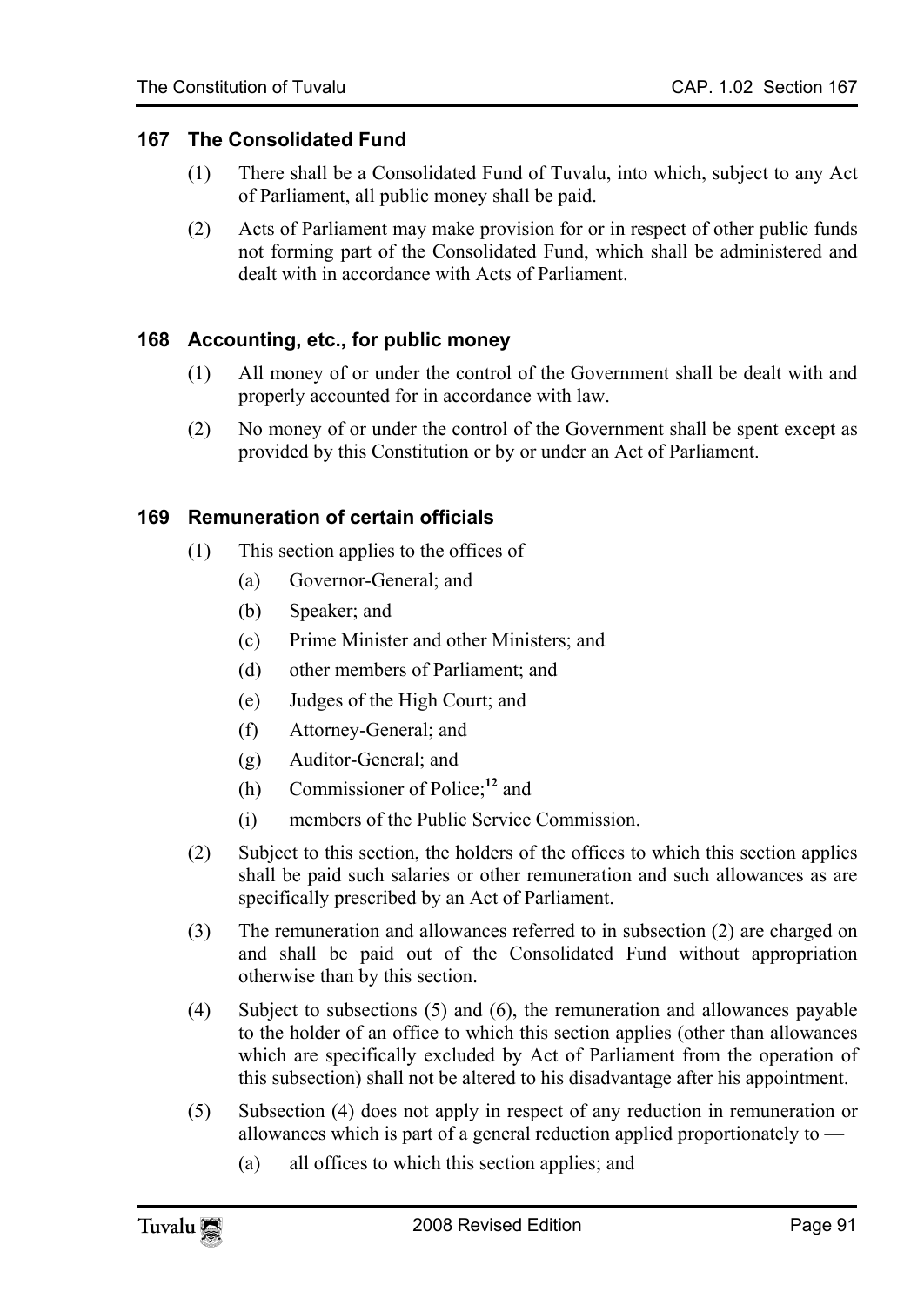- (b) all other offices the remuneration of which is specifically prescribed by Act of Parliament.
- (6) For the purposes of subsection (4), where any remuneration or allowance to which that subsection applies is based, whether in law or in practice, on a choice made by the holder of the office in question, the remuneration or allowance which he chooses shall be considered to be more advantageous to him than any other which he might have chosen.

DIVISION 2. - THE AUDITOR-GENERAL

# **170 Establishment of the office of Auditor-General**

- (1) An office of Auditor-General for Tuvalu is established.
- (2) The Auditor-General shall be appointed in accordance with section  $159(2)(a)$ (which relates to the appointment of the Auditor-General).

# **171 Independence of the office of Auditor-General**

Subject to section 15 (independence) of Schedule 1, in the performance of his functions under this Constitution and any other law the Auditor-General is not subject to the direction or control of any other person or body.

# **172 Functions of the Auditor-General**

- (1) The Auditor-General shall inspect and audit, and report at least once in every financial year to Parliament on —
	- (a) the public accounts of Tuvalu; and
	- (b) the control of public money and property of Tuvalu; and
	- (c) all transactions with or concerning public money or property of Tuvalu,

and has such other functions as are, subject to subsection (4), conferred on him by an Act of Parliament.

- (2) Unless other provision is made by or under an Act of Parliament in respect of the inspection and audit of them, subsection (1) extends to the accounts, finances and property of —
	- (a) each branch, department, agency and instrumentality of the Government; and
	- (b) each body set up by an Act of Parliament, or by executive or administrative act of the Government, for governmental or official purposes.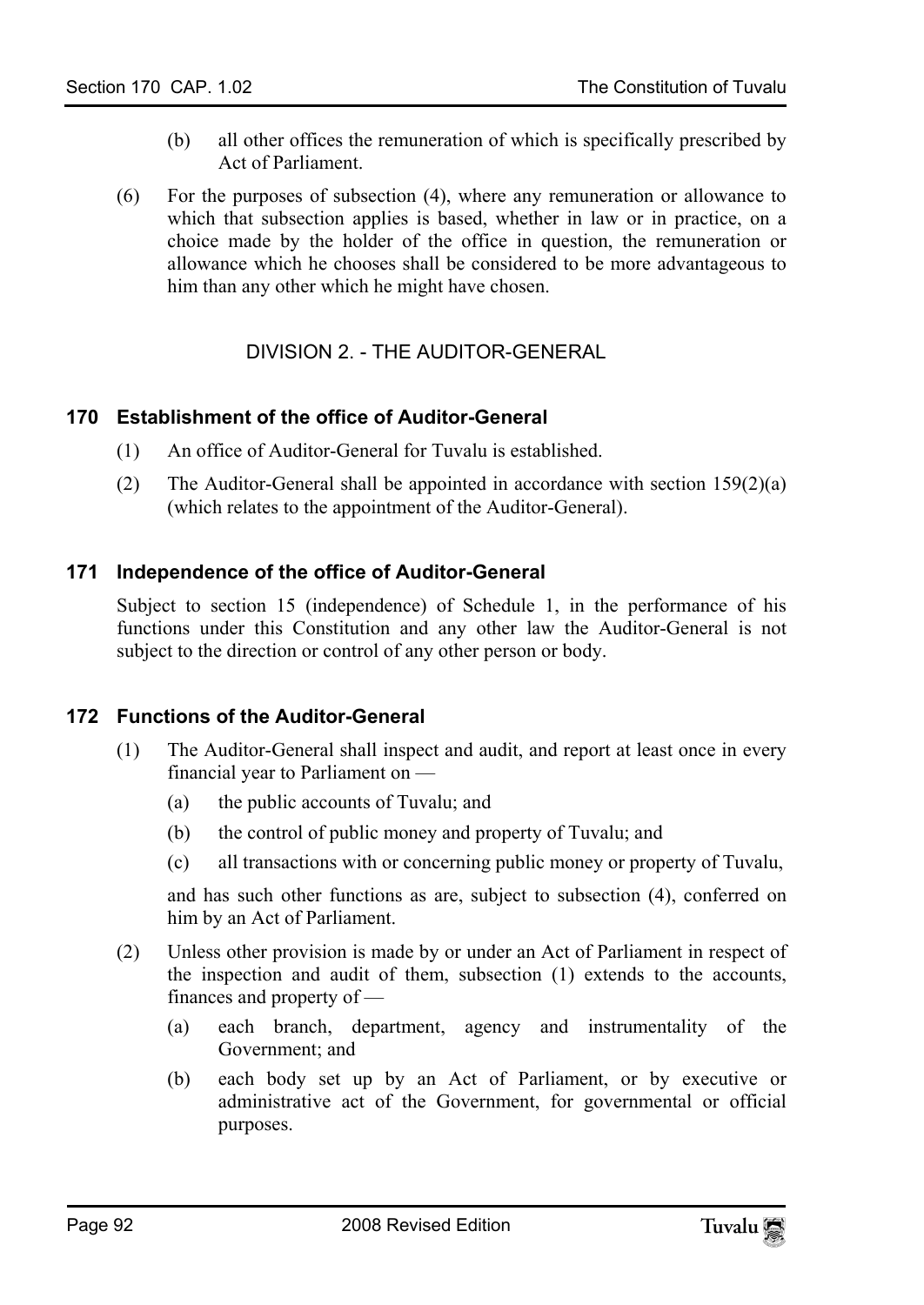- (3) Even if other provision for inspection or audit is made as referred to in subsection (2), the Auditor-General may, if he thinks it proper to do so, inspect and audit, and report to Parliament on, any accounts, finances or property of an organization referred to in that subsection so far as they or it relate to, or consist of or are derived from, public money or property of Tuvalu.
- (4) An Act of Parliament may
	- (a) expand, and provide in more detail for, the functions of the Auditor-General under the preceding provisions of this section; and
	- (b) confer on the Auditor-General additional functions (including functions of the nature of an efficiency audit or value-for-money audit), not inconsistent with the performance of the functions conferred by those provisions.
- (5) Subject to any Act of Parliament, the functions of the Auditor-General may be performed —
	- (a) in person; or
	- (b) through officers responsible to him, acting in accordance with his general or specific instructions,

and references to the Auditor-General include references to officers so acting.

# **PART X**

# TRANSITIONAL

# **173 Transitional provisions**

The transitional provisions specified in Schedule 5 shall have effect notwithstanding anything contained in this Constitution.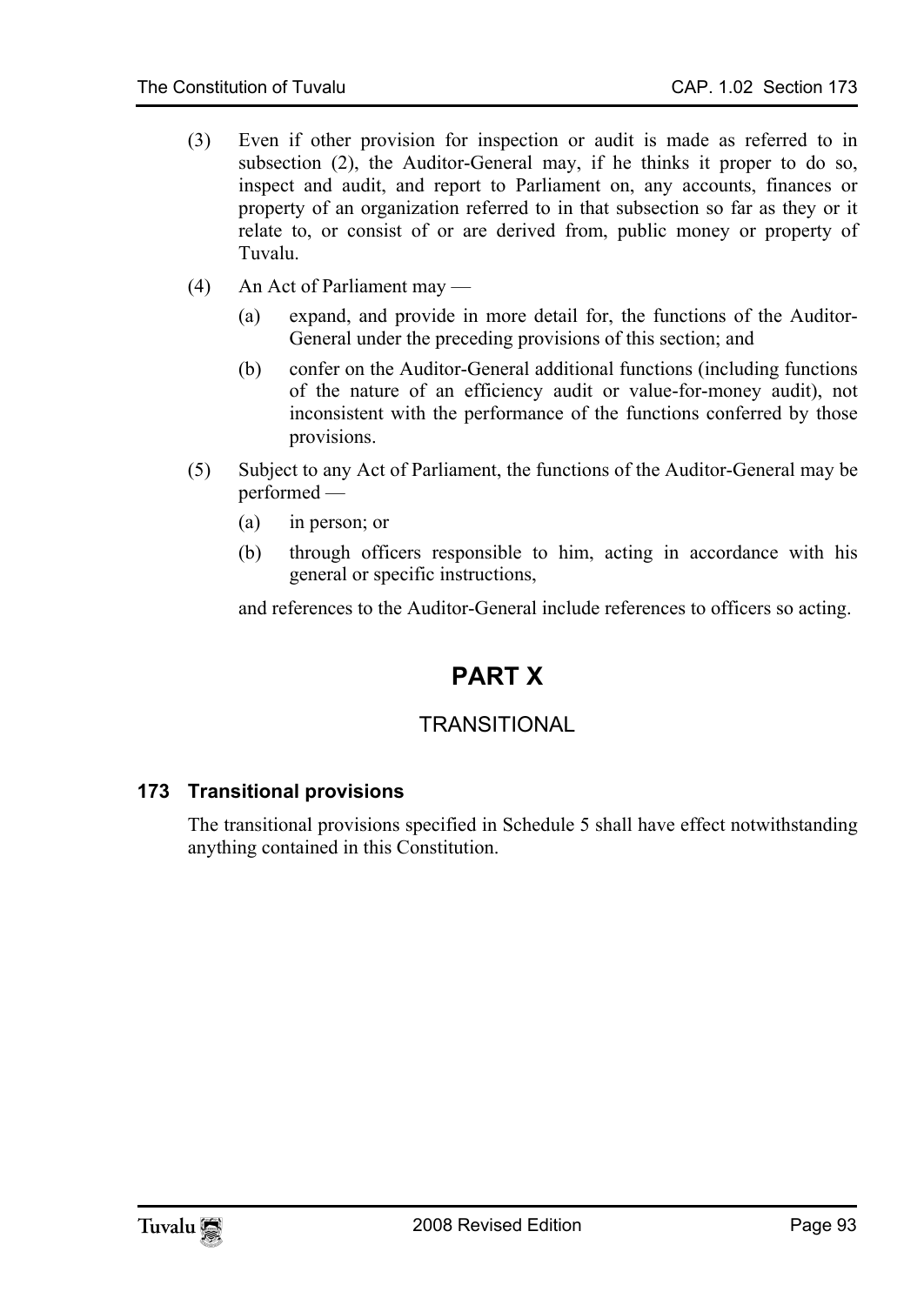# **SCHEDULE 1**

# (Section 4)

# **RULES FOR THE INTERPRETATION OF THE CONSTITUTION**

# **1. Application of Schedule 1**

- (1) The provisions of this Schedule apply in the interpretation of this Constitution, except where in relation to a particular provision of this Constitution the context dictates otherwise.
- (2) Except where otherwise stated in this Constitution, the provisions of this Schedule do not apply to any other law unless they are adopted by law for the purpose.
- (3) This Schedule shall be read subject to section 4 (interpretation of the Constitution)

#### **2. General definitions**

(1) In this Constitution —

"act" includes omission and failure to act;

"**Act**" or "**Act of Parliament**" means, in accordance with section 86 (manner of exercise of the law-making power), a Bill passed by Parliament and assented to by the Head of State;

"alteration", in relation to all or any provisions of this Constitution or any other law, includes —

- (a) their repeal, with or without re-enactment or the substitution of new provisions; and
- (b) the modification of them or of their application; and
- (c) their suspension, in whole or in part, or the lifting of any suspension; and
- (d) the making of any provision that is inconsistent with them;

"**appropriation**" means the action of setting public money aside, in accordance with law, for a specified purpose;

"**Appropriation Bill**" means a Bill dealing only with appropriations of public money and matters incidental to appropriations of public money;

"**the Attorney-General**" means the Attorney-General for Tuvalu whose office is provided for by section 79 (the Attorney-General);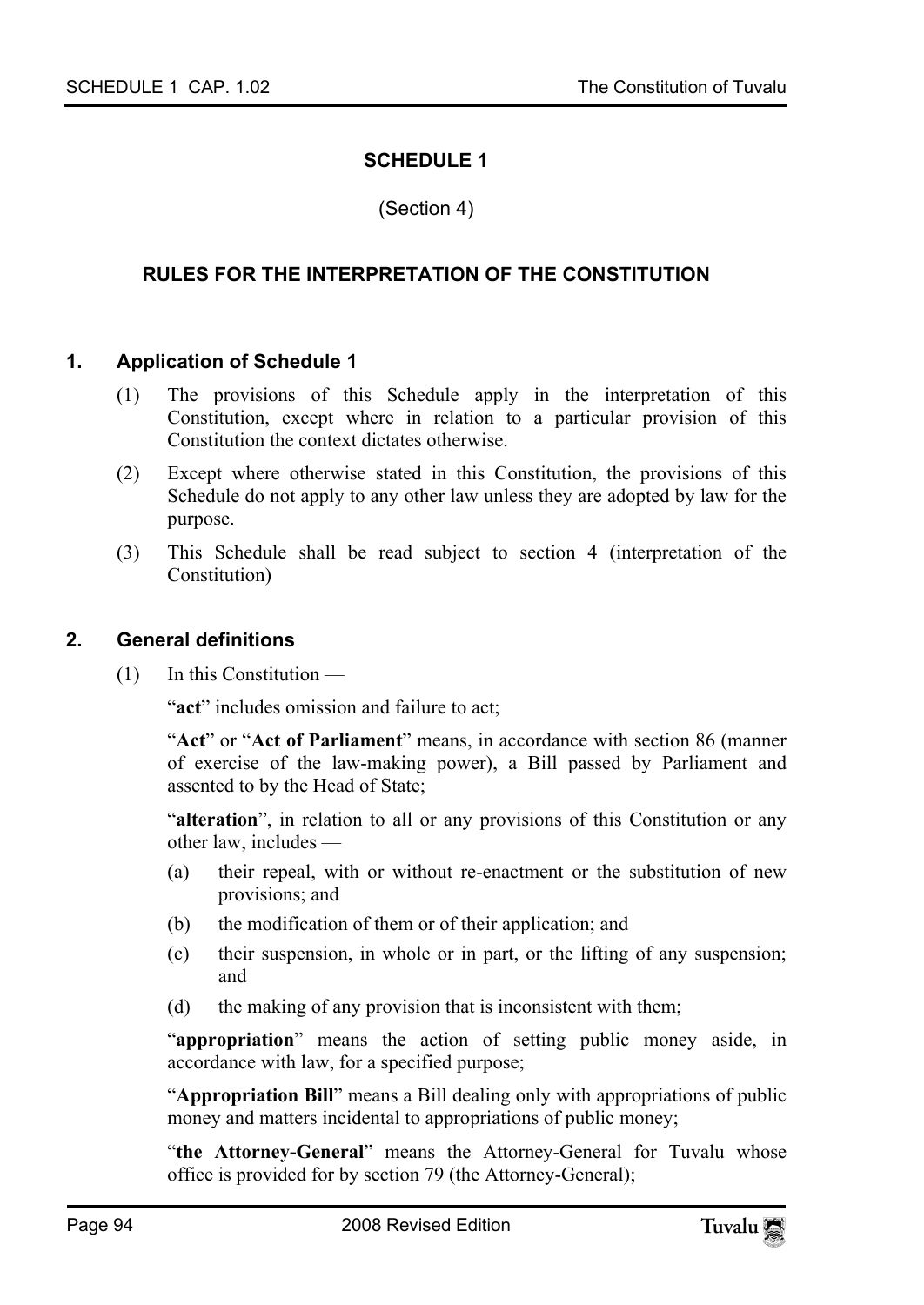"**the Auditor-General**" means the Auditor-General for Tuvalu whose office is provided for by section 170 (establishment of the office of Auditor-General);

"**Bill**" means a proposed Act of Parliament that has been introduced into Parliament;

"**bye-election**" means an election of a member of Parliament consequent on a casual vacancy;

"**caretaker government**" means a Cabinet continuing in office under section 71 (caretaker governments);

"**the Chief Justice**" means the Chief Justice of Tuvalu whose office is provided for by section 122 (the Chief Justice of Tuvalu);

"**the Clerk of Parliament**" means the Clerk of Parliament whose office is provided for by section 115 (Clerk of Parliament and other officers);

"**committee of Parliament**" means a committee —

- (a) appointed in accordance with the Rules of Procedure of Parliament, or in accordance with an Act of Parliament; and
- (b) consisting of members of Parliament with or without other persons, and includes —
- (c) a committee of the whole Parliament; and
- (d) a subcommittee of a committee of Parliament as described in the preceding provisions of this definition;

"**Commonwealth country**" means a country declared by or under an Act of Parliament to be a Commonwealth country, and includes a dependency of such a country;

"**the Court of Appeal**" means the Court of Appeal for Tuvalu established under section 134 (establishment of the Court of Appeal);

"**the Deputy Prime Minister**" means the holder of the office allowed for by section 62(4) (which allows one of the Ministers to be appointed Deputy Prime Minister), and includes —

- (a) a person appointed under section 69 (acting Ministers) to perform temporarily the functions of the Deputy Prime Minister; and
- (b) a person performing the functions of the Deputy Prime Minister in a caretaker government;

"**disciplinary law**" means a law regulating a disciplined force;

"**disciplined force**" means —

- (a) a naval, military or air force, or a coastguard or maritime surveillance service, whether of Tuvalu or of some other country; or
- (b) the Tuvalu Police or any other police force established by Act of Parliament; or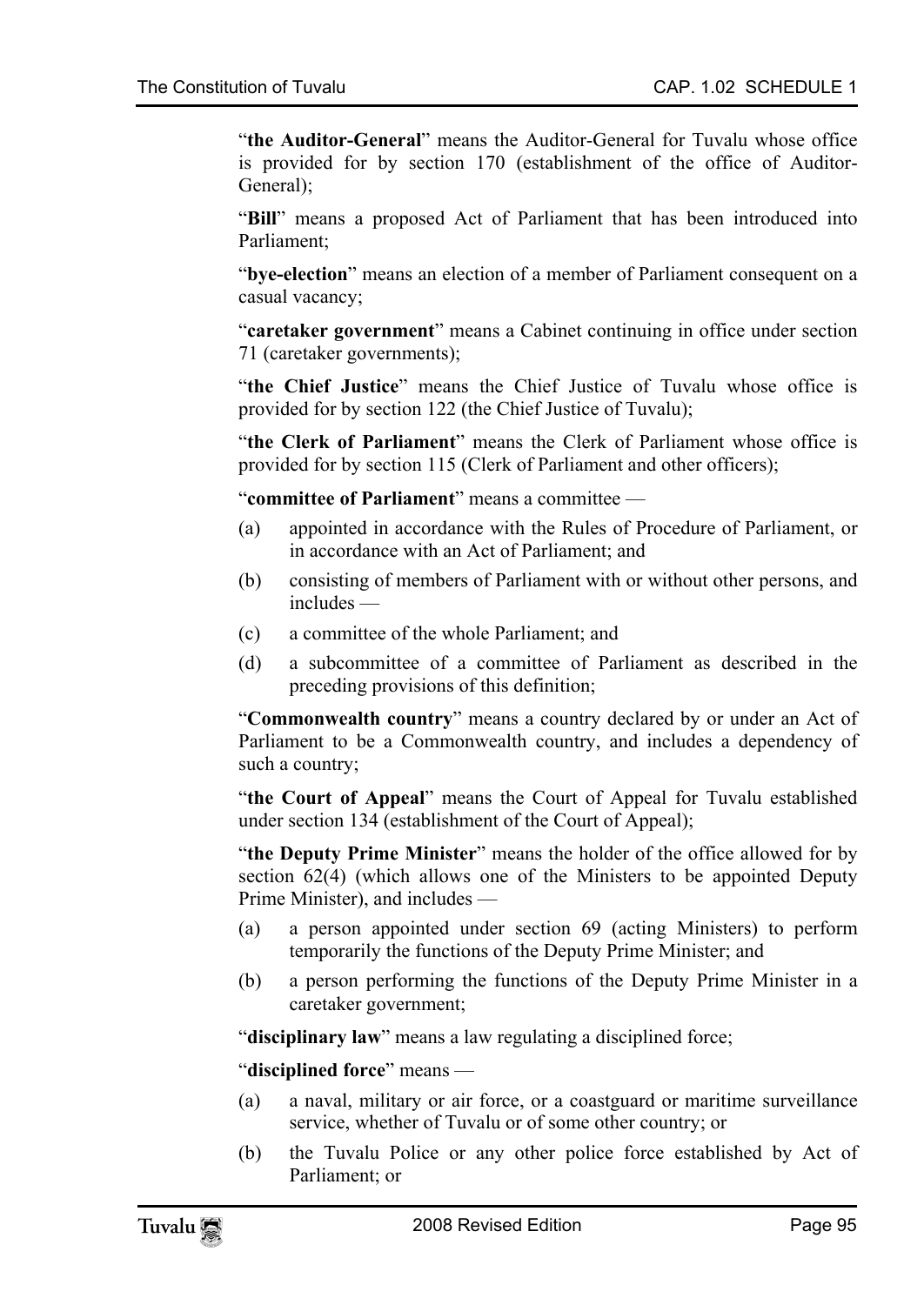(c) any separate Prison Service established by Act of Parliament;

"**electoral district**", means an electoral district for the purpose of the election of members of Parliament, established under section 82 (composition of Parliament);

"**final decision**", in relation to any judicial proceedings, means a decision that finally disposes of the proceedings, whether or not it is subject to appeal or review;

"**financial year**" means the period of 12 months ending on 31 December in any year, or such other period of 12 months as is fixed by or under an Act of Parliament;

"**function**" includes power, duty and responsibility;

"**general election**" means a general election of the members of Parliament consequent on the dissolution of Parliament;

"**the Government**" means the executive government of Tuvalu;

"**governmental body**" means —

- (a) the Government; or
- (b) a local government or authority; or
- (c) a department, branch, agency or instrumentality of the Government or of a local government or authority; or
- (d) a body set up by law, or by administrative or executive act, for governmental or official purposes;

"**the Governor-General**" means the Governor-General of Tuvalu whose office is provided for by section 54 (establishment of office of Governor-General), and includes —

- (a) a person appointed in accordance with section 56(2) (which relates to the appointment of an acting Governor-General); or
- (b) the Speaker, performing under section 56 (acting Governor-General) any of the functions of the Governor-General;

"**the Head of State**" means —

- (a) the Sovereign; or
- (b) the Governor-General, as the representative of the Sovereign;

"**the High Court**" means the High Court of Tuvalu established by section 120 (establishment of the High Court);

"**the Independence Constitution**" means the Constitution set out in the Schedule to the Tuvalu Independence Order 1978 of the United Kingdom;

"**Independence Day**" means 1 October 1978;

"**Judge**", or "**Judge of the High Court**", means the Chief Justice, or a Judge of the High Court appointed under section 123 (other Judges);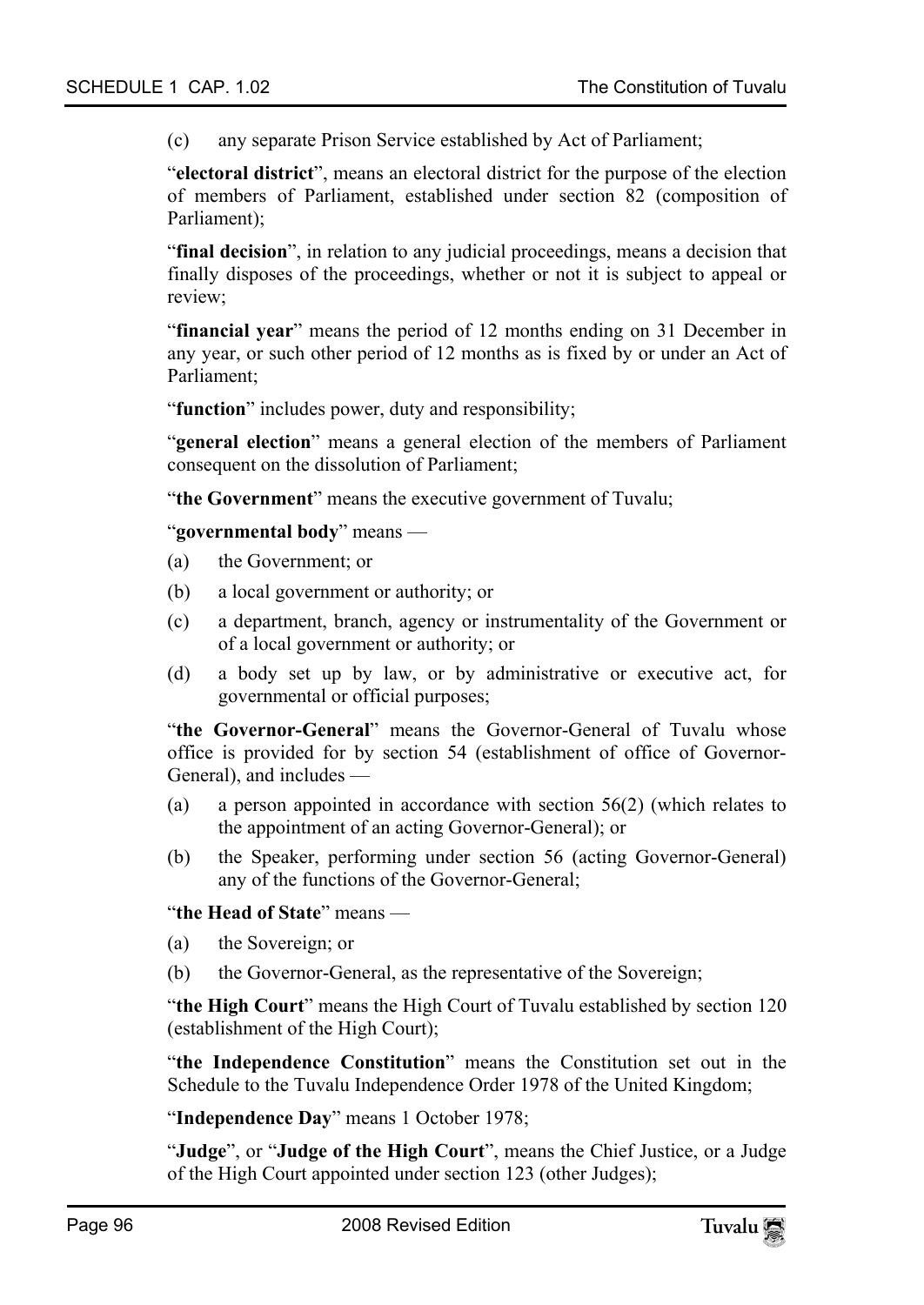"**meeting**", in relation to Parliament, means any period of sitting days during which Parliament —

- (a) is not prorogued; and
- (b) does not adjourn indefinitely or to the call of the Speaker;

"**member**", in relation to a disciplined force, includes a person who, under the disciplinary law of that force, is subject to the discipline of that force;

"**Minister**" means the Prime Minister or another Minister appointed under section 67 (the other Ministers), and includes —

- (a) a person appointed under section 69 (acting Ministers) to perform temporarily the functions of a Minister; and
- (b) a person performing the functions of a Minister in a caretaker government;

"month" means calendar month;

"**offence**" means a contravention of or a failure to comply with a law of Tuvalu;

"**Parliament**" means the Parliament established for Tuvalu by section 81 (establishment of Parliament);

"**person**" includes —

- (a) any body of persons, corporate or unincorporate; and
- (b) the holder (whether substantive or other) of
	- (i) any office or position in a State Service; or
	- (ii) any office or position established by this Constitution or by or under an Act of Parliament;

"**prescribed**" means prescribed by this Constitution, or by or under an Act of Parliament;

"**the Prime Minister**" means the Prime Minister whose office is provided for by section 62(1) (which relates to the establishment of an office of Prime Minister), and includes —

- (a) a Minister performing the functions of the Prime Minister under section 68 (acting Prime Minister); and
- (b) a person performing the functions of the Prime Minister in a caretaker Government;

"**prorogation**" means the prorogation of Parliament under section 117 (prorogation of Parliament);

"**public officer**" means a member of the Public Service;

"**Public Service**" means the permanent civil administrative Ministries controlled by the Secretary to Government or a Secretary and subject to Executive supervision;

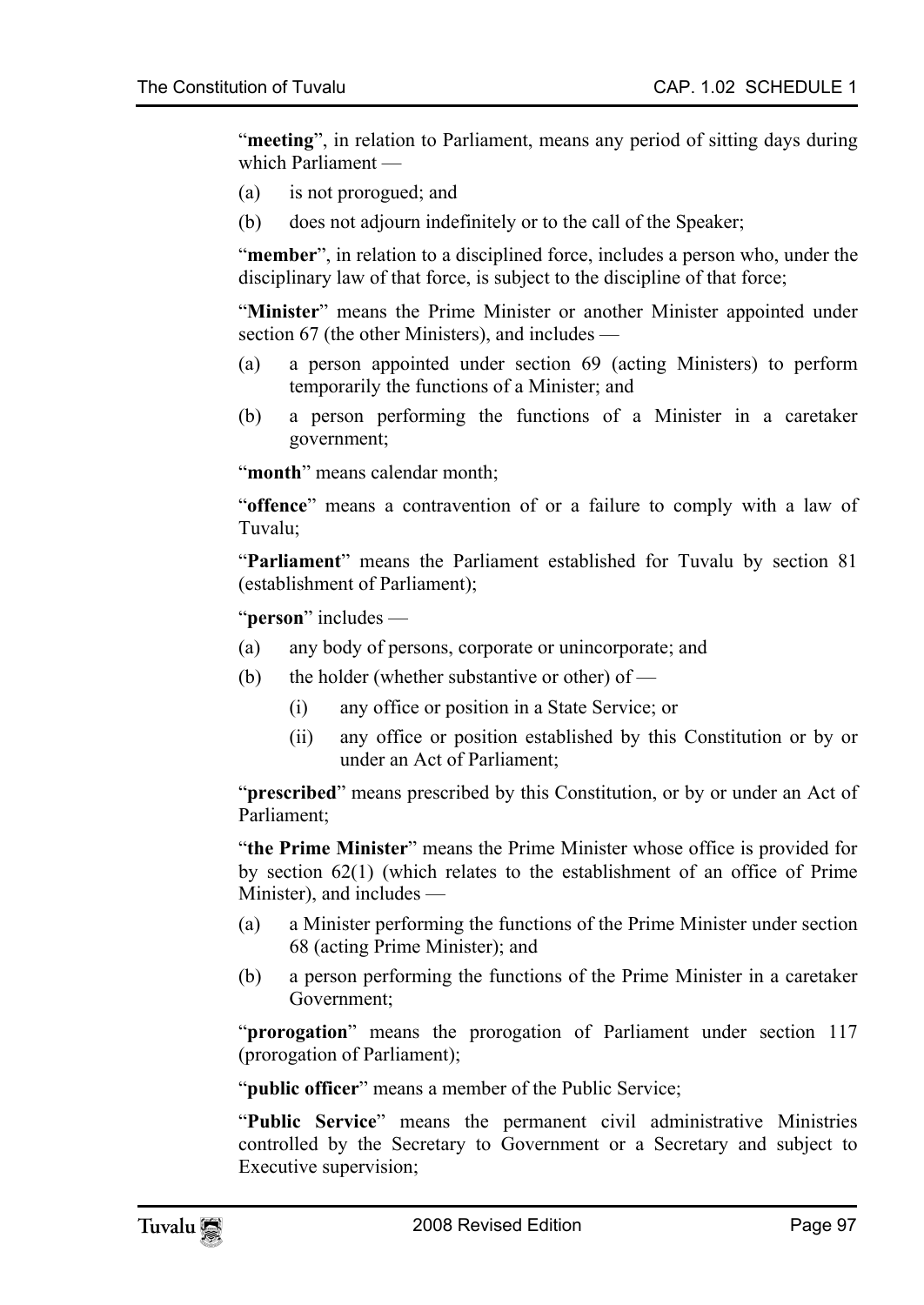"**rules of court**" means any law made by a competent authority for regulating the practice and procedure of a court;

"**the rules of Procedure of Parliament**" means any rules made under section 108 "(Rules of Procedure)";

"**the Secretary to Government**" means the Secretary to Government whose office is provided for in section 78 (Secretary to Government);

"**session**", in relation to Parliament, means the series of sitting days occurring during the period —

- (a) commencing with the first sitting day after Parliament is prorogued, or after a general election; and
- (b) ending on the day on which Parliament is next prorogued or dissolved without being prorogued;

"sign" includes mark;

"**sitting day**" means a day on which Parliament actually meets;

"**the Sovereign**" means the Sovereign of Tuvalu;

"**the Sovereign**", in the sense of the Sovereign of Tuvalu, has the meaning given to that expression by section 13 (references to the Sovereign of Tuvalu) of this Schedule;

"**the Sovereign**", in the sense of the Sovereign of the United Kingdom, has the meaning given to that expression by section 14 (references to the Sovereign of the United Kingdom) of this Schedule;

"**the Sovereign in Council**" means the Sovereign of the United Kingdom, acting by and with the advice of the Judicial Committee of his Privy Council and in accordance with the laws of England from time to time applicable in relation to appeals to the Privy Council or to the Judicial Committee;

"**the Speaker**" means the Speaker of Parliament whose office is provided for by section 103 (establishment of the office of Speaker), and includes a member of Parliament performing the functions of the Speaker under section 107 (acting Speaker);

"**State Service**" means a service referred to in section 139 (the State Services):

"**subordinate court**'' means a court other than —

- (a) the Sovereign in Council; and
- (b) the Court of Appeal; and
- (c) the High Court;

"**superior court**", in relation to another court, means a court which has jurisdiction to determine appeals from, or to review, decisions of the other court;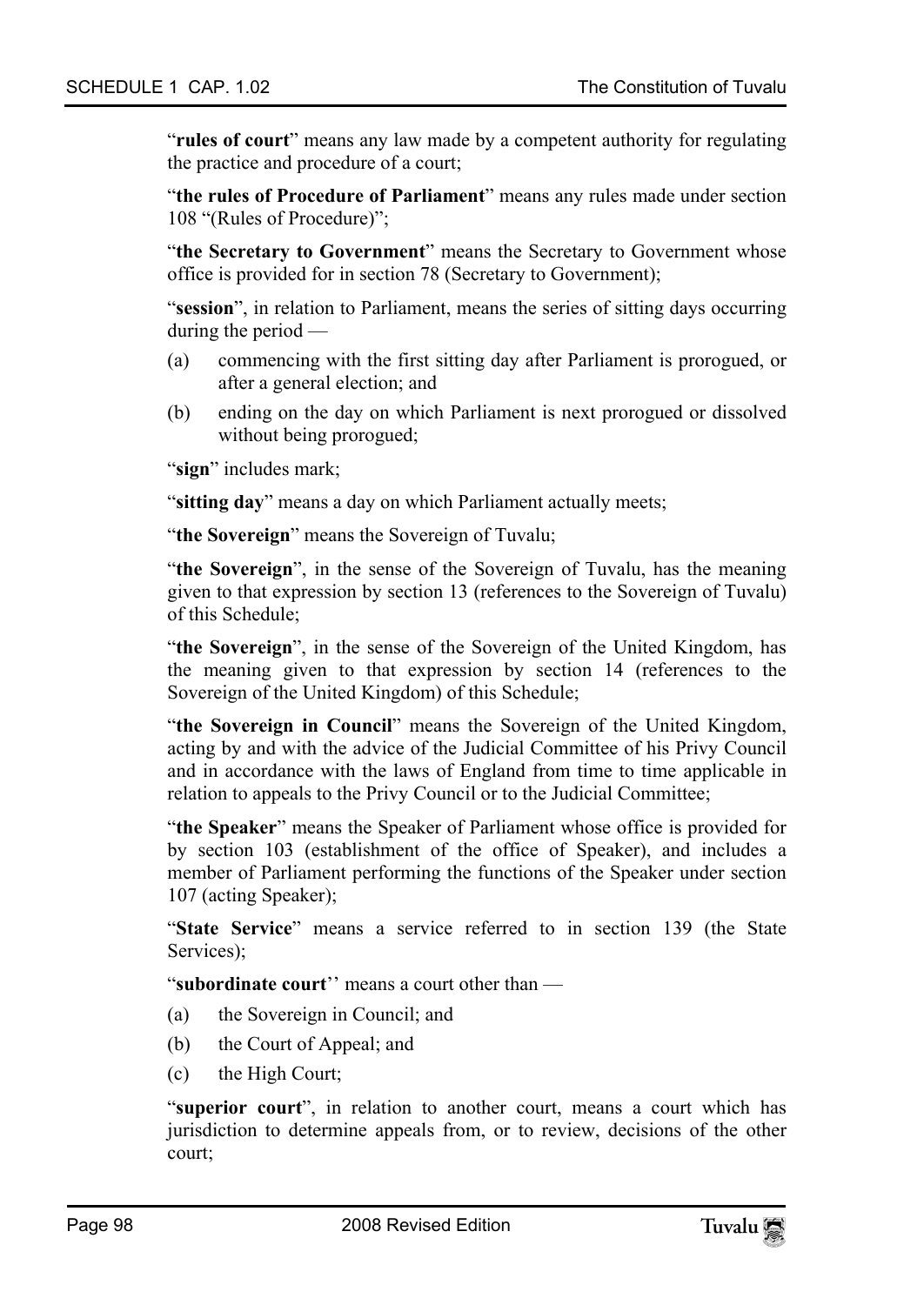"**taxation**" includes rates, charges, fees and imposts of any kind;

"**the Tuvalu Police**" means the State Service provided for by section 139(1)(b) (which relates to the establishment of the Tuvalu Police);

"**the United Kingdom**" means the United Kingdom of Great Britain and Northern Ireland;

"**writing**" includes any method of reprinting or reproducing words in a visible form;

"**year**" means any period of 12 months.

- (2) Unless the context requires otherwise, where an expression is defined for any purpose in this Schedule or otherwise in this Constitution then for that purpose all grammatical variations and cognate and related expressions are to be understood in the same sense.
- (3) Unless the context requires otherwise, a reference in this Constitution to an institution, office, position or thing is a reference to the appropriate institution, office, position or thing provided for by this Constitution.

# **3. Form of the Constitution**

- (1) The Preamble forms part of this Constitution, and establishes principles upon which this Constitution, and the conduct of the public affairs of Tuvalu, are to be based.
- (2) The Schedules to this Constitution form part of this Constitution.
- (3) The head-notes to the sections of this Constitution do not form part of this Constitution, but other headings do form part of it.
- (4) A reference in this Constitution to a subdivision of this Constitution without further identification shall be read as a reference to the corresponding subdivision of the body of this Constitution (that is, excluding the Preamble and the Schedules).

# **4. Meaning of language used**

- (1) This Constitution is intended to be read as a whole.
- (2) All provisions of this Constitution, and all words, expressions and statements in this Constitution, shall be given their fair and liberal meaning without unnecessary technicality.

# **5. Gender and number**

In this Constitution —

(a) the masculine gender includes the female gender; and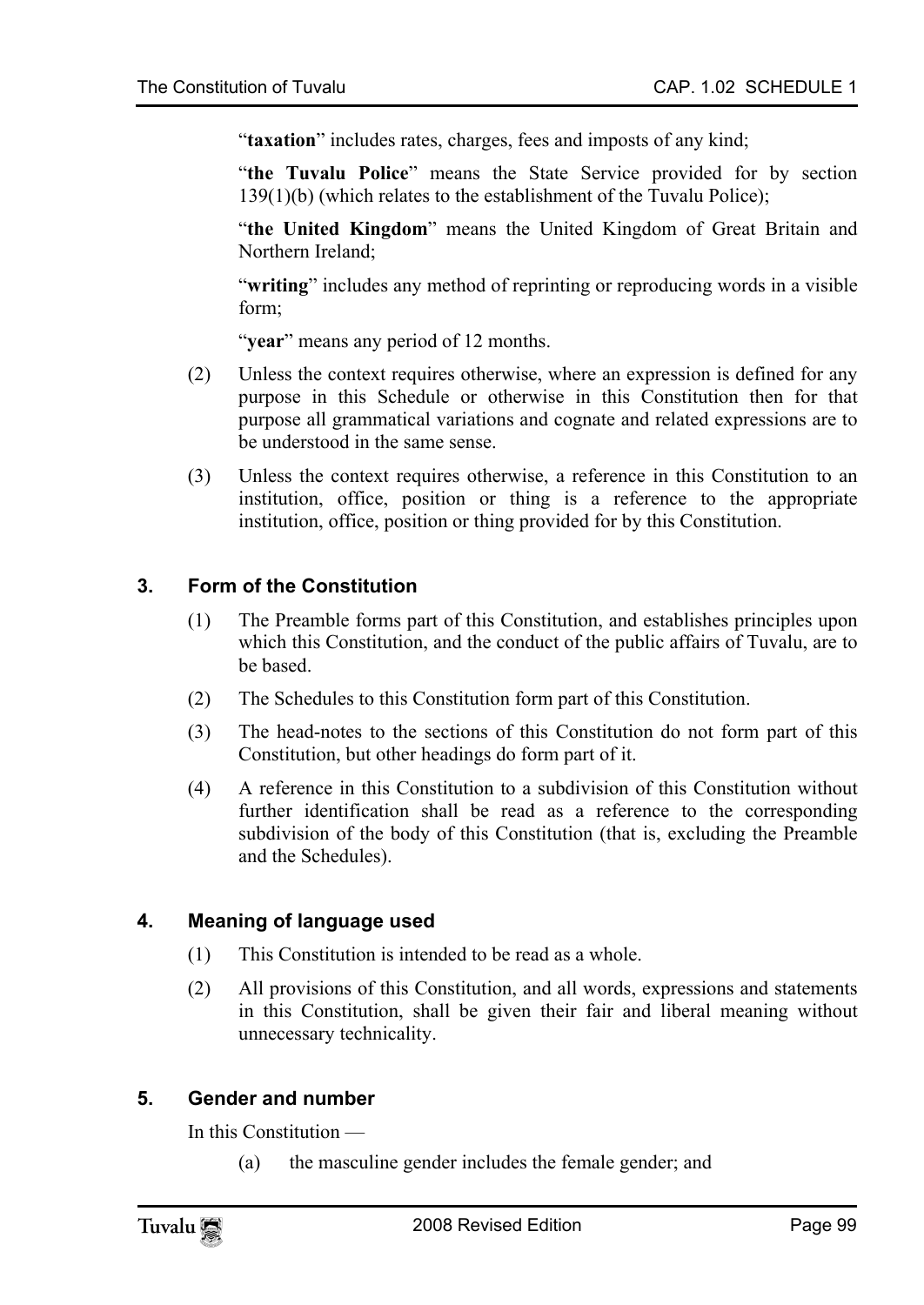- (b) the feminine gender includes the masculine gender, and
- (c) the singular number includes the plural; and
- (d) the plural number includes the singular.

# **6. Time limits**

- (1) Where no time is prescribed by this Constitution within which an act is required or permitted to be done, the act shall, or may, as the case requires, be done with all convenient speed and as often as is necessary.
- $(2)$  Where
	- (a) a time limit is imposed by this Constitution for any purpose; and
	- (b) in a particular case it is not practicable to comply with the limit,

the limit shall be deemed to be extended by whatever period is necessary to make compliance practicable.

(3) The operation of subsection (2) is not excluded by a provision that unqualifiedly specifies a time limit or a maximum time limit.

# **7. Attainment of age**

For all purposes of this Constitution, a person attains a particular age at the first moment of the relevant anniversary of his birth.

# **8. Powers of majority, and quorums**

- (1) Where this Constitution requires or permits an act to be done by more than two persons, a majority of them may do it.
- (2) Subsection (1) does not affect any requirement of a quorum, and, subject to subsection (3), where no quorum is prescribed by this Constitution the quorum is the total membership.
- (3) A power conferred by this Constitution to determine the procedures of a body includes power to determine a quorum (not being fewer than a majority of the total membership).

# **9. References to "total membership"**

A reference in this Constitution to the total membership of a body or authority is a reference to the total number of seats or places on the body or authority, irrespective of whether any of them are vacant.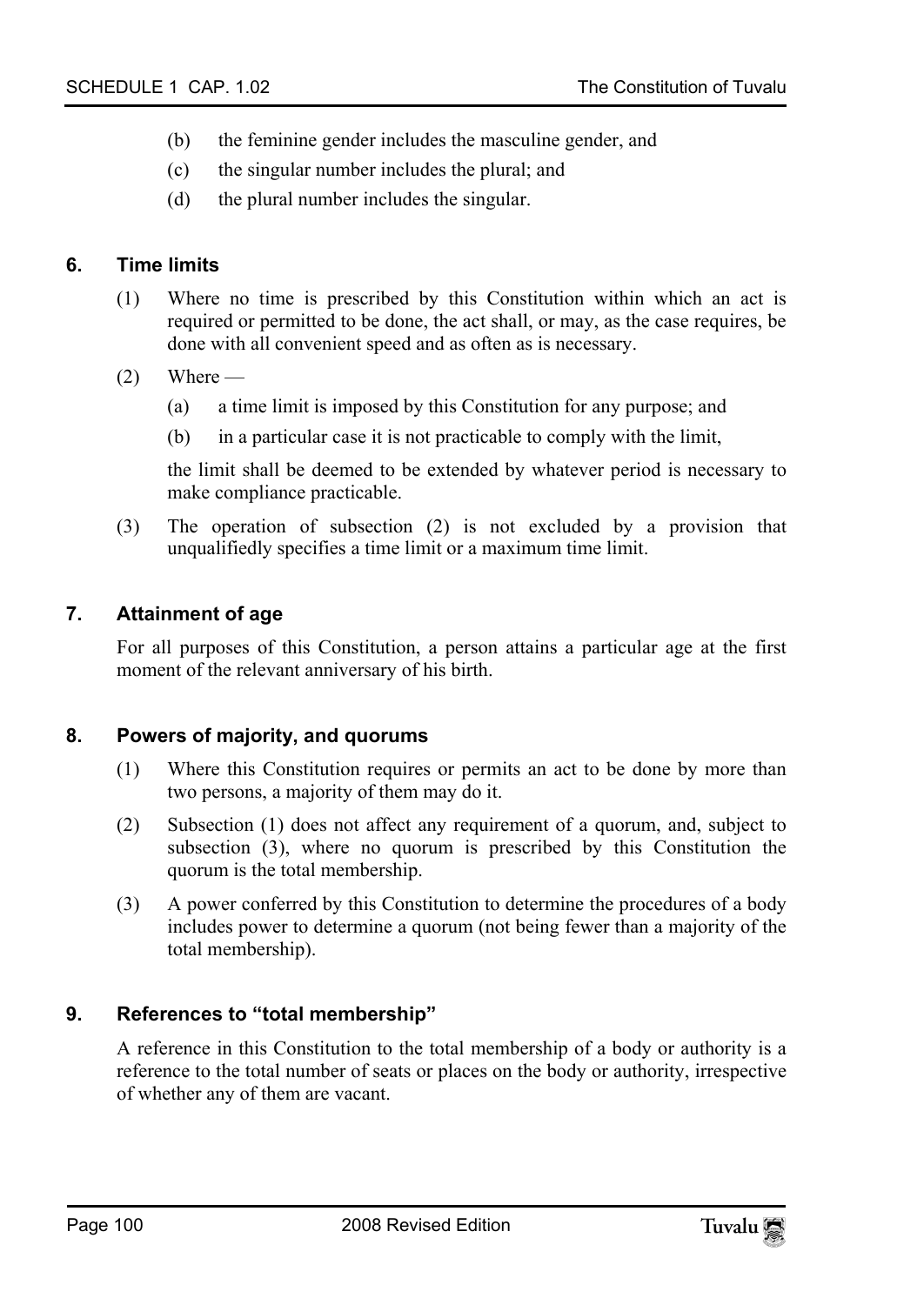# **10. Performance of constitutional functions**

- (1) Where this Constitution confers a power or imposes a duty, the power may be exercised or the duty shall be performed, as the case may be, from time to time as occasion requires.
- (2) Where this Constitution confers a function on the holder of an office or position as such, the function may be performed by the holder (whether substantive or other) of the office or position from time to time.
- (3) Where this Constitution confers a power to make an instrument or a decision (other than a judicial decision), that power includes power exercisable in the same manner and subject to the same conditions (if any), to revoke, vary or alter the instrument or decision.

# **11. Appointments, etc., requiring prior approval**

- (1) Where by any provision of this Constitution an appointment or other act requires the prior approval of Parliament or of any other person or authority, and —
	- (a) it is for any reason not practicable to apply for the approval immediately; and
	- (b) there is an immediate need to make the appointment or to do the act,

the appointment may be made, or the act may be done, as the case may be, subject to approval being applied for at the first reasonably available opportunity.

- (2) If later approval is refused, the refusal takes effect as a disallowance of the appointment or act.
- (3) The decision of the person or authority whose approval is required as to what is the first reasonably available opportunity for the purposes of subsection (2) is final.

#### **12. Official appointments, etc.**

- (1) The succeeding provisions of this section shall, in relation to any office or position, be read subject to any provision of this Constitution relating to that office or position.
- (2) In this Constitution, a reference to the holder of an office or position by reference to the description of his office or position includes a reference to any person who is for the time being lawfully acting in, or performing the functions of, the office or position.
- (3) Where this Constitution confers power to make an appointment to act in, or to perform the functions of, an office or position, the power includes power —
	- (a) to remove or suspend a person so appointed: and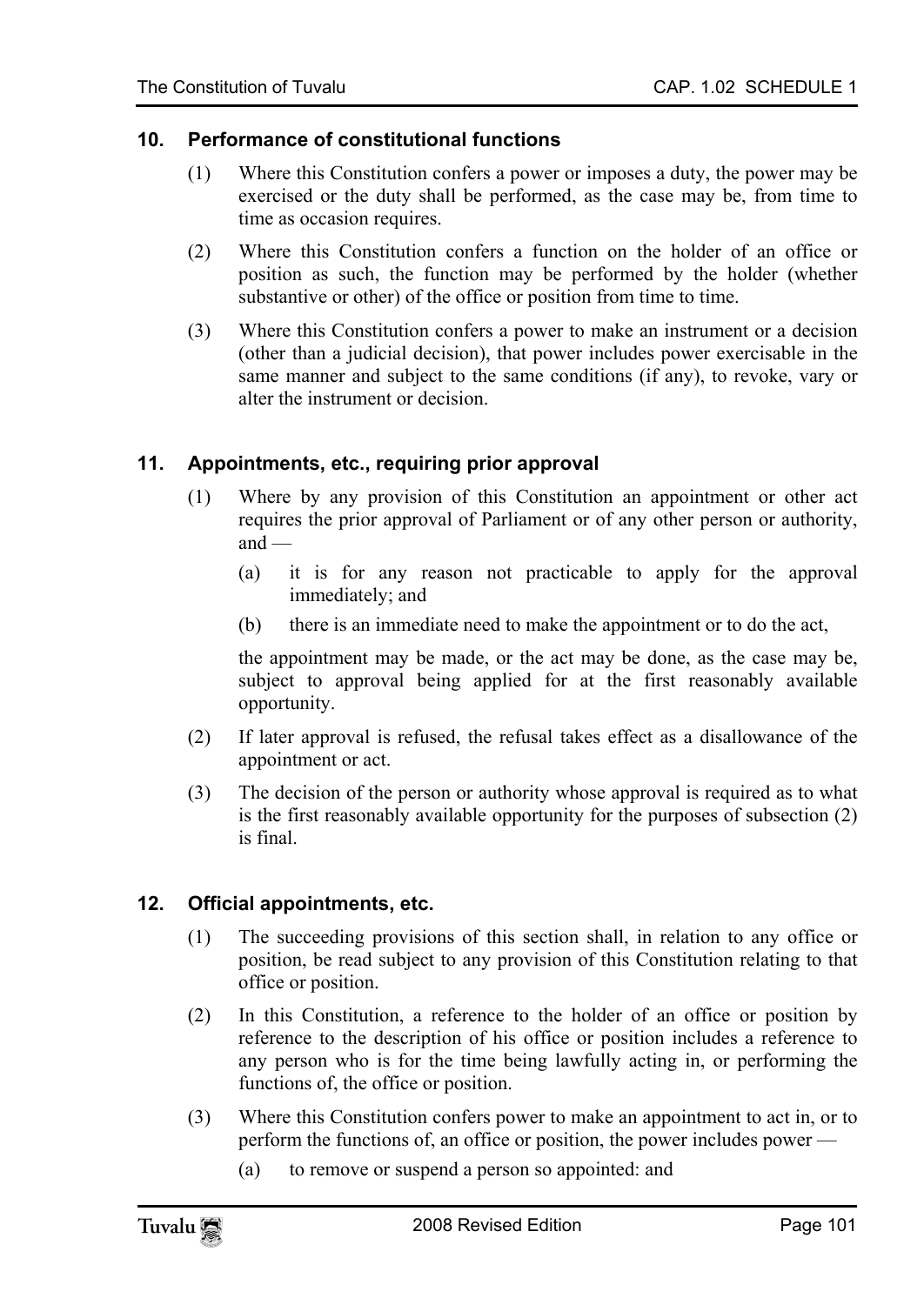- (b) to appoint another person temporarily in the place of a person so removed or suspended; and
- (c) where the holder of the office or position is  $-$ 
	- (i) unavailable; or
	- (ii) unable to perform the functions of the office or position,

to appoint a person temporarily in his place; and

(d) if the office of position is vacant, to appoint a person to act in it until it is filled on a substantive basis,

subject to compliance with any conditions to which the exercise of the original power of appointment was subject.

- (4) In a case to which subsection  $(3)(c)$  applies, no question whether the need for the exercise of the power has arisen, or has ceased, shall be considered in any court.
- (5) A reference in this Constitution to a power to remove from office the holder of an office or position includes a reference to a power —
	- (a) to require the holder of the office or position to retire; or
	- (b) to terminate any contract under which the holder of the office or position is employed; or
	- (c) to determine whether any contract referred to in paragraph (b) should be renewed,

but nothing in this section confers any power to require a Judge of the High Court, the Auditor-General or the Commissioner of Police to retire.**<sup>13</sup>**

- (6) Except where this Constitution provides otherwise the holder of an office or position established by this Constitution may resign from the office or position by written notice to the Secretary to Government, and the resignation takes effect —
	- (a) on a date specified in the notice; or
	- (b) when the notice is received by the Secretary to Government,

whichever is the later, but the resignation may be withdrawn, with the consent of the Secretary to Government, at any time before it takes effect.

- (7) When the holder of an office or position is on leave of absence pending relinquishment of the office or position —
	- (a) another person may be appointed to the office or position; and
	- (b) the person so appointed shall, for the performance of the functions of the office or position, be considered to be the sole holder of the office or position.
- (8) For the purposes of this Constitution, a person shall not be considered to be the holder of, or to be acting in, an office or position by reason only of the fact that —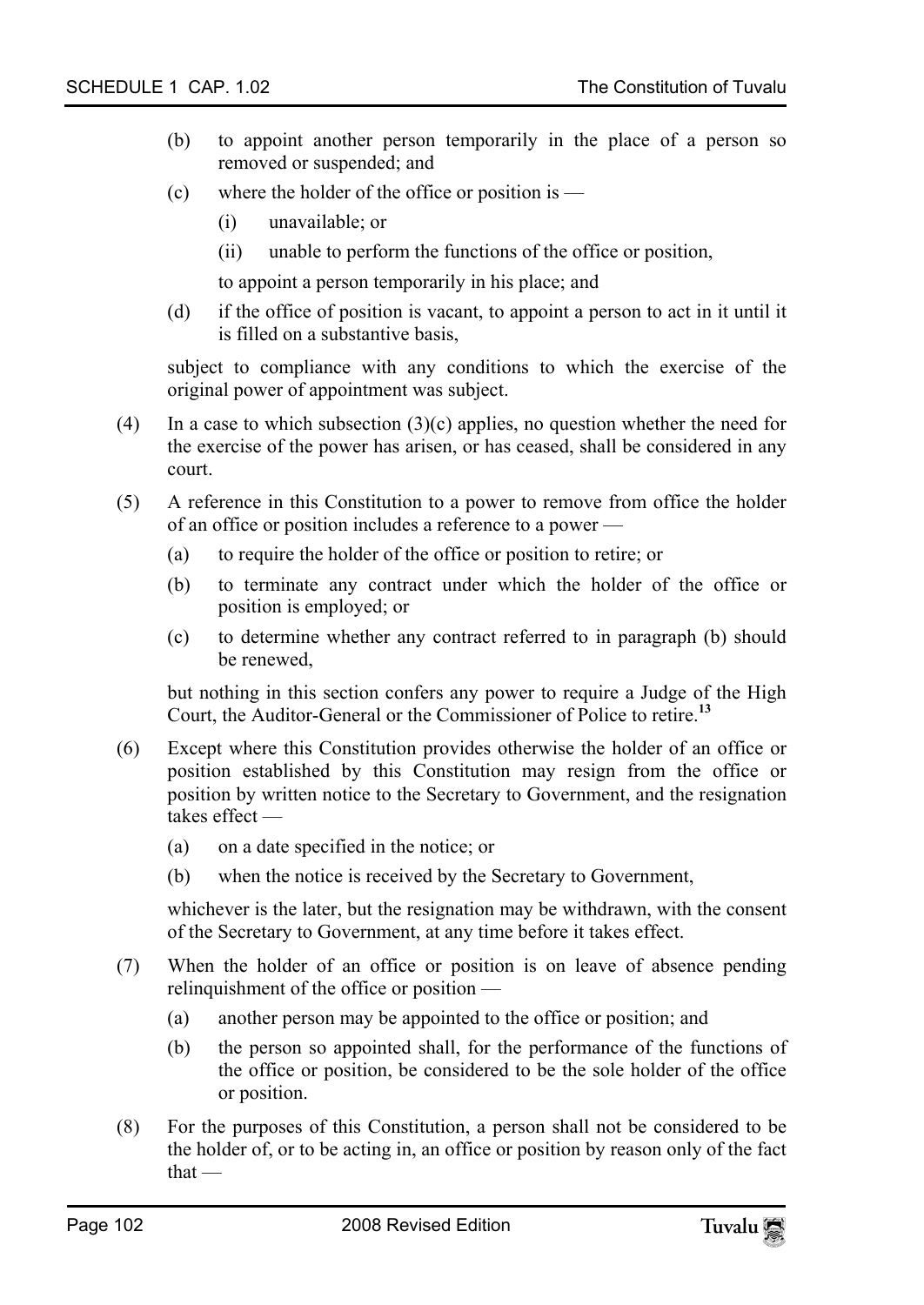- (a) he is on leave of absence pending relinquishment of the office or position; or
- (b) he is on leave without pay from the office or position; or
- (c) he is receiving a pension or some other similar allowance; or
- (d) he is a retired or reserve member of a naval, military or air force, or a special constable; or
- (e) he is a member of the staff of a local government or authority; or
- (f) he is the holder of an office or position in the service of the Government, or is performing functions on behalf of the Government, if the only remuneration that he receives for it is by way of travelling or subsistence allowance, expense allowance or any similar allowance.
- (9) Subject to any provision of this Constitution relating to qualifications for, or disqualifications from, appointment, a person who has been the holder of an office or position is eligible for reappointment to that office or position.

# **13. References to the Sovereign of Tuvalu**

- (1) Subject to subsection (2), a reference in this Constitution or any other law to the Sovereign of Tuvalu includes a reference to —
	- (a) the Heirs and Successors of the Sovereign as declared or ascertained by or under an Act of Parliament; and
	- (b) any person exercising the whole or the relevant part of the sovereignty of Tuvalu in accordance with an Act of Parliament.
- (2) Until an Act of Parliament is made for the purposes of subsection (1)(a) or (b), a reference to the Sovereign of Tuvalu shall be read as including a reference to —
	- (a) the Sovereign of the United Kingdom; or
	- (b) any person exercising the whole or the relevant part of the sovereignty of the United Kingdom,

as the case requires, in accordance with the law in force in England.

# **14. References to the Sovereign of the United Kingdom**

A reference in this Constitution or in any other law to the Sovereign of the United Kingdom includes a reference to any person exercising the whole or the relevant part of the sovereignty of the United Kingdom in accordance with the law in force in England.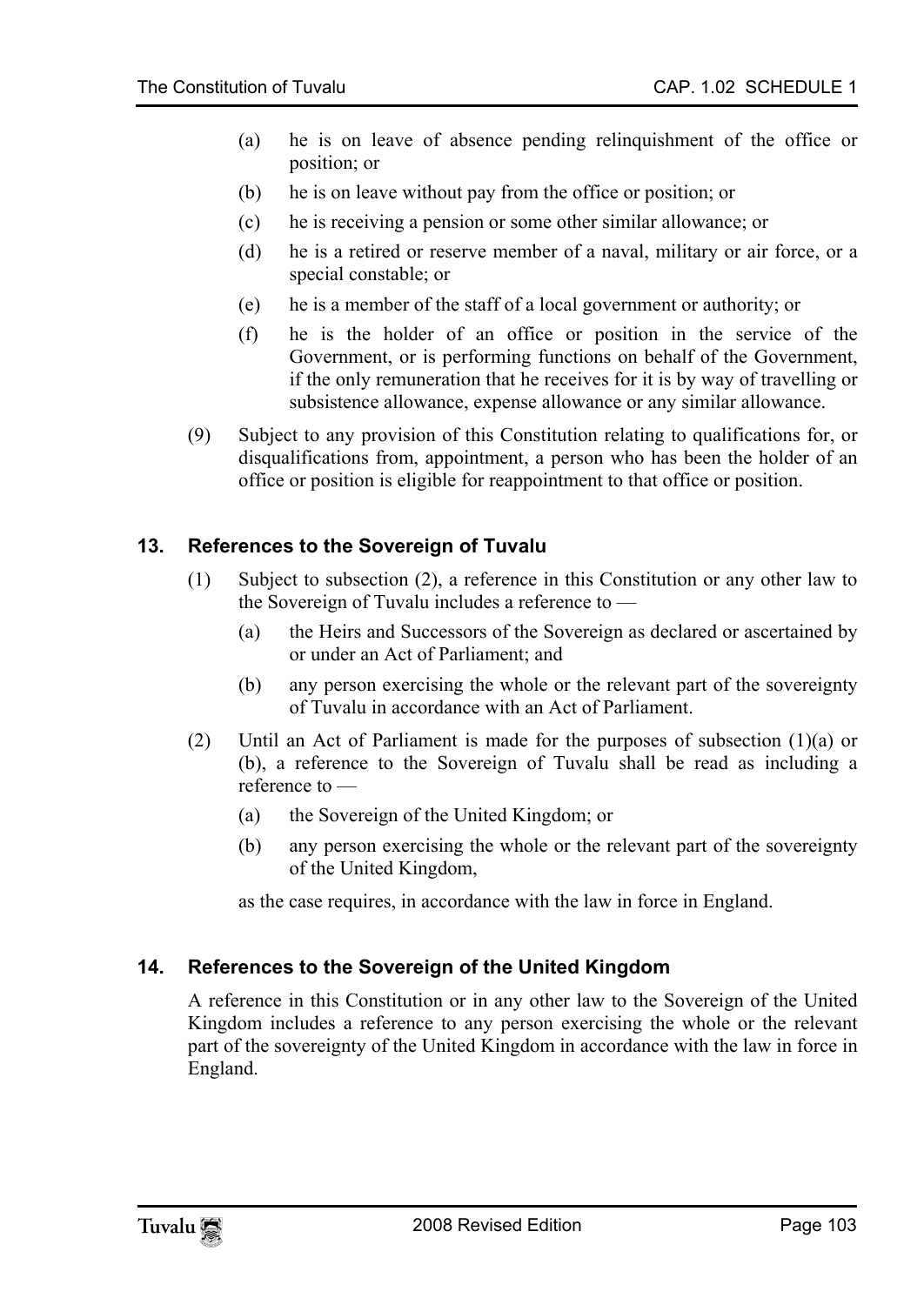### **15. Independence**

Where this Constitution provides that any person or authority is not subject to the direction or control of any other person or authority, that provision does not prevent —

- (a) direction or control by a court in the performance of judicial functions conferred on it by law; and
- (b) the regulation, by or under an Act of Parliament, of the performance of the functions of the person or authority.

# **16. Regulation of acts, etc.**

Where any provision of this Constitution provides for the regulation of an act or thing, unless the context indicates otherwise that provision does not authorize the prohibition of the act or thing, whether in law or in practice.

# **17. Impracticability of obtaining advice, etc.**

 $(1)$  In this section —

"**the prescribed authority**" has the meaning given to it by subsection (2)(a).

- (2) This section applies in a case where
	- (a) a provision of this Constitution requires or permits the Head of State, or any other person or authority, (referred to in this section as "the prescribed authority") to act —
		- (i) in accordance with the advice of some other person or authority; or
		- (ii) after consultation with some other person or authority; or
		- (iii) subject to the approval of some other person or authority; and
	- (b) the prescribed authority, acting in his or its own deliberate judgment, certifies in writing that he or it is satisfied that it is impracticable, in the circumstances, to comply, or to comply fully, with the authorizing provision.
- (3) In a case to which this section applies the prescribed authority, acting in his or its own deliberate judgment, may act after consultation with such persons (including any available persons, and any available members of the authority, referred to in subsection  $(2)(a)(i)$ ,  $(ii)$  or  $(iii)$  as he or it, acting in his or its own deliberate judgment, thinks proper to consult.
- (4) If in a case to which this section applies the prescribed authority acts as provided for by subsection (3) —
	- (a) he or it shall, as soon as practicable, report the circumstances to  $-$

<sup>&</sup>quot;**the authorizing provision**" means the relevant provision of this Constitution referred to in subsection  $(2)(a)$ ;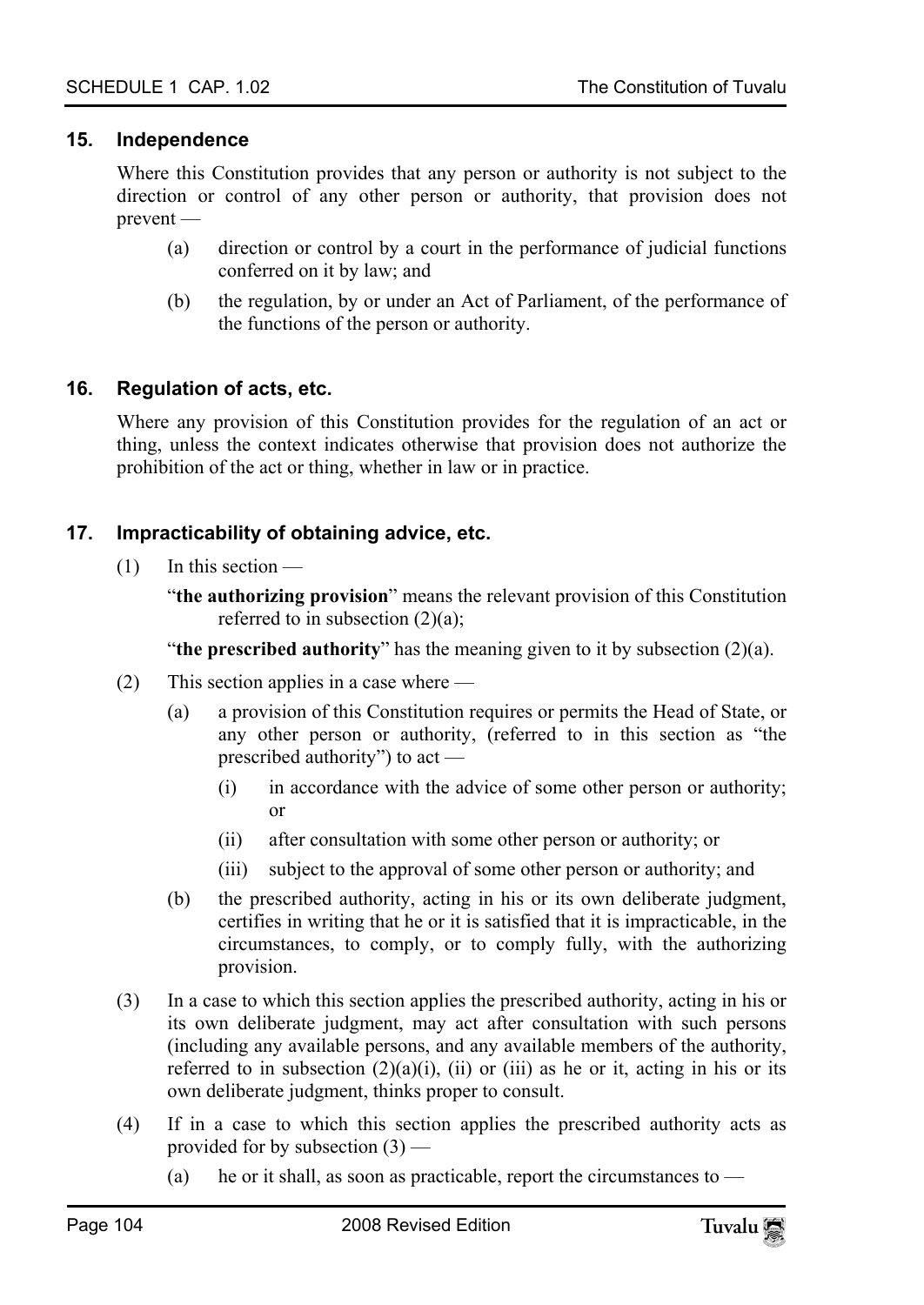- (i) the relevant person or authority referred to in subsection  $(2)(a)(i)$ (ii) or (iii); and
- (ii) the Speaker, for presentation to Parliament; and
- (b) as soon as practicable, and to the extent that it is practicable, the authorizing provision shall be complied with.

# **18. Acts in "deliberate judgment"**

Where this Constitution requires or permits an act to be done in the deliberate judgment of a person or authority —

- (a) the exercise of the judgment must not be arbitrary or capricious; and
- (b) except to the extent of paragraph (a), no question as to the exercise of the judgment shall be considered in any court.

# **19. Effect of repeal**

- (1) In this section, "repeal" includes revocation, cancellation, suspension and expiry.
- (2) The repeal of any provision of this Constitution does not
	- (a) revive anything that was not in force or existing immediately before the repeal took effect; or
	- (b) affect the previous operation of the repealed provision, or anything duly done or suffered under it; or
	- (c) affect any right, privilege, obligation or liability acquired, accrued or incurred under the repealed provision; or
	- (d) affect any penalty, forfeiture or punishment incurred in respect of an offence against the repealed provision; or
	- (e) affect any investigation, legal proceedings or remedy in respect of any such right, privilege, obligation, liability, penalty, forfeiture or punishment.
- (3) Any investigation, legal proceedings or remedy referred to in subsection (2)(e) may be instituted, continued or enforced, and any penalty, forfeiture or punishment referred to in that paragraph may be imposed, as if the repealed provision had continued in force.
- (4) If a provision of this Constitution is repealed and re-enacted (with or without modification), a reference in any other law to the repealed provision shall, unless the context indicates otherwise, be read as a reference to the substituted provision.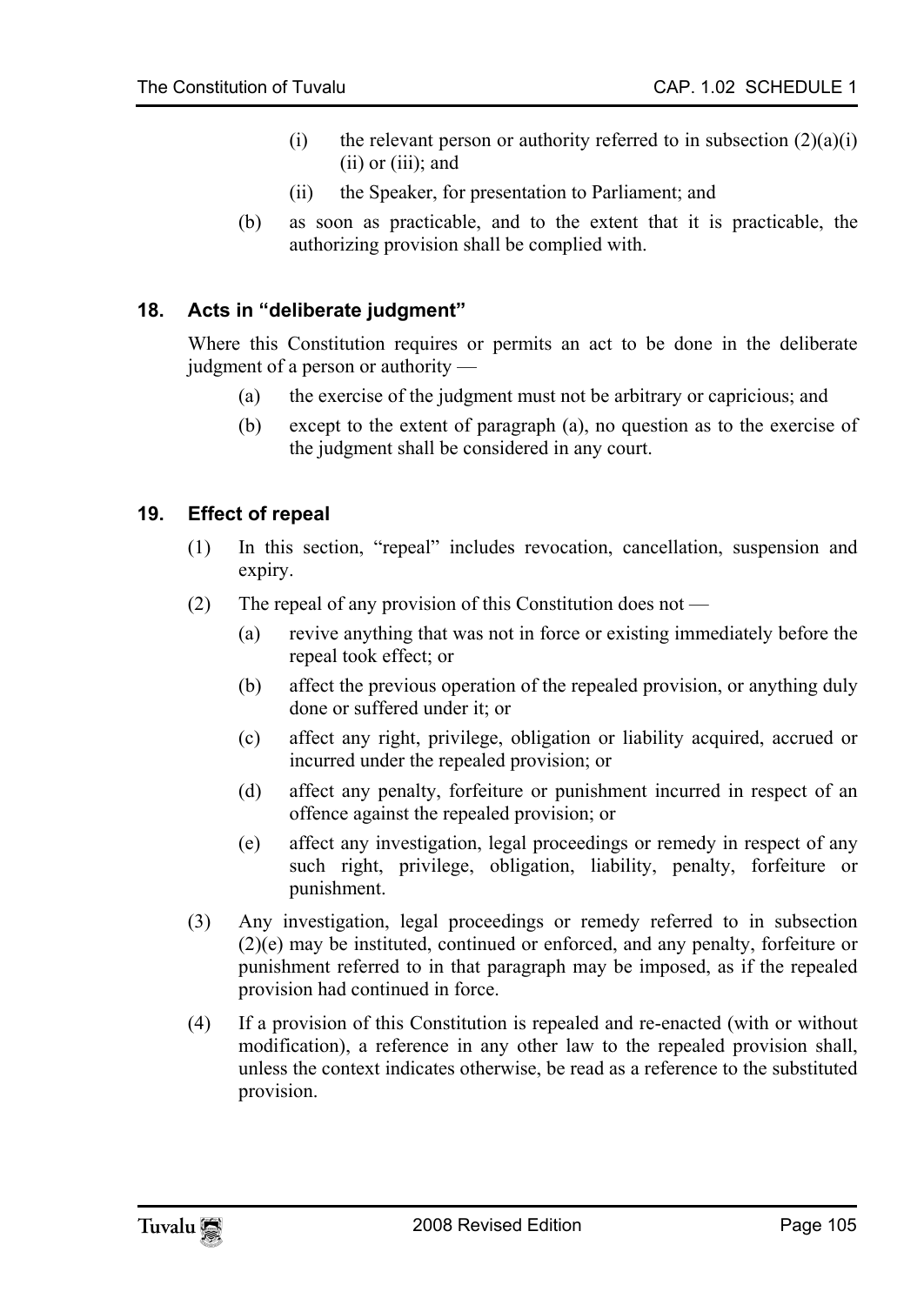# **20. Effect of disallowance**

Where this Constitution provides that a law or any other thing may be disallowed, the disallowance takes effect in the same way as a repeal, revocation or cancellation would take effect, except that if the disallowed law or thing altered any other law or thing the disallowance revives the other law, or the previous situation, as the case may be as in existence immediately before the disallowance.

# **21. Multiple oaths, etc.**

- (1) A reference in this section to the holding of an office or position includes a reference to the temporary performance of the functions of the office or position.
- (2) If on or before commencing to hold an office or position established by this Constitution the holder is required to take an oath, or make a declaration of allegiance, he is not required to do so again for any purpose during any continuous term for which he holds the office or position.
- $(3)$  Where
	- (a) the holder of an office or position established by this Constitution is required or permitted to perform temporarily the functions of another such office or position; and
	- (b) it is a requirement of the second office or position that the holder takes an oath or makes an affirmation,

then, in addition to the effect of subsection (2), no matter how often he performs temporarily those functions during any continuous period for which he holds the first office or position he is not required to take the oath or make the affirmation referred to in paragraph (b) more than once.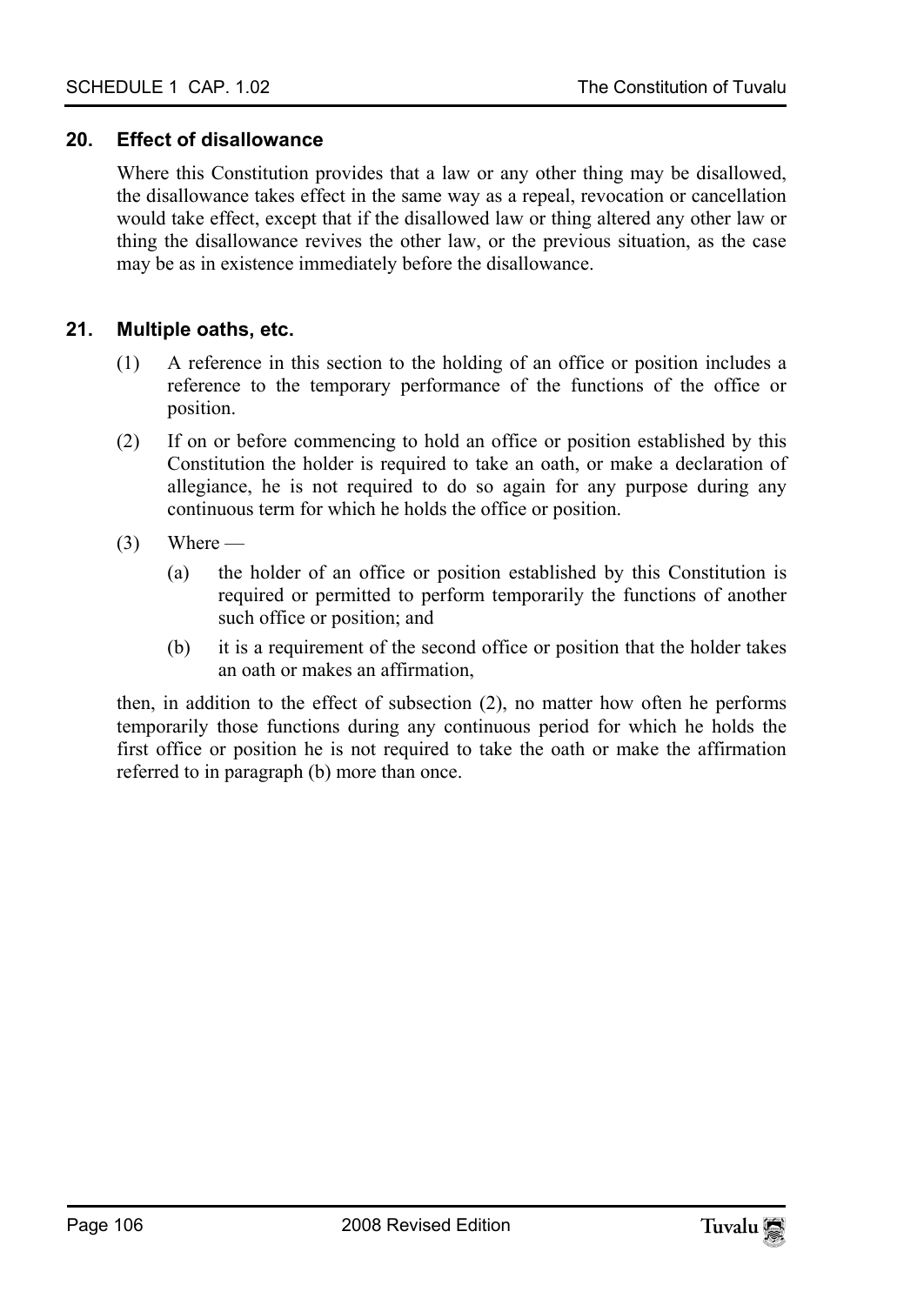# **SCHEDULE 2**

(Section 63)

# **ELECTION AND APPOINTMENT OF THE PRIME MINISTER**

# **1. Functions of the Governor-General**

The functions of the Governor-General under this Schedule shall be performed in his own deliberate judgment.

# **2. Election meetings**

- (1) As soon as practicable after
	- (a) a general election; or
	- (b) subject to section 71 (caretaker governments) of this Constitution, the occurrence of a vacancy in the office of Prime Minister, the Governor-General shall call a meeting of the members of Parliament for the purpose of electing a Prime Minister.
- (2) If the vacancy occurred because of
	- (a) the death of the Prime Minister; or
	- (b) the Prime Minister's ceasing to be a member of Parliament for any reason other than the dissolution of Parliament,

the meeting shall not be called until after the declaration of the result of the consequent bye-election.

- (3) The Governor-General shall issue to each member of Parliament a notice stating —
	- (a) the date, time and place of the meeting; and
	- (b) the date and time on or before which, and the place at which, nominations are to be delivered to the Governor-General.
- (4) The date fixed for the purposes of subsection  $(3)(b)$  shall be at least one day before the date fixed for the election meeting.
- (5) The election meeting shall consider only the election of a Prime Minister.

# **3. Nominations**

(1) All members of Parliament are eligible for nomination as candidates for election as Prime Minister.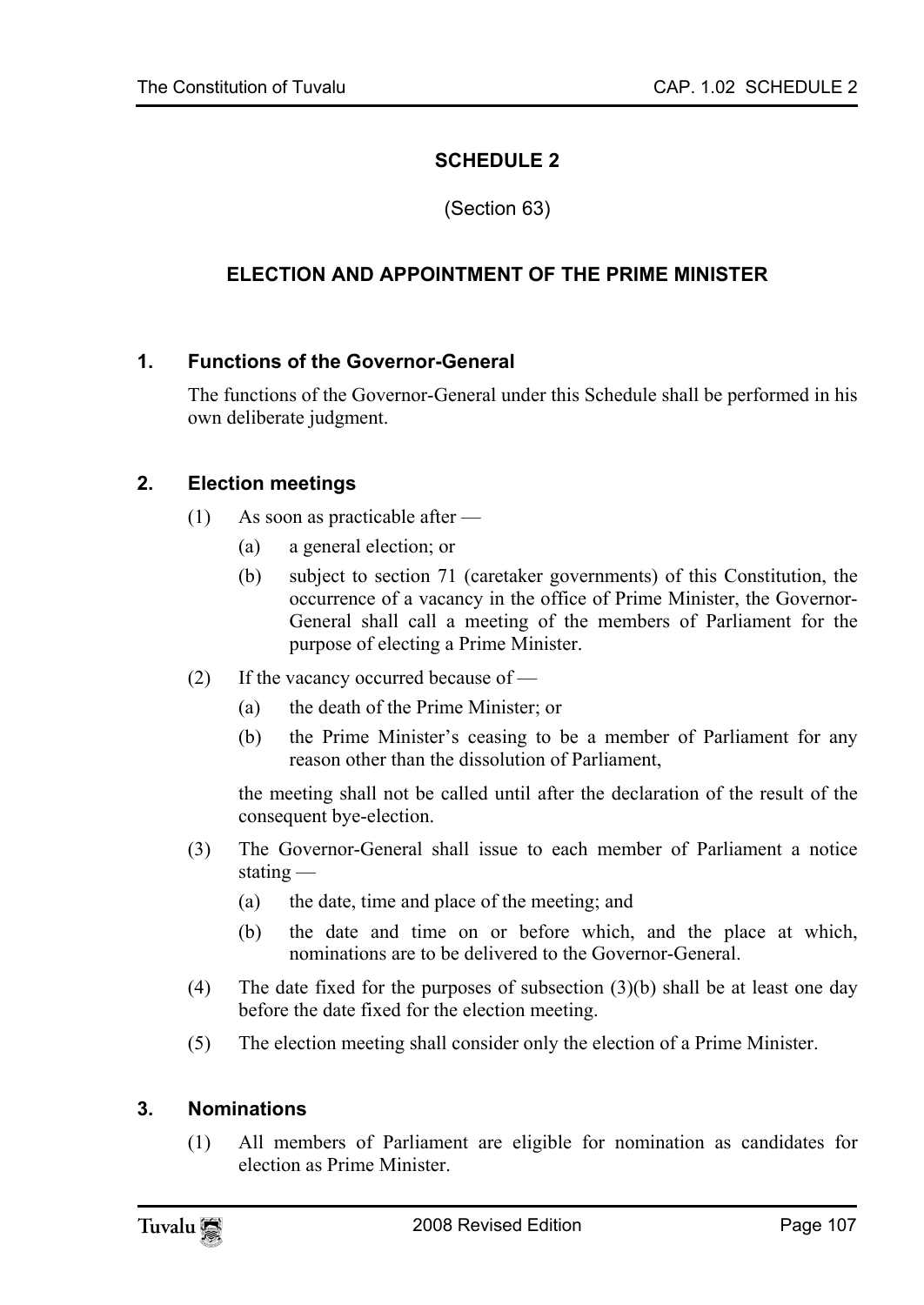- (2) No member may nominate more than one candidate.
- (3) A candidate may withdraw his candidature at any time before the commencement of voting at the election meeting.

# **4. Cancellation of proceedings**

- $(1)$  If at any stage of the proceedings a candidate
	- (a) dies; or
	- (b) becomes, in the opinion of the Governor-General, seriously incapacitated,

the provisions of subsection (3) apply.

- $(2)$  If
	- (a) at or after the time fixed under section  $2(3)(b)$  (which relates to the time for nominations) of this Schedule there is no candidate for election; or
	- (b) for any other reason the Governor-General is satisfied that the election cannot be, or is unlikely to be, successfully completed in accordance with this Schedule,

the provisions of subsection (3) apply.

- (3) In a case referred to in subsection (1) or (2), the Governor-General may either —
	- (a) cancel the proceedings and commence them again; or
	- (b) suspend the proceedings until a later time or date.

# **5. List of candidates**

A list setting out all candidates and their nominators shall be given by or by direction of the Governor-General to each member of Parliament before the election meeting opens.

# **6. Quorum**

- (1) The quorum for an election meeting is a majority of the total membership of Parliament.
- (2) If a quorum is not present at the time fixed under section  $2(3)(a)$  (which relates to the time for the election meeting) of this Schedule, the Governor-General shall adjourn the meeting until a time, date and place fixed by him and announced at the failed meeting.
- (3) If at the time and place fixed under subsection (2) a quorum is again not present, the Governor-General shall cancel the proceedings and commence them again.

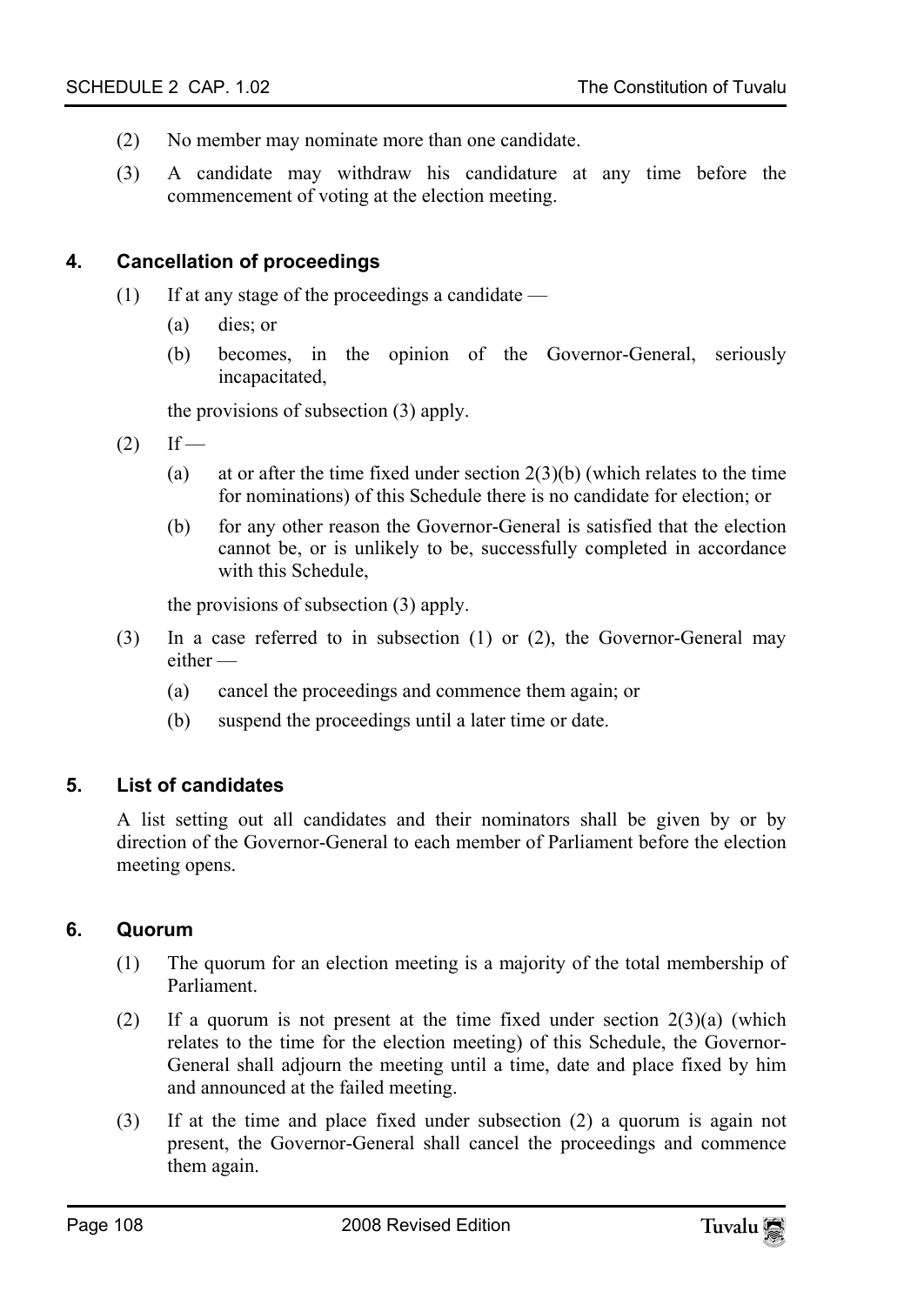### **7. Conduct of the election meeting**

- (1) The election meeting shall be presided over by the Governor-General, and the election shall be conducted by him.
- (2) Each member of Parliament has one vote at each ballot held in accordance with section 8 (conduct of the election) of this Schedule.
- (3) For the purpose of the counting of votes and for any other purpose relating to the conduct of the election, the Governor-General may request the assistance of such persons as he thinks necessary.
- (4) No person other than
	- (a) the Governor-General; or
	- (b) a member of Parliament; or
	- (c) a person whose assistance is being given as requested under subsection (3),

shall be present at the election meeting.

(5) Subject to this Schedule, the election meeting and the election shall be conducted in such manner as the Governor-General determines.

#### **8. Conduct of the election**

- (1) If there are more candidates than one, such number of ballots shall be held as is required to determine the result in accordance with this section.
- (2) The ballots shall be secret ballots.
- (3) Subject to the succeeding provisions of this section, if no candidate receives in a ballot the votes of a majority of the total membership of Parliament —
	- (a) the candidate who has the lowest number of votes shall be excluded; and
	- (b) a fresh ballot shall be held for the remaining candidates.
- (4) If in a case to which subsection (3) applies there is a tie between two or more candidates for the lowest number of votes in a ballot —
	- (a) not more than two special ballots shall be held to exclude one of them; and
	- (b) if after the second special ballot neither candidate has been excluded, the Governor-General shall decide by lot which one of them is to be excluded.
- (5) When in a ballot, whether the first ballot or a subsequent ballot, there are only two candidates, not more than —
	- (a) that ballot; and
	- (b) two further ballots,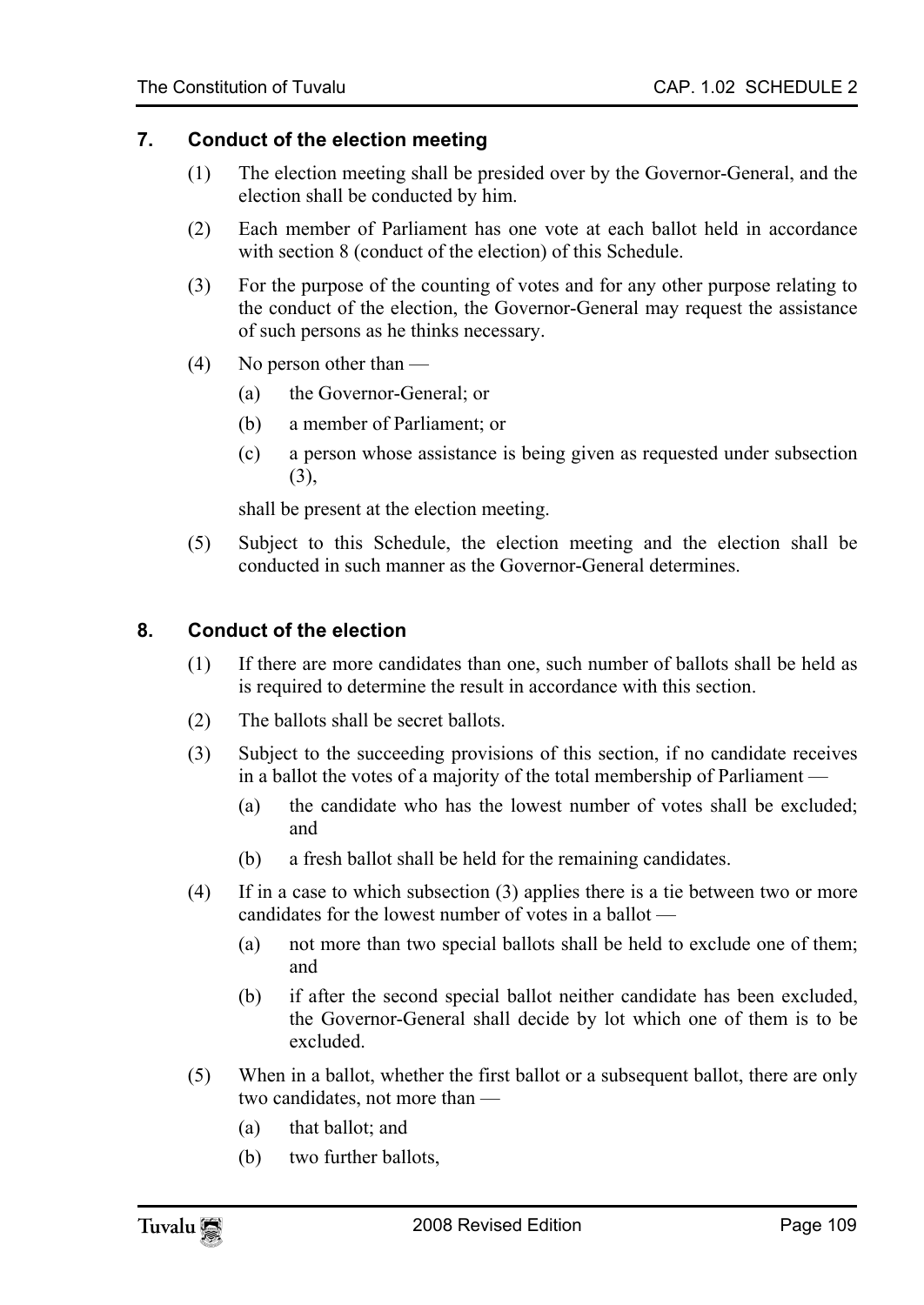shall be held, and if at the end of those ballots no candidate has received the votes of a majority of the total membership of Parliament the Governor-General shall cancel the election and commence the election procedure again.

### **9. Declaration of the result**

- (1) If only one candidate is nominated, the Governor-General shall declare that candidate elected.
- (2) When the count has been completed in each ballot, the Governor-General shall —
	- (a) announce the number of votes received by each candidate; and
	- (b) if a candidate has received the votes of a majority of the total membership of Parliament - declare that candidate to be elected.
- (3) Upon the election of a Prime Minister under this Schedule, the Governor-General shall cause the election and the name of the Prime minister —
	- (a) to be made known to the public in such manner as he thinks appropriate; and
	- (b) to be published in any manner prescribed for the publication of subordinate legislation.

### **10. Disputes**

Any dispute arising out of or in connection with the calling or conduct of an election meeting, or the conduct of an election, under this Schedule shall be determined by the Governor-General, whose decision is final.

### **11. Saving of power to dissolve**

Nothing in this Schedule affects the power of the Head of State to dissolve Parliament in accordance with section 118(3) (which relates to dissolution when a Prime Minister is not elected within a reasonable period).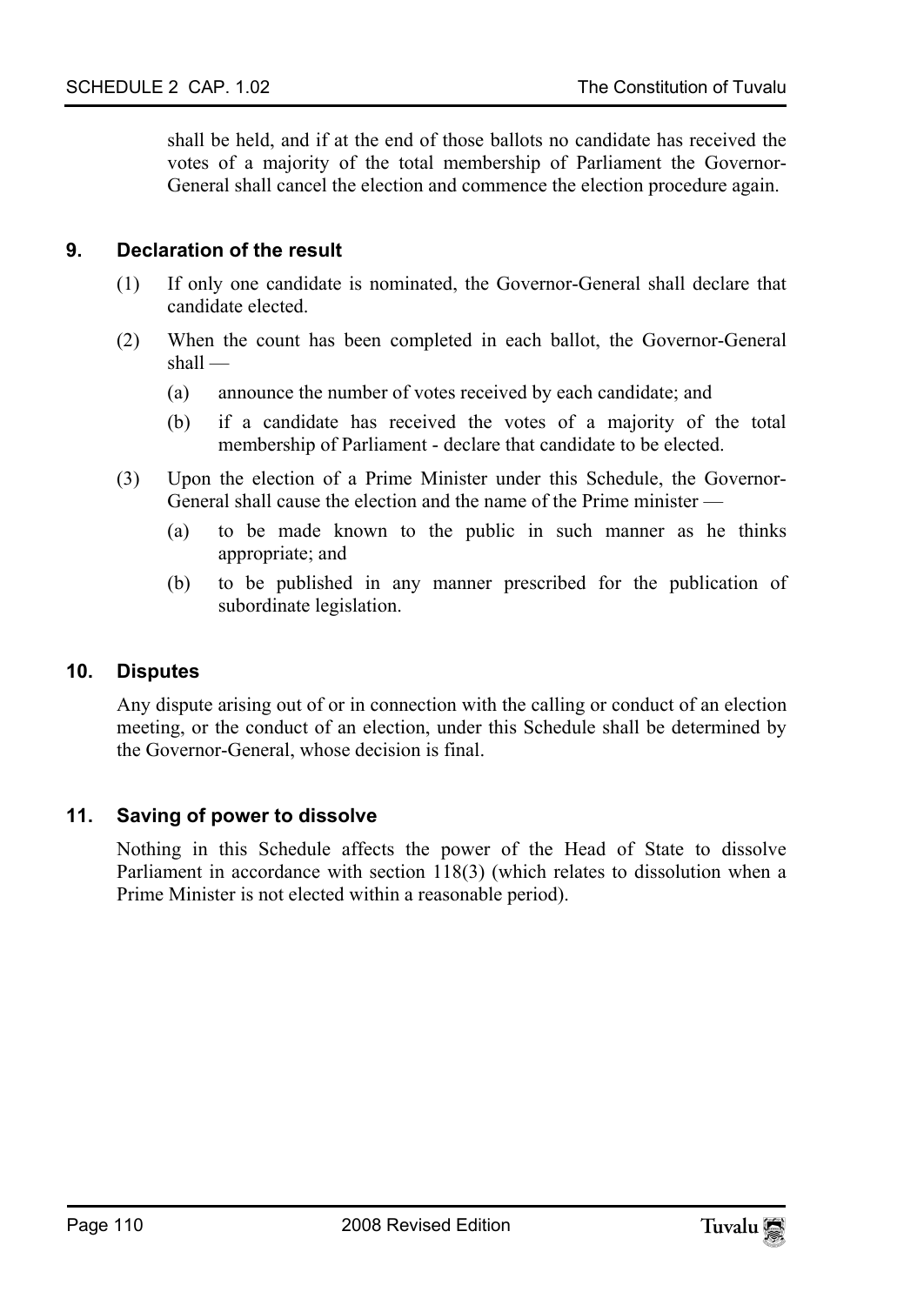## **SCHEDULE 3**

### (Sections 127, 152, 162)

## **PROCEDURE, ETC., OF THE PUBLIC SERVICE COMMISSION AND CERTAIN TRIBUNALS**

### **1. Application of Schedule 3**

This Schedule applies to the following authorities —

- (a) the Public Service Commission; and
- (b) a tribunal appointed under section 127 (removal of Judges from office) to investigate the question of the removal of a Judge of the High Court; and
- (c) a tribunal appointed under section 162 (removal of prescribed officials from office) to investigate the question of the removal of the holder of an office to which Division 5 (Removal, etc., of Certain Officials) of Part VIII applies.

### **2. Rules**

Subject to this Constitution and to any Act of Parliament, an authority to which this Schedule applies may make rules for regulating its procedures and the performance of its functions.

### **3. Voting**

All matters before a meeting of an authority to which this Schedule applies shall be decided in accordance with the majority of the votes of the total membership of the authority, and in the event of an equality of votes on a matter the person presiding has a casting vote, as well as an original vote.

### **4. Absence, etc.**

Subject to section 3 (voting) of this Schedule, the validity of the proceedings of an authority to which this Schedule applies is not affected by  $-$ 

- (a) any absence from a meeting; or
- (b) the fact that some person who was not entitled to do so took part in the proceedings.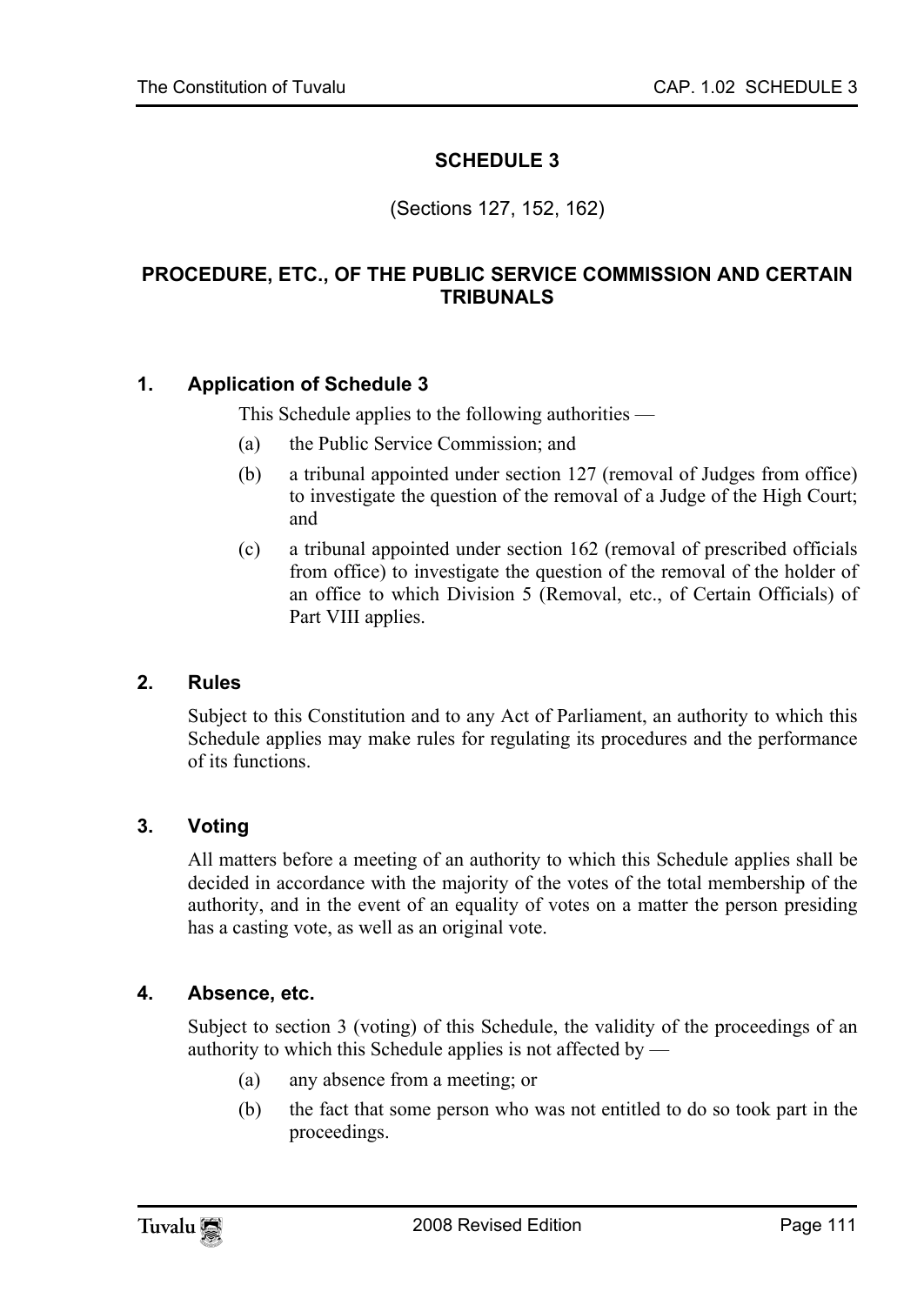### **5. Powers of certain tribunals**

The tribunals referred to in section 1(b) and (c) (application of this Schedule) of this Schedule have the same powers as the High Court in respect of the attendance and examination of witnesses abroad, and in respect of the production of documents.

#### **6. Procedures generally**

Subject to any rules made under section 2 (rules) of this Schedule, an authority to which this Schedule applies may determine its own procedures.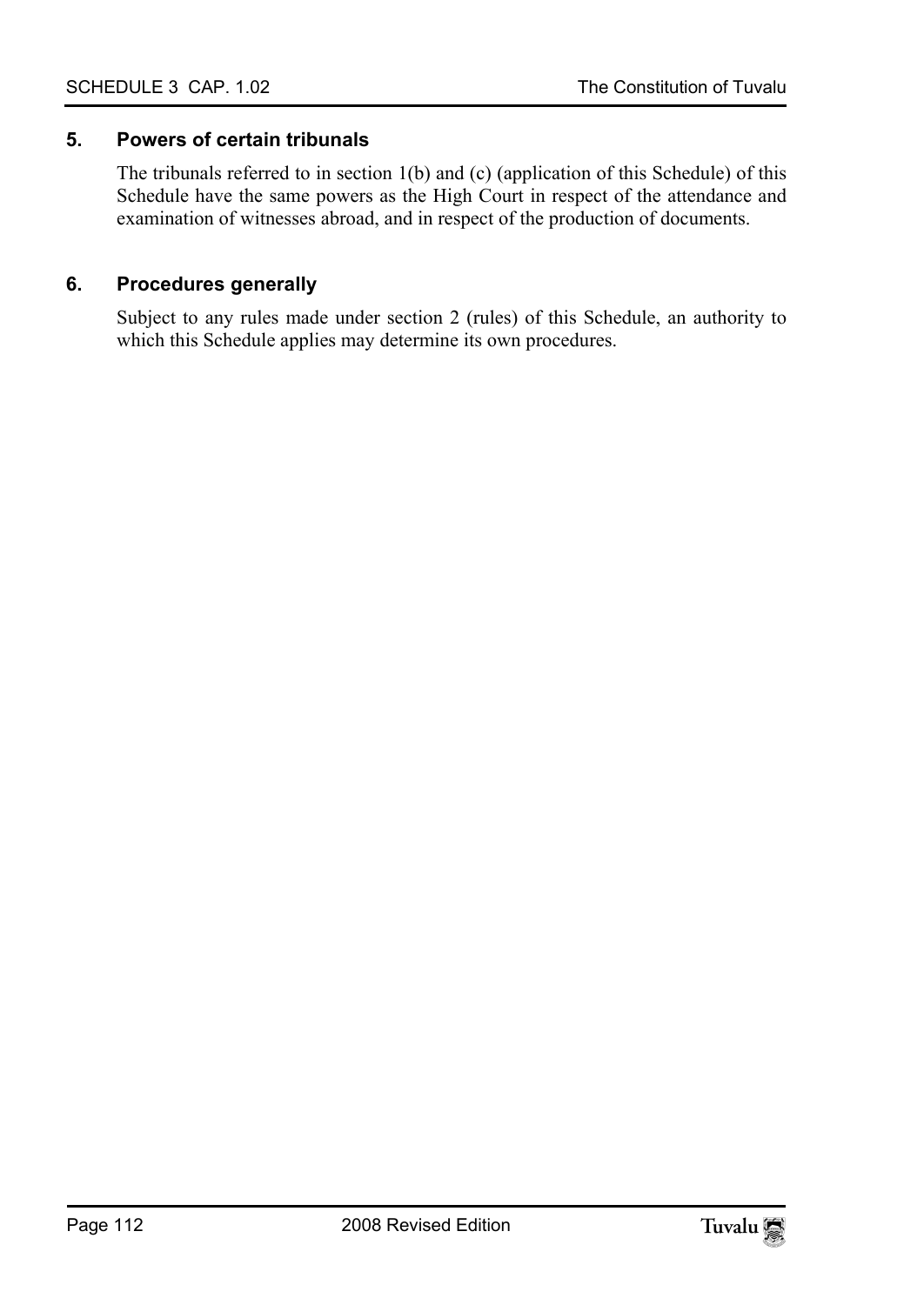# **SCHEDULE 4**

# **OATHS AND AFFIRMATIONS**

(Sections 57, 72 and 112)

1. Oath, etc., of Allegiance

I, ..................................................., do swear (or solemnly affirm) that I will be faithful and bear true allegiance to the Sovereign of Tuvalu.

(So help me God)

2. Oath, etc., of Office of Governor-General

I, .................................................., do swear (or solemnly affirm) that I will well and truly serve the Sovereign of Tuvalu in the office of Governor-General of Tuvalu (or in the performance of the functions of the Governor-General of Tuvalu under section 52 of the Constitution)

(So help me God)

3. Oath, etc., of Office of Member of Cabinet

I, .................................................., being a member of the Cabinet for Tuvalu. do swear (or solemnly affirm) that —

I will to the best of my judgment, at all times when required to do so, freely give my counsel and advice for the good management of the affairs of Tuvalu.

I will not on any account, at any time whatsoever, disclose the counsel, advice, opinion or vote of any member of the Cabinet.

I will not, except with the authority of the Cabinet and to such extent as may be required for the good management of the affairs of Tuvalu, or as otherwise required or permitted by law, directly or indirectly reveal the business or proceedings of the Cabinet or any matter coming to my knowledge in my capacity as a member of the Cabinet.

In all things I will be a true and faithful member of the Cabinet.

(So help me God)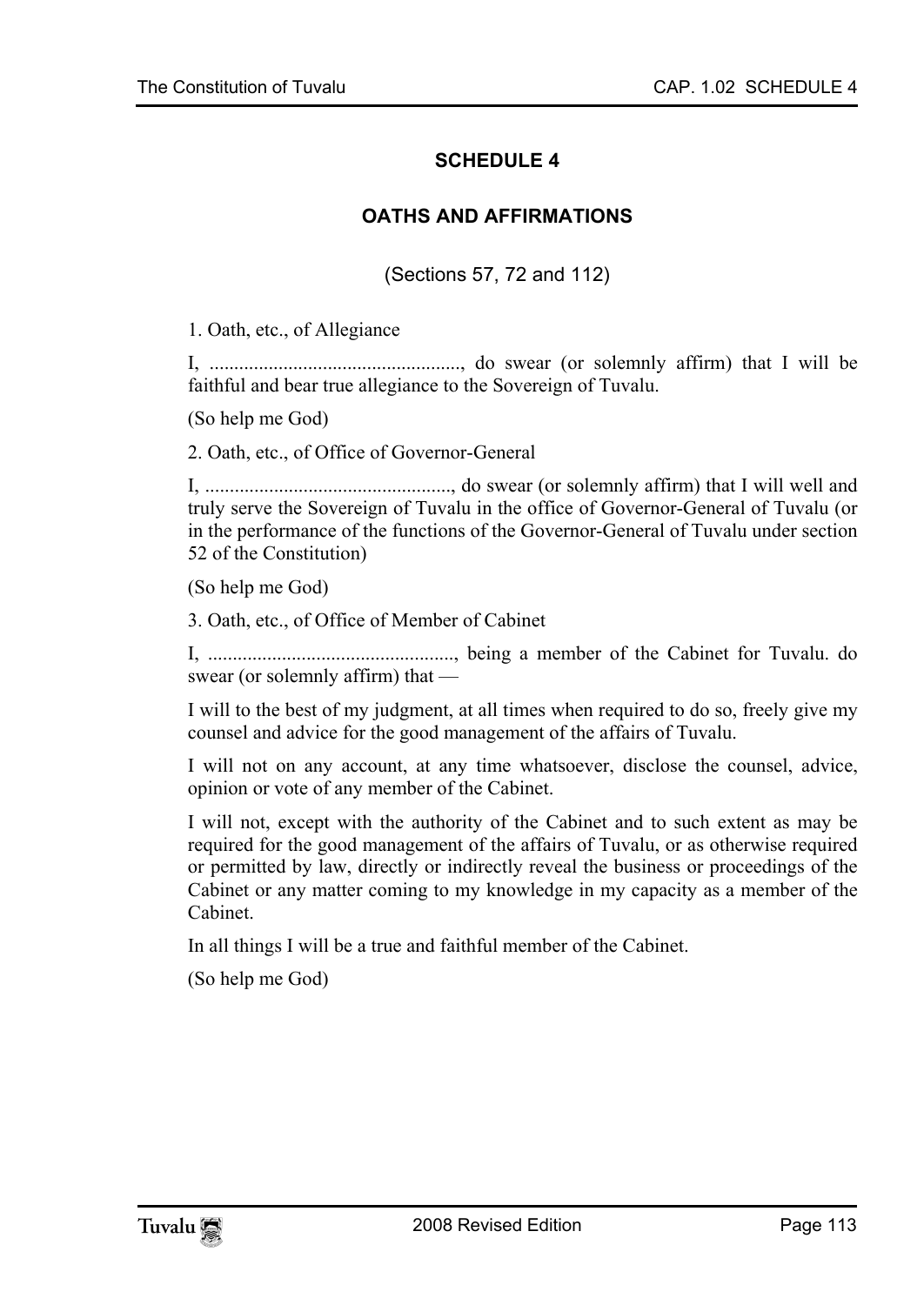## **SCHEDULE 5**

(Section 173)

## **TRANSITIONAL PROVISIONS**

#### **1. Interpretation**

In this schedule —

"**appointed day**" means the day determined pursuant to section 4 of the Ordinance for the coming into effect of this Constitution;

"**existing laws**" means any Acts of the Parliament of the United Kingdom, Orders of Her Majesty in Council, Ordinances, rules, regulations, orders or other instruments having effect as part of the law of Tuvalu (whether or not they have been brought into operation) immediately before the appointed day, but does not include the Tuvalu Independence Order 1978 or the independence Constitution;

"**the Ordinance**" means the Constitution of Tuvalu Ordinance 1986.

### **2. Existing laws**

- (1) Subject to this section, on and after the appointed day all existing laws shall have effect as if they had been made in pursuance of this Constitution.
- (2) All existing laws shall be construed with such changes as to names, titles, offices, persons and institutions, and to such other formal and non-substantial changes, as are necessary to adapt them to the provisions of this Constitution.
- (3) The Governor-General may, by order published in the Gazette, at any time before 1 January 1988, make such amendments to any existing law (other than the Ordinance) as may appear to him to be necessary or expedient for bringing that law into conformity with any provision of this Constitution.**<sup>14</sup>**
- (4) Nothing in this section shall be construed as affecting the operation of section 3 (the Constitution as supreme law) in relation to any existing law.

### **3. Prescribed matters**

Where any matter that falls to be prescribed or otherwise provided for under this Constitution by or under an Act of Parliament is prescribed or otherwise provided for by or under an existing law (including any amendment to any such law made pursuant to section 2 (existing laws) of this Schedule) that prescription or provision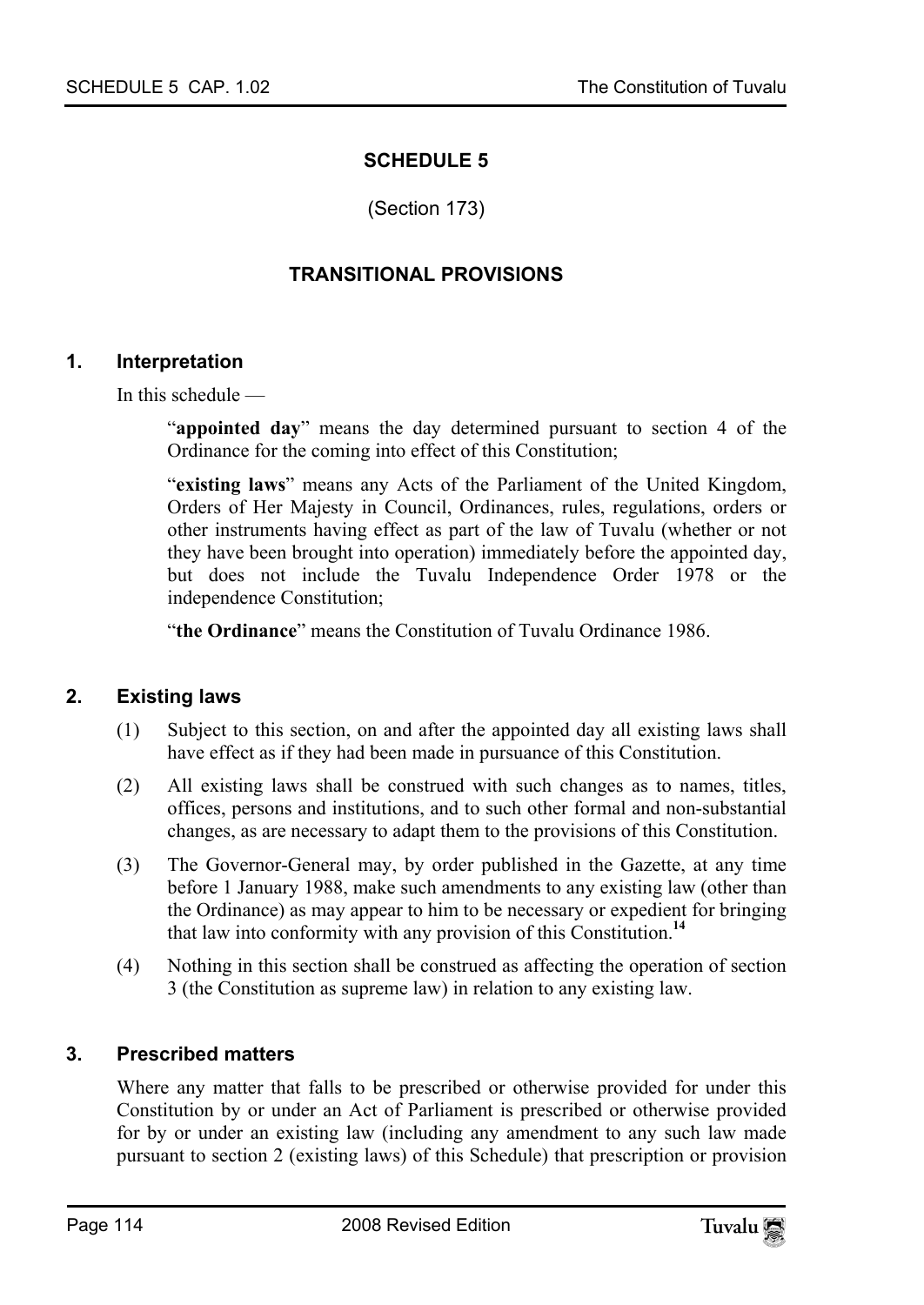shall, as from the appointed day, have effect (with such modifications, adaptations, qualifications and exceptions as may be necessary to bring it into conformity with this Constitution) as if it had been made by or under an Act of Parliament.

## **4. The Governor-General**

- (1) The person who immediately before the appointed day holds office as Governor-General under the Independence Constitution shall, as from that day, hold office as Governor-General as if he had been appointed thereto under section 55 (appointment, etc., of the Governor-General).
- (2) The person who holds office as Governor-General by virtue of subsection (1) shall be deemed to have complied with section 57 (oaths and affirmations by the Governor-General).
- (3) For the purpose of calculating the period of four years referred to in subsection (3)(f) of section 55 (appointment, etc., of the Governor-General) in relation to the person who holds office as Governor-General by virtue of subsection (1), that period shall be deemed to have commenced on the appointed day, but without prejudice to the operation of any of the other provisions of subsection (3) of that section.
- (4) Subsection (3)(c) of section 55 (appointment etc., of the Governor-General) shall not apply in relation to the person who holds office as Governor-General by virtue of subsection (1).

### **5. Ministers**

- (1) Any person who immediately before the appointed day holds office as Prime Minister or any other Minister under the Independence Constitution shall, as from that date, hold office as Prime Minister or other Minister, as the case may be, as if he had —
	- (a) in the case of the Prime Minister, been elected thereto under section 63 (the Prime Minister); or
	- (b) in the case of any other Minister, been appointed thereto under section 67 (the other Ministers).
- (2) Any person holding office as Prime Minister or other Minister by virtue of subsection (1) who before the appointed day was assigned, and immediately before that date held, responsibility for any business of the Government shall be deemed to have been assigned responsibility for that business under section 75 (assignment of responsibilities to Ministers).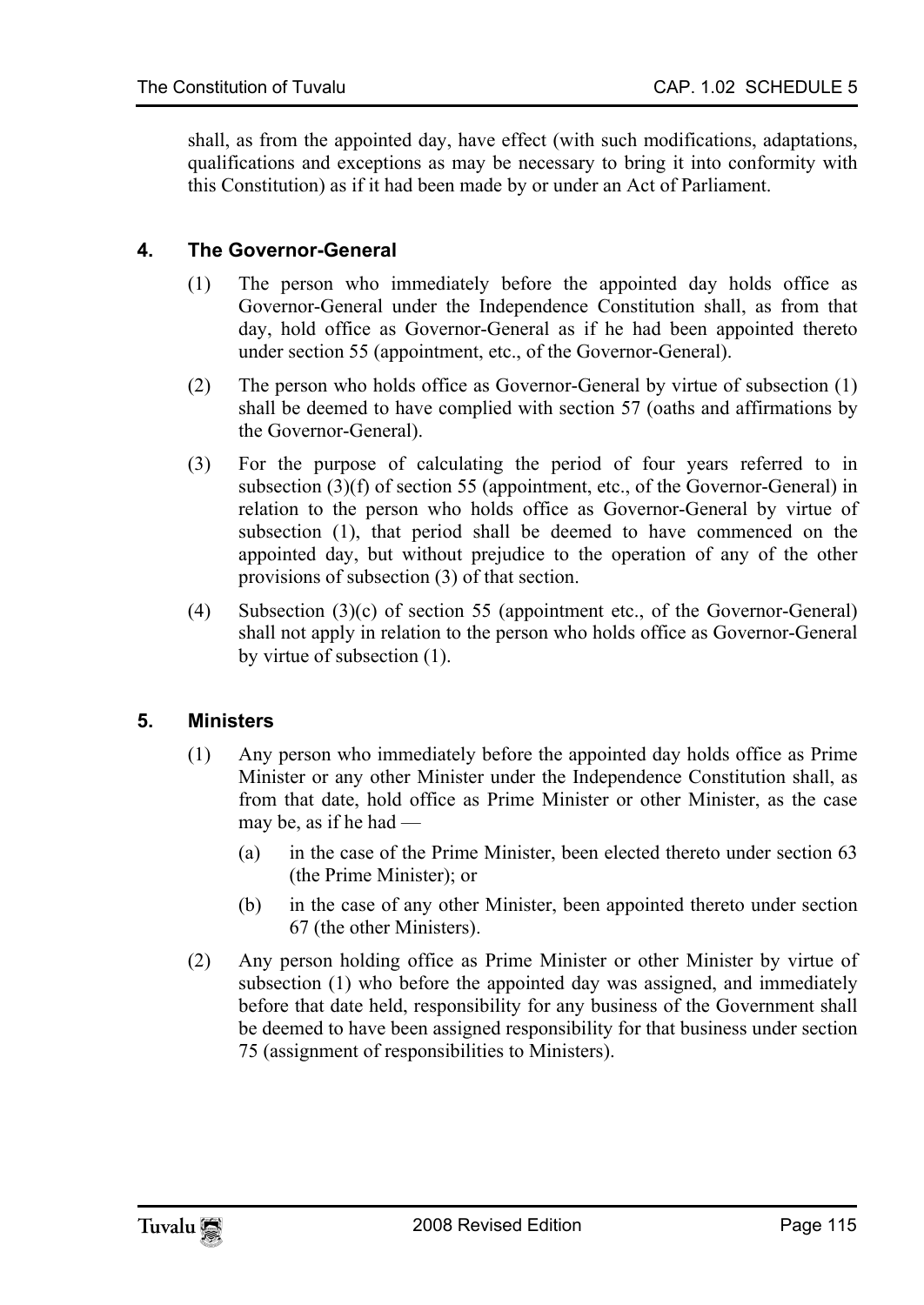### **6. Parliament**

- (1) Unless and until the number of members of Parliament is fixed pursuant to section 82 (composition of Parliament) by or under an Act of Parliament, the number of members is 12.
- (2) Any person who immediately before the appointed day is a member of the former Parliament shall on that day become a member of Parliament and shall be deemed to have complied with the requirements of section 112 (oath and affirmation of members of Parliament) and shall hold his seat in Parliament in accordance with the provisions of the Constitution.
- (3) The person who immediately before the appointed day holds the office of Speaker of the former Parliament shall on that day become Speaker of Parliament and shall hold office as such in accordance with the provisions of this Constitution.
- (4) The rules of procedure of the former Parliament as in force immediately before the appointed day shall, except as may be otherwise provided under section 108 (rules of procedure) have effect after that day as if they had been made under that section but shall be construed with such modifications, adaptions, qualifications and exceptions as may be necessary to bring them into conformity with this Constitution.
- (5) For the purpose of the first determination after the appointed day of the period of four years referred to in section 118(1) (which relates to the automatic dissolution of Parliament), that period shall be deemed to have commenced after the date of the first sitting of the former Parliament after the last general election preceding the appointed day.
- (6) Any Bill which, before the appointed day, was before the former Parliament —
	- (a) shall not lapse; and
	- (b) shall on and after the appointed day, be treated as a Bill for an Act before Parliament; and
	- (c) may be proceeded with accordingly
		- (i) any stage of the Bill completed before the former Parliament being treated as having been completed before Parliament; and
		- (ii) any stage of the Bill commenced before the former Parliament being continued before Parliament.
- (7) Any business commenced before the former Parliament may, on and after the appointed day, be continued before Parliament.
- (8) In this section, "the former Parliament" means the Parliament of Tuvalu established by the Independence Constitution.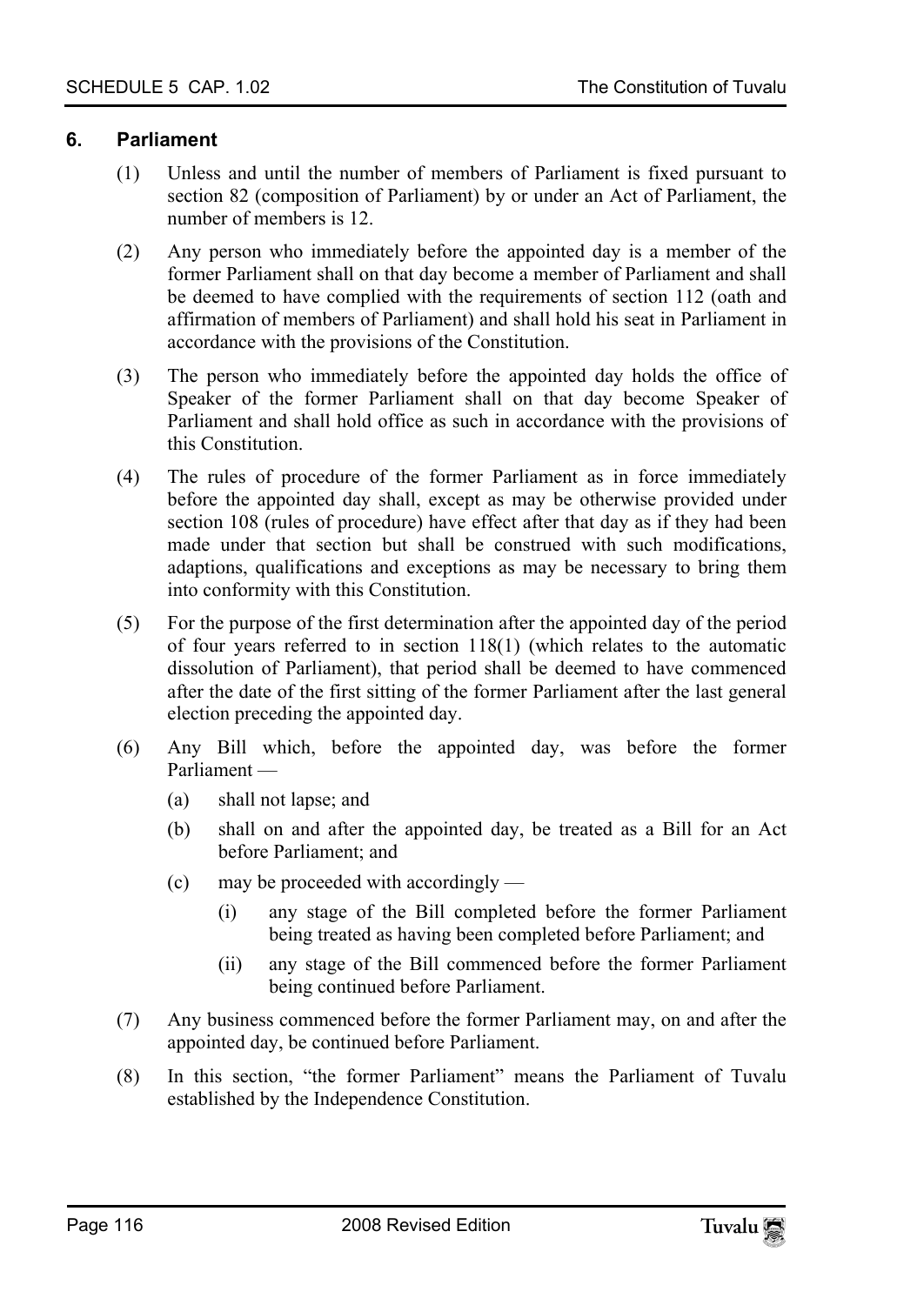# **7. Public Officers**

- (1) Every person who immediately before the appointed day holds or is acting in a public office shall, as from that day, hold or act in that office or the corresponding office established by this Constitution as if he had been appointed to do so in accordance with the provisions of this Constitution and shall be deemed to have taken any oaths required upon such appointment by any existing law.
- (2) Any person who holds office by virtue of subsection (1) and who would, under the Independence Constitution or any existing law, have been required to vacate office at the expiration of any period or on the attainment of any age shall vacate his office under this Constitution upon the expiration of that period or upon the attainment of that age.
- (3) The provisions of this section shall be without prejudice to any power conferred by or under this Constitution upon any person or authority to make provision for the abolition of offices and for the removal from office of persons holding or acting in any office.
- (4) In this section, "public office" shall be construed as including the office of member (including Chairman) of the Public Service Commission established by the Independence Constitution.

# **8. Legal Proceedings**

- (1) All proceedings commenced or pending before the appointed day before the High Court or the Court of Appeal established by the Independence Constitution may continue on and after that day before the High Court or the Court of Appeal, as the case may be, established by this Constitution.
- (2) Any decision given before the appointed day by the High Court or the Court of Appeal established by the Independence Constitution shall for the purposes of the enforcement or, in the case of a decision given by the High Court, for the purpose of any appeal therefrom, have effect on and after that day as if it were a decision of the High Court or the Court of Appeal, as the case may be, established by this Constitution.

# **9. Financial**

- (1) In this section, "the relevant financial year" means the financial year ending on 31 December 1986.
- (2) Section 165 (Parliamentary responsibility for finance) shall not apply, and the following provisions shall apply in relation to the relevant financial year —
	- A.
- (1) The Minister responsible for Finance shall cause to be prepared and laid before Parliament before or not later than 60 days after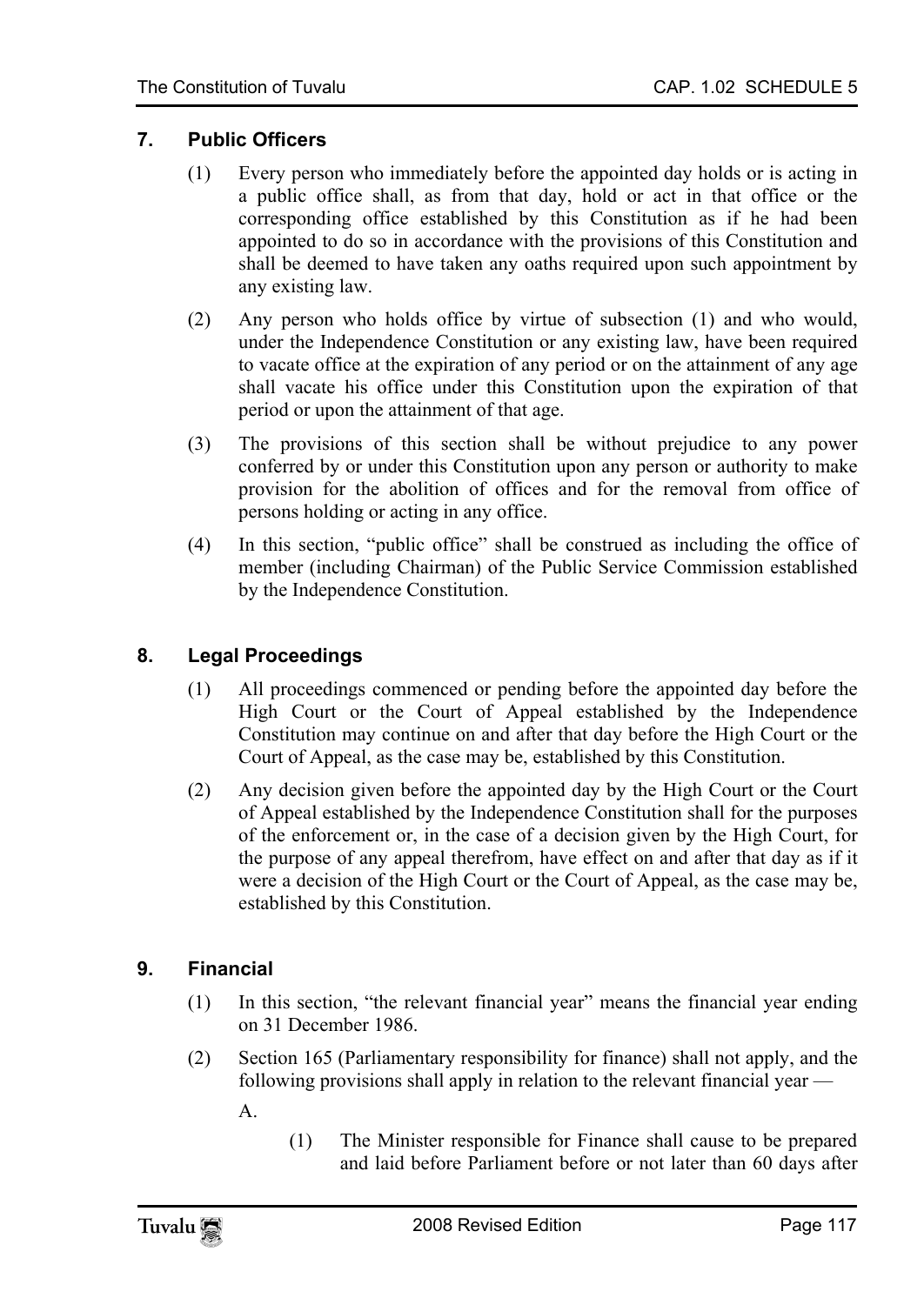the commencement of the relevant financial year estimates of the revenues and expenditure of the Government for that year.

- (2) The heads of expenditure contained in the estimates (other than statutory expenditure) shall be included in a Bill to be known as an Appropriation Bill which shall be introduced into Parliament to provide for the issue from the Consolidated Fund of the sums necessary to supply those heads and the appropriation of those sums for the purposes specified therein.
- (3) If in respect of the relevant financial year it is found that the sum appropriated by the Appropriation Act for any purpose is insufficient or that a need has arisen for expenditure for a purpose for which no sum has been appropriated by that law, a supplementary estimate showing the sum required shall be included in a Supplementary Bill for appropriation.
- (4) Where in respect of the relevant financial year the Minister responsible for Finance is satisfied that an urgent and unforeseen need has arisen to authorise for any purpose advances from the Consolidated Fund for expenditure in excess of the sum appropriated for that purpose by an Appropriation Act, or for a purpose for which no sum has been so appropriated, he may, subject to the provisions of any law for the time being in force in that regard, authorise such advances by warrant and shall include such amount in a Supplementary Appropriation Bill for appropriation at the meeting of Parliament next following the date on which the warrant was issued.
- (5) If at the close of account for the relevant financial year it is found that any moneys have been expended on any head in excess of the sums appropriated for that head by an Appropriation Act or for a purpose for which no money has been appropriated, the excess or the sum expended but not appropriated, as the case may be, shall be included in a statement of heads in excess which shall be presented to Parliament.
- B. If the Appropriation Act in respect of the relevant financial year has not come into operation at the beginning of that financial year, Parliament by resolution may empower the Minister responsible for Finance to authorise the issue of moneys from the Consolidated Fund for the purpose of meeting expenditure necessary to carry on the state services at a level not exceeding the level of the public services in the previous financial year, until the expiration of 4 months from the beginning of the relevant financial year or the coming into operation of the Appropriation Act, whichever is the earlier.
- C.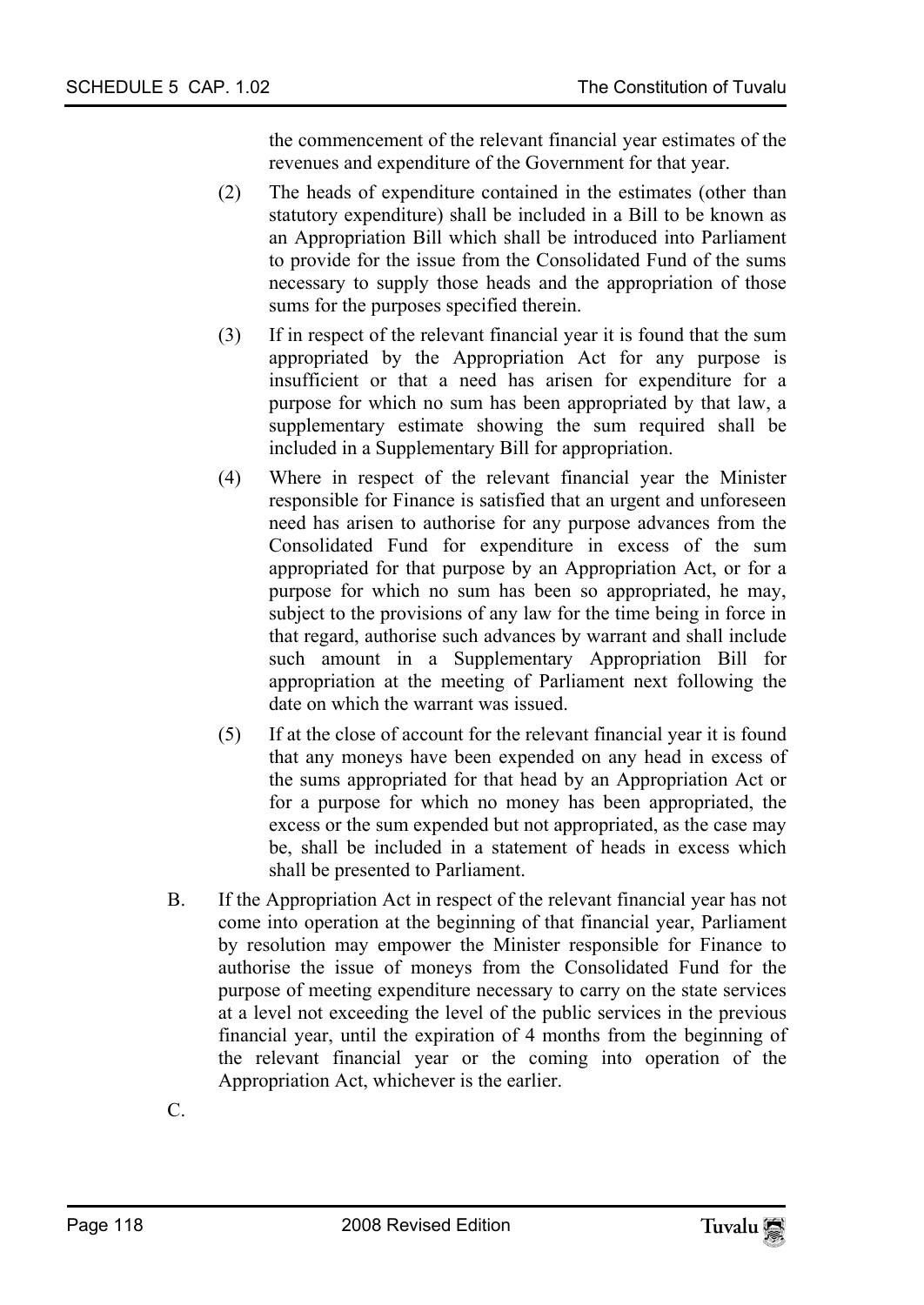- (1) No money shall be issued from the Consolidated Fund except upon the authority of a warrant under the hand of the Minister responsible for Finance.
- (2) No warrant shall be issued by the Minister responsible for Finance for the purpose of meeting any expenditure unless —
	- (a) the expenditure has been authorised for the relevant financial year by an Appropriation Act; or
	- (b) the expenditure has been authorised in accordance with the provisions of paragraph A(4), B or C; or
	- (c) it is statutory expenditure in which event, it shall not be voted on by Parliament but, without further authority of Parliament, shall be paid out of the Consolidated Fund and a warrant may issue for that purpose.
- $(3)$  Any
	- (a) estimates laid before Parliament; or
	- (b) Appropriation Ordinance enacted; or
	- (c) resolution passed by Parliament; or
	- (d) other thing done,

before the appointed day, pursuant to the Independence Constitution and in respect of the relevant financial year, shall have effect after that day as if laid or, as the case may be, enacted, passed or done pursuant to this section in respect of the relevant financial year; and the reference in this section to an "Appropriation Act" shall be deemed to include a reference to any Ordinance so enacted.